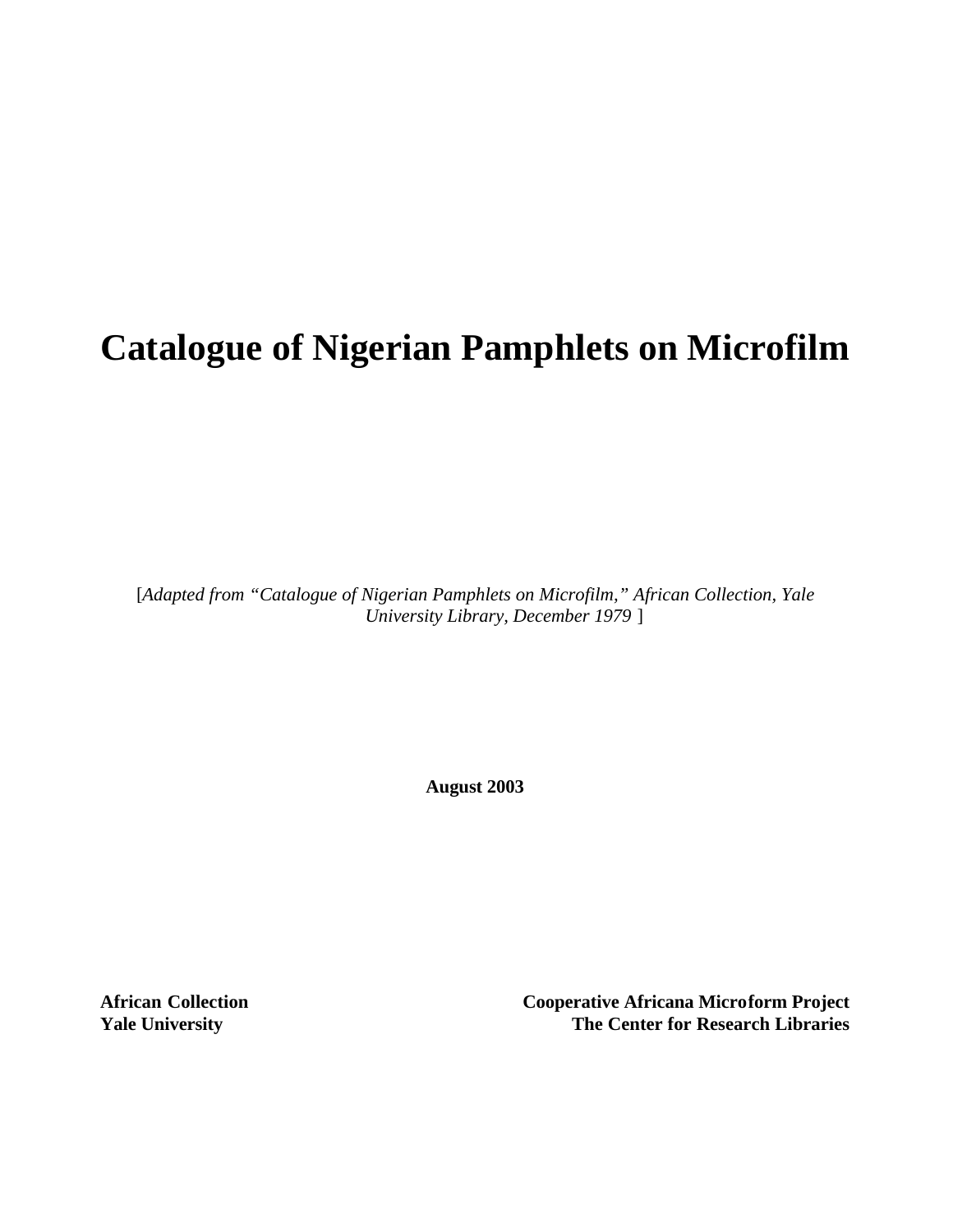### **Introduction**

The Cooperative Africana Microform Project (CAMP) and the Yale University Library have acquired considerable numbers of Nigerian pamphlets on microfilm. There are now *in toto* approximately one thousand titiles in six separate collections, each of which has its own inventory or register. It was decided to compile a joint author index to all six collections, and in 1979, Yale University produced a printed index by interfiling all cards produced for each catalogue in one alphabetical sequence.

This edition seeks to duplicate the organization of the original catalog in electronic form. The previous index was reproduced on photostat and was difficult to interpret. This edition has the advantage of being textsearchable through conventional electronic eans.

This information contained herein was taken initally from the inventories with some editing. In some cases, examination of the original pamphlet would have aided in description, but this was not possible to do. As a result, some items may be presented as separate entities which are in fact supplements to or parts of other publications; also, some erroneous entries may occur, and typographical errors may have occurred in the process of conversion.

The collections surveyed are listed below. Symbols are used in this catalog to identify the collection. The collections are:

| 1. | <b>AUTHOR</b>   | University of Ibadan. Library                                                                    |
|----|-----------------|--------------------------------------------------------------------------------------------------|
|    | <b>TITLE</b>    | Nigerian pamphlets filmed from the collections of the Ibadan University Library<br>$[1916-1964]$ |
|    | <b>IMPRINT</b>  | [Ibadan, Nigeria] University of Ibadan, University Library Photocopying Section,<br>$[19-2]$     |
|    | <b>DESCRIPT</b> | 17 microfilm reels. reading negative and negative. 35 mm                                         |
|    | <b>NOTE</b>     | Contents include some Mss. and typescripts                                                       |
|    | OCLC#           | 24129031                                                                                         |
|    | CALL#           | MF-929 Neg. MF-at lab                                                                            |
|    | SYMBOL:         | "IBADAN"                                                                                         |
| 2. | <b>AUTHOR</b>   | University of Nigeria, Nsukka. Library                                                           |
|    | <b>TITLE</b>    | Nigerian pamphlets from the University of Nigeria Library                                        |
|    | <b>IMPRINT</b>  | [v.p.] $1844 - 1949$                                                                             |
|    | <b>DESCRIPT</b> | 10 pamphlets. illus                                                                              |
|    | <b>NOTE</b>     | Microfilm. Ibadan, University of Nigeria Library, [19--?] 1 microfilm reel.                      |
|    | OCLC#           | 24098746                                                                                         |
|    | CALL#           | MF-4533 Neg. MF-257                                                                              |
|    | SYMBOL:         | "UN"                                                                                             |
| 3. | <b>TITLE</b>    | Nigerian pamphlets / Selected for filming by Kristin Mann                                        |
|    | <b>IMPRINT</b>  | Ibadan, Nigeria: University Library, Photocopying Section, 1974                                  |
|    | <b>DESCRIPT</b> | 1 microfilm reel; 35 mm                                                                          |
|    | OCLC#           | 24121285                                                                                         |
|    | CALL#           | MF-3977                                                                                          |
|    | SYMBOL:         | "HOOVER"                                                                                         |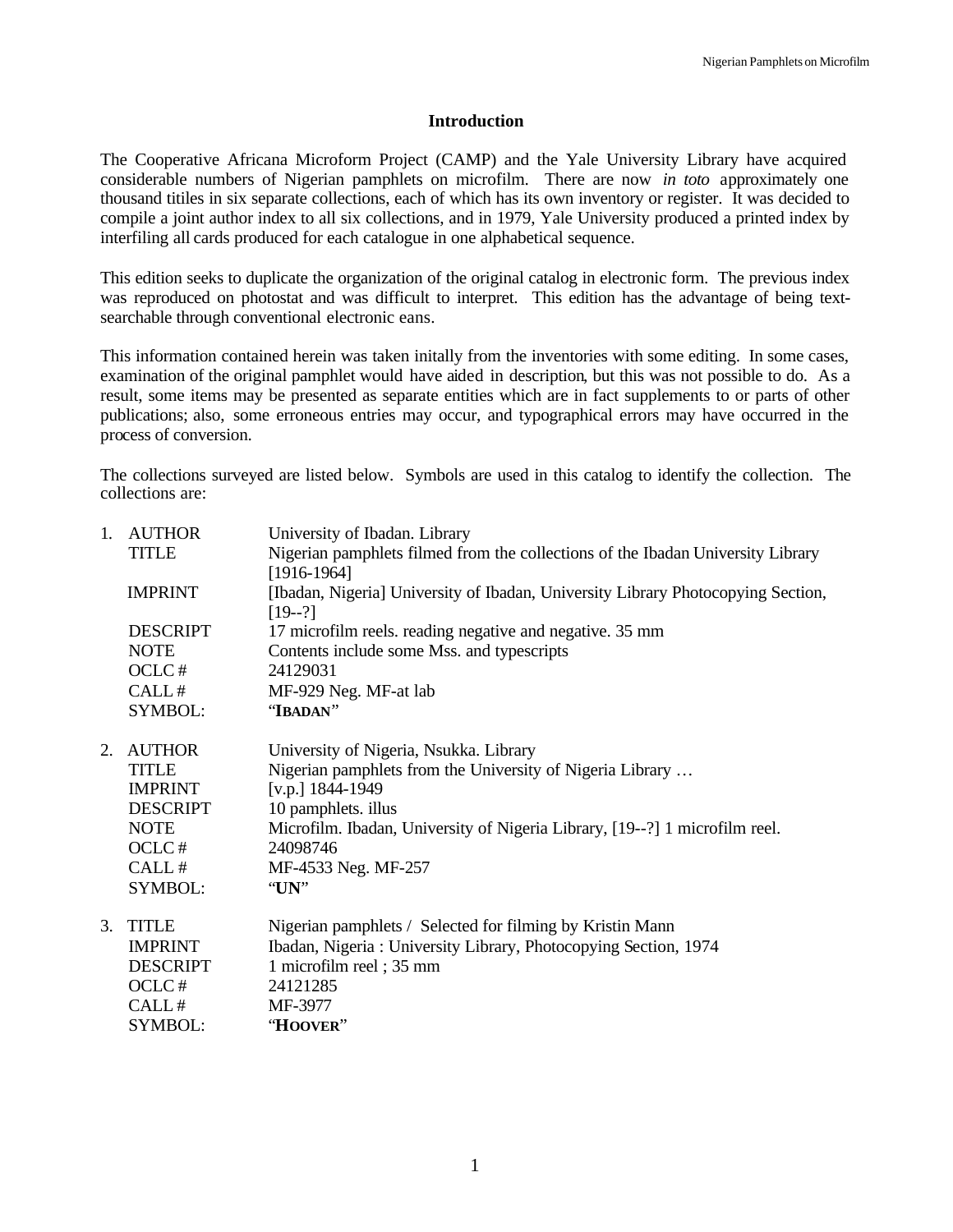| 4. | <b>TITLE</b>             | Philip Rappaport collection of Nigerian pamphlets, 1962-1971.                          |
|----|--------------------------|----------------------------------------------------------------------------------------|
|    | <b>DESCRIPT</b><br>CALL# | 1 reel.<br>MF-2609                                                                     |
|    | <b>SYMBOL:</b>           | "RAPPAPORT"                                                                            |
|    |                          |                                                                                        |
| 5. | <b>ADD AUTHOR</b>        | Great Britain, Colonial Office                                                         |
|    | <b>TITLE</b>             | Great Britain Colonial Office pamphlets about Africa                                   |
|    | <b>IMPRINT</b>           | [London, Eng.: The Office, 1974?]                                                      |
|    | <b>DESCRIPT</b>          | 24 reels; 35 mm                                                                        |
|    | <b>NOTE</b>              | Pamphlet collection containing materials on Africa, Central Africa, West Africa,       |
|    |                          | Congo, Gambia, Gold Coast, Lagos, Mauritius, Nigeria, Rhodesia, and Sierra Leone       |
|    |                          | Title from accompanying guide                                                          |
|    | OCLC#                    | 31441283                                                                               |
|    | CALL#                    | MF-424 Neg. MF-at lab                                                                  |
|    | SYMBOL:                  | "COLONIAL"                                                                             |
| 6. | <b>AUTHOR</b>            | Ottenberg, Simon                                                                       |
|    | <b>TITLE</b>             | Nigerian pamphlets and other publications, 1940-1965.                                  |
|    | <b>IMPRINT</b>           | Seattle, Wash., Cascade Microfilm Systems, 1970                                        |
|    | <b>DESCRIPT</b>          | 14 microfilm reels. 35 mm                                                              |
|    | <b>NOTE</b>              | These materials were collected in the course of Ottenberg's field research in Nigeria. |
|    |                          | The collection concentrates on works published in the old eastern region of Nigeria    |
|    |                          | and written by people of Ibo background                                                |
|    | OCLC#                    | 24139921                                                                               |
|    | CALL#                    | MF-3874                                                                                |
|    | SYMBOL:                  | "OTTENBERG"                                                                            |

The negative masters of these films are in the following locations:

| CAMP:                      | 1, 2, 4, 5            |
|----------------------------|-----------------------|
| <b>Hoover Institution:</b> | 3.6                   |
| <b>Ibadan University:</b>  | 1 (original negative) |

The pamphlets' contents are varied in subject, language, provenance, and date. There are over 400 titles in the Ibadan University Library collection, consisting of most of the pre-1950 Nigerian historical, political, and religious pamphlets held there; these were supplemented by the filming of other pamphlets lent by visiting scholars, notably J.D.Y. Peel's on the Aladura Church and Richard Sklar's on politics.

Collections 2  $\&$  3 are similar in content to Ibadan's, but 2 contains several very rare church pamphlets. The Rappaport collection consists mainly of Nigerian federal and Biafran government propaganda. The Colonial Office's collection comprises well over 250 titles relating to Nigeria, mostly pre-World War II; a sizable part consists of offic ial publications, many of which are not listed in Sharon Burge Lockwood's Nigeria: a guide to official publications (Washington: General Reference and Bibliography Division, Reference Department, Library of Congress, 1966). There are also numerous offprints from periodicals, especially West Africa. A complete inventory of the 24 reels was drawn up in 1974 by Duquesne University Library (price, \$xx). There are three reels of Nigerian titles exclusively, but others – over a hundred, perhaps – were misclassified in London and occur in other sections.

The Ottenberg collection contains about a dozen serials, is mostly on the Eastern States – especially on the Ibo, and mainly post-1950.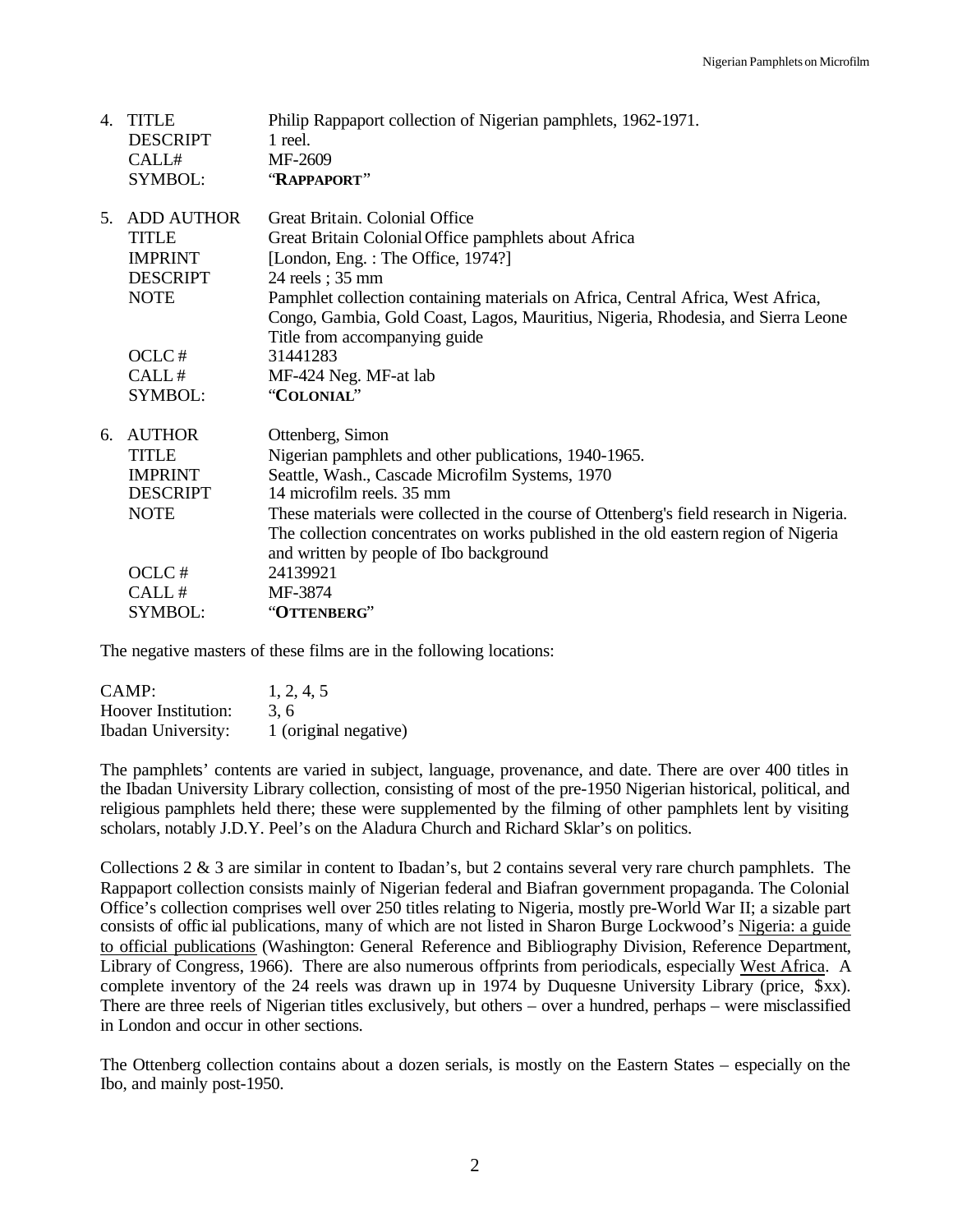There is some duplication of titles within collections, and perhaps five percent between collections. Most pamphlets are in English, but there are a few in other European languages. The Ibadan collection has about 50 items in Yoruba and a few in other Nigerian languages; the Ottenberg collection has a number of Ibo titles. A few Ottenberg titles are over 100 pages in length and thus not, technically speaking, pamphlets.

It is hoped later to identify other titles suitable for filming as additional series or collections. If anyone knows of any other collection of Nigerian pamphlets in microform, the compilers would be most grateful to have information on it. The acquisition of such materialwould perhaps be a possibility.

Many titles in this catalog are not recorded in the bibliographies by C.C. Angolu (Nigeria: a comprehensive bibliorgaphy in the humaniies and social sciences, 1900-1971, Boston, G.K. Hall, 1973) and B.A. Oni-Orisan (A Bibliography of Nigerian History (preliminary draft), Ibadan, Historical Society of Nigeria, 1968), now no longer available but owned by CAMP and therefore available on loan.

Other West African countries for which significant pamphlet collections have been filmed are the Gambia (Gamble collection, available from the Hoover Institution), Zaire (Herbert Weiss collection, held by CAMP), and Liberia (Porte, Cassell and Grimes collections, available from African Imprint Library Services and held by CAMP).

All six collections surveyed in this catalog are owned by the Yale University Library and are housed in the Historical Manuscripts and Archives Division in Sterling Memorial Library. They are easily accessible to scholars, though they normally do not circulate o interlibrary loan as they are available from CAMP.

Researchers at institutions that are members of CAMP and/or the Center for Research Libraries may borrow microfilm copies of any of the collections contained in this catalog by having the Interlibrary Loan section of their library submit a request to:

> Access Services Department Center for Research Libraries 6050 South Kenwood Avenue Chicago, IL 60637 773-955-4545 http://www.crl.edu

For all requests, request the **material by the collection name** rather than by individual title. Include the call number (MF-…) and reel number where appropriate.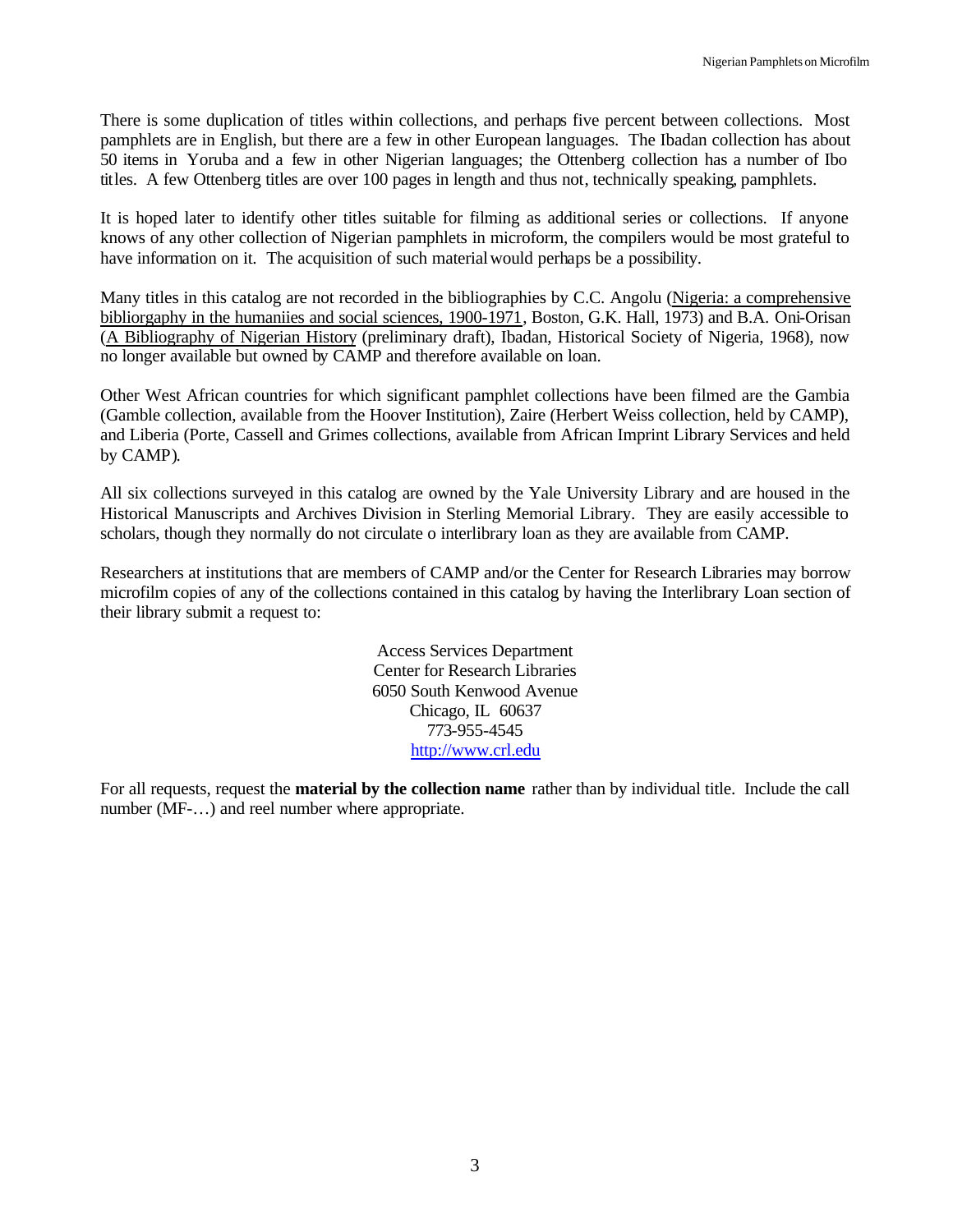## **Index**

The numbers in this index refer to the number found in the upper left-hand corner of each entry in the catalog.

| Abana, G.N.                            | 827                                            |
|----------------------------------------|------------------------------------------------|
| Abeokuta                               | 74-76, 341                                     |
| Abirba                                 | 315                                            |
| <b>Action Group</b>                    | 21-33, 65, 133, 138, 499, 778                  |
| African Direct Telegraph Company       | 432                                            |
| Agriculture                            | 199-200, 395                                   |
| Aguleri                                | 385                                            |
| Air transport                          | 275                                            |
| Ajisafe, A.K.                          | 847                                            |
| Akamelo, Ogubefi Oduche Akunwata       | 675                                            |
| Akarigbo, King                         | 361                                            |
| Akure                                  | 104                                            |
| Alcoholic beverages & alcoholism       | 493, 508, 510-511                              |
| Amachre I of Kalabari                  | 210                                            |
| Animals                                | 114                                            |
| Antiquities - Nigeria                  | 956                                            |
| Apapa                                  | 433                                            |
| Archibong Archibongm Prince of Calabar | 332                                            |
| Aro settlements                        | 899                                            |
| Art                                    | 585, 781, 937                                  |
| Atta, Sit Ofori                        | 666                                            |
| Azikwe, Nnamdi                         | 324, 344, 422-23, 453, 482, 489, 498, 607, 704 |
| Babalola, J.A.                         | 483, 718                                       |
| Banking                                | 57, 189                                        |
| Basden, G.T.                           | 666                                            |
| Bilingualism                           | 238, 733                                       |
| Biography                              | 301, 360, 392, 656, 923-24                     |
| Botany                                 | 372                                            |
| Braide, Garrick                        | 216                                            |
| <b>Brazil</b>                          | 893                                            |
| <b>Bull-fights</b>                     | 883                                            |
| Cacao                                  | 520, 828, 848                                  |
| Carr, Henry                            | 454, 468, 635                                  |
| Carter, Sir Gilbert T.                 | 361, 556                                       |
| Cherubim and Seraphim Society          | 8, 40, 43-44, 49, 229, 256-57, 281, 298        |
| Christ Apostolic Church in Nigeria     | 90                                             |
| Christ Army Church                     | 216                                            |
| Church of England                      | 223                                            |
| Civil service and civil servants       | 338, 524-25, 530, 536, 555                     |
| Coal                                   | 564                                            |
| Commerce and trade                     | 34, 181, 356-58, 362, 537, 576, 957            |
| <b>Congress Movement</b>               | 217                                            |
| Constitution                           | 136, 305, 480, 565, 599                        |
| Construction industry                  | 266, 437, 875                                  |
| Cookery                                | 476                                            |
| Cooperative societies                  | 868                                            |
| Corruption in government               | 78, 85                                         |
| Cotton                                 | 841                                            |
| Crowther, Samuel Adjai                 | 279, 471, 766                                  |
| Deaf - Languages                       | 366                                            |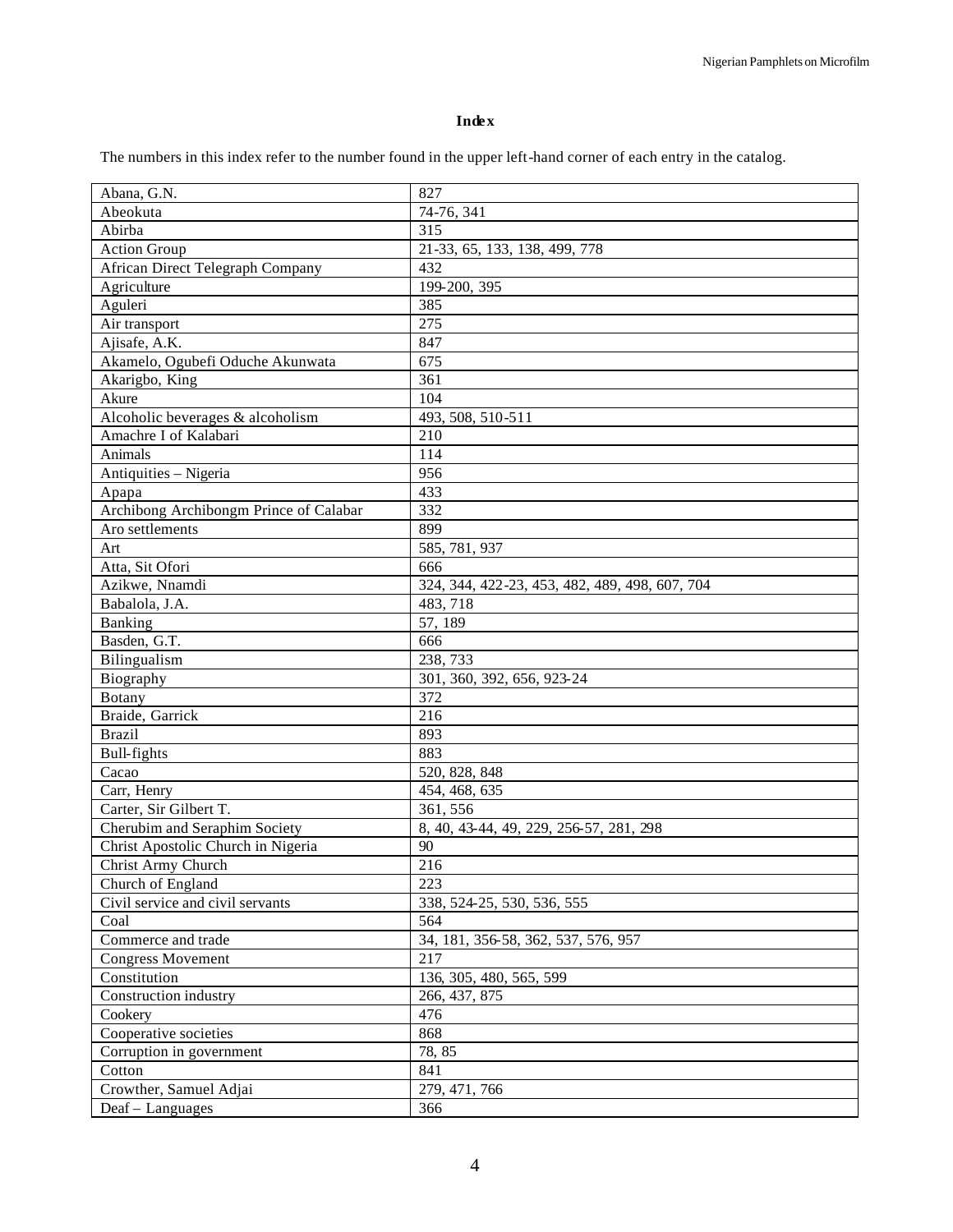| Delta Pastorate Church                      | 278                                                                  |
|---------------------------------------------|----------------------------------------------------------------------|
| Description and travel                      | 268-69, 276, 289, 347, 352, 355, 410, 428, 487-88, 822, 825, 862,    |
|                                             | 870, 894, 925                                                        |
| Docemo, House of                            | 582                                                                  |
| Docemo, King                                | 417                                                                  |
| Eastern Motor Transport Workers' Union      | 241                                                                  |
| Economic development                        | 73, 143, 180, 621, 946                                               |
| Education                                   | 2, 225, 304, 306, 377, 387, 396, 494-95, 526, 569, 579, 583-84, 652, |
|                                             | 700, 805, 852, 960                                                   |
| Efik language                               | 316                                                                  |
| Egerton, Sir Walter                         | 269                                                                  |
| <b>Empire Cotton Growing Corporation</b>    | 375                                                                  |
| Engineering                                 | 350                                                                  |
| English Association, University of Nigeria, | See Nigeria. University, Nsukka. English Association                 |
| Nsukka                                      |                                                                      |
| English language in Nigeria                 | 178                                                                  |
| <b>Equatorial Guinea</b>                    | 518                                                                  |
| Ethnography                                 | 282, 300, 370, 885                                                   |
| Etiquette                                   | 629, 897                                                             |
| Etsakor                                     | 764                                                                  |
| Federation of Government and Municipal Non- | 521                                                                  |
| clerical Workers' Union                     |                                                                      |
| Fernando Po and Rio Muni                    | 559, 562                                                             |
| Forestry                                    | 750, 950                                                             |
| Fulani                                      | 886                                                                  |
| Geology                                     | 293                                                                  |
| Goldie, Sir George                          | 324, 814, 871-73                                                     |
| Government                                  | 144, 345, 876                                                        |
| Government, local                           | 1,302-03, 780                                                        |
| Gray, General                               | 531                                                                  |
| Harragin Commission                         | 538                                                                  |
| Hausa language and literature               | 794, 884, 889, 913                                                   |
| Hausas                                      | 785, 887                                                             |
| History, Nigerian                           | 72, 105, 128, 153, 192, 285, 296, 339, 354, 363, 378, 381, 426, 428, |
|                                             | 451, 459, 645, 809, 812, 871-73, 893, 938                            |
| Hitchcock, Dr.<br>Hitler, Adolf             | 458<br>749                                                           |
| Hospitals and clinics                       |                                                                      |
|                                             | 532-33, 574, 611-12, 821<br>59, 552, 610                             |
| Housing<br>Ibadan                           | 379                                                                  |
| Ibadan. University                          | 377, 943, 963-64                                                     |
| Ibadan. University. Thinkers Group          | 962                                                                  |
| Ibo language and literature                 | 116, 287-88, 304, 658, 694-96, 698-99, 701-02, 706-14, 739, 769,     |
|                                             | 794, 843, 860, 904-05, 919, 933                                      |
| Ibos                                        | 393, 513, 880, 942, 961                                              |
| Ife                                         | 48                                                                   |
| Ife. University                             | 944                                                                  |
| Igbobi College, Lagos                       | 951                                                                  |
| Ijo (Ijaw)                                  | 113,791                                                              |
| Ilorin                                      | 730                                                                  |
| Imodu, Michael                              | 765                                                                  |
| Industry                                    | 71, 239                                                              |
| Ironsi, J.T.U. Aguiyi                       | 94                                                                   |
| Ishan                                       | 898                                                                  |
|                                             |                                                                      |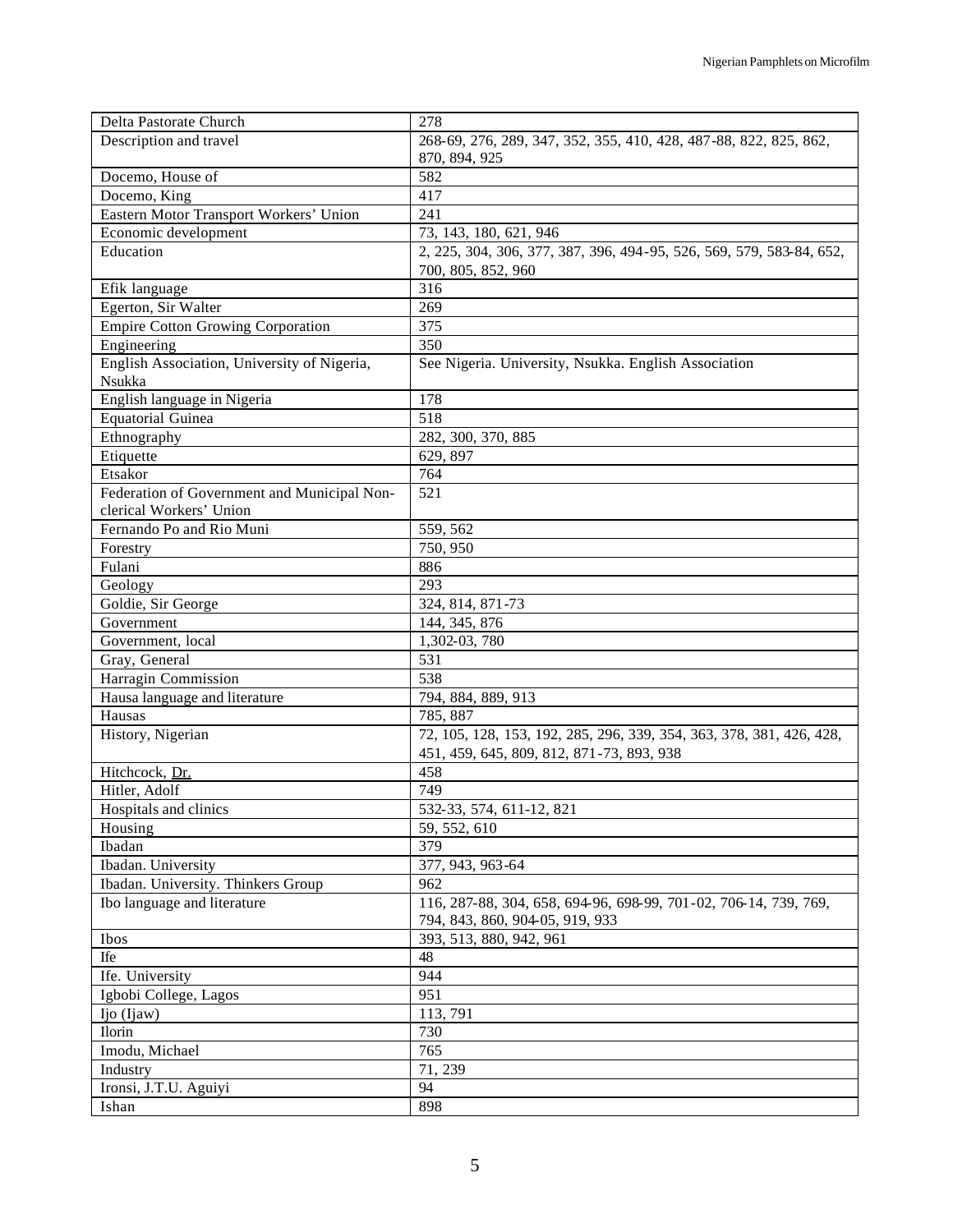| Itu Leper Colony                        | 408                                                                   |
|-----------------------------------------|-----------------------------------------------------------------------|
| Iyi Enu Hospital                        | 821                                                                   |
| Jaja, King of Opobo                     | 271,330                                                               |
| Jebu Remo                               | 361                                                                   |
| Johnson, James                          | 414                                                                   |
| Journalism                              | 258, 922                                                              |
| Kano                                    | 491                                                                   |
| Karunwi, David Sokunbi, II              | 792                                                                   |
| Katsina, Emir of                        | 632                                                                   |
| King's College, Lagos                   | 438                                                                   |
| Labor                                   | 272, 518, 521, 554, 562, 578, 587                                     |
| Lagos - description                     | 108                                                                   |
| $Lagos - Port$                          | 434, 440                                                              |
| Lagos Bethel Church                     | 877                                                                   |
| Lagos University                        | 193                                                                   |
| Land tenure                             | 146, 213, 446, 816, 823-24, 900, 921                                  |
| Lasekan, Akinola                        | 184                                                                   |
| Law                                     | 63, 66, 509, 742, 767, 847                                            |
| Law, Ibo                                | 328                                                                   |
| Literature                              | 19, 45, 77, 103, 106-07, 109, 115, 120-23, 188, 197, 230, 309-10,     |
|                                         | 317-19, 348, 389-90, 469, 473-74, 515, 643-44, 646-50, 660, 662,      |
|                                         | 664-65, 667, 686-93, 705, 715-17, 725, 736, 740, 749, 751-52, 859,    |
|                                         | 863-66, 895-96, 914                                                   |
| Lugard, Sir Frederick                   | 219                                                                   |
| Lugard Memorial Council Chamber, Kaduna | 535                                                                   |
| Lumumba, Patrice                        | 692                                                                   |
| MacCaulay, Herbert                      | 217,878                                                               |
| MacDonald, C.W.                         | 436, 457                                                              |
| Magic and witchcraft                    | 135                                                                   |
| Maps                                    | 634                                                                   |
| Markets and marketing                   | 840                                                                   |
| Marriage                                | 668                                                                   |
| Mbadiwe, K.O.                           | 489                                                                   |
| Medicine                                | 807                                                                   |
| Mental illness                          | 209                                                                   |
| Metallurgy                              | 191                                                                   |
| Mfantsipim School                       | $\overline{c}$                                                        |
| Military affairs                        | 132, 486, 492, 506, 539, 550, 571-72, 638, 854, 861, 909, 949         |
| Mineralogy                              | 811                                                                   |
| Miners and mining                       | 20, 212                                                               |
| Moving pictures                         | 494                                                                   |
| Mowoe, Mukoro                           | 903                                                                   |
| N.C.N.C.                                | 505, 726, 774                                                         |
| Nasarawa Province                       | 540, 829                                                              |
| Nationalism and independence, Nigerian  | 46, 67, 87, 125, 130, 133, 141, 183, 215, 240, 249-50, 254, 325, 359, |
|                                         | 398, 400-01, 595, 623, 631, 663, 732, 890                             |
| Niger Mission                           | 290                                                                   |
| Nigeria. University, Nsukka             | 941                                                                   |
| Nigeria. University, Nsukka. English    | 953                                                                   |
| Association                             |                                                                       |
| Nkrumah, Kwame                          | 704                                                                   |
| Nnewi                                   | 112                                                                   |
| Nsukka                                  | 198                                                                   |
| Obotie-Eboh, F.S.                       | 312                                                                   |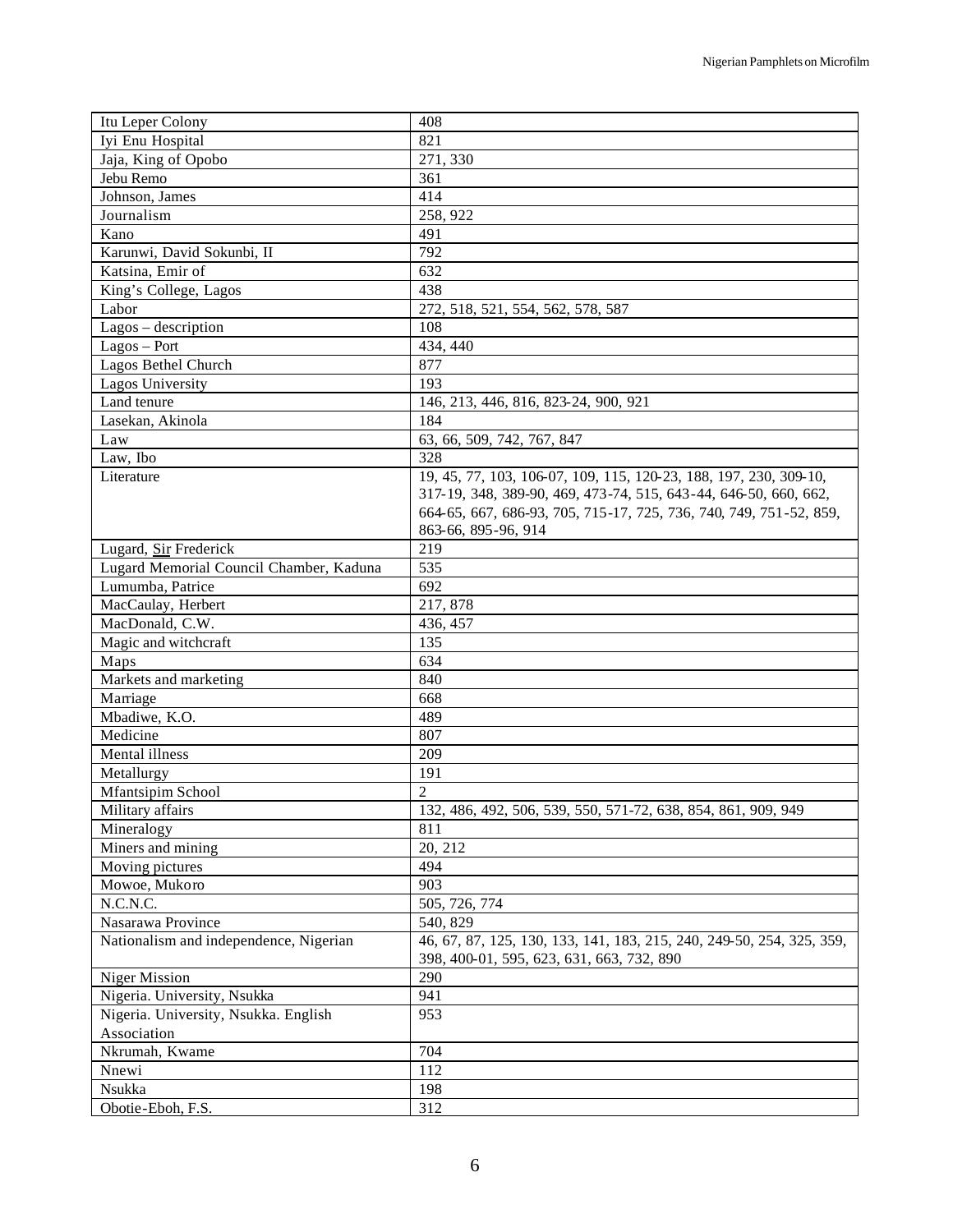| Oil exploration                      | 624                                                                  |
|--------------------------------------|----------------------------------------------------------------------|
| Ojelabi, E.J.                        | 650                                                                  |
| Onyeabo, Alphonso Chukuma            | 735                                                                  |
| Palm oil                             | 299, 351, 723, 796                                                   |
| <b>Pilgrim Baptist Mission</b>       | 477                                                                  |
| Police                               | 439, 566                                                             |
| Politics                             | 84, 88, 124, 142, 147-48, 203, 412, 513, 810                         |
| Polygamy                             | 259-260                                                              |
| Postal services                      | $\overline{6}$ 13, 654-55                                            |
| Pottery                              | 879, 888                                                             |
| Prisoners                            | 62                                                                   |
| Public administration                | 51, 110-11, 137, 202, 214, 252, 519, 546, 570, 779, 798              |
| Public health                        | 806, 867                                                             |
| Public works                         | 273, 333, 616-19, 853                                                |
| Railroads                            | 349, 442, 475, 522, 534, 544-45, 549, 553, 558, 636-37, 775, 818,    |
|                                      | 834-34, 850, 915, 917-18                                             |
| Railway Workers' Union               | 326                                                                  |
| Religion                             | 4-16, 39, 60, 92, 195, 222, 226, 261-62, 267, 329, 391, 421, 461-62, |
|                                      | 625-26, 763, 773, 820, 826-27, 830-31, 833, 843, 844, 858, 874,      |
|                                      | 891, 901-01, 926-32, 945, 966-69, 971                                |
| Roads                                | 190, 307, 541-42, 615, 819, 839                                      |
| Royal Niger Company                  | 146, 367                                                             |
| Rubber                               | 757                                                                  |
| Sanitation                           | 228, 614                                                             |
| Science                              | 583-84                                                               |
| Shanahan, Bishop                     | 836                                                                  |
| Slaves and slave trade               | 117, 365, 697, 817, 906                                              |
| Surveying                            | 786                                                                  |
| Taubman, George Goldie               | See Goldie, Sir George                                               |
| Taxation                             | 152, 633                                                             |
| Telegraph services                   | 653                                                                  |
| Thinkers Group, University of Ibadan | See Ibadan. University. Thinkers Group                               |
| Trade unions                         | 327, 882                                                             |
| Tsetse fly                           | 935                                                                  |
| Umuahia                              | 907                                                                  |
| United Free Church of Scotland       | 849                                                                  |
| United Native African Church         | 467                                                                  |
| Uragga                               | 743                                                                  |
| Urban planning and development       | 573                                                                  |
| Urhobos                              | 412                                                                  |
| Water supply                         | 435, 444, 560, 563                                                   |
| <b>West African Congress</b>         | 286                                                                  |
| West African Library Association     | 965                                                                  |
| Willink's Minorities Commission      | 383                                                                  |
| Yorubas                              | 196, 346, 376, 426-27, 580, 728-29, 731, 972                         |
| "Zik"                                | See Azikwe, Nnamdi                                                   |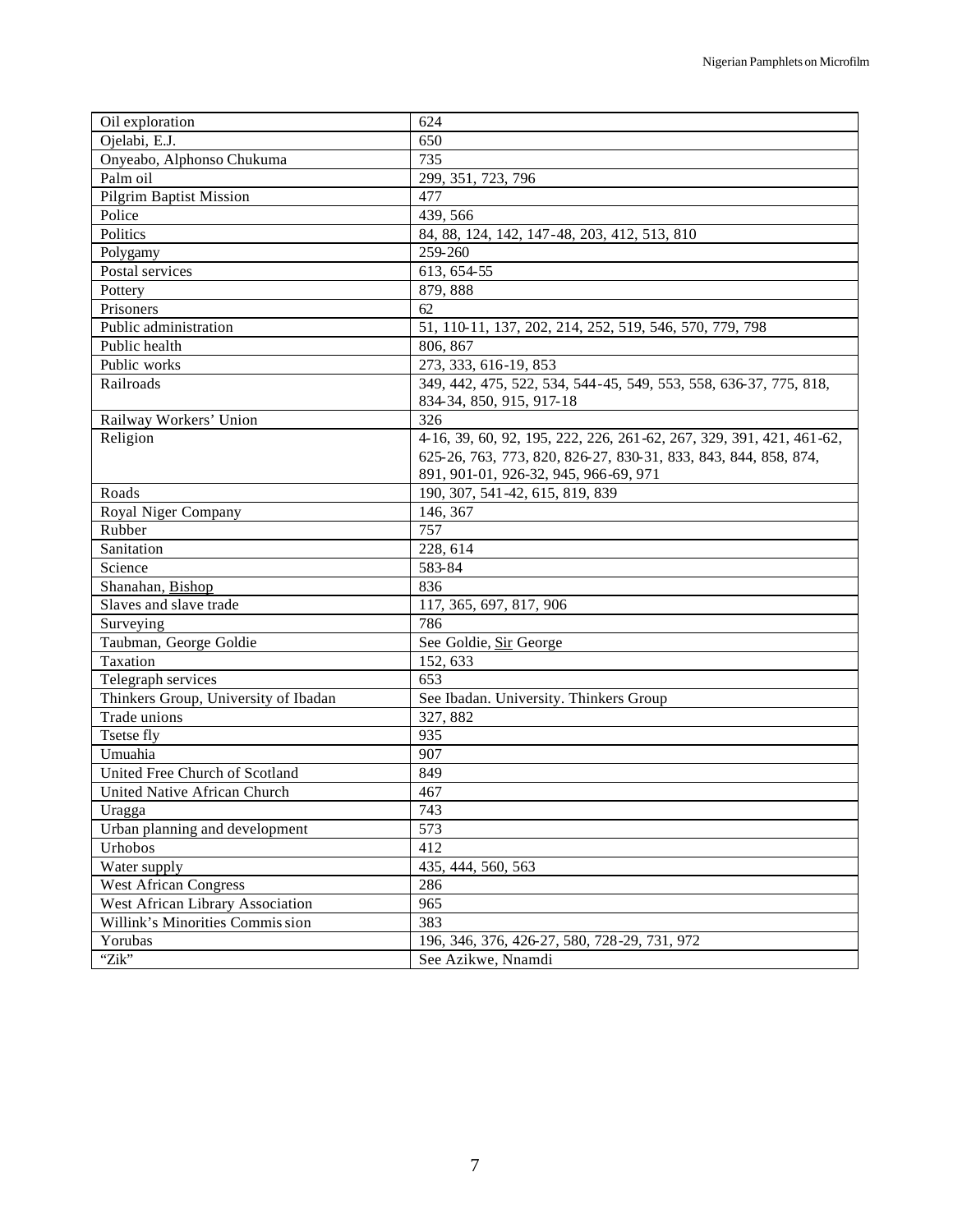| MF-3874 CAMP                                                                                                                       | OTTENBERG Reel 11                                                |  |  |  |  |
|------------------------------------------------------------------------------------------------------------------------------------|------------------------------------------------------------------|--|--|--|--|
|                                                                                                                                    |                                                                  |  |  |  |  |
| Abadoo, Joseph Brookman Amisah.<br>Address to the Mfantsipim School.<br>Glasgow: Scottish Co-operative Wholedale Society, 1915. 19 |                                                                  |  |  |  |  |
| p.                                                                                                                                 |                                                                  |  |  |  |  |
| MF-929 CAMP                                                                                                                        | IBADAN no. 001                                                   |  |  |  |  |
|                                                                                                                                    | Abakaliki Co-operative Rice Mill Society Limited,                |  |  |  |  |
| Abakaliki.<br>Abakiliki, 1955.                                                                                                     | By-laws of the Abakaliki co-operative rice mill society limited, |  |  |  |  |
|                                                                                                                                    | Abakaliki: Bek's Bookshop and Printing Press, 1955.              |  |  |  |  |
| MF-3874 CAMP                                                                                                                       | OTTENBERG Reel 11                                                |  |  |  |  |
| (Abana, G.N.).<br>Announcement of ordination ceremony. (Material relating to<br>Chief Apostle G.N. Abana).<br>Aba, 1963            |                                                                  |  |  |  |  |
| MF-929 CAMP                                                                                                                        | IBADAN no. 168                                                   |  |  |  |  |
| Abana, G.N.<br>Benefit to believers in God.                                                                                        |                                                                  |  |  |  |  |
| MF-929 CAMP                                                                                                                        | IBADAN no. 172                                                   |  |  |  |  |
| Abana, G.N.<br>Easter ordinance.<br>Treasure Press, Aba, n.d. Leaflet                                                              |                                                                  |  |  |  |  |
| MF-929 CAMP                                                                                                                        | IBADAN no. 175                                                   |  |  |  |  |
| Abana, G.N.<br>From birth to death of persons on earth.<br>Treasure Press, Aba, n.d. Leaflet                                       |                                                                  |  |  |  |  |
| MF-929 CAMP                                                                                                                        | IBADAN no. 173                                                   |  |  |  |  |
| Abana, G.N.<br>The facts about Cherubim and Seraphim Society.<br>The Ideal Printing Press, Aba, 1956. 21 p.                        |                                                                  |  |  |  |  |
| MF-929 CAMP                                                                                                                        | IBADAN no. 169                                                   |  |  |  |  |
| Abana, G.N.<br>Harvest ordinance [revised and enlarged].<br>Leaflet                                                                |                                                                  |  |  |  |  |
| MF-929 CAMP                                                                                                                        | IBADAN no. 178                                                   |  |  |  |  |
|                                                                                                                                    |                                                                  |  |  |  |  |

| 10. | Abana, G.N.<br>The key to salvation.<br>The Ideal Printing Press, Aba, 1956 28 p.                           |                   |
|-----|-------------------------------------------------------------------------------------------------------------|-------------------|
|     | MF-929 CAMP                                                                                                 | IBADAN no. 171    |
| 11. | Abana, G.N.<br>Reading and understanding the Bible.<br>Aba, The Ideal Press, 1957. 25 p.                    |                   |
|     | MF-929 CAMP                                                                                                 | IBADAN no. 170    |
| 12. | Abana, G.N.<br>Revised and enlarged Christmas ordinance.<br>Leaflet                                         |                   |
|     | MF-929 CAMP                                                                                                 | IBADAN no. 181    |
| 13. | Abana, G.N.<br>Revised and enlarged How Worsh ip Originated.<br>Leaflet                                     |                   |
|     | MF-929 CAMP                                                                                                 | IBADAN no. 180    |
| 14. | Abana, G.N.<br>Revised baptismal ordinance.<br>Treasure Press, Aba. Leaflet                                 |                   |
|     | MF-929 CAMP                                                                                                 | IBADAN no. 177    |
| 15. | Abana, G.N.<br>Revised Holy Communion ordinance.<br>Leaflet                                                 |                   |
|     | MF-929 CAMP                                                                                                 | IBADAN no. 179    |
| 16. | Abana, G.N.<br>True doctrine in Christian religion.<br>Treasure Press, Aba, n.d. 8 p.                       |                   |
|     | MF-929 CAMP                                                                                                 | IBADAN no. 176    |
| 17. | <b>Abeokuta Pastorate Association</b><br>The Fifty-second report, 1934-1935<br>E.N.A. Press, Abeokuba 76 p. |                   |
|     | MF-929 CAMP                                                                                                 | IBADAN no. 118    |
| 18. | Achara, D.N.<br>Ala Bingo.<br>London: Longmans, Green and Co., 3rd ed., 1950                                |                   |
|     | MF-3874 CAMP                                                                                                | OTTENBERG Reel 06 |
|     |                                                                                                             |                   |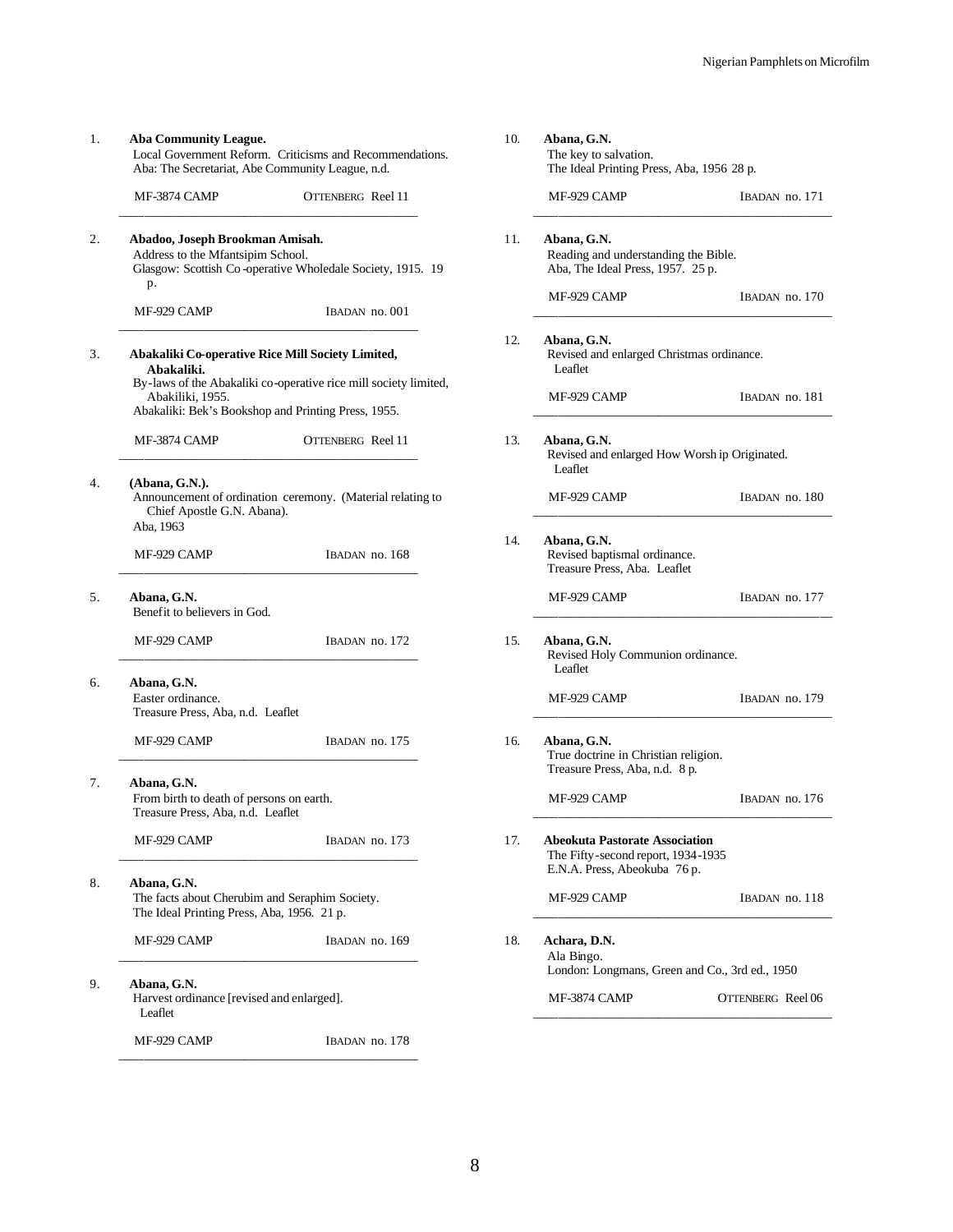| 19. | Achebe, Albert Chinus, 1930-<br>The sacrificial egg and other short stories.<br>Onitshe: Etudo Limited, 1962. |                                                                                                                                                                      | 28. | <b>Action Group</b><br>The fury of Zik's government.<br>The African Press Limited, Ibadan. 8 p.                |                                                            |
|-----|---------------------------------------------------------------------------------------------------------------|----------------------------------------------------------------------------------------------------------------------------------------------------------------------|-----|----------------------------------------------------------------------------------------------------------------|------------------------------------------------------------|
|     | MF-3874 CAMP                                                                                                  | OTTENBERG Reel 04                                                                                                                                                    |     | MF-929 CAMP                                                                                                    | IBADAN no. 129                                             |
| 20. | Achogbuo, Onogbo<br>1949.                                                                                     | Iva Valley Tragedy. Dedicated to the memory of the twenty-<br>one Nigerian miners shot at Iva Valley on November 18,                                                 | 29. | <b>Action Group</b><br>National Congress, 1957.<br>Typed paper 61 p                                            |                                                            |
|     | Enugu: A.O. Okafor, (1953). 18 p.                                                                             |                                                                                                                                                                      |     | MF-929 CAMP                                                                                                    | IBADAN no. 159                                             |
|     | MF-3874 CAMP                                                                                                  | OTTENBERG Reel 11                                                                                                                                                    | 30. | <b>Action Group</b>                                                                                            |                                                            |
| 0.  | <b>Action Group</b>                                                                                           | See also: Oredein, Samuel Taiwo. Awolowo, Obafemi. Awon                                                                                                              |     | Ojbeni E.A. Babalola.<br>Union Printing Press, Ibadan. Leaflet.                                                |                                                            |
|     | ologbon oselu wa.                                                                                             |                                                                                                                                                                      |     | MF-929 CAMP                                                                                                    | IBADAN no. 145                                             |
| 21. | <b>Action Group</b><br>A.G. Refuses N.CN.C. 60 lies.<br>African Press, Ltd., Ibadan 16 p.                     |                                                                                                                                                                      | 31. | <b>Action Group</b><br>Summer School lectures, 1955.<br>A.G.B.I., Ibadan, 1955 31 p.                           |                                                            |
|     | MF-929 CAMP                                                                                                   | IBADAN no. 157                                                                                                                                                       |     | MF-929 CAMP                                                                                                    | IBADAN no. 158                                             |
| 22. | <b>Action Group</b><br>AG/UMBC Alliance; its meaning.<br>n.p., n.d.                                           |                                                                                                                                                                      | 32. | <b>Action Group</b><br>Summer School lectures, 1956.<br>Ibadan: A.G.B.I., 1956 38 p.                           |                                                            |
|     | MF-929 CAMP                                                                                                   | IBADAN no. 130                                                                                                                                                       |     | MF-929 CAMP                                                                                                    | IBADAN no. 087 & 155                                       |
| 23. | <b>Action Group</b><br>Constitution.<br>[Ibadan]: The party, n.d. 18 p.                                       |                                                                                                                                                                      | 33. | <b>Action Group. Congress.</b><br>Report: 4th Annual Congress, 1958<br>84 p.                                   |                                                            |
|     | MF-929 CAMP                                                                                                   | IBADAN no. 030                                                                                                                                                       |     | MF-929 CAMP                                                                                                    | IBADAN no. 160                                             |
| 24. | <b>Action Group</b><br>Enyin Ati Egbe Afenifere.<br>Ibadan: The Union Printing Press, n.d.                    |                                                                                                                                                                      | 34. | <b>Addison</b><br>$[1925]$ .)<br>4 p.                                                                          | British West African Trade Development. (from West Africa, |
|     | MF-929 CAMP                                                                                                   | IBADAN no. 133                                                                                                                                                       |     | MF-424 CAMP                                                                                                    | COLONIAL Reel Aw2, no. 142                                 |
| 25. | <b>Action Group</b><br>For the welfare of us all; manifesto, March 1957.<br>African Press, Ibadan, 1957.      |                                                                                                                                                                      | 35. | Ade, Emmanuel<br>Kok?r? one igbele ati ?j? idej? p?lu atunde aiye titun.<br>Lagos: Onu-Oluwa Press, n.d. 13 p. |                                                            |
|     | MF-929 CAMP                                                                                                   | IBADAN no. 128                                                                                                                                                       |     | MF-929 CAMP                                                                                                    | IBADAN no. 359                                             |
| 26. | <b>Action Group</b><br>17 p.                                                                                  | 36.<br>Adedipe, R.A.<br>Forward to freedom: A.G. manifesto.<br>Eto Adura Ojejumo fun Egbe Aladura-Oniwasu Inhinrere.<br>Oluseyi Bookshop, Ibadan, 1949. 2nd ed. 1962 |     |                                                                                                                |                                                            |
|     | MF-929 CAMP                                                                                                   | IBADAN no. 150                                                                                                                                                       |     | MF-929 CAMP                                                                                                    | IBADAN no. 342                                             |
| 27. | <b>Action Group</b><br>Forward to freedom: Election manifesto.<br>n.d. 14 p.                                  |                                                                                                                                                                      | 37. | Adefidipe, J.O.<br>A-si-ni-ni-iye: iwasu-isoji-1962.<br>Ibadan: Iranlowo-Olu Press, 1962. 50 p.                |                                                            |
|     | MF-929 CAMP                                                                                                   | IBADAN no. 031                                                                                                                                                       |     | MF-929 CAMP                                                                                                    | IBADAN no. 245                                             |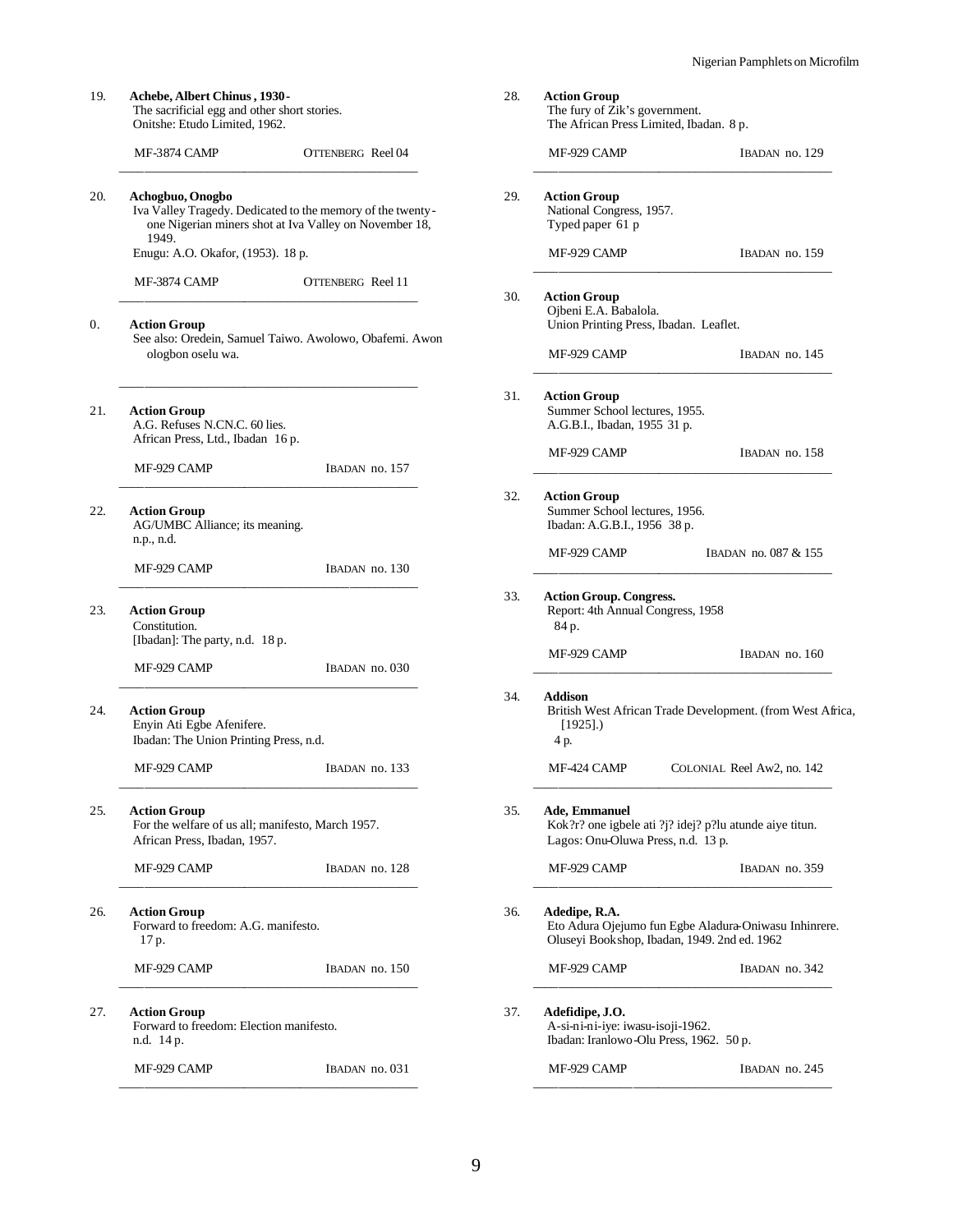| 38. | Adefidipe, J.O.<br>Eko Bibeli fun Awon Onigbagbo.<br>Gloria Printing Works, Ibadan, 1951. 22 p.                                                             | 48. | Ademakinwa, John Adedeji, 1897 -<br>Lagos: Pacific Printing Works; n.d., 2 vols.                                                                                                              | Ife, cradle of the Yoruba. Forward by Dr. S.O. Biobaku.                                                                    |
|-----|-------------------------------------------------------------------------------------------------------------------------------------------------------------|-----|-----------------------------------------------------------------------------------------------------------------------------------------------------------------------------------------------|----------------------------------------------------------------------------------------------------------------------------|
|     | MF-929 CAMP<br>IBADAN no. 248 & 350                                                                                                                         |     | MF-3874 CAMP                                                                                                                                                                                  | OTTENBERG Reel 06                                                                                                          |
| 39. | Adefidipe, J.O.<br>The Onward Christian. First Issue - April 1963.<br>The Progressive Union, Ibadan, 1963. 28 p.                                            | 49. | Adeniyi, Timothy A.<br>SaturdayFeb. 21, 1932.                                                                                                                                                 | Iran Ti Brother Timothy ri nipe Bibowa Oluwa Isti Se Idajo<br>Aije ni srisun egbe aloduia Korubu ati Serefu ni Absoluta ni |
|     | MF-929 CAMP<br>IBADAN no. 193                                                                                                                               |     | MF-929 CAMP                                                                                                                                                                                   | IBADAN no. 322 & 412                                                                                                       |
| 40. | Adegbite, J.A.<br>Ilana eko bibeli fun awon akoko (ojse oluwa) li arin (ijo) egbe<br>mimo kerubu ati Seraphy ti Nigeria.<br>Ibadan: Union Press, n.d. 26 p. | 50. | Adeniyi-Jones, Curtis Crispin, Dr.<br>Address at a mass meeting held at Clove Memorial Hall,<br>Lagos.<br>Adedimata Printing Works, Lagos, 1938 19 p.                                         |                                                                                                                            |
|     | MF-929 CAMP<br>IBADAN no. 326                                                                                                                               |     | MF-929 CAMP                                                                                                                                                                                   | IBADAN no. 002                                                                                                             |
| 41. | Adegbite, J.A.<br>K?k?r? isipaya, ?r? ?lerun.<br>51.<br>Ibadan: United Foundation Press, 1955. 127 p.                                                       |     | Adeniyi-Jones, Curtis Crispin, Dr.<br>Political and Administrative Problems of Nigeria. [criticism of<br>gov't. by a member of the Legislative Council.]<br>Bonner & Co., London, 1928. 40 p. |                                                                                                                            |
|     | MF-929 CAMP<br>IBADAN no. 360                                                                                                                               |     | MF-929 CAMP                                                                                                                                                                                   | IBADAN no. 003                                                                                                             |
| 42. | Adegunwe, E.A.<br>Iwe saki nipe E.A. Adegunweati oluwafemi ojo.<br>Lagos: Service Press, 1955 33 p.                                                         | 52. | Adesanya, Emanuel<br>Awon Isipaya Adura ati Awe Onigbagbo.                                                                                                                                    |                                                                                                                            |
|     | MF-929 CAMP<br>IBADAN no. 309                                                                                                                               |     | The Lisah Press, Ibadan, 1932. 8 p.                                                                                                                                                           |                                                                                                                            |
| 43. | Adekahunsi, B.A.<br>Cherubim and Seraphim missionary school: the cherubim<br>church catachism and religious syllabus.<br>Indo: Oniwolade Press, 1947. 18 p. | 53. | MF-929 CAMP<br>IBADAN no. 321<br><b>Afikpo Town Welfare Association</b><br>Constitution.<br>Macgregor College Printing Press, 1952.                                                           |                                                                                                                            |
|     | MF-929 CAMP<br>IBADAN no. 324                                                                                                                               |     | MF-3874 CAMP                                                                                                                                                                                  | OTTENBERG Reel 11                                                                                                          |
| 44. | Adekahunsi, B.A.<br>Seraphim and Cherubim Society Churchman's Almanac<br>1950                                                                               | 54. | <b>Afikpo Town Welfare Association</b><br>Minutes of the 1st Annual Convention<br>Aba: Amen Press, 1951.                                                                                      |                                                                                                                            |
|     | MF-929 CAMP<br>IBADAN no. 323                                                                                                                               |     | MF-3874 CAMP                                                                                                                                                                                  | <b>OTTENBERG</b> Reel 11                                                                                                   |
| 45. | Adekanmbi, E.O.<br>The adventures of Babinton Thunder<br>Ile-Ife: Ore-Ofe Press, 1957.                                                                      | 55. | <b>Afikpo Town Welfare Association</b><br>Welfare Association                                                                                                                                 | Minutes of the Second Annual Convention of the Afikpo Town                                                                 |
|     | MF-3874 CAMP<br><b>OTTENBERG</b> Reel 04                                                                                                                    |     | Afikpo: Macgregor College Printing Press, 1952.                                                                                                                                               |                                                                                                                            |
| 46. | Adelabu, Adegoke. 1915-<br>Africa in ebullition: being a handbook of freedom for Nigerian                                                                   |     | MF-3874 CAMP                                                                                                                                                                                  | <b>OTTENBERG</b> Reel 11                                                                                                   |
|     | Nationalists.<br>Ibadan: Union Press, (1952). 113 p.                                                                                                        | 56. | <b>Afikpo Youth Welfare League</b><br>Constitution of the Afikpo Youth Welfare League<br>Calaber: Henshaw Press, [ca. 1947]                                                                   |                                                                                                                            |
|     | MF-929 CAMP<br>IBADAN no. 144                                                                                                                               |     | MF-3874 CAMP                                                                                                                                                                                  | <b>OTTENBERG</b> Reel 11                                                                                                   |
| 47. | Adelabu, Adegoke. 1915 -<br>Iwe Itan Igbesi Aiye<br>P.P.W. Lagos, 1958 11p.                                                                                 |     | <b>African Association, London</b><br>parts of Africa, London                                                                                                                                 | see: Association for promoting the discovery of the interior                                                               |
|     | MF-3874 CAMP<br>OTTENBERG Reel 06                                                                                                                           |     |                                                                                                                                                                                               |                                                                                                                            |
|     |                                                                                                                                                             |     |                                                                                                                                                                                               |                                                                                                                            |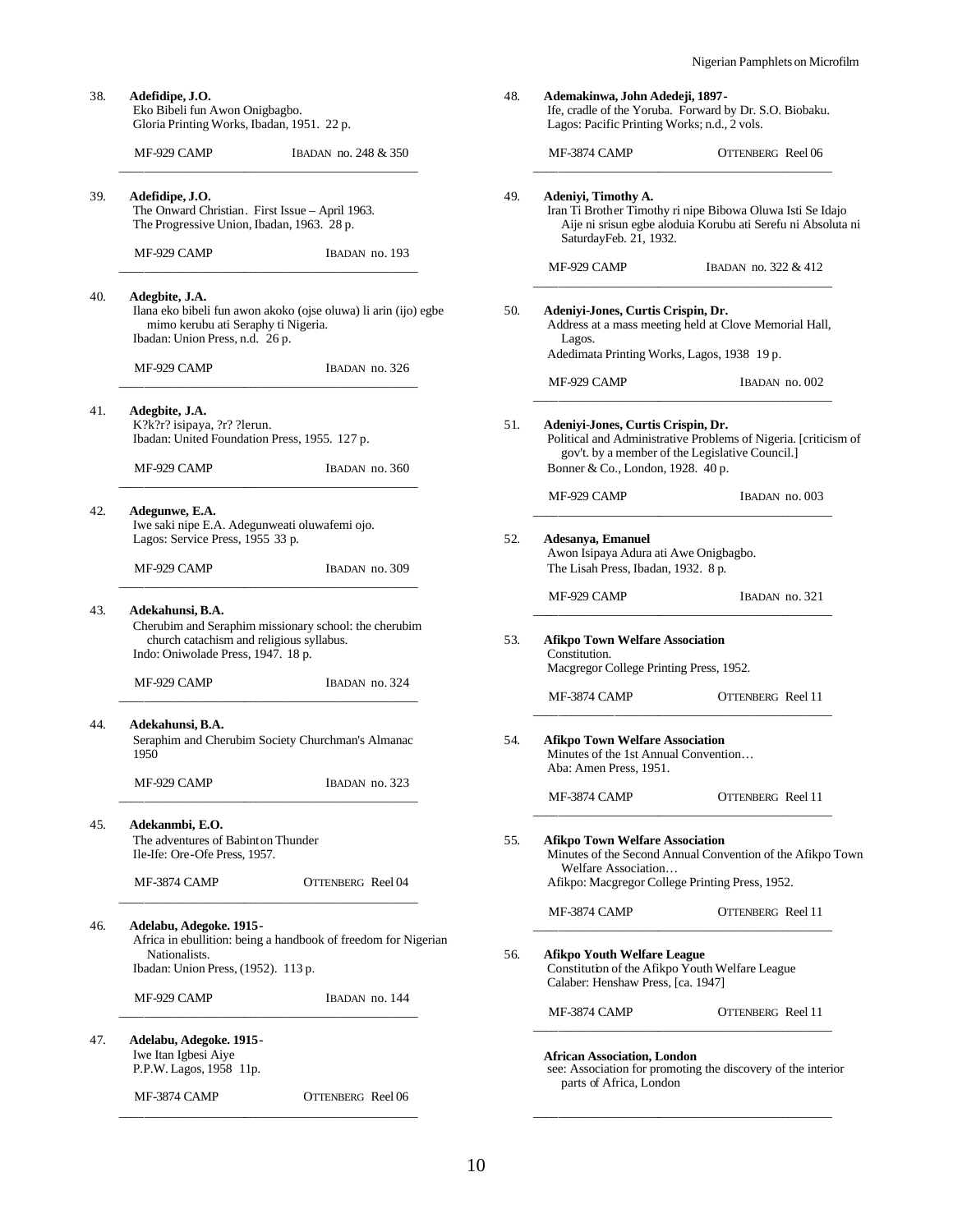Go with the masses: studies in essential tactics in national and

MF-929 CAMP IBADAN no. 052 \_\_\_\_\_\_\_\_\_\_\_\_\_\_\_\_\_\_\_\_\_\_\_\_\_\_\_\_\_\_\_\_\_\_\_\_\_\_\_\_\_\_\_\_\_\_\_\_

MF-929 CAMP IBADAN no. 064 \_\_\_\_\_\_\_\_\_\_\_\_\_\_\_\_\_\_\_\_\_\_\_\_\_\_\_\_\_\_\_\_\_\_\_\_\_\_\_\_\_\_\_\_\_\_\_\_

MF-929 CAMP IBADAN no. 376 \_\_\_\_\_\_\_\_\_\_\_\_\_\_\_\_\_\_\_\_\_\_\_\_\_\_\_\_\_\_\_\_\_\_\_\_\_\_\_\_\_\_\_\_\_\_\_\_

MF-929 CAMP IBADAN no. 357 \_\_\_\_\_\_\_\_\_\_\_\_\_\_\_\_\_\_\_\_\_\_\_\_\_\_\_\_\_\_\_\_\_\_\_\_\_\_\_\_\_\_\_\_\_\_\_\_

MF-3874 CAMP OTTENBERG Reel 12 \_\_\_\_\_\_\_\_\_\_\_\_\_\_\_\_\_\_\_\_\_\_\_\_\_\_\_\_\_\_\_\_\_\_\_\_\_\_\_\_\_\_\_\_\_\_\_\_

MF-3874 CAMP OTTENBERG Reel 07 \_\_\_\_\_\_\_\_\_\_\_\_\_\_\_\_\_\_\_\_\_\_\_\_\_\_\_\_\_\_\_\_\_\_\_\_\_\_\_\_\_\_\_\_\_\_\_\_

MF-3874 CAMP OTTENBERG Reel 12 \_\_\_\_\_\_\_\_\_\_\_\_\_\_\_\_\_\_\_\_\_\_\_\_\_\_\_\_\_\_\_\_\_\_\_\_\_\_\_\_\_\_\_\_\_\_\_\_

MF-929 CAMP IBADAN no. 291 \_\_\_\_\_\_\_\_\_\_\_\_\_\_\_\_\_\_\_\_\_\_\_\_\_\_\_\_\_\_\_\_\_\_\_\_\_\_\_\_\_\_\_\_\_\_\_\_

MF-3977 CAMP HOOVER no. 006 \_\_\_\_\_\_\_\_\_\_\_\_\_\_\_\_\_\_\_\_\_\_\_\_\_\_\_\_\_\_\_\_\_\_\_\_\_\_\_\_\_\_\_\_\_\_\_\_

on the town of Abeokuta and its celebration]. Lagos: Ife-Olu Printing Works, 1931. 42.

MF-929 CAMP IBADAN no. 293 \_\_\_\_\_\_\_\_\_\_\_\_\_\_\_\_\_\_\_\_\_\_\_\_\_\_\_\_\_\_\_\_\_\_\_\_\_\_\_\_\_\_\_\_\_\_\_\_

Ogorun odun lori ilu Abeokuta et ere ajoyo re [a hundred years

67. **Agwuna, Osita**

68. **Ahmadu, S.S.A.**

69. **Aina, J. Ade**

70. **Aina, J. Ade**

71. **Ajayi, George Bejida**

A-siri igbe ise-gun. Ibadan: Awojobi. 8 p.

Ijo Aladura ni ile Nigeria. Ibadan: Ola-lija Press, 1964. 18 p.

72. **Ajayi, Jacob Festus Ade (1929- )** Milestones in Nigerian history.

73. **Ajibola, John Osoyemi (1898- )**

74. **Ajisafe, Ajayi Kolawole**

75. **Ajisafe, Ajayi Kolawole** History of Abeokuta.

76. **Ajisafe, Ajayi Kolawole**

Industrial development in West Africa. Ibadan: Economic Research Bureau, 1969.

Ibadan: Ibadan University Press, 1962. 47 p.

Economic development of West Africe. London: West African Society, 1949

Abeokuta centenary and its celebrations. Lagos: Ife-Olu Printing Works, 1931. 40 p.

[Bungay: Richard Clay & Sons, 1924].

colonial struggles. Enugu: E.P.S., [1953]

Firimiyan jihar arewa na farko. N.R.L.A., Zariya, 1956. 30 p.

| 57. | Government.<br>1892 5 p.                                                                                                         | <b>African Banking Corp., Ltd.</b><br>Agreement with the African Banking Corp., Ltd. as to<br>transaction of the banking business of the (Lagos Colony) |  |  |  |
|-----|----------------------------------------------------------------------------------------------------------------------------------|---------------------------------------------------------------------------------------------------------------------------------------------------------|--|--|--|
|     | MF-424 CAMP                                                                                                                      | COLONIAL Reel Aw1, no. 007                                                                                                                              |  |  |  |
| 58. | African Literature Co.<br>A.L.P.W., Ibadan. 9 p.                                                                                 | Itan iyanu nipe Peteru Aluko ti o gbawe ogoji ojo ati egoji oru.                                                                                        |  |  |  |
|     | MF-929 CAMP                                                                                                                      | IBADAN no. 314                                                                                                                                          |  |  |  |
| 59. | African staff housing scheme regulations.<br>n.d. 5 p.                                                                           |                                                                                                                                                         |  |  |  |
|     | MF-424 CAMP                                                                                                                      | COLONIAL Reel N2, no. 070                                                                                                                               |  |  |  |
| 60. | Agbebi, Mojola (1860-1917)<br>Africa and the Golpel, sermon, debates and lacture.<br>Lagos, American Colonisation Society, 1889) |                                                                                                                                                         |  |  |  |
|     | MF-3977 CAMP                                                                                                                     | HOOVER no. 017                                                                                                                                          |  |  |  |
| 61. | Agbi, Michael Afolabi (1923- )<br>When shall Otwa rise?<br>Ibadan: Kajola Press, 1951. 21 p.                                     |                                                                                                                                                         |  |  |  |
|     | MF-929 CAMP                                                                                                                      | IBADAN no. 306                                                                                                                                          |  |  |  |
| 62. | Agbu, Chike<br>I am an ex-prisoner.<br>Yabe: West African Pilot, n.d.                                                            |                                                                                                                                                         |  |  |  |
|     | MF-3874 CAMP                                                                                                                     | OTTENBERG Reel 12                                                                                                                                       |  |  |  |
| 63. | Aguda, Timothy Akinola (1923-)<br>The Marriage Law of Nigeria<br>Ibadan: Mustard Printers, 1966 45 p.                            |                                                                                                                                                         |  |  |  |
|     | MF-3874 CAMP                                                                                                                     | <b>OTTENBERG</b> Reel 06                                                                                                                                |  |  |  |
| 64. | Agunbiade-Bamishe, O.<br>Awa pelu awori oba wa<br>n.p., n.d. 16 p.                                                               |                                                                                                                                                         |  |  |  |
|     | MF-929 CAMP                                                                                                                      | IBADAN no. 131                                                                                                                                          |  |  |  |
| 65. | Agunbiade-Bamishe, O.<br>The case for the Action Group.<br>African Press Limited, Ibadan. 16 p.                                  |                                                                                                                                                         |  |  |  |
|     | MF-929 CAMP                                                                                                                      | IBADAN no. 032                                                                                                                                          |  |  |  |
| 66. | Agwuna, O.C.<br>Zik's Press Limited, 1947.                                                                                       | Inside Africa (a study of the colour bar problem).                                                                                                      |  |  |  |
|     | MF-3874 CAMP                                                                                                                     | OTTENBERG Reel 12                                                                                                                                       |  |  |  |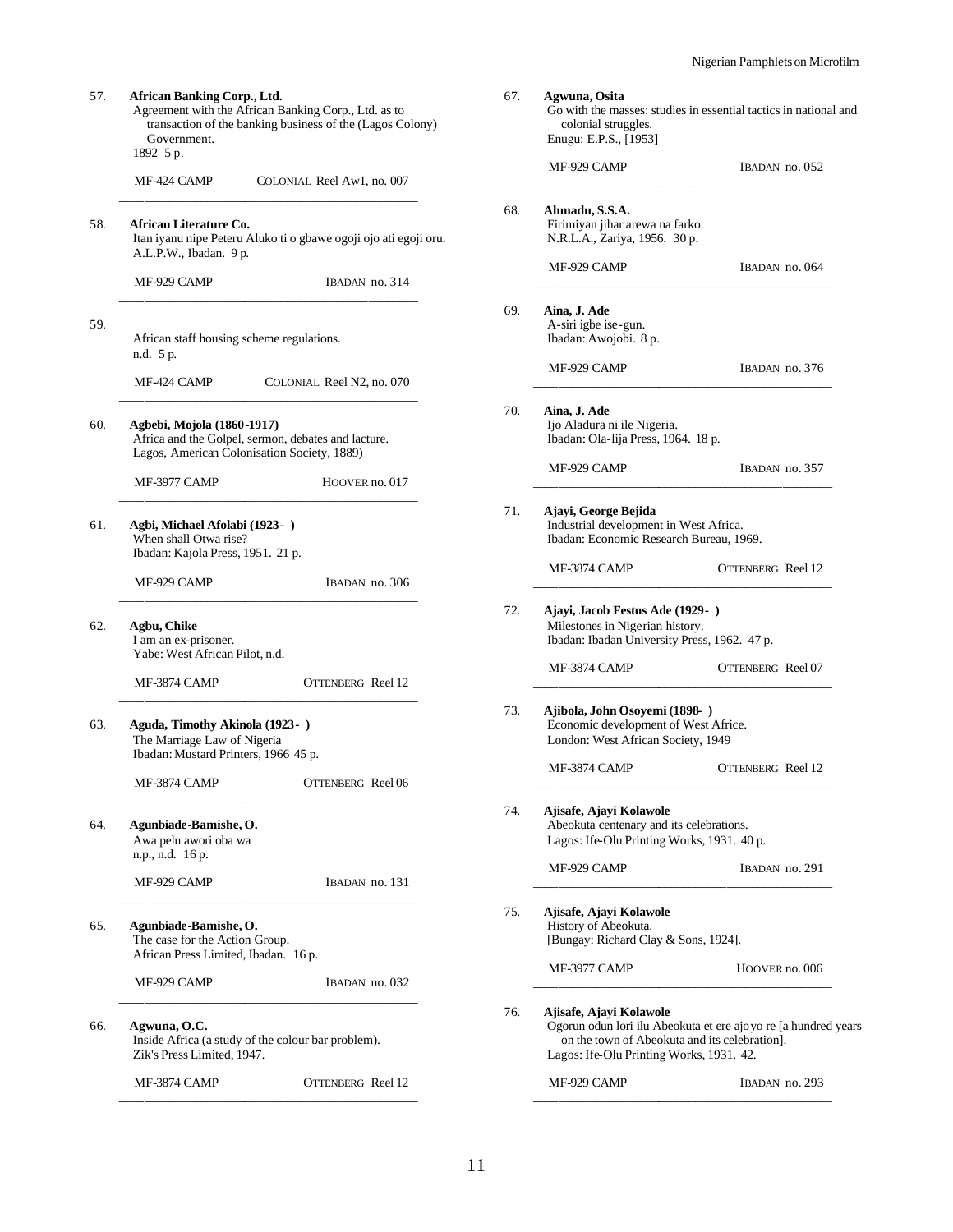| 77. | Ajokuh, Uguchukwu ****<br>The chains of love<br>Onitshe: Atlantic Priners, n.d.                                                                  | 86. | Akintobi, Alfred A.<br>adura pataki lati inu psalmu.                                                  | Asotele ohun ti o-mbo wa se gege bi ati fihan woli Alfred A.<br>Akintobi pelu oro akiyesi lati imu iwe mimo ati asayan |
|-----|--------------------------------------------------------------------------------------------------------------------------------------------------|-----|-------------------------------------------------------------------------------------------------------|------------------------------------------------------------------------------------------------------------------------|
|     | MF-3874 CAMP<br>OTTENBERG Reel 04                                                                                                                |     | Ibadan: Lisah Press, 1935. 15 p.                                                                      |                                                                                                                        |
| 78. | Akak, Eyo Okon                                                                                                                                   |     | MF-929 CAMP                                                                                           | IBADAN no. 362                                                                                                         |
|     | Bribery and corruption in Nigeria.<br>Ibada: Kajola Press, 1953 120 p.                                                                           | 87. | Akintoye, O.A.<br>Self government for Nigeria.                                                        |                                                                                                                        |
|     | MF-929 CAMP<br>IBADAN no. 050                                                                                                                    |     | Lagos: O.A. Okintoye, 1955. 140 p.                                                                    |                                                                                                                        |
| 79. | Akinade, J.<br>Igbekele Olorun Dun, Igbekele Enia Assn.<br>Iraulowo-Olu Press, Ibadan. 23 p.                                                     | 87. | MF-929 CAMP<br>Akintoye, O.A.<br>Self government for Nigeria.                                         | IBADAN no. 138                                                                                                         |
|     | MF-929 CAMP<br>IBADAN no. 378                                                                                                                    |     | Lagos: O.A. Okintoye, 1955. 140 p.                                                                    |                                                                                                                        |
|     |                                                                                                                                                  |     | MF-3874 CAMP                                                                                          | OTTENBERG Reel 12                                                                                                      |
| 80. | Akinade, J.<br>Okunfa a Ibukun nipe ti Ara, nip ti Emi.<br>Temidayo Press, Ibadan. 11 p,<br>MF-929 CAMP<br>IBADAN no. 377                        | 88. | Akinyede, Gilbert Benjamin Akinyemi<br>Political and Constitutional problems of Nigeria.<br>88 p.     | Lagos: Nigerian Printing and Publishing Company Ltd., 1957                                                             |
| 81. | Akinadewo, Samuel Ade-Kahunisi<br>Iwe Itan Igbesi Aiye Eni-Owo Alagba Mose Orinolade                                                             |     | MF-929 CAMP                                                                                           | IBADAN no. 097 & 147                                                                                                   |
|     | Tunolabe eniti ode egbE Mimo Karubu ati Serafu sile ni<br>gbogbo Agbaiye.<br>1951 14 p.<br>IBADAN no. 241<br>MF-929 CAMP                         | 88. | Akinyede, Gilbert Benjamin Akinyemi<br>Political and Constitutional problems of Nigeria.<br>88 p.     | Lagos: Nigerian Printing and Publishing Company Ltd., 1957                                                             |
|     |                                                                                                                                                  |     | MF-3874 CAMP                                                                                          | OTTENBERG Reel 12                                                                                                      |
| 82. | Akindele, J.M.<br>Eto Aduo fun Ideriji Ese<br>Ilsiye Press, Lafiaji Lagos. Leaflet<br>MF-929 CAMP<br>IBADAN no. 408                              | 89. | Akinyele, Isaac Babalola (1882-1964)<br>Owo: Iranlowo-Olu Press, 1952. 97 p.                          | Akanse awon eko ati alaye kikun lori awon ofin mewa olorur                                                             |
|     |                                                                                                                                                  |     | MF-929 CAMP                                                                                           | IBADAN no. 182 & 364                                                                                                   |
| 83. | Akinole, G.F.<br>Iwe Eto Ipapo Kini ti Ghogbo Ijo Aladura to Orile Ekun<br>Ebado.<br>Odusoga Press, Ilaro. 7 p.<br>MF-929 CAMP<br>IBADAN no. 341 | 90. | Akinyele, Isaac Babalola (1882-1964)<br>Apostolic ni Nigeria.<br>Owo: Iranlowo-Olu Press, 1953. 95 p. | Awon oro I mu okan sjoi si ironupi wade ati iwe mimo, ati<br>awon akanse iwasu fun akoko pataki larin ijo Christ       |
| 84. | Akinsoroju, O.<br>Nigeria Political Theatre.                                                                                                     |     | MF-929 CAMP                                                                                           | IBADAN no. 185 & 363                                                                                                   |
|     | E-Ver-Green Press, Lagos. 28 p.<br>MF-929 CAMP<br>IBADAN no. 033                                                                                 | 90. | Akinyele, Isaac Babalola (1882-1964)                                                                  | Awon oro I mu okan sjoi si ironupi wade ati iwe mimo, ati<br>awon akanse iwasu fun akoko pataki larin ijo Christ       |
| 85. | Akintan, E.A.<br>Awful Disclosures on Epetedo Lands.<br>(ca. 1936). 41 p.                                                                        |     | Apostolic ni Nigeria.<br>Owo: Iranlowo-Olu Press, 1958. 95 p.<br>MF-929 CAMP                          | IBADAN no. 189                                                                                                         |
|     | MF-424 CAMP<br>COLONIAL Reel Aw7, no. 075                                                                                                        | 91. | Akinyele, Isaac Babalola (1882-1964)<br>Oluseyi Bookshop and Press, Ibadan. 19 p.                     | Bi aiti se jewo Ese Tokentoken aji Adura fun Isoji Emi.                                                                |

|                                                                                                     | IBADAN no. 362                                                                                                   |  |  |
|-----------------------------------------------------------------------------------------------------|------------------------------------------------------------------------------------------------------------------|--|--|
|                                                                                                     |                                                                                                                  |  |  |
| Akintoye, O.A.<br>Self government for Nigeria.                                                      |                                                                                                                  |  |  |
| Lagos: O.A. Okintoye, 1955. 140 p.                                                                  |                                                                                                                  |  |  |
| MF-929 CAMP                                                                                         | IBADAN no. 138                                                                                                   |  |  |
| Akintoye, O.A.                                                                                      |                                                                                                                  |  |  |
| Self government for Nigeria.<br>Lagos: O.A. Okintoye, 1955. 140 p.                                  |                                                                                                                  |  |  |
| MF-3874 CAMP                                                                                        | OTTENBERG Reel 12                                                                                                |  |  |
| Akinyede, Gilbert Benjamin Akinyemi                                                                 |                                                                                                                  |  |  |
| Political and Constitutional problems of Nigeria.                                                   | Lagos: Nigerian Printing and Publishing Company Ltd., 1957.                                                      |  |  |
| 88 p.                                                                                               |                                                                                                                  |  |  |
| MF-929 CAMP                                                                                         | IBADAN no. 097 & 147                                                                                             |  |  |
| Akinyede, Gilbert Benjamin Akinyemi                                                                 |                                                                                                                  |  |  |
| Political and Constitutional problems of Nigeria.                                                   |                                                                                                                  |  |  |
| 88 p.                                                                                               | Lagos: Nigerian Printing and Publishing Company Ltd., 1957.                                                      |  |  |
| MF-3874 CAMP                                                                                        | OTTENBERG Reel 12                                                                                                |  |  |
| Akinyele, Isaac Babalola (1882-1964)                                                                |                                                                                                                  |  |  |
| Akanse awon eko ati alaye kikun lori awon ofin mewa olorum.<br>Owo: Iranlowo-Olu Press, 1952. 97 p. |                                                                                                                  |  |  |
| MF-929 CAMP                                                                                         | IBADAN no. 182 & 364                                                                                             |  |  |
|                                                                                                     |                                                                                                                  |  |  |
|                                                                                                     |                                                                                                                  |  |  |
| Akinyele, Isaac Babalola (1882-1964)                                                                |                                                                                                                  |  |  |
|                                                                                                     | Awon oro I mu okan sjoi si ironupi wade ati iwe mimo, ati<br>awon akanse iwasu fun akoko pataki larin ijo Christ |  |  |
| Apostolic ni Nigeria.                                                                               |                                                                                                                  |  |  |
| Owo: Iranlowo-Olu Press, 1953. 95 p.                                                                |                                                                                                                  |  |  |
| MF-929 CAMP                                                                                         | IBADAN no. 185 & 363                                                                                             |  |  |
| Akinyele, Isaac Babalola (1882-1964)                                                                |                                                                                                                  |  |  |
|                                                                                                     | Awon oro I mu okan sjoi si ironupi wade ati iwe mimo, ati                                                        |  |  |
| Apostolic ni Nigeria.                                                                               | awon akanse iwasu fun akoko pataki larin ijo Christ                                                              |  |  |
| Owo: Iranlowo-Olu Press, 1958. 95 p.                                                                |                                                                                                                  |  |  |
| MF-929 CAMP                                                                                         | IBADAN no. 189                                                                                                   |  |  |
| Akinyele, Isaac Babalola (1882-1964)                                                                |                                                                                                                  |  |  |

MF-929 CAMP IBADAN no. 379 \_\_\_\_\_\_\_\_\_\_\_\_\_\_\_\_\_\_\_\_\_\_\_\_\_\_\_\_\_\_\_\_\_\_\_\_\_\_\_\_\_\_\_\_\_\_\_\_

12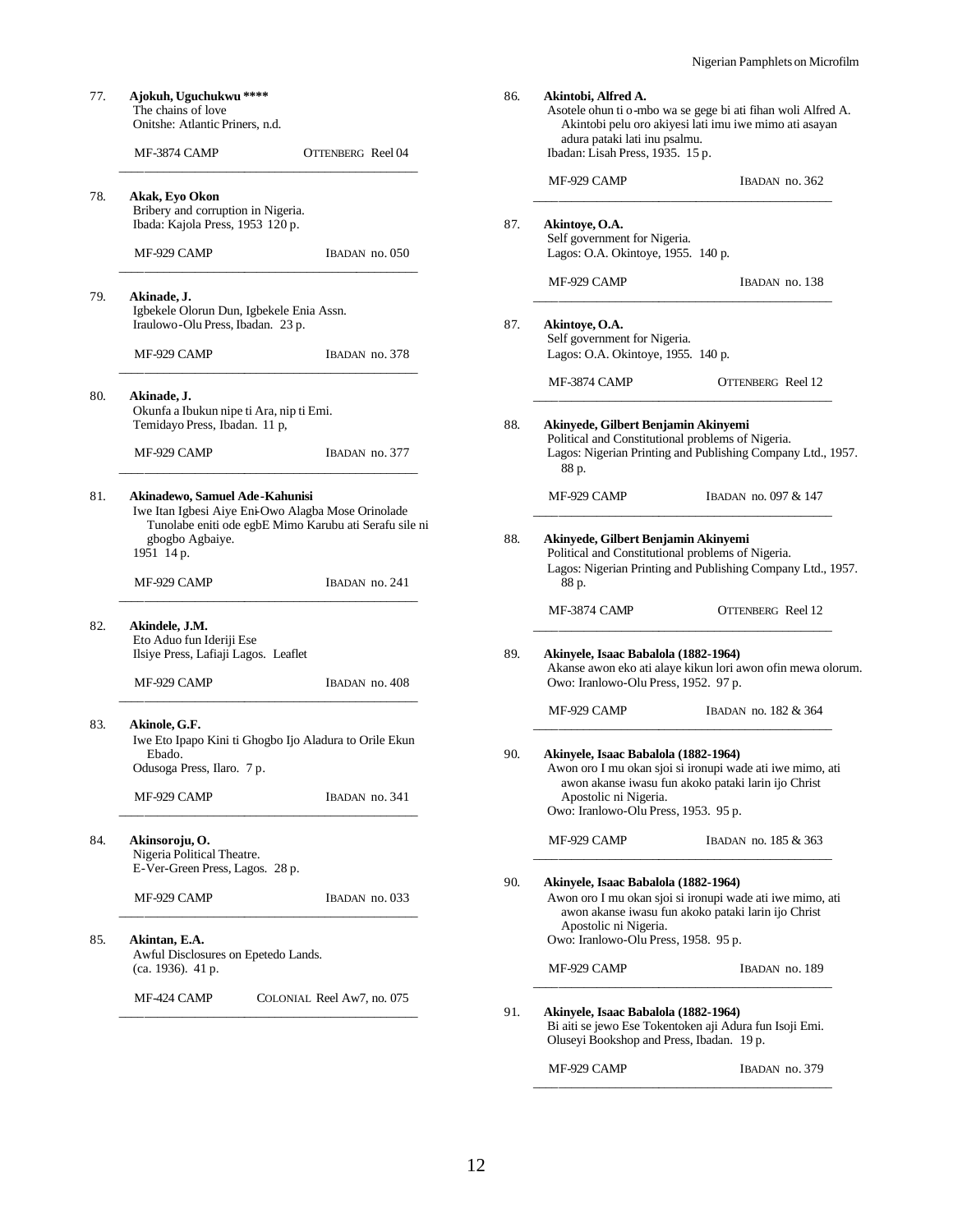| 92.<br>Akinyele, Isaac Babalola (1882-1964)<br>Divine truths from Great Spiritual eachers.<br>The Union Printing Press, Ibadan, 1958. 58 p. |                                                                                                                                                |                |  |  |
|---------------------------------------------------------------------------------------------------------------------------------------------|------------------------------------------------------------------------------------------------------------------------------------------------|----------------|--|--|
|                                                                                                                                             | MF-929 CAMP                                                                                                                                    | IBADAN no. 188 |  |  |
| 93.                                                                                                                                         | Akinyele, Isaac Babalola (1882-1964)<br>Eko ati Oro Ikiya lati/ni Isegun lori Idanwo.<br>Lisabi Press, Ibadan, 1954. 18 p.                     |                |  |  |
|                                                                                                                                             | MF-929 CAMP                                                                                                                                    | IBADAN no. 381 |  |  |
| 94.                                                                                                                                         | Akinyele, Isaac Babalola (1882-1964)<br>Eko ati oro iyanju lori Adura Oluwa.<br>Ibadan: Union Printing Press, 1957. 58 p.                      |                |  |  |
|                                                                                                                                             | MF-929 CAMP                                                                                                                                    | IBADAN no. 187 |  |  |
| 95.                                                                                                                                         | Akinyele, Isaac Babalola (1882-1964)<br>Eko fun Idurosinsin ati Idagbasoka nipa ti Emi.<br>Tranlowo-Olu Press, Ibadan, 1961. 88 p.             |                |  |  |
|                                                                                                                                             | MF-929 CAMP                                                                                                                                    | IBADAN no. 380 |  |  |
| 96.                                                                                                                                         | Akinyele, Isaac Babalola (1882-1964)<br>Igbala Ofe: Elo ni Owo re ni Banki?<br>Lisabi Press, Ibadan, 1953. 28 p.                               |                |  |  |
|                                                                                                                                             | MF-929 CAMP                                                                                                                                    | IBADAN no. 183 |  |  |
| 97.<br>Akinyele, Isaac Babalola (1882-1964)<br>Kohoro Ilekun Igbala ati Ideniloju Igbala, 1956.<br>Ibadan: Temi-Tope Press, 1956. 72 p.     |                                                                                                                                                |                |  |  |
|                                                                                                                                             | MF-929 CAMP                                                                                                                                    | IBADAN no. 184 |  |  |
| 98.                                                                                                                                         | Akinyele, Isaac Babalola (1882-1964)<br>Litani: Eto Adura Aybapo fun Oniruru Igbe ati Akoko.<br>The Union Printing Press, Ibadan, 1963. 104 p. |                |  |  |
|                                                                                                                                             | MF-929 CAMP                                                                                                                                    | IBADAN no. 247 |  |  |
| 99.<br>Akinyele, Isaac Babalola (1882-1964)<br>Ohun ti o tobi julo ni Aiye.<br>The Lisabi Press, Ibadan, 1939. 31 p.                        |                                                                                                                                                |                |  |  |
|                                                                                                                                             | MF-929 CAMP                                                                                                                                    | IBADAN no. 382 |  |  |
| 100.                                                                                                                                        | Akinyele, Isaac Babalola (1882-1964)<br>Onilaja Nea ati Ise Ilaja Nea 1955.<br>Ibadan: Temi-Tope Press, 1955. 26 p.                            |                |  |  |
|                                                                                                                                             | MF-929 CAMP                                                                                                                                    | IBADAN no. 246 |  |  |
| 101.                                                                                                                                        | Akinyele, Isaac Babalola (1882-1964)<br>To o wo.ko o si ri pe Oyinkan ni Oro Jesu.<br>Iranlow-Olu Press, 1959. 115 p.                          |                |  |  |

MF-929 CAMP IBADAN no. 186

| 102. | Akinyelu, N.O.<br>Iwe ododo pataki ti Jesu Kristi<br>Olushegun Press, Ilesha. 54 p.                                                       |                   |  |  |
|------|-------------------------------------------------------------------------------------------------------------------------------------------|-------------------|--|--|
|      | MF-929 CAMP                                                                                                                               | IBADAN no. 358    |  |  |
| 103. | Akpabot, Samuel<br>Masters of the Music – Poems-.<br>Ilfracombe, Devon: Arthur N. Stockwell Limited, [1958]. 28<br>p.                     |                   |  |  |
|      | MF-3874 CAMP                                                                                                                              | OTTENBERG Reel 04 |  |  |
| 104. | Alade, Sam<br>The awakening of Akure.<br>Oshogbo: Titilayo Press. 31 p.                                                                   |                   |  |  |
|      | MF-929 CAMP                                                                                                                               | IBADAN no. 292    |  |  |
| 105. | Alagos, Ebiegberi, Joe (1933-)<br>The Akasas Raid, 1895.<br>Ibadan: Ibadan University Press, 1960. 20 p.                                  |                   |  |  |
|      | MF-3874 CAMP                                                                                                                              | OTTENBERG Reel 07 |  |  |
| 106. | Albert, Miller O.<br>Rosemary and the taxi driver.<br>Onitsha: Chinyelu Printing Press, n.d.                                              |                   |  |  |
|      | MF-3874 CAMP                                                                                                                              | OTTENBERG Reel 04 |  |  |
| 107. | Albert, Miller O.<br>Saturday night disappointment.<br>Onitsha: Chinyelu Printing Press, n.d.                                             |                   |  |  |
|      | MF-3874 CAMP                                                                                                                              | OTTENBERG Reel 04 |  |  |
| 108. | Ali, Duse Mohamed (1866-1945)<br>The editor abroad (impression of Lagos).<br>(Extract from Africa and Orient Review, Lagos, Dec. 1920)    |                   |  |  |
|      | MF-3977 CAMP                                                                                                                              | HOOVER no. 016    |  |  |
| 109. | Alio, Emma<br>Charlie and the river of imes.<br>Onitsha: Mbidokwu Printing Press, n.d.                                                    |                   |  |  |
|      | MF-3874 CAMP                                                                                                                              | OTTENBERG Reel 04 |  |  |
| 110. | Allen, James Godfrey Colquhoun (1904 - )<br>The organization and procedure of local government councils.<br>[Port Harcourt: C.N.S., 1955] |                   |  |  |
|      | MF-929 CAMP                                                                                                                               | IBADAN no. 099    |  |  |
| 111. | Aluko, Samuel Adepoju<br>Problems of self-government for Nigeria: a critical analysis.<br>Devon: Arthur N. Stockwell, 1955. 62 p.         |                   |  |  |
|      | MF-929 CAMP                                                                                                                               | IBADAN no. 098    |  |  |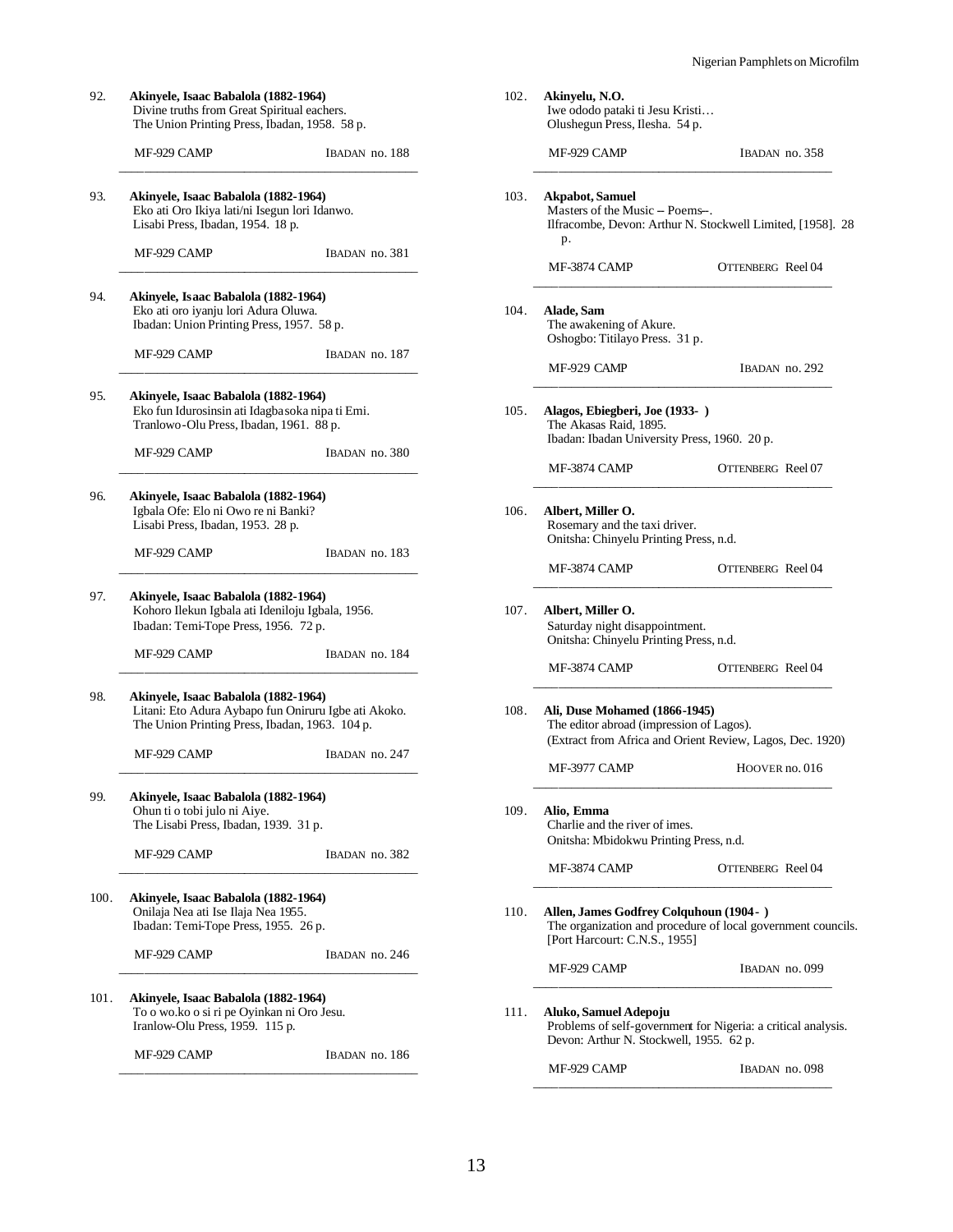| 112. | Aluto, John O.<br>A groundwork of Nnewi history.<br>Enugu: E.N.I.S. Press, 1963. 315 p.          |                                                                                                                                                                                  | 121. | Anya, Udegbunem<br>She died in the blo<br>Aba: International         |
|------|--------------------------------------------------------------------------------------------------|----------------------------------------------------------------------------------------------------------------------------------------------------------------------------------|------|----------------------------------------------------------------------|
|      | MF-3874 CAMP                                                                                     | OTTENBERG Reel 07                                                                                                                                                                |      | MF-3874 CAMP                                                         |
| 113. | Amingala, G.I.<br>Short history of Ijaw.<br>Port Harcourt: Ikiess Press, n.d.                    |                                                                                                                                                                                  | 122. | Anya, Udegbunem<br>Wretched orphan.<br>Onitsha: Tabensi P.           |
|      | MF-3874 CAMP                                                                                     | OTTENBERG Reel 07                                                                                                                                                                |      | MF-3874 CAMP                                                         |
| 114. | Anderson, A.W.<br>Nigeria.<br>1933 52 p.                                                         | Problems of animal nutricion and animal husbandry I Northern                                                                                                                     | 123. | Anyiam, Frederick<br>Among Nigerian C<br>Yaba: Sankey Prin           |
|      | MF-424 CAMP                                                                                      | COLONIAL Reel Aw7, no. 072                                                                                                                                                       |      | MF-3874 CAMP                                                         |
| 115. | Anedoh, Josephat U.<br>Nigeria native stories, 2nd ed.<br>Onitsha: Appolos Brothers Press, 1964. |                                                                                                                                                                                  | 124. | <b>Anyiam, Frederick</b><br>Men and matters in<br>Yaba: John Okwes   |
|      | MF-3874 CAMP                                                                                     | OTTENBERG Reel 07                                                                                                                                                                |      | MF-3874 CAMP                                                         |
| 116. | Anisiobi, G.N.<br>Ibo Numeration.<br>Kano: Oluseyi Printing Press, 1952.                         |                                                                                                                                                                                  | 125. | Aririguso, Cyril N<br>Steps for freedom o<br>Onitsha: Eastern N      |
|      | MF-3874 CAMP                                                                                     | OTTENBERG Reel 07                                                                                                                                                                |      | MF-3874 CAMP                                                         |
| 117. | Auxiliary<br>Views of the Lagos Auxiliary of the Anti-Slavery and                                | Anti-Slavery and Aborigines Protection Society. Lagos                                                                                                                            | 126. | <b>Armstrong, Rober</b><br>The issues at stake,<br>Ibadan University |
|      |                                                                                                  | Aborigines Protection Society upon the present policy of<br>His Majesty's Government with regard to lands in Lagos<br>and the rights of the White-Cap Chiefs and private owners. |      | MF-3874 CAMP                                                         |
|      | 1912 3 p.<br>MF-424 CAMP                                                                         | COLONIAL Reel Aw7, no. 074                                                                                                                                                       | 127. | Asaja-El Rash<br>Olorun Olupese Fu<br>Leaflet.                       |
| 118. | Anunobi, Nlewedim                                                                                |                                                                                                                                                                                  |      | MF-929 CAMP                                                          |
|      | How shall we help?<br>Lagos: Zik's Press, 1950.                                                  |                                                                                                                                                                                  | 128. | Asanye, A.M.                                                         |
|      | MF-3874 CAMP                                                                                     | OTTENBERG Reel 13                                                                                                                                                                |      | Outlines of Nigeria<br>administration a<br>Port Harcourt: Goo        |
|      | Anya, Udegbunem<br>Matter of life and death.<br>Aba: International Press, n.d.                   |                                                                                                                                                                                  |      | MF-3874 CAMP                                                         |
|      | MF-3874 CAMP                                                                                     | OTTENBERG Reel 04                                                                                                                                                                | 129. | <b>Association for pro</b><br>parts of Africa.<br>Application by the |
| 120. | Anya, Udegbunem<br>One love forever.                                                             |                                                                                                                                                                                  |      | the Oil Rivers.<br>n.p., 1890. 35 p.                                 |
|      | Onitsha: Progress Printing Works, 1959.                                                          |                                                                                                                                                                                  |      | MF-424 CAMP                                                          |
|      | MF-3874 CAMP                                                                                     | OTTENBERG Reel 05                                                                                                                                                                | 130. | Atolagbe, D.<br>Is Nigeria ready fo                                  |

|      | She died in the bloom of youth.<br>Aba: International Press, n.d.                                          |                                                                                                                                                         |  |
|------|------------------------------------------------------------------------------------------------------------|---------------------------------------------------------------------------------------------------------------------------------------------------------|--|
|      | MF-3874 CAMP                                                                                               | OTTENBERG Reel 04                                                                                                                                       |  |
| 122. | Anya, Udegbunem<br>Wretched orphan.<br>Onitsha: Tabensi Printing Press, n.d.                               |                                                                                                                                                         |  |
|      | MF-3874 CAMP                                                                                               | OTTENBERG Reel 04                                                                                                                                       |  |
| 123. | Anyiam, Frederick Unoma (1914-)<br>Among Nigerian Celebrities.<br>Yaba: Sankey Printing Works, 1960. 71 p. |                                                                                                                                                         |  |
|      | MF-3874 CAMP                                                                                               | OTTENBERG Reel 13                                                                                                                                       |  |
| 124. | Anyiam, Frederick Unoma (1914-)<br>Yaba: John Okwese and Co., 1959. 90 p.                                  | Men and matters in Nigerian politics, 1934-1958.                                                                                                        |  |
|      | MF-3874 CAMP                                                                                               | OTTENBERG Reel 13                                                                                                                                       |  |
| 125. | Aririguso, Cyril N.<br>Steps for freedom of Nigeria.<br>Onitsha: Eastern Niger Printing Press, n.d.        |                                                                                                                                                         |  |
|      | <b>MF-3874 CAMP</b>                                                                                        | OTTENBERG Reel 13                                                                                                                                       |  |
| 126. | Armstrong, Robert Gelston (1917-)<br>The issues at stake, Nigeria, 1967.<br>Ibadan University Press, 1967  |                                                                                                                                                         |  |
|      | MF-3874 CAMP                                                                                               | OTTENBERG Reel 13                                                                                                                                       |  |
| 127. | Asaja-El Rash<br>Olorun Olupese Fun Gbogbo enia.<br>Leaflet.                                               |                                                                                                                                                         |  |
|      | MF-929 CAMP                                                                                                | IBADAN no. 409                                                                                                                                          |  |
| 128. | Asanye, A.M.                                                                                               | Outlines of Nigerian history. / ("including tid-bits on<br>administration and constitutional reforms")<br>Port Harcourt: Goodwill Printing Press, 1953. |  |
|      | MF-3874 CAMP                                                                                               | OTTENBERG Reel 07                                                                                                                                       |  |
| 129. | parts of Africa, London.<br>the Oil Rivers.<br>n.p., 1890. 35 p.                                           | Association for promoting the discovery of the interior<br>Application by the African Association, Ltd. For a charter for                               |  |
|      | MF-424 CAMP                                                                                                | COLONIAL Reel N1, no. 003                                                                                                                               |  |
| 130. | Atolagbe, D.<br>Is Nigeria ready for self-government?                                                      | The New Age Brothers, Otun vis Ilorin, 1948. 4 p.                                                                                                       |  |
|      | MF-929 CAMP                                                                                                | IBADAN no. 088                                                                                                                                          |  |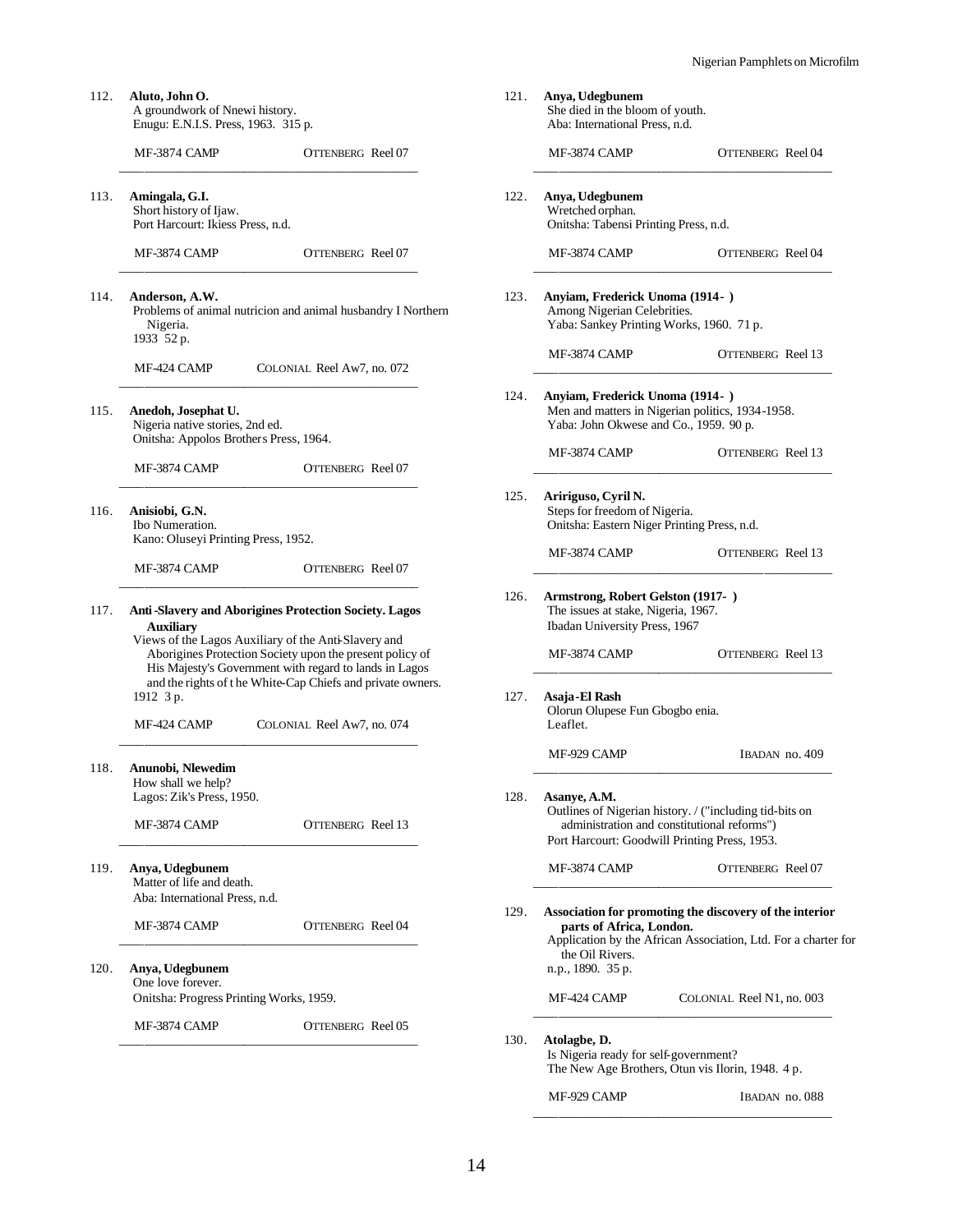| 131. | Awolowo, Obafemi (1909-)<br>Address delivered to the Lagos chamber of commerce,<br>Wednesday, 2 February, 1955.<br>[Ibadan: Government Printer, 1955]. 6 p. |                            | 140. | Azikiwe, Nnamdi (1904-)<br>Assassination story, true or false.<br>Warri, Okoye, Aghoghovbia Road, 1945. 74 p. |                                                                                                                                                                              |
|------|-------------------------------------------------------------------------------------------------------------------------------------------------------------|----------------------------|------|---------------------------------------------------------------------------------------------------------------|------------------------------------------------------------------------------------------------------------------------------------------------------------------------------|
|      | MF-929 CAMP                                                                                                                                                 | IBADAN no. 111             |      | MF-4533                                                                                                       | UN                                                                                                                                                                           |
| 132. | Awolowo, Obafemi (1909-)<br>Anglo-Nigerian military pact agreement: statement made by O.<br>Awolowo at a press conference, [23 November 1960,<br>Ibadan].   |                            | 141. | Azikiwe, Nnamdi (1904-)<br>challenge<br>Ontisha: Varsity Publishing Company.                                  | Choose independence in 1960 or more states. A National                                                                                                                       |
|      | [Ibadan]: Action Group Bureau of Information, 1957. 35 p.                                                                                                   |                            |      | MF-3874 CAMP                                                                                                  | OTTENBERG Reel 13                                                                                                                                                            |
|      | MF-929 CAMP                                                                                                                                                 | <b>IBADAN</b>              | 142. | Azikiwe, Nnamdi (1904-)                                                                                       |                                                                                                                                                                              |
| 133. | Awolowo, Obafemi (1909-)<br>"I am on my way", Speech on Nigerian Unity and<br>Awolowo's July 1957 Presidential address at Action Group                      |                            |      |                                                                                                               | The development of political parties in Nigeria.<br>London: Office of the Commissioner in the United Kingdom<br>for the Eastern Region of Nigeria, August, 1957. 24 p.       |
|      | Congress.<br>The Action Group Bureau of Information, 1957. 35 p.                                                                                            |                            |      | MF-929 CAMP                                                                                                   | IBADAN no. 089                                                                                                                                                               |
|      | MF-929 CAMP                                                                                                                                                 | IBADAN no. 086             | 142. | Azikiwe, Nnamdi (1904-)                                                                                       | The development of political parties in Nigeria.<br>London: Office of the Commissioner in the United Kingdom                                                                 |
| 134. | Awolowo, Obafemi (1909-)<br>Irohin Irini-Ajo.<br>West Africa Print Service, Ibadan. 10 p.                                                                   |                            |      | MF-3874 CAMP                                                                                                  | for the Eastern Region of Nigeria, August, 1957. 24 p.<br>OTTENBERG Reel 13                                                                                                  |
|      | MF-929 CAMP                                                                                                                                                 | IBADAN no. 132             |      |                                                                                                               |                                                                                                                                                                              |
| 135. | Awolowo, Oba femi (1909-)                                                                                                                                   |                            | 143. | Azikiwe, Nnamdi (1904-)<br>Economic reconstruction of Nigeria.<br>Lagos: African Book Company, 1943.          |                                                                                                                                                                              |
|      | Making use of Juju.<br>(From West African Review of December 1939). 3 p.                                                                                    |                            |      | MF-3874 CAMP                                                                                                  | OTTENBERG Reel 13                                                                                                                                                            |
|      | MF-424 CAMP                                                                                                                                                 | COLONIAL Reel AW3, no. 236 | 144. | Azikiwe, Nnamdi (1904-)                                                                                       |                                                                                                                                                                              |
| 136. | Awolowo, Obafemi (1909-)<br>Proposals for 1950 constitutional reform.<br>The Lagos Press, Lagos, 1950. 11 p.                                                |                            |      | Orlu: Freedom Press, [ca 1955].<br>MF-3874 CAMP                                                               | The Evolution of Federal Government in Nigeria.<br>OTTENBERG Reel 13                                                                                                         |
|      | MF-929 CAMP                                                                                                                                                 | IBADAN no. 134             |      |                                                                                                               |                                                                                                                                                                              |
| 137. | Awolowo, Obafemi (1909-)<br>The relationship between councillors and officials.<br>[Ibadan: P.R.O., 1953]. 12 p.                                            |                            | 145. | Azikiwe, Nnamdi (1904-)<br>Nigeria.                                                                           | I believe in one Nigeria -Zik. Impressions of my visit to<br>Nigeria and Liberia, by the Right Hon. Dr. Nnamdi<br>Asikiwe, P.C., former President of the Federal Republic of |
|      | MF-929 CAMP                                                                                                                                                 | IBADAN no. 053             |      | MF-2609 CAMP                                                                                                  | Lagos, Federal Ministry of Information, [1969]. 15 p.<br>RAPPAPORT no. 14                                                                                                    |
| 138. |                                                                                                                                                             |                            |      |                                                                                                               |                                                                                                                                                                              |
|      | Awon ologbon oselu wa. Itoju Ilu.<br>[Ibadan: Action Group Press Bureau of Information, 1956]. 19<br>p.                                                     |                            | 146. | Azikiwe, Nnamdi (1904-)<br>Royal Niger Co.<br>Lagos: African Book Company, [1942]. 44 p.                      | Land tenure in Northern Nigeria: a study of treaty rights of the                                                                                                             |
|      | MF-929 CAMP                                                                                                                                                 | IBADAN no. 152             |      | MF-424 CAMP                                                                                                   | COLONIAL Reel N2, no. 066                                                                                                                                                    |
| 139. | Azikiwe, Nnamd (1904-)<br>After three years of stewardship.<br>Enugu: Zik Enterprises, n.d. 16 p.                                                           |                            | 146. | Azikiwe, Nnamdi (1904-)                                                                                       | Land tenure in Northern Nigeria: a study of treaty rights of the                                                                                                             |
|      | MF-929 CAMP                                                                                                                                                 | IBADAN no. 136             |      | Royal Niger Co.<br>Lagos: African Book Company, [1942]. 44 p.                                                 |                                                                                                                                                                              |
|      |                                                                                                                                                             |                            |      | MF-929 CAMP                                                                                                   | IBADAN no. 112                                                                                                                                                               |

15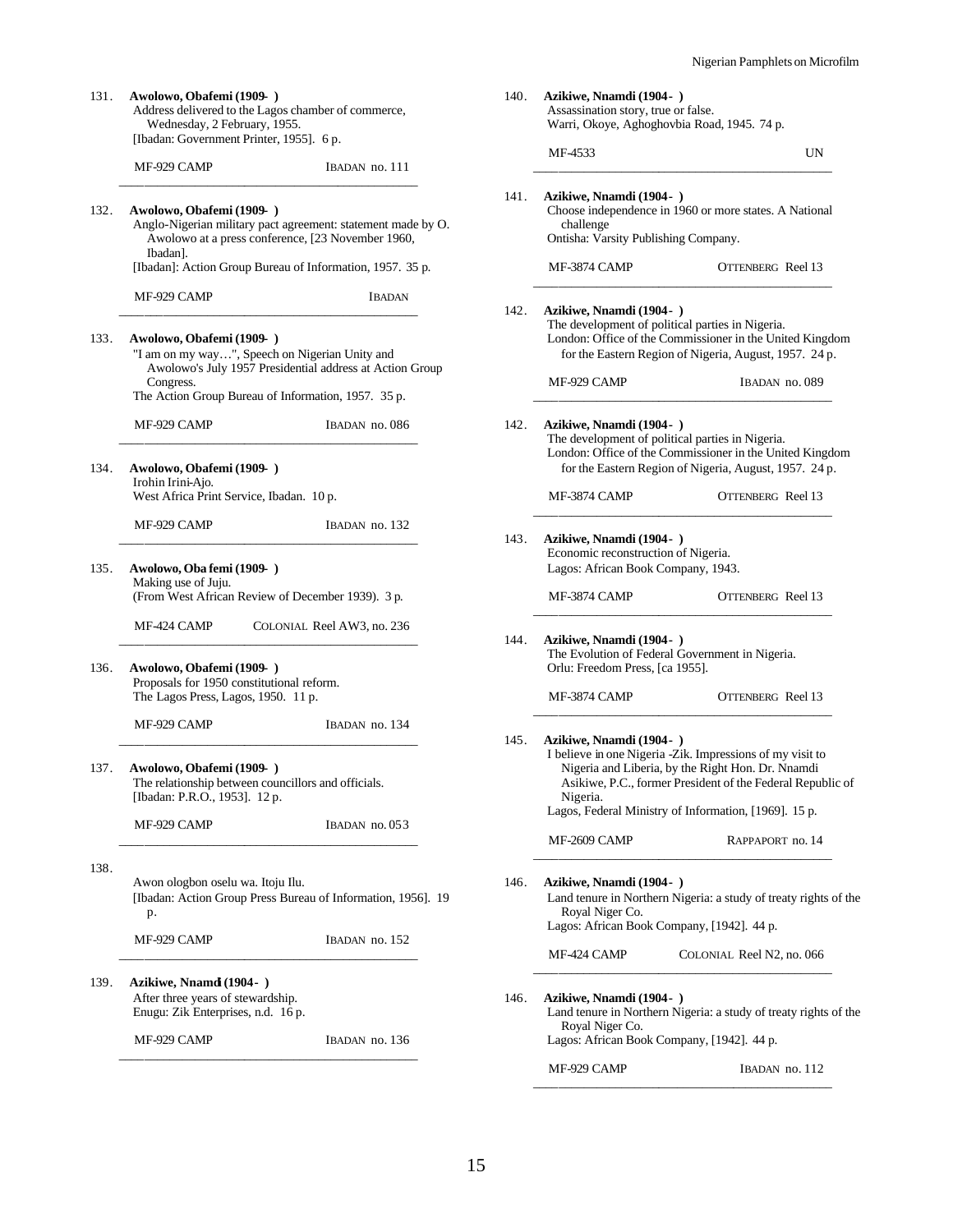147. **Azikiwe, Nnamdi (1904- )** Nigeria in world politics. London: Office of the Commissioner for the Eastern Region of Nigeria in the United Kingdom, 1959. MF-3874 CAMP OTTENBERG Reel 13 \_\_\_\_\_\_\_\_\_\_\_\_\_\_\_\_\_\_\_\_\_\_\_\_\_\_\_\_\_\_\_\_\_\_\_\_\_\_\_\_\_\_\_\_\_\_\_\_ 148. **Azikiwe, Nnamdi (1904- )** Political blueprints of Nigeria. Lagos: African Book Company, 1943. 83 p. MF-929 CAMP IBADAN no. 341 \_\_\_\_\_\_\_\_\_\_\_\_\_\_\_\_\_\_\_\_\_\_\_\_\_\_\_\_\_\_\_\_\_\_\_\_\_\_\_\_\_\_\_\_\_\_\_\_ 149. **Azikiwe, Nnamdi (1904- )** Renascent Africa. Lagos: The author, [1937]. 313 p. MF-3874 CAMP OTTENBERG Reel 13 \_\_\_\_\_\_\_\_\_\_\_\_\_\_\_\_\_\_\_\_\_\_\_\_\_\_\_\_\_\_\_\_\_\_\_\_\_\_\_\_\_\_\_\_\_\_\_\_ 150. **Azikiwe, Nnamdi (1904- )** Respect for human dignity. An inaugural address delivered by his excellency Dr. Nnamdi Azikiwe, Governor-General and Commander-in-Chief, Federation of Nigeria, 16 November 1960. Enugu: Government Printer, n.d. MF-3874 CAMP OTTENBERG Reel 13 \_\_\_\_\_\_\_\_\_\_\_\_\_\_\_\_\_\_\_\_\_\_\_\_\_\_\_\_\_\_\_\_\_\_\_\_\_\_\_\_\_\_\_\_\_\_\_\_ 151. **Azikiwe, Nnamdi (1904- )** Spiritual rebirth for Africa. London: Moral re-armament, 1952. 9 p. MF-3874 CAMP OTTENBERG Reel 13 \_\_\_\_\_\_\_\_\_\_\_\_\_\_\_\_\_\_\_\_\_\_\_\_\_\_\_\_\_\_\_\_\_\_\_\_\_\_\_\_\_\_\_\_\_\_\_\_ 152. **Azikiwe, Nnamdi (1904- )** Taxation in Nigeria. Lagos: African Book Company, 1943. MF-3874 CAMP OTTENBERG Reel 13 \_\_\_\_\_\_\_\_\_\_\_\_\_\_\_\_\_\_\_\_\_\_\_\_\_\_\_\_\_\_\_\_\_\_\_\_\_\_\_\_\_\_\_\_\_\_\_\_ 153. **Babajamu, Mabmo** History and civics of Northern Nigeria. Ilorin: Nigerian Publication Service, 1962. 112 p. MF-929 CAMP IBADAN no. 236 \_\_\_\_\_\_\_\_\_\_\_\_\_\_\_\_\_\_\_\_\_\_\_\_\_\_\_\_\_\_\_\_\_\_\_\_\_\_\_\_\_\_\_\_\_\_\_\_ 154. **Babajide, D. O.** Agbara Adura, Iwe Ijinli Eko. Aduraleve Press, Akara. 16 p. MF-929 CAMP IBADAN no. 400 \_\_\_\_\_\_\_\_\_\_\_\_\_\_\_\_\_\_\_\_\_\_\_\_\_\_\_\_\_\_\_\_\_\_\_\_\_\_\_\_\_\_\_\_\_\_\_\_ 155. **Babajide, D. O.** Akojopo Ise ti Oluwa ran si awon. Ojise Ra ninu Ijo. 20 p. MF-929 CAMP IBADAN no. 394 \_\_\_\_\_\_\_\_\_\_\_\_\_\_\_\_\_\_\_\_\_\_\_\_\_\_\_\_\_\_\_\_\_\_\_\_\_\_\_\_\_\_\_\_\_\_\_\_ 156. **Babajide, D. O.** Alanu ni yio si Anu Gba. Franco Printing Press, Ilesha, 1960. 6 p. 157. **Babajide, D. O.**

MF-929 CAMP IBADAN no. 393

\_\_\_\_\_\_\_\_\_\_\_\_\_\_\_\_\_\_\_\_\_\_\_\_\_\_\_\_\_\_\_\_\_\_\_\_\_\_\_\_\_\_\_\_\_\_\_\_

|      | MF-929 CAMP                                                                                                                            | IBADAN no. 390                                                                                                       |  |  |
|------|----------------------------------------------------------------------------------------------------------------------------------------|----------------------------------------------------------------------------------------------------------------------|--|--|
| 158. | Babajide, D. O.<br>Asiri pensagoati Agbere.<br>Alebiosu Press, Lagos, 1945. 34 p.                                                      |                                                                                                                      |  |  |
|      | MF-929 CAMP                                                                                                                            | IBADAN no. 391                                                                                                       |  |  |
| 159. | Babajide, D. O.<br>Asiri Satani; leti inu Isipaya fun Gbogo Enia.<br>Aduratere Printing Works, Akure, 1948. 15 p.                      |                                                                                                                      |  |  |
|      | MF-929 CAMP                                                                                                                            | IBADAN no. 392                                                                                                       |  |  |
|      | Babajide, D. O.<br>omo olorun.<br>Ilesha: Ola-Iya Printing Works, 1959. 68 p.                                                          | Awon akojopo eko lori awon ebun emi mimo ati eso won. Pelu<br>awon alaya die fun awon ehun ele oluwo ati gbogbo awon |  |  |
|      | MF-929 CAMP                                                                                                                            | IBADAN no. 348 & 399                                                                                                 |  |  |
|      | Babajide, D. O.<br>Awon Ijinle Isipaya at ewon Eto Adura, lati inu Imia Emi<br>Mimo.<br>Alalross Press, Lagos, 1939. 46 p.             |                                                                                                                      |  |  |
|      | MF-929 CAMP                                                                                                                            | IBADAN no. 401                                                                                                       |  |  |
|      | Babajide, D. O.<br>Awon Ijinle Isipaya ati Orisirisi Eko ti Oluwa fi han<br>Ajihinrere.<br>Shote & Sons Press, Ijebu, Ode, 1940. 48 p. |                                                                                                                      |  |  |
|      | MF-929 CAMP                                                                                                                            | IBADAN no. 398                                                                                                       |  |  |
|      | Babajide, D. O.<br>Ebun Emi Mimo ati Imo Bibeli.<br>Odus Printing Works, Otapete Ilesha, 1959. 9 p.                                    |                                                                                                                      |  |  |
|      | MF-929 CAMP                                                                                                                            | IBADAN no. 389                                                                                                       |  |  |
|      |                                                                                                                                        |                                                                                                                      |  |  |
|      | Babajide, D. O.<br>Odus Printing Works, Ilesha, 1959. 18 p.                                                                            |                                                                                                                      |  |  |
|      | MF-929 CAMP                                                                                                                            | IBADAN no. 395                                                                                                       |  |  |
|      | Babajide, D.O.<br>Ejo Lori Atunbi.<br>Oluseyi Bookshop and Press, Ibadan, 1947. 34 p.                                                  | Eko Iyebiye lori bi ati se Ngbo Onu Oluwa ninu Ida Keje.                                                             |  |  |

Asire Ola; Apa kini fun awon Alagbara. Alebiosu Press, Lagos, 1947. 34 p.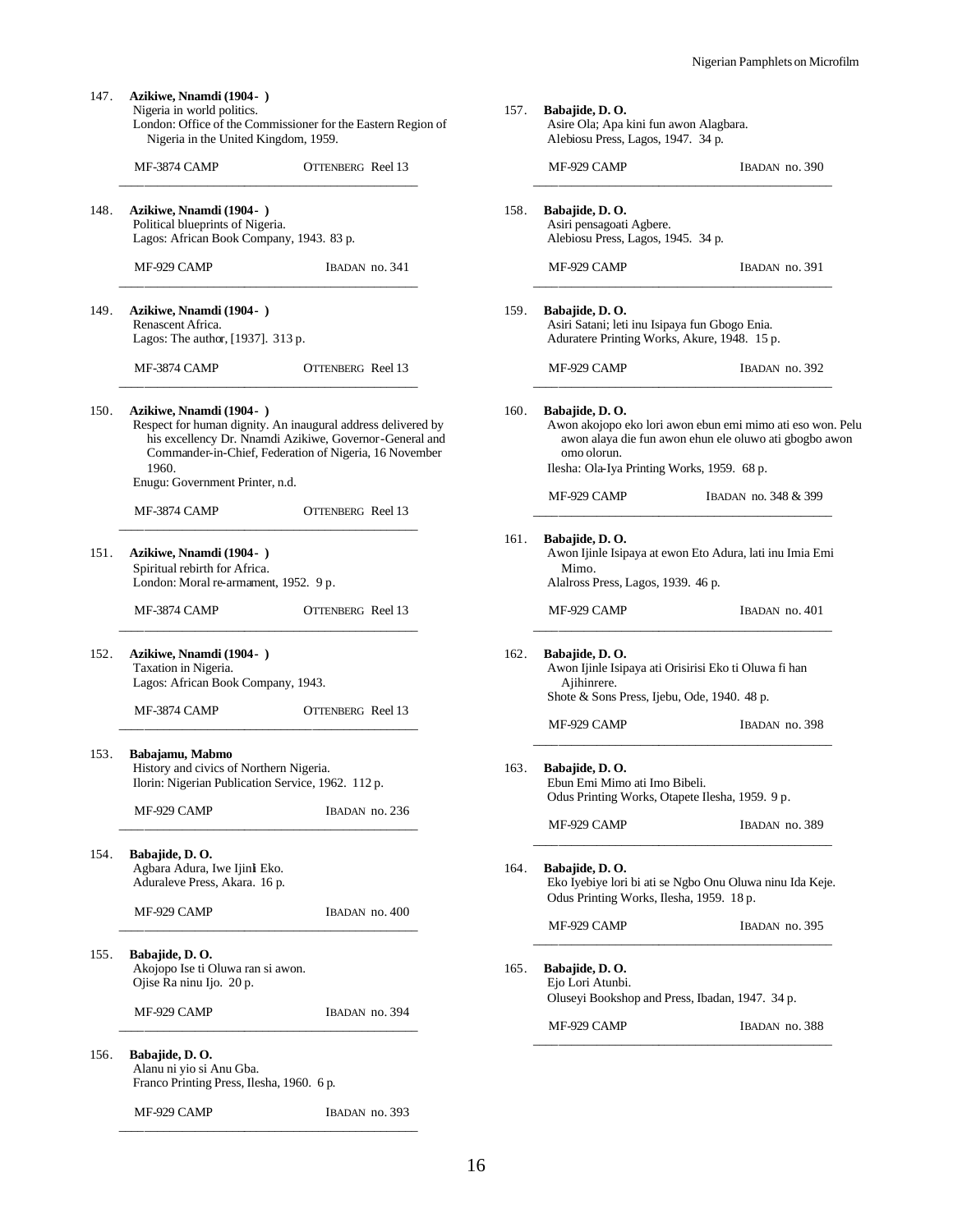| 166. | Babajide, D. O.<br>Enis Polu Iwe Ru<br>Odus Printing Works, Ilesha, 1960. 9p.                                                            |                      |  |
|------|------------------------------------------------------------------------------------------------------------------------------------------|----------------------|--|
|      | MF-929 CAMP                                                                                                                              | IBADAN no. 396       |  |
| 167. | Babajide, D. O.<br>Ise Emi Mimo fun Asepe Igbala Oken<br>Ols-Iya Printing Works, Ilesha, 1960 18p.                                       |                      |  |
|      | MF-929 CAMP                                                                                                                              | IBADAN no. 387       |  |
| 168. | Babajide, D. O.<br>Ise ti Oluws ran si Ijo Aposteli ti Kristiati si Gbogbo Ewa<br>Polu                                                   |                      |  |
|      | Irsulowo-Olu Press, Ibadan, 1942. 13p.                                                                                                   |                      |  |
|      | MF-929 CAMP                                                                                                                              | IBADAN no. 343 & 397 |  |
| 169. | Babajide, D. O.<br>Iwe Ijinie Owe lati inu Imisi Emimimo<br>Ols-Iya Printing Works, Ilesha, 1959 37p.                                    |                      |  |
|      | MF-929 CAMP                                                                                                                              | IBADAN no. 386       |  |
| 170. | Babajide, D.O.<br>Iwe Isoji Igabla Okan ati Idand kuro lowo Agbara Esu fun<br>Gbogbo Agbaiye<br>1962 22 p.                               |                      |  |
|      | MF-929 CAMP                                                                                                                              | IBADAN no. 385       |  |
| 171. | Babajide, D. O.<br>Jesu Onirele<br>Tomi-Tope Press, Ibadan 4 p.                                                                          |                      |  |
|      | MF-929 CAMP                                                                                                                              | IBADAN no. 384       |  |
| 172. | Babajide, D. O.<br>Tete Wo Okan re San<br>Ols-Iya Printing Works, Ilesha 7 p.                                                            |                      |  |
|      | MF-929 CAMP                                                                                                                              | IBADAN no. 383       |  |
| 173. | Babalola, Joseph<br>Awon oro Ijinle ti Woli Joseph Babalola, Ars Ilofa, Ojise<br>Iwosan<br>The Ilara Press, Ibadan 20 p.                 |                      |  |
|      | MF-929 CAMP                                                                                                                              | IBADAN no. 251       |  |
| 174. | Babalola, J. A.<br>Eto Adura Lenti ti odun<br>Olushogun Press, Ilesha, 1959 16 p.                                                        |                      |  |
|      | MF-929 CAMP                                                                                                                              | IBADAN no. 345       |  |
| 175. | Babalola, Joseph<br>The history and works of the prophet. Joseph Babalola. Ed. By<br>D.A. Obasa. Part I<br>The Ilara Press, Ibadan 12 p. |                      |  |

MF-929 CAMP IBADAN no. 249

| Babalola, Joseph<br>Iban ati ise ti woli Joseph Babalola, ars Ilofa Ojise Iwosan<br>The Ilara Press, Ibadan 16 p. |                                                                                                                 |  |
|-------------------------------------------------------------------------------------------------------------------|-----------------------------------------------------------------------------------------------------------------|--|
| MF-929 CAMP                                                                                                       | IBADAN no. 250                                                                                                  |  |
| Babamuboni, I. E.<br>Itan Ewi, Elakole ati Ajaro<br>The Ilara Press, Ibadan 31 p.                                 |                                                                                                                 |  |
| MF-929 CAMP                                                                                                       | IBADAN no. 337                                                                                                  |  |
| Bailey, F. W.<br>Storekeeper, Ijora.<br>Gov't. Printer, 1944 89 p.                                                | Stores Vocabulary. Compiled by F. W. Bailey, Chief                                                              |  |
| MF-424 CAMP                                                                                                       | COLONIAL Reel N2, no. 062                                                                                       |  |
| Baiyowa, E. A.<br>Iwe Ka gbadura kamu ri Iyan.                                                                    | The Ebun Oly Press, Ibadan, 1934 Leaflet                                                                        |  |
| MF-929 CAMP                                                                                                       | $IBADAN$ no. $410$                                                                                              |  |
| <b>Balfour of Inchrye, Lord</b><br>1 p.                                                                           | Nigeria lagging behind. Challenge to increase output of palm<br>oil by former resident min ister in West Africa |  |
| MF-424 CAMP                                                                                                       | COLONIAL Reel N2, no. 063                                                                                       |  |
|                                                                                                                   |                                                                                                                 |  |
| Nigeria                                                                                                           | Ifi-Olu Printing Works, Lagos, 1944 29 p.                                                                       |  |
| <b>Balogun, Joseph Okanlawon</b><br>MF-929 CAMP                                                                   | The existence of virtual monopoly in the British Colony of<br>IBADAN no. 113                                    |  |
| Balogun, Kolawole<br>As youth sees it<br>Zik's Press, Lagos, 1947 16 p.                                           |                                                                                                                 |  |
| MF-3874 CAMP                                                                                                      |                                                                                                                 |  |
| <b>Balogun, Kolawole</b><br>As youth sees it<br>Zik's Press, Lagos, 1947 16 p.                                    |                                                                                                                 |  |
| MF-4533                                                                                                           |                                                                                                                 |  |
| <b>Balogun, Kolawole</b><br>Home Rule Now!                                                                        | Obajimni Printing Works, Lagos, n.d. 13 p.                                                                      |  |
| MF-3874 CAMP                                                                                                      | OTTENBERG reel 13<br>UN<br>OTTENBERG reel 13                                                                    |  |
| <b>Balogun, Kolawole</b><br>Home Rule Now!                                                                        | Obajimni Printing Works, Lagos, n.d. 13 p.                                                                      |  |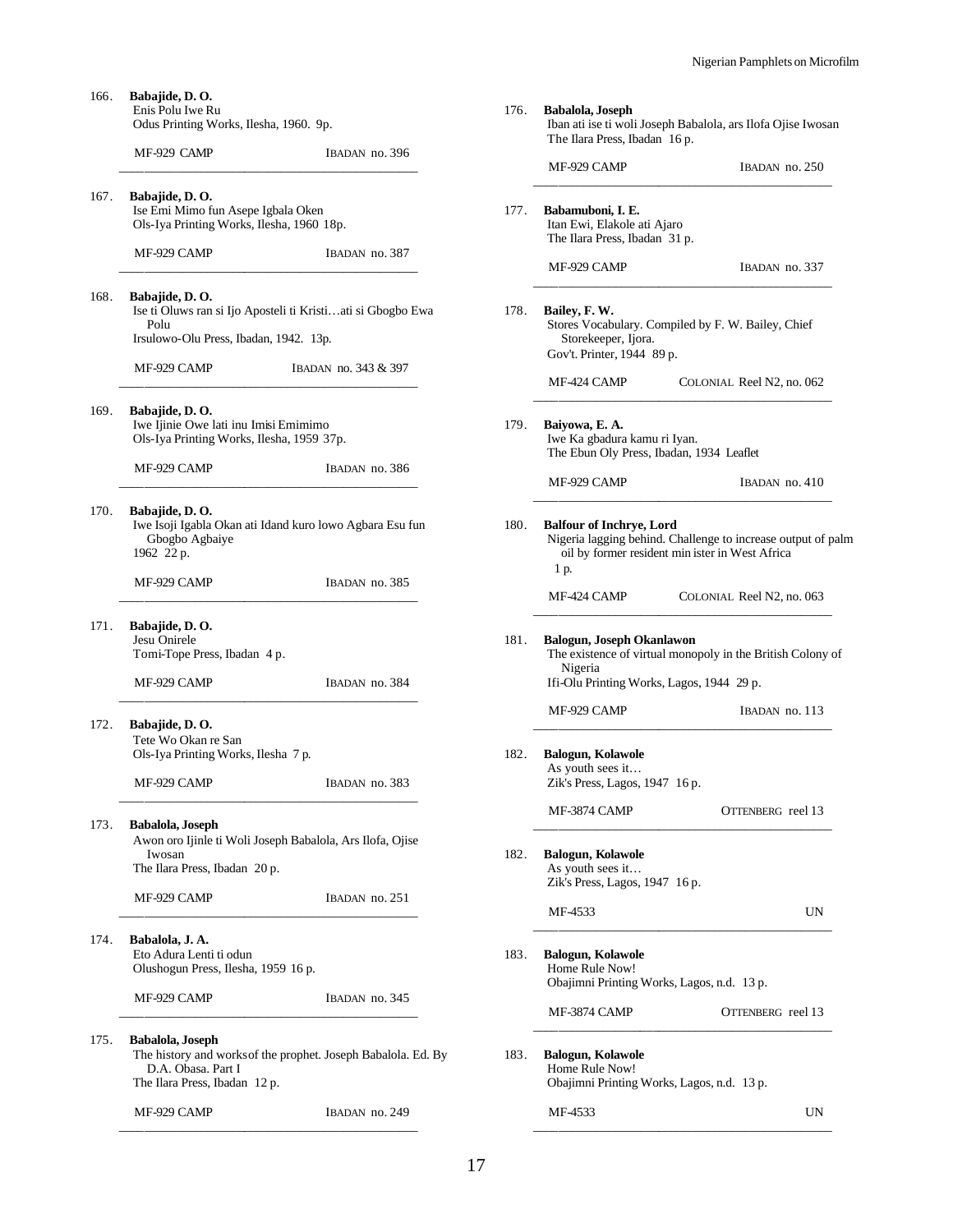| 184. | <b>Balogun, Kolawole</b><br>of the book.<br>Ijuiye Press, Lagos, 1944 28 p.                   | Interpreting Lasekan's "Nigeria in Cartoons". An Aprreciation                                                           |
|------|-----------------------------------------------------------------------------------------------|-------------------------------------------------------------------------------------------------------------------------|
|      | MF-929 CAMP                                                                                   | IBADAN no. 090                                                                                                          |
| 185. | <b>Balogun, Kolawole</b><br>My Country Nigeria                                                | Yaba: Sankey Printing Works, 1955. 72 p.                                                                                |
|      | MF-929 CAMP                                                                                   | IBADAN no. 137                                                                                                          |
| 185. | <b>Balogun, Kolawole</b><br>My Country Nigeria                                                | Yaba: Sankey Printing Works, 1955. 72 p.                                                                                |
|      | MF-3874 CAMP                                                                                  | OTTENBERG Reel 13                                                                                                       |
| 186. | Balogun, k.<br>Lagos: The Zikist Movement, 1946 6 p.                                          | A precedent for future regrets: shall we Nigerians let this be?                                                         |
|      | MF-4533                                                                                       | UN                                                                                                                      |
| 187. | <b>Balogun, Kolawole</b><br>What Nigeria Wants.<br>Lagos: Chuka, n.d.                         |                                                                                                                         |
|      | MF-3874 CAMP                                                                                  | OTTENBERG Reel 13                                                                                                       |
| 188. | Banham, Martin J., ed.<br>Nigerian Student Verse. 1959<br>Ibadan University Press, 1960 33 p. |                                                                                                                         |
|      | MF-3874 CAMP                                                                                  | OTTENBERG Reel 05                                                                                                       |
| 189. | <b>Bank of British West Africa Ltd.</b><br>government<br>1894 6 p.                            | Agreement with the Bank of British West Africa, Ltd. As to<br>transaction of the banking business of the (Lagos Colony) |
|      | MF-424 CAMP                                                                                   | COLONIAL Reel Aw1, no. 011.2                                                                                            |
| 190. | Bellamy. C.V.<br>1910 28 p.                                                                   | Instructions on road making, by C. V. Bellamy, Director,<br>Shouthern Nigeria Public Works Department                   |
|      | MF-424 CAMP                                                                                   | COLONIAL Reel N1, no. 019                                                                                               |
| 191. | Bellamy. C. V.<br>A West African Smelting House                                               | (from Journal of the Iron and Steel Institute), 1904 28 p.                                                              |
|      | MF-424 CAMP                                                                                   | COLONIAL Reel L1, no. 007                                                                                               |

| 192. | Bello, Muhammed. Sultan of Sokoto<br>Western Sudan History: being the Raud that U1 Afkan<br>reprinted from the "journal of the African Society"<br>1916 pp. 260-273                     |                                                    |  |  |
|------|-----------------------------------------------------------------------------------------------------------------------------------------------------------------------------------------|----------------------------------------------------|--|--|
|      | MF-929 CAMP                                                                                                                                                                             | IBADAN no. 227                                     |  |  |
| 193. | Berris, G. K. and C. Fielstra<br>University of Lagos: The truth about the change in vice-<br>chancellorship<br>Yaba: The Authors, 1965                                                  |                                                    |  |  |
|      | <b>MF-3874 CAMP</b>                                                                                                                                                                     | <b>OTTENBERG</b> Reel 13                           |  |  |
| 194. | Beyioku, Akin Fagbonro (1890-)<br><b>Ifs</b><br>Lagos: Hope Rising Press, 1940                                                                                                          |                                                    |  |  |
|      | MF-3977 CAMP                                                                                                                                                                            | HOOVER no. 021                                     |  |  |
| 195. | Beyioku, Akin Fagbonro (1890-)<br>Orunulsism, the basis of Jesuism<br>Lagos: Tika Tore Press, 1943                                                                                      |                                                    |  |  |
|      | MF-3977 CAMP                                                                                                                                                                            | HOOVER no. 008                                     |  |  |
| 196. | Biobaku, Saburi Olsdeni (1918-)<br>The origin of the Yoruba. The first Lugard Lectures, 1955<br>Lagos: Federal Information Service for the Nigerian<br>Broadcasting Service, 1955 23 p. |                                                    |  |  |
|      | MF-3874 CAMP                                                                                                                                                                            | OTTENBERG Reel 07                                  |  |  |
| 197. | Blockama, Mary, ed.<br>Traditions in Eastern Nigeria. Essays and Stories by Nigerian<br>Students.<br>n.d. [Enugu, ca. 1966]                                                             |                                                    |  |  |
|      | MF-3874 CAMP                                                                                                                                                                            | OTTENBERG Reel 07                                  |  |  |
| 198. | <b>Blount, Roswell C.</b><br>A brief history of the Neukka area.<br>Neukka: University of Nigeria, 1963                                                                                 |                                                    |  |  |
|      | MF-3874 CAMP                                                                                                                                                                            | OTTENBERG Reel 07                                  |  |  |
| 199. | <b>Blount, Roswell C.</b><br>Neukka Young Farmer Club Scheme. A Report of the<br>Work.<br>Neukka, May 1963                                                                              | Scheme's First Year and Recommendations for Future |  |  |
|      | MF-3874 CAMP                                                                                                                                                                            | OTTENBERG Reel 07                                  |  |  |
| 200. | <b>Blount, Roswell C.</b><br>Report on the Neukka Young Farmers' Scheme<br>June, 1965, n.p. N. d.                                                                                       |                                                    |  |  |
|      | MF-3874 CAMP                                                                                                                                                                            | OTTENBERG Reel 07                                  |  |  |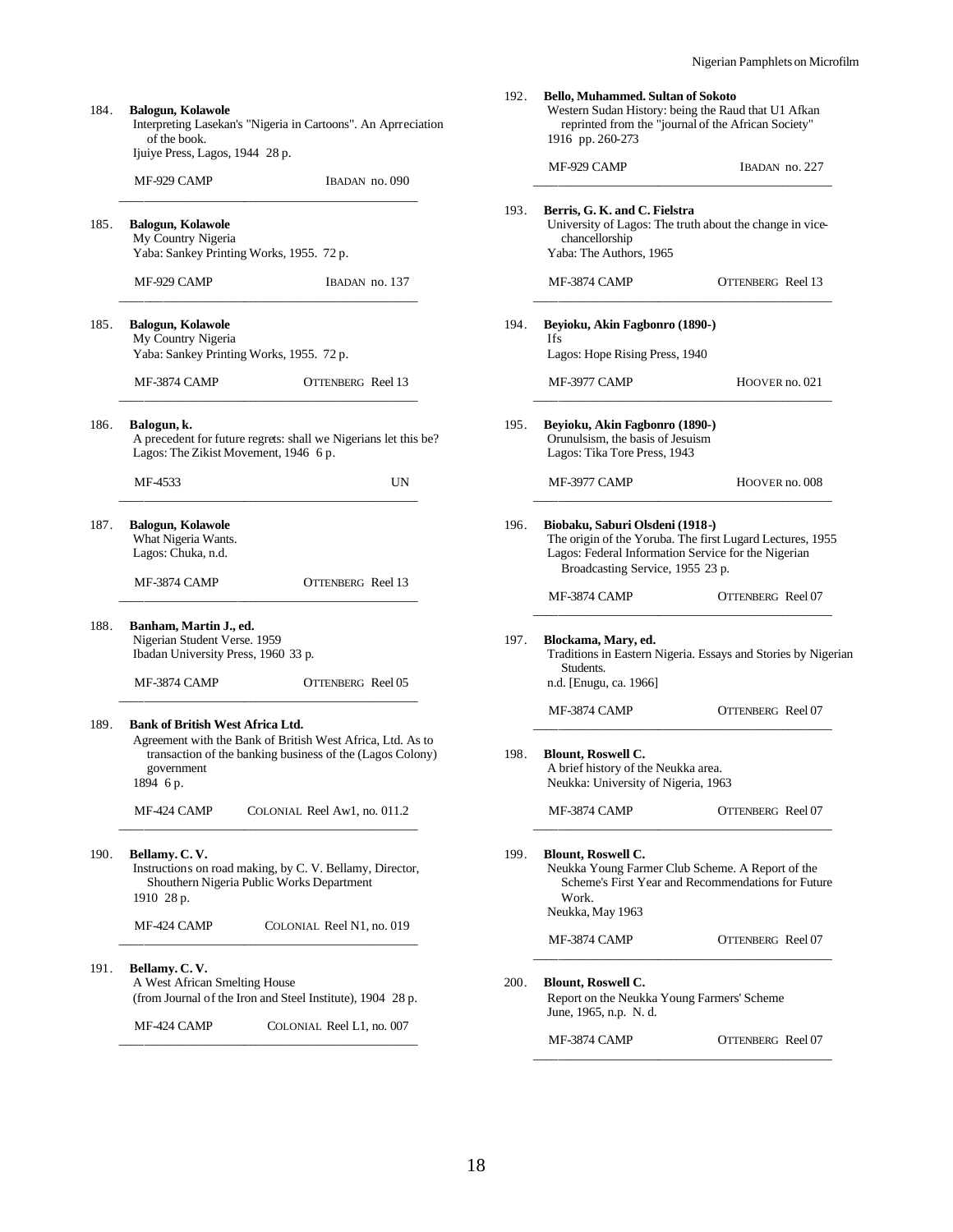|      | Bourdillon, Bernard Henri, Sir (1883-)<br>Apportionment of Revenue and Duties Between the Central<br>Government and Native Administrations.<br>Nigeria Gov't. Printer, 1939 15 p.                   | 210. | Brown-West, H.W.<br>Yaba: Saukey Printing Press, 1956 46 p.                                                                | A Short Genealogical history of Amachre I of Kalabari.                                                                                                                          |
|------|-----------------------------------------------------------------------------------------------------------------------------------------------------------------------------------------------------|------|----------------------------------------------------------------------------------------------------------------------------|---------------------------------------------------------------------------------------------------------------------------------------------------------------------------------|
|      | MF-424 CAMP<br>COLONIAL Reel Aw4, no. 247                                                                                                                                                           |      | MF-929 CAMP                                                                                                                | IBADAN no. 283                                                                                                                                                                  |
| 202. | Bourdillon, Bernard Henri, Sir (1883-)<br>Discussion of composition, powers and functions of the<br>regional Councils and Central Council.<br>A further Memorandum Nigeria Gov't Printer, 1942 8 p. | 211. | <b>Committee</b><br>Calaber: St. Theresa's Press 47 p.                                                                     | Calaber, Ogoja Rivers State Movement. Central Executive<br>Memorandum submitted to Minorities Commission                                                                        |
|      | MF-424 CAMP<br>COLONIAL Reel Aw5, no. 315                                                                                                                                                           |      | MF-929 CAMP                                                                                                                | IBADAN no. 100                                                                                                                                                                  |
| 203. | Bourdillon, Bernard Henri, Sir (1883-)<br>Memorandum on the future political development of Nigeria<br>Nigeria Gov't Printer, 1939 13 p.                                                            | 212. | Calvert, Albert Frederick (1872-)<br>Nigerian tin fields: a retrospect and review.<br>London: Effingham Wilson, 1914 55 p. |                                                                                                                                                                                 |
|      | MF-424 CAMP<br>COLONIAL Reel Aw5, no. 313                                                                                                                                                           |      | MF-929 CAMP                                                                                                                | IBADAN No. 045                                                                                                                                                                  |
| 204. | Box, H. E.<br>Report on a visit to French Togo, Dehomey, Nigeria, and the<br>Cameroons during the dry season, December 1943 to March                                                                | 213. | Cameron, Donald, Sir (1872-)<br>Nigeria Gov't Printer, 1933 8 p.                                                           | A note on land tenures in the Yoruba Provinces.                                                                                                                                 |
|      | 1944<br>40 p.                                                                                                                                                                                       |      | MF-424 CAMP                                                                                                                | COLONIAL Reel Aw3, no. 219                                                                                                                                                      |
| 205. | MF-424 CAMP<br>COLONIAL Reel Aw5, no. 306<br><b>Boy Scouts' Association (Nigerian Branch)</b><br>Nigerian Boy Scouts at the world jamboree, Arrows Park,                                            | 214. | Cameron, Donald, Sir (1872-)<br>administrations.                                                                           | Position of the administration officers vis-à-vis departmental<br>officers and of departmental officers vis-à-vis the native<br>(From Nigeria Gazette of 22 December 1932) 8 p. |
|      | Birkenhead, July - August 1929<br>Lagos: Church Missionary Society, 1929 35 p.                                                                                                                      |      | MF-424 CAMP                                                                                                                | COLONIAL Reel Aw3, no. 209                                                                                                                                                      |
|      | MF-929 CAMP<br>IBADAN no. 004                                                                                                                                                                       | 215. | Campbell, J. G.                                                                                                            | British Imperialism and Self-Government (confidential)                                                                                                                          |
| 206. | Brady, Michael [pseud.]<br>Our Pioneers.<br>Lagos: Crownbird Publication. (Series, no. 4 and no. 6, Public<br>Relations Department, Lagos)                                                          |      | 9 p.<br>MF-929 CAMP                                                                                                        | IBADAN no. 419                                                                                                                                                                  |
|      | MF-3874 CAMP<br>OTTENBERG Reel 07                                                                                                                                                                   | 216. | Campbell, J. G.<br>10 p.                                                                                                   | Christ Army Church and the Prophet Garrick Braide.                                                                                                                              |
| 207. | <b>Brickmaking</b><br>Kamo Emirate Printing Department, 1934 17 p.                                                                                                                                  |      | MF-929 CAMP                                                                                                                | IBADAN no. 421                                                                                                                                                                  |
|      | MF-424 CAMP<br>COLONIAL Reel N2, no. 061                                                                                                                                                            | 217. | Campbell, J. G.<br>Lagos: Bosore Press, 1921 IV-47 p.                                                                      | The Congress Movement and Mr. MacCauley                                                                                                                                         |
| 208. | <b>British West African Conference</b><br>An Appeal to the General Public of Nigeria.<br>Lagos: Tika Tore Printing Works, 1914 4 p.                                                                 |      | MF-4533                                                                                                                    | UN                                                                                                                                                                              |
|      | MF-929 CAMP<br>IBADAN no. 430                                                                                                                                                                       | 218. | Campbell, J. G.<br>Lagos Awake-on the election question.<br>Lagos, 1923. 20 p.                                             |                                                                                                                                                                                 |
| 209. | Brown, R. Cunyngham, Dr.<br>Report III on the care and treatment of Lunatics in the British<br>West Africa Colonies: Nigeria<br>ca. 1937 68 p.                                                      |      | MF-929 CAMP                                                                                                                | IBADAN no. 417                                                                                                                                                                  |

19

MF-424 CAMP COLONIAL Reel Aw7, no. 080 \_\_\_\_\_\_\_\_\_\_\_\_\_\_\_\_\_\_\_\_\_\_\_\_\_\_\_\_\_\_\_\_\_\_\_\_\_\_\_\_\_\_\_\_\_\_\_\_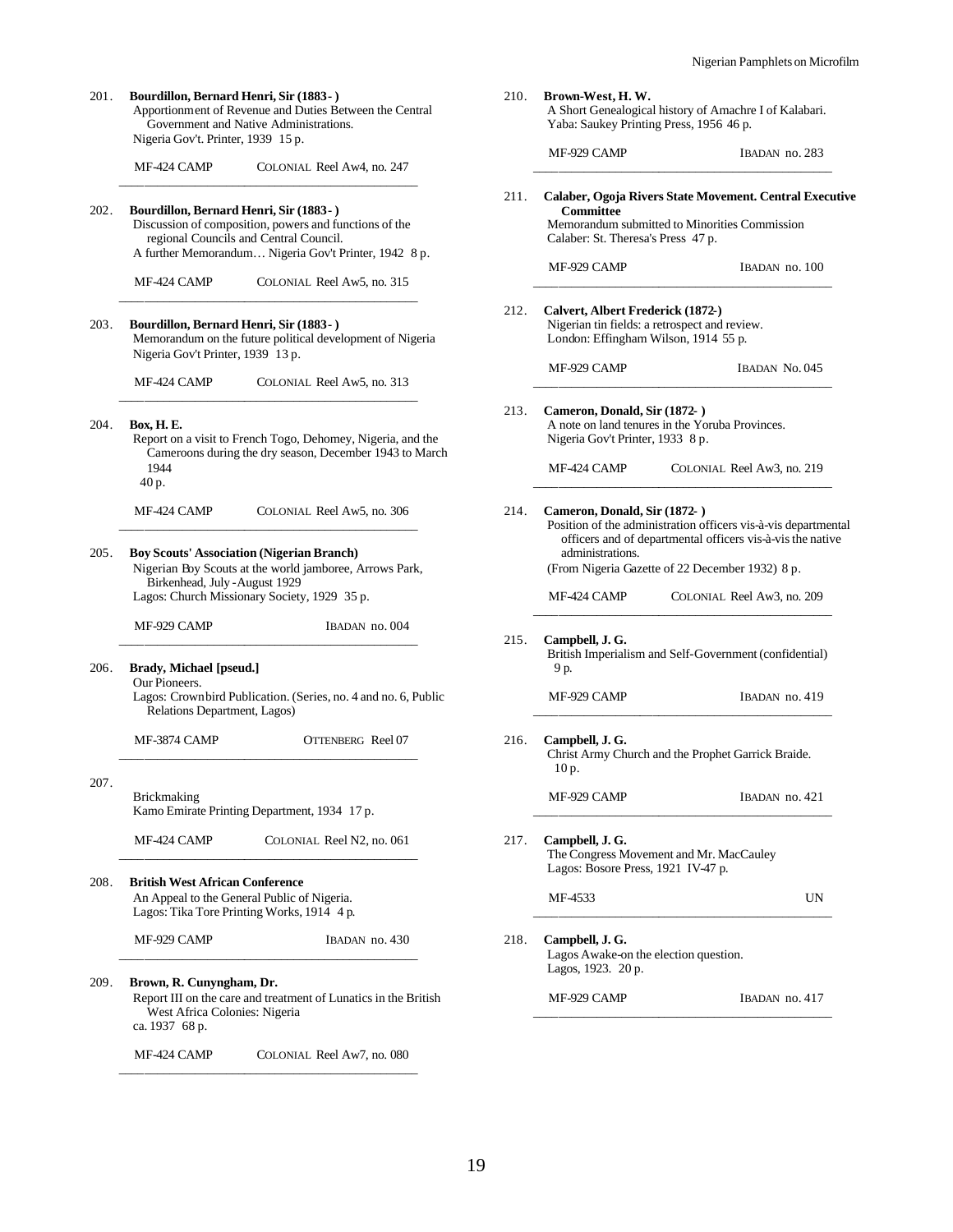- 219. **Campbell, J. G.** Observation on some topics 1913-1917 during the administration of his excellency Sir Frederick Lugard G. C. N. G. , first governor-general of Nigeria. Lagos: Bosore Press, 1918 61 p. MF-3977 CAMP HOOVER no. 023 \_\_\_\_\_\_\_\_\_\_\_\_\_\_\_\_\_\_\_\_\_\_\_\_\_\_\_\_\_\_\_\_\_\_\_\_\_\_\_\_\_\_\_\_\_\_\_\_ 220. **Capra, Giuseppe** La Nigeria Britannica (c. 1935) 18 p. MF-424 CAMP COLONIAL Reel N1, no. 050 \_\_\_\_\_\_\_\_\_\_\_\_\_\_\_\_\_\_\_\_\_\_\_\_\_\_\_\_\_\_\_\_\_\_\_\_\_\_\_\_\_\_\_\_\_\_\_\_ 221. Cards on the Table. 1926. (from West Africa of 10 April, 1926 16 p. MF-424 CAMP COLONIAL Reel Aw2, no. 150 \_\_\_\_\_\_\_\_\_\_\_\_\_\_\_\_\_\_\_\_\_\_\_\_\_\_\_\_\_\_\_\_\_\_\_\_\_\_\_\_\_\_\_\_\_\_\_\_ 222. Carols for community singing. Christmas Pamphlet, 1928 10 p. MF-929 CAMP IBADAN no. 195 \_\_\_\_\_\_\_\_\_\_\_\_\_\_\_\_\_\_\_\_\_\_\_\_\_\_\_\_\_\_\_\_\_\_\_\_\_\_\_\_\_\_\_\_\_\_\_\_ 223. **Carr, Henry (1863-1945)** Report of speech delivered in Synod, May 1907, by Mr. Chancellor Carr…in support of the resolutions formally adopted at the conference of the bishops of the Anglican communion in West Africa, held in Lagos in March, 1906 Exeter: Townsend, 1907 15 p. MF-929 CAMP IBADAN no. 201 \_\_\_\_\_\_\_\_\_\_\_\_\_\_\_\_\_\_\_\_\_\_\_\_\_\_\_\_\_\_\_\_\_\_\_\_\_\_\_\_\_\_\_\_\_\_\_\_ 224. **Carr, Henry (1863-1945)** Report of speech delievered in Synod, May 1912, by Mr. Chancellor Carr in support of the resolutions…in connection with the Christ Church Lagos being constituted the Cathedral Church of the diocese, and in connection with the marriage ordinance. Newcastle-Upon-Tyne, 1912 20 p. MF-929 CAMP IBADAN no. 202 \_\_\_\_\_\_\_\_\_\_\_\_\_\_\_\_\_\_\_\_\_\_\_\_\_\_\_\_\_\_\_\_\_\_\_\_\_\_\_\_\_\_\_\_\_\_\_\_ 225. **Carr, Henry** Special report in the schools in Southern Nigeria 3 typescripts dated 1893, 1898, 1900 MF-3977 CAMP HOOVER no. 001 \_\_\_\_\_\_\_\_\_\_\_\_\_\_\_\_\_\_\_\_\_\_\_\_\_\_\_\_\_\_\_\_\_\_\_\_\_\_\_\_\_\_\_\_\_\_\_\_ 226. The Catholic Church in an independent Nigeria: Joint Pastoral letter of the Nigerian Hierarchy Ibadan: Claverisnum Press, 1960 MF-3874 CAMP OTTENBERG Reel 12 \_\_\_\_\_\_\_\_\_\_\_\_\_\_\_\_\_\_\_\_\_\_\_\_\_\_\_\_\_\_\_\_\_\_\_\_\_\_\_\_\_\_\_\_\_\_\_\_ 227. **Chadwick, Edward Roland (1904-)** Our Community Effort in the east. Lagos: Public Relations Department, a crownbird special, [1953]. (Crowbird series No. 30-SPECIAL
- 

MF-3874 CAMP OTTENBERG Reel 13

\_\_\_\_\_\_\_\_\_\_\_\_\_\_\_\_\_\_\_\_\_\_\_\_\_\_\_\_\_\_\_\_\_\_\_\_\_\_\_\_\_\_\_\_\_\_\_\_

| Memorandum on the Sanitation of Lagos<br>1897 17 p.                                                                                                                                          |                            |
|----------------------------------------------------------------------------------------------------------------------------------------------------------------------------------------------|----------------------------|
| MF-424 CAMP                                                                                                                                                                                  | COLONIAL Reel Aw1, no. 016 |
| <b>Cherubim and Seraphim Church</b><br>Conference of Cherubim and Seraphim. Ilana ati Eto Isin Egbe<br>Mimo Kerubo eti Serefu ni Ile Yoruba.<br>Ibadan: The Lisabi Press (1st Edition) 48 p. |                            |
| MF-929 CAMP                                                                                                                                                                                  | IBADAN no. 330             |
| Chidis, Godwin Paul<br>Her Evening Tales<br>Port Harcourt: Goodwill Press, n.d.                                                                                                              |                            |
| MF-3874 CAMP                                                                                                                                                                                 | OTTENBERG Reel 08          |
| <b>Christ Apostolic Church</b><br>Eto Isim Ijade Oku. Pastor Issav Babalola. Akinyelle, kt.<br>(Olubadan to ilu Ibadan)<br>Ibadan, 1964 14 p.                                                |                            |
| MF-929 CAMP                                                                                                                                                                                  | IBADAN no. 339             |
| <b>Christ Apostolic Church</b><br>Iwe Ilana eti Eko ti Ijo. Apostolic Kristi nibi Gbogbo.<br>1961 60 p.                                                                                      |                            |
| MF-929 CAMP                                                                                                                                                                                  | IBADAN no. 261             |
| The Christ Church Cathedral Week. Program for three concerts<br>in the cathedral<br>Lagos: Awoboh Press Leaflet                                                                              |                            |
| MF-929 CAMP                                                                                                                                                                                  | IBADAN no. 206             |
| <b>Christian Council of Nigeria</b><br>Report, March 14-19, 1930.<br>Pamphlet 26 p.                                                                                                          |                            |
| MF-929 CAMP                                                                                                                                                                                  | IBADAN no. 196             |
| <b>Christian Council of Nigeria</b><br>Report April 1-4, 1932.<br>Pamphlet. 32 p.                                                                                                            |                            |
| MF-929 CAMP                                                                                                                                                                                  | IBADAN no. 197             |
| <b>Christian Council of Nigeria</b>                                                                                                                                                          |                            |
| Report November 7-13, 1934.<br>Pamphlet. 28 p.                                                                                                                                               |                            |

MF-929 CAMP IBADAN no. 365 \_\_\_\_\_\_\_\_\_\_\_\_\_\_\_\_\_\_\_\_\_\_\_\_\_\_\_\_\_\_\_\_\_\_\_\_\_\_\_\_\_\_\_\_\_\_\_\_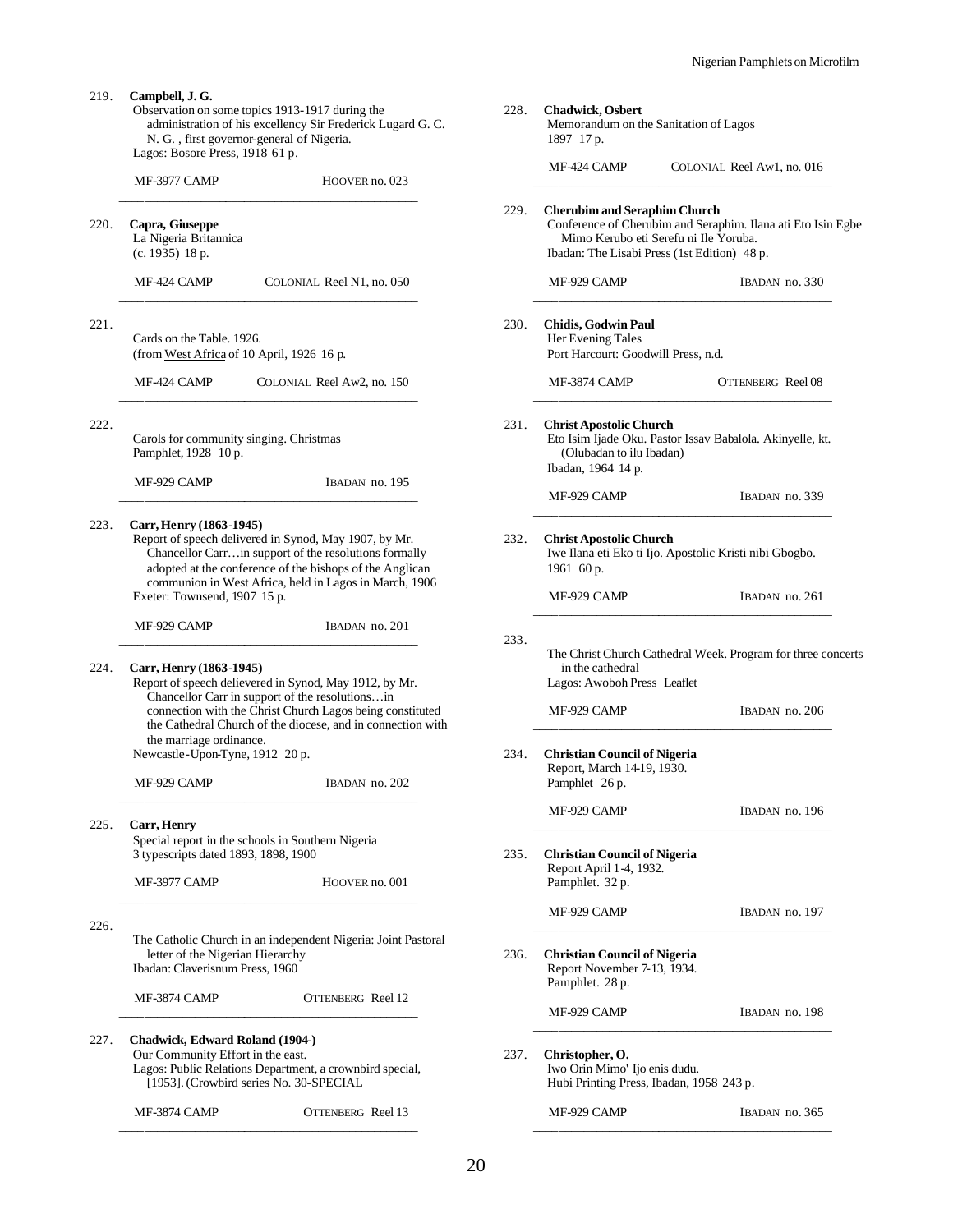| Christoperhson, Poul<br>Bilingualism: an inaugural lecture delivered on foundation<br>day, Nov. 17, 1948.<br>Ibadan: University College, 1949 16 p. |                   | 247. | <b>Second Synod</b><br>1955.<br>81 p.                            | Church of England in West Africa. Diocese on the Niger.<br>Report on the first session of the Second SynodApril 23-28, |
|-----------------------------------------------------------------------------------------------------------------------------------------------------|-------------------|------|------------------------------------------------------------------|------------------------------------------------------------------------------------------------------------------------|
| MF-424 CAMP<br>COLONIAL Reel N2, no. 092                                                                                                            |                   |      | MF-929 CAMP                                                      | IBADAN no. 119                                                                                                         |
| Chukwuomeka, Okonkwo<br>Industrialization of Nigeria.<br>New York: William-Frederick Press, 1951                                                    |                   | 248. | Ninth Synod.<br>1956.                                            | Church of England in West Africa. Diocese on the Niger.<br>Report of the proceedingssecond session of the ninth synod, |
| MF-3874 CAMP                                                                                                                                        | OTTENBERG Reel 13 |      | 98 p.                                                            |                                                                                                                        |
| Chukwuomeka, Okonkwo<br>The Unity of Nigeria.<br>Yaba: Sankey Press, 1952                                                                           |                   | 249. | MF-929 CAMP<br><b>Citizen's Committee for Independence.</b>      | IBADAN no. 120                                                                                                         |
| MF-3874 CAMP                                                                                                                                        | OTTENBERG Reel 13 |      | Nigeria.<br>Lagos, 1957. 22 p.                                   | Forward to freedom: constitutional proposals for a united                                                              |
| Chukwura, C. Okobi<br>A Short History of eastern motor transport workers' union,<br>Nigeria.                                                        |                   |      | MF-929 CAMP                                                      | IBADAN no. 102                                                                                                         |
| Aba: International Press, n.d. [c.a. 1952?]<br>MF-3874 CAMP                                                                                         | OTTENBERG Reel 08 | 251. | Clifford, Hugh, Sir<br>Lagos: The Government Printer, 1920 10 p. | Address to the school of children of Lagos on Empire Day.                                                              |
|                                                                                                                                                     |                   |      | MF-929 CAMP                                                      | IBADAN no. 005                                                                                                         |
| <b>Church and Native Customs</b><br>Conference, May 12, 1914.<br>Lagos: CHE press, 1914 24 p.<br>MF-929 CAMP                                        | IBADAN no. 203    | 252. | Clifford, Hugh, Sir<br>Public Administration in Nigeria, 1920.   | (From Nigeria Gazette of 27 Nov. 1920) 7 p.                                                                            |
|                                                                                                                                                     |                   |      | MF-424 CAMP                                                      | COLONIAL Reel Aw2, no. 105                                                                                             |
| <b>Church Council of Nigeria.</b><br>Report of the tenth meeting of the Christian Council of<br>Nigeria.<br>1955 20 p.                              |                   | 253. | Clifford, Hugh, Sir<br>From West Africa of 27 June 1925) 7, 6 p. | Sir Hugh Clifford's Farewell to the Nigerian Service. 1925.                                                            |
| MF-929 CAMP                                                                                                                                         | IBADAN no. 121    |      | MF-424 CAMP                                                      | COLONIAL Reel Aw2, no. 134                                                                                             |
| <b>Church Missionary Society. Niger Mission.</b><br>Issis Osioma nke ndi C.N.S. ne Niger, 1857-1937.<br>Lagos: C.N.S. (Nigeria) Press, 1957 8 p.    |                   | 254. | Clifford, Hugh, Sir<br>United Nigeria (address).                 | From Journal of the African Society, v. 21, no. 81, p. 1-14,                                                           |
| MF-929 CAMP                                                                                                                                         | IBADAN no. 199    |      | October 1921. 14 p.<br>MF-929 CAMP                               | IBADAN no. 101                                                                                                         |
| Church of Christ, Lagos.<br>Consecration of the Second Section Of the Cathedral Church<br>of Christ in Lagos, Oct. 18, 1935.                        |                   | 255. | Clifford, Niles.                                                 |                                                                                                                        |
| MF-929 CAMP                                                                                                                                         | IBADAN no. 207    |      | A Nigerian Chiefdom.<br>c. 1936 43 p.                            |                                                                                                                        |
| Church of England in West Africa. Diocese on the Niger.<br>Preamble and Regulations of the Diocese on the Niger,<br>approved 18 May 1955.           |                   | 256. | MF-424 CAMP<br>Coker, E.O.                                       | COLONIAL Reel Aw4, no. 241                                                                                             |
| Port Harcourt: C.N.S. (Nigeria) Press, n.d.                                                                                                         |                   |      | The Eternal Sacred Order Lectionary.<br>1965 29 p.               |                                                                                                                        |
| MF-3874 CAMP                                                                                                                                        | <b>OTTENBERG</b>  |      | MF-929 CAMP                                                      | IBADAN no. 244                                                                                                         |

Bilingualism: an inaugural lecture delivered on day, Nov. 17, 1948. Ibadan: University College, 1949 16 p. MF-424 CAMP COLONIAL Reel N2 \_\_\_\_\_\_\_\_\_\_\_\_\_\_\_\_\_\_\_\_\_\_\_\_\_\_\_\_\_\_\_\_\_\_\_\_\_\_\_\_\_\_\_\_\_\_\_\_ 239. **Chukwuomeka, Okonkwo** Industrialization of Nigeria. New York: William-Frederick Press, 1951 MF-3874 CAMP OTTENBERG \_\_\_\_\_\_\_\_\_\_\_\_\_\_\_\_\_\_\_\_\_\_\_\_\_\_\_\_\_\_\_\_\_\_\_\_\_\_\_\_\_\_\_\_\_\_\_\_ 240. **Chukwuomeka, Okonkwo** The Unity of Nigeria. Yaba: Sankey Press, 1952 MF-3874 CAMP OTTENBERG \_\_\_\_\_\_\_\_\_\_\_\_\_\_\_\_\_\_\_\_\_\_\_\_\_\_\_\_\_\_\_\_\_\_\_\_\_\_\_\_\_\_\_\_\_\_\_\_ 241. **Chukwura, C. Okobi** A Short History of eastern motor transport work Nigeria. Aba: International Press, n.d. [c.a. 1952?] MF-3874 CAMP OTTENBERG \_\_\_\_\_\_\_\_\_\_\_\_\_\_\_\_\_\_\_\_\_\_\_\_\_\_\_\_\_\_\_\_\_\_\_\_\_\_\_\_\_\_\_\_\_\_\_\_ 242. **Church and Native Customs** Conference, May 12, 1914. Lagos: CHE press, 1914 24 p. MF-929 CAMP IBADAN \_\_\_\_\_\_\_\_\_\_\_\_\_\_\_\_\_\_\_\_\_\_\_\_\_\_\_\_\_\_\_\_\_\_\_\_\_\_\_\_\_\_\_\_\_\_\_\_ 243. **Church Council of Nigeria.** Report of the tenth meeting of the Christian Council Nigeria. 1955 20 p. MF-929 CAMP IBADAN \_\_\_\_\_\_\_\_\_\_\_\_\_\_\_\_\_\_\_\_\_\_\_\_\_\_\_\_\_\_\_\_\_\_\_\_\_\_\_\_\_\_\_\_\_\_\_\_ 244. **Church Missionary Society. Niger Mission.** Issis Osioma nke ndi C.N.S. ne Niger, 1857-19 Lagos: C.N.S. (Nigeria) Press, 1957 8 p. MF-929 CAMP IBADAN \_\_\_\_\_\_\_\_\_\_\_\_\_\_\_\_\_\_\_\_\_\_\_\_\_\_\_\_\_\_\_\_\_\_\_\_\_\_\_\_\_\_\_\_\_\_\_\_ 245. **Church of Christ, Lagos.** Consecration of the Second Section Of the Cat of Christ in Lagos, Oct. 18, 1935. MF-929 CAMP IBADAN \_\_\_\_\_\_\_\_\_\_\_\_\_\_\_\_\_\_\_\_\_\_\_\_\_\_\_\_\_\_\_\_\_\_\_\_\_\_\_\_\_\_\_\_\_\_\_\_ 246. **Church of England in West Africa. Diocese on** Preamble and Regulations of the Diocese on the approved 18 May 1955. Port Harcourt: C.N.S. (Nigeria) Press, n.d.  $MF-3874$  CAMP  $OT$ 

238. **Christoperhson, Poul**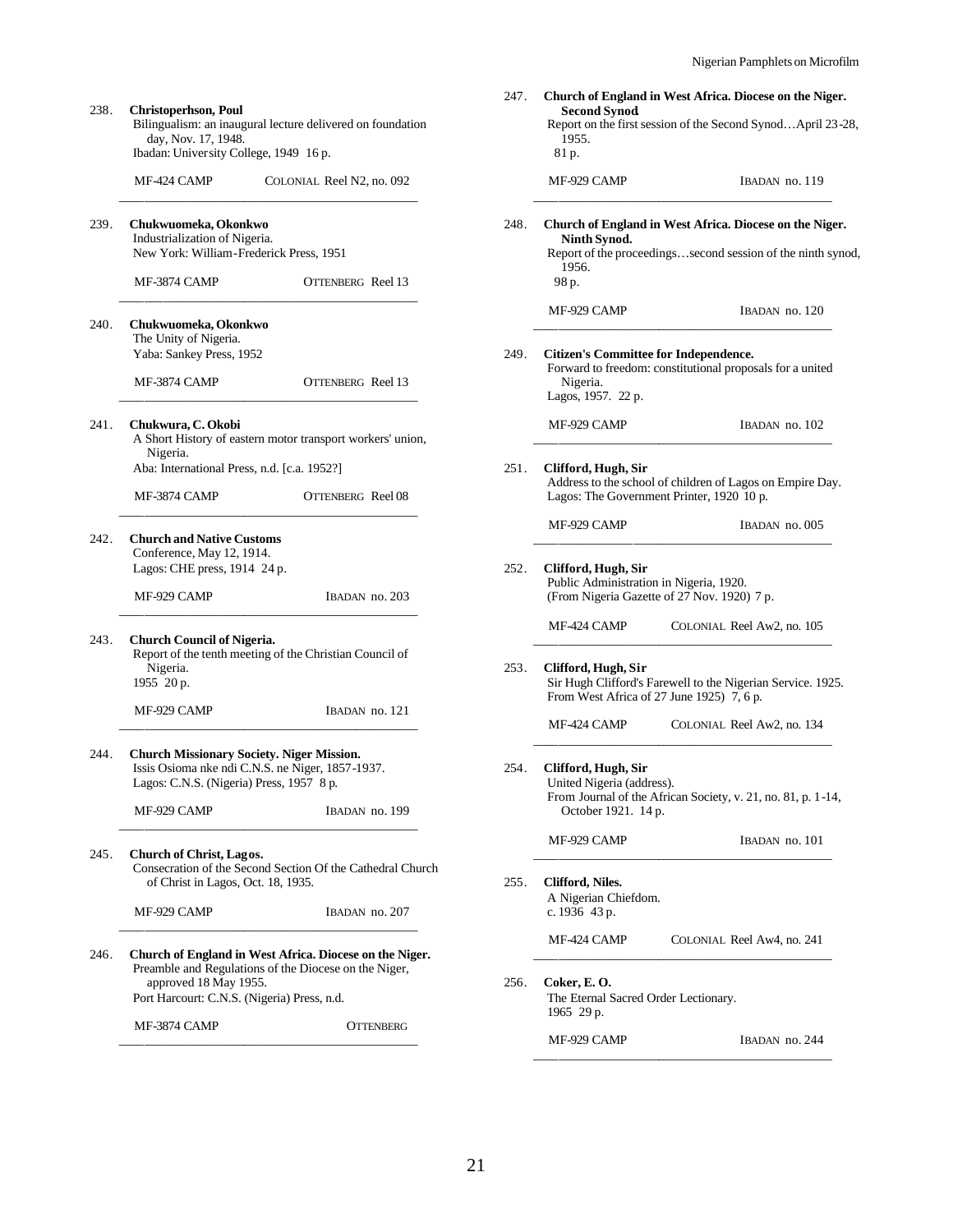| 267. | Cotel, A.<br>The Bible's Own Statements. Book I.<br>Lagos, 1924. 21 p. |                                                                                                                                                                          |
|------|------------------------------------------------------------------------|--------------------------------------------------------------------------------------------------------------------------------------------------------------------------|
|      | MF-929 CAMP                                                            | IBADAN no. 328                                                                                                                                                           |
| 268. | Coupland, Reginald, Sir<br>North Nigeria: an impression of travel.     | From Times of 13-15 February 1934. 6 p.                                                                                                                                  |
|      | MF-424 CAMP                                                            | COLONIAL Reel Aw7, no. 220                                                                                                                                               |
| 269. | Cowan, Alexander A.                                                    | Cycling across Nigeria in 1905. (1933) Account of Sir Walter<br>Egerton's Lagos to Calabar bycicle trip of 1905.<br>From West African Review of Sept. to Nov. 1933. 9 p. |
|      | MF-424 CAMP                                                            | COLONIAL Reel Aw7, no. 071                                                                                                                                               |
| 270. | Cowan, Alexander A.<br>back.<br>From Progress "89-97".                 | Pioneer days on the "Oil Rivers": a West African veteran looks                                                                                                           |
|      | MF-929 CAMP                                                            | IBADAN no. 114                                                                                                                                                           |
| 271. | Cowan, Alexander A.<br>The story of Ja-Ja.                             | From West Africa, 12 November 1927. 40 p.                                                                                                                                |
|      | MF-424 CAMP                                                            | COLONIAL Reel N1, no. 041                                                                                                                                                |
| 271. | Cowan, Alexander A.<br>The story of Ja-Ja.                             | From West Africa, 12 November 1927. 40 p.                                                                                                                                |
|      | MF-929 CAMP                                                            | IBADAN no. 071                                                                                                                                                           |
| 272. | Cowen, T. N.<br>Lagos: Gov't. Printer, 1948. 11 p.                     | Report on Methods of negotiation between government<br>employees on questions of affecting conditions of service,                                                        |
|      | MF-424 CAMP                                                            | COLONIAL Reel N2, no. 075                                                                                                                                                |
| 273. | Cox, Charles Leslie.<br>Public Works in Nigeria.<br>1936 14 p.         |                                                                                                                                                                          |
|      | MF-424 CAMP                                                            | COLONIAL Reel N1, no. 046                                                                                                                                                |
| 274. | Cranborne, Lord.<br>1942 2 p.                                          | Executive councils in Nigeria and the Gold Coast.                                                                                                                        |
|      | MF-424 CAMP                                                            | COLONIAL Reel Aw4, no. 264                                                                                                                                               |
| 275. | Cross, B. C. N.<br>Air Transport report on Nigeria.<br>1946 36 p.      |                                                                                                                                                                          |
|      | MF-424 CAMP                                                            | COLONIAL Reel Aw5, no. 322                                                                                                                                               |

258. **Coker, Incresse Herbert Ebeneser (1920-)** Seventy Years of the Nigerian Press. Lagos: "Daily Times" publication, (1952) 40 p. MF-3874 CAMP OTTENBERG Reel 13 \_\_\_\_\_\_\_\_\_\_\_\_\_\_\_\_\_\_\_\_\_\_\_\_\_\_\_\_\_\_\_\_\_\_\_\_\_\_\_\_\_\_\_\_\_\_\_\_ 259. **Coker, Jacob Kanyinda** Polygamy defended. A defence of polygamy…againt the minute of the C.N.S. on polygamy. Lagos, 1915 32 p. MF-3977 CAMP HOOVER no. 019 \_\_\_\_\_\_\_\_\_\_\_\_\_\_\_\_\_\_\_\_\_\_\_\_\_\_\_\_\_\_\_\_\_\_\_\_\_\_\_\_\_\_\_\_\_\_\_\_ 260. **Coker, Jacob K.** A review of the problem of polygamy. Lagos: The General Printing Press, 1934. 70 p. MF-929 CAMP IBADAN no. 239 \_\_\_\_\_\_\_\_\_\_\_\_\_\_\_\_\_\_\_\_\_\_\_\_\_\_\_\_\_\_\_\_\_\_\_\_\_\_\_\_\_\_\_\_\_\_\_\_ 261. **Coker, S. A.** The Rights of Africans to organize and establish churches unattached to and uncontrolled by Foreign Church Organizations. Lagos: Tika-Tore, 1917. Lecture. MF-3977 CAMP HOOVER no. 003 \_\_\_\_\_\_\_\_\_\_\_\_\_\_\_\_\_\_\_\_\_\_\_\_\_\_\_\_\_\_\_\_\_\_\_\_\_\_\_\_\_\_\_\_\_\_\_\_ 262. **Coker, S. A.** Three Sermons on the Christian Ministry London: T. Fisher Unwin, 1904. 32 p. MF-929 CAMP IBADAN no. 416 \_\_\_\_\_\_\_\_\_\_\_\_\_\_\_\_\_\_\_\_\_\_\_\_\_\_\_\_\_\_\_\_\_\_\_\_\_\_\_\_\_\_\_\_\_\_\_\_ 263. Les Conventions Franco-Anglaises des 14 juin 1898 et 21 Mars 1899. (From La Revue Hebdomedaire) 34 p. MF-424 CAMP COLONIAL Reel N1, no. 009 \_\_\_\_\_\_\_\_\_\_\_\_\_\_\_\_\_\_\_\_\_\_\_\_\_\_\_\_\_\_\_\_\_\_\_\_\_\_\_\_\_\_\_\_\_\_\_\_ 264. **Cooper, Herold (1908-)** Nigerian Journey. Benin: Nigerian Publishing and Printing Co., 1948 73 p. MF-929 CAMP IBADAN no. 044 \_\_\_\_\_\_\_\_\_\_\_\_\_\_\_\_\_\_\_\_\_\_\_\_\_\_\_\_\_\_\_\_\_\_\_\_\_\_\_\_\_\_\_\_\_\_\_\_ 265. **Corlett, W. S.** Information Book--Building Construction. Nigeria Public Works Dept., 1943. 119 p. MF-424 CAMP COLONIAL Reel Aw4, no. 291 \_\_\_\_\_\_\_\_\_\_\_\_\_\_\_\_\_\_\_\_\_\_\_\_\_\_\_\_\_\_\_\_\_\_\_\_\_\_\_\_\_\_\_\_\_\_\_\_ 266. **Corlett, W. S.** Manual of Building Quantities by W. S. Corlett. 1940 38 p.

257. **Coker, E. O.**

The Eternal Sacred Order of Cherubim and Seraphim. MF-3874 CAMP OTTENBERG Reel 13 \_\_\_\_\_\_\_\_\_\_\_\_\_\_\_\_\_\_\_\_\_\_\_\_\_\_\_\_\_\_\_\_\_\_\_\_\_\_\_\_\_\_\_\_\_\_\_\_

MF-424 CAMP COLONIAL Reel Aw4, no. 290 \_\_\_\_\_\_\_\_\_\_\_\_\_\_\_\_\_\_\_\_\_\_\_\_\_\_\_\_\_\_\_\_\_\_\_\_\_\_\_\_\_\_\_\_\_\_\_\_

22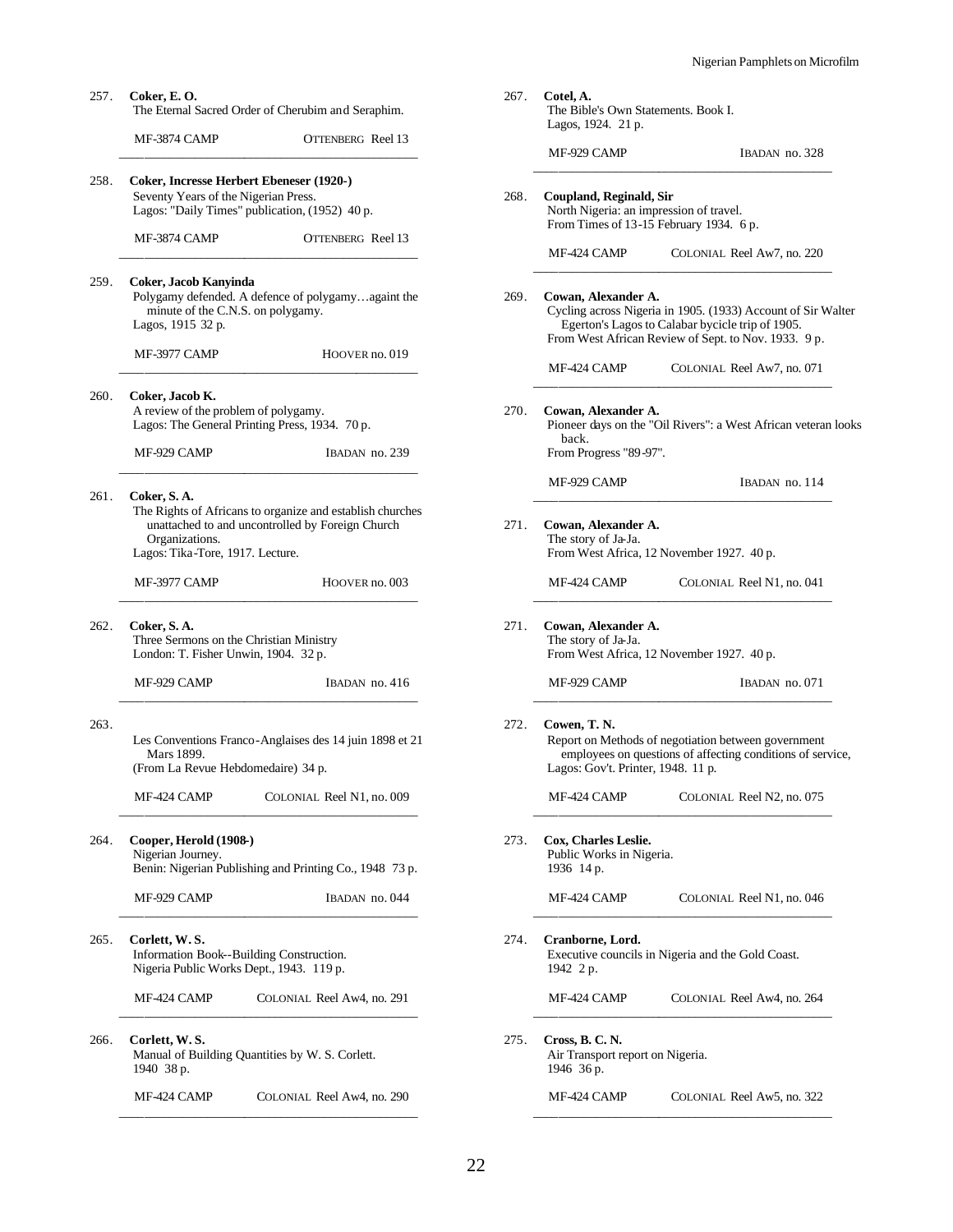| 276. | Crowther, Samuel Adjai, Bishop (1806?-1891)<br>1872 36 p.                                               | Bishop Crowther's Report of the overland Journey.                                                                        | 283. | Delano, Isaac Oluwole (1904-)<br>Notes and Comments from Nigeria.               |                                                                                                                                                                                                   |
|------|---------------------------------------------------------------------------------------------------------|--------------------------------------------------------------------------------------------------------------------------|------|---------------------------------------------------------------------------------|---------------------------------------------------------------------------------------------------------------------------------------------------------------------------------------------------|
|      | MF-424 CAMP                                                                                             | COLONIAL Reel N1, no. 001                                                                                                |      | no.8                                                                            | London: Africa's Own Library, United Society for Christian<br>Literature (Lutterworth Press), 1944. Africa's Own Library                                                                          |
| 277. | Crowther, Samuel Adjai, Bishop<br>Africa.                                                               | A Charge Delivered on the Banks of River Niger in West                                                                   |      | MF-3874 CAMP                                                                    | OTTENBERG Reel 13                                                                                                                                                                                 |
|      |                                                                                                         | London: Seeley, Jackson and Halliday, 1866 42 p.                                                                         | 284. |                                                                                 | De Montmorency, James Edward Geoffrey (1866-1934).<br>Nigerian Progress Union. (Southern Nigerian-Northern)                                                                                       |
|      | MF-424 CAMP                                                                                             | <b>COLONIAL</b>                                                                                                          |      | Nigeria)<br>British West Africa on "Self Help".                                 | The Nigerian Progress Union's Message to the natives of                                                                                                                                           |
| 278. | Crowther, Samuel Adjai, Bishop.<br>The Delta Pastorate Church.<br>Lagos: CMS Bookshop, 1916. 8 p.       |                                                                                                                          |      | MF-3977 CAMP                                                                    | London: J. E. G. De Montmorency, 1926. 20 p.<br>HOOVER no. 026                                                                                                                                    |
|      | MF-3977 CAMP                                                                                            | HOOVER no. 004                                                                                                           | 284. |                                                                                 | Nigerian Progress Union. (Southern Nigerian-Northern                                                                                                                                              |
| 278. | Crowther, Samuel Adjai, Bishop.<br>The Delta Pastorate Church.<br>Lagos: CMS Bookshop, 1916. 8 p.       |                                                                                                                          |      | $(1866 - 1934)$                                                                 | Nigeria). De Montmorency, James Edward Geoffrey<br>The Nigerian Progress Union's Message to the natives of<br>British West Africa on "Self Help".<br>London: J. E. G. De Montmorency, 1926. 20 p. |
|      | MF-929 CAMP                                                                                             | IBADAN no. 204                                                                                                           |      | MF-3977 CAMP                                                                    | HOOVER no. 026                                                                                                                                                                                    |
| 279. | Crowther: Slave and Bishop.                                                                             | London: Church Missionary Society, 1949. 32 p.                                                                           | 285. | Deniga, Adeoye<br>years' struggle for right and justice.                        | History of the Eleko Eleko Episode (1913-1933) or twenty                                                                                                                                          |
|      | MF-929 CAMP                                                                                             | IBADAN no. 067                                                                                                           |      | Lagos: Ife-Olu Printing, 1934.<br>MF-3977 CAMP                                  | HOOVER no. 011                                                                                                                                                                                    |
| 279. | Crowther: Slave and Bishop.                                                                             | London: Church Missionary Society, 1949. 32 p.                                                                           | 286. | <b>Dammet, Richard Edward</b>                                                   |                                                                                                                                                                                                   |
|      | MF-3874 CAMP                                                                                            | OTTENBE RG Reel 07                                                                                                       |      | n.d. 31 p.                                                                      | West African Congress and Government on Native Lines.                                                                                                                                             |
| 280. | Ctun, G.O.F.<br>Iwe efin ati me Nu iwe mimo.<br>Ondo: O.B.N.S. Press. 12 p.                             |                                                                                                                          | 287. | MF-424 CAMP<br>Dennis, Archdeacon (T. J.)                                       | COLONIAL Reel Aw7, no. 034                                                                                                                                                                        |
|      | MF-929 CAMP                                                                                             | IBADAN no. 374                                                                                                           |      |                                                                                 | Dictionary of Ibo Language. English-Ibo.<br>Lagos: Church Missionary Society Bookshop, 1923.                                                                                                      |
| 281. | Defidi                                                                                                  | Iban Igbe Aiye Alagbo William Folsrin Sossn. Baba Akakoso                                                                |      | MF-3874 CAMP                                                                    | OTTENBERG Reel 08                                                                                                                                                                                 |
|      | Egbe Mimo Kerubi sti Serafu.<br>Ibadan: Lisah Press, 1937.<br>MF-929 CAMP                               | IBADAN no. 332                                                                                                           | 288. | Dennis, T. J.<br>Ibo Reader.<br>Exeter: James Townsend and Sons., n.d.          | Ibo-English Vocabulary to the Akwukwo-Ogugu Ibo or Union                                                                                                                                          |
|      |                                                                                                         |                                                                                                                          |      | MF-3874 CAMP                                                                    | OTTENBERG Reel 08                                                                                                                                                                                 |
| 282. | Derker, G.F.<br>Niger Delta Natives.<br>from Journal of the African Society, 1905. 20 p.<br>MF-424 CAMP | COLONIAL Reel N1, no. 011                                                                                                | 289. | De Pass, Ronald<br>From Kano to Khartoum.<br>from West Africa 21 May 1927. 7 p. |                                                                                                                                                                                                   |
|      |                                                                                                         |                                                                                                                          |      | MF-424 CAMP                                                                     | COLONIAL Reel A21, no. 020                                                                                                                                                                        |
| 283. | Delano, Isaac Oluwole (1904-)<br>Notes and Comments from Nigeria.<br>no.8                               | London: Africa's Own Library, United Society for Christian<br>Literature (Lutterworth Press), 1944. Africa's Own Library |      |                                                                                 |                                                                                                                                                                                                   |
|      | MF-929 CAMP                                                                                             | IBADAN No. 046                                                                                                           |      |                                                                                 |                                                                                                                                                                                                   |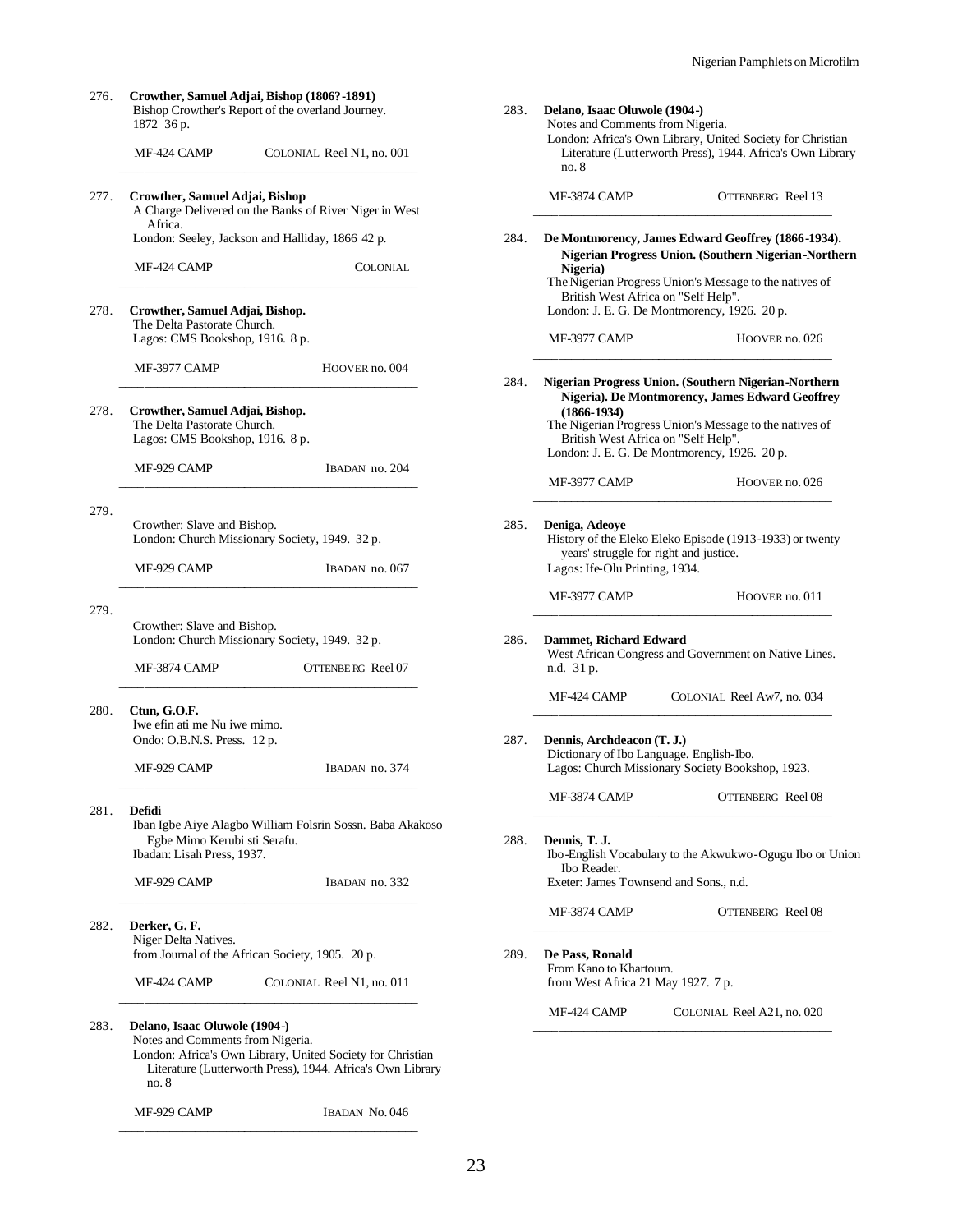| 290. | Dike, Kenneth Onwuka (1917-)<br>Origins of the Niger Mission, 1841-1891.<br>Ibadan: Ibadan University Press for the C.M.S. Niger Mission,<br>1957.                                                                           | 299. | <b>Dyke, Frederick Montague</b><br>Report on the Oil Palm Industry in British West Africa.<br>Nigeria Government Printer, 1927. 16 p.                                          |
|------|------------------------------------------------------------------------------------------------------------------------------------------------------------------------------------------------------------------------------|------|--------------------------------------------------------------------------------------------------------------------------------------------------------------------------------|
|      | MF-3874 CAMP<br>OTTENBERG Reel 08                                                                                                                                                                                            |      | MF-424 CAMP<br>COLONIAL Reel Aw3, no. 172                                                                                                                                      |
| 291. | Dikko, Alhajo Muhammadu<br>Serkin Katsina, 1965-1944<br>Zaria: Gaskiya Corporation, 1951.                                                                                                                                    | 300. | Eaglesfield, Carrol Frederick<br>Listen to the Drums: Nigeria and its people.<br>Broadman Press, Nashville, 1950. 82 p.                                                        |
|      | MF-3874 CAMP<br>OTTENBERG Reel 13                                                                                                                                                                                            |      | MF-929 CAMP<br>IBADAN no. 047                                                                                                                                                  |
| 292. | Disciplined Army.                                                                                                                                                                                                            | 301. | <b>Eastern Region on Nigeria</b><br>Who's who in the Eastern House of Assembly.                                                                                                |
|      | Report of the activities of the representatives of Canada,<br>Poland, Sweden and the United Kingdom, in the Observer<br>Team, during the period June 28 to September 30, 1969.<br>Apopa: Nigerian National Press, 1969 11 p. |      | MF-929 CAMP<br>IBADAN no. 078                                                                                                                                                  |
|      | MF-2609 CAMP<br>RAPPAPORT no. 16                                                                                                                                                                                             | 302. | Eastern Region on Nigeria House of Assembly.<br>Memorandum on Local Government Policy in the Eastern<br>Provinces adopted by the Eastern House of Assembly on 16<br>July 1949. |
| 293. | <b>Dixey, Frank (1898-)</b><br>Nigeria: Geology and Mineral Resources.<br>from Bulletin of the Imperial Institute, Oct -Dec. 1945. 17 p.                                                                                     |      | 36 p.<br>MF-424 CAMP<br>COLONIAL Reel N2, no. 089                                                                                                                              |
|      | COLONIAL Reel N2, no. 069<br>MF-424 CAMP                                                                                                                                                                                     | 303. | <b>Eastern Region on Nigeria House of Assembly, Select</b><br>Committee.                                                                                                       |
| 294. | <b>Dosumu</b><br>Iwo Ni Omo Enia.<br>Printed by the Author, Ibadan 7 p.                                                                                                                                                      |      | Report of a select committee of the Eastern Region House of<br>Assemblyexisting system of local government in the<br>Eastern Province.<br>Gov't. Printer, 1948. 12 p.          |
|      | MF-929 CAMP<br>IBADAN no. 325                                                                                                                                                                                                |      | MF-424 CAMP<br>COLONIAL Reel N2, no. 084                                                                                                                                       |
| 295. | Dosumu, Gbodebo Adeoye<br>"Queen of Shebba" [sic.], "Balkis", "Eteye", "Makoda",<br>"Sungbo", "Wife of King Solomon".<br>Ibadan: Dosumu Brothers Press, 1955                                                                 | 304. | Eastern Region of Nigeria. Ministry of Education.<br>Igbo Syllabus for Infant and Junior Primary Classes.<br>Enugu: Government Printer, n.d.                                   |
|      | <b>OTTENBERG</b> Reel 08<br>MF-3874 CAMP                                                                                                                                                                                     |      | MF-3874 CAMP<br>OTTENBERG Reel 09                                                                                                                                              |
| 296. | Douglas, Archibold Campbell<br>Niger Memories, by "Nomo" [pseud.].<br>Exeter: James Townsend and Sons, [1937]                                                                                                                | 305. | Eastern Region of Nigeria. Public Relations Department.<br>The Eastern Nigerian and Cameroonians guide to the New<br>Constitution.<br>12 p.                                    |
|      | MF-3874 CAMP<br><b>OTTENBERG</b> Reel 08                                                                                                                                                                                     |      | MF-929 CAMP<br>IBADAN no. 039                                                                                                                                                  |
| 297. | Durojsive, Joseph<br>Igbakale Oluwa lori eto adura ojojumo. Ati ti osose ati ti ososu<br>ninu ijo Kristi isiye.<br>Ibadan: O.B. & P., 1964. 26 p.                                                                            | 306. | Education in Northern Nigeria.<br>From Times Educational Supplement of 4 Sept. 1943 2 p.                                                                                       |
|      | MF-929 CAMP<br>IBADAN no. 161 & 366                                                                                                                                                                                          |      | MF-424 CAMP<br>COLONIAL Reel N2, no. 036                                                                                                                                       |
| 298. | Durowede, D. A.<br>Oro imo wipe olusaguten ninu egbe kerubu ati serafu.<br>Ibadan: The Lisah Press, 1942. 10 p.                                                                                                              | 307. | Edwardes, N.S.W.<br>Elementary road making in Nigeria.<br>1922 31 p.                                                                                                           |
|      | MF-929 CAMP<br>IBADAN no. 320                                                                                                                                                                                                |      | MF-424 CAMP<br>COLONIAL Reel N1, no. 019.1                                                                                                                                     |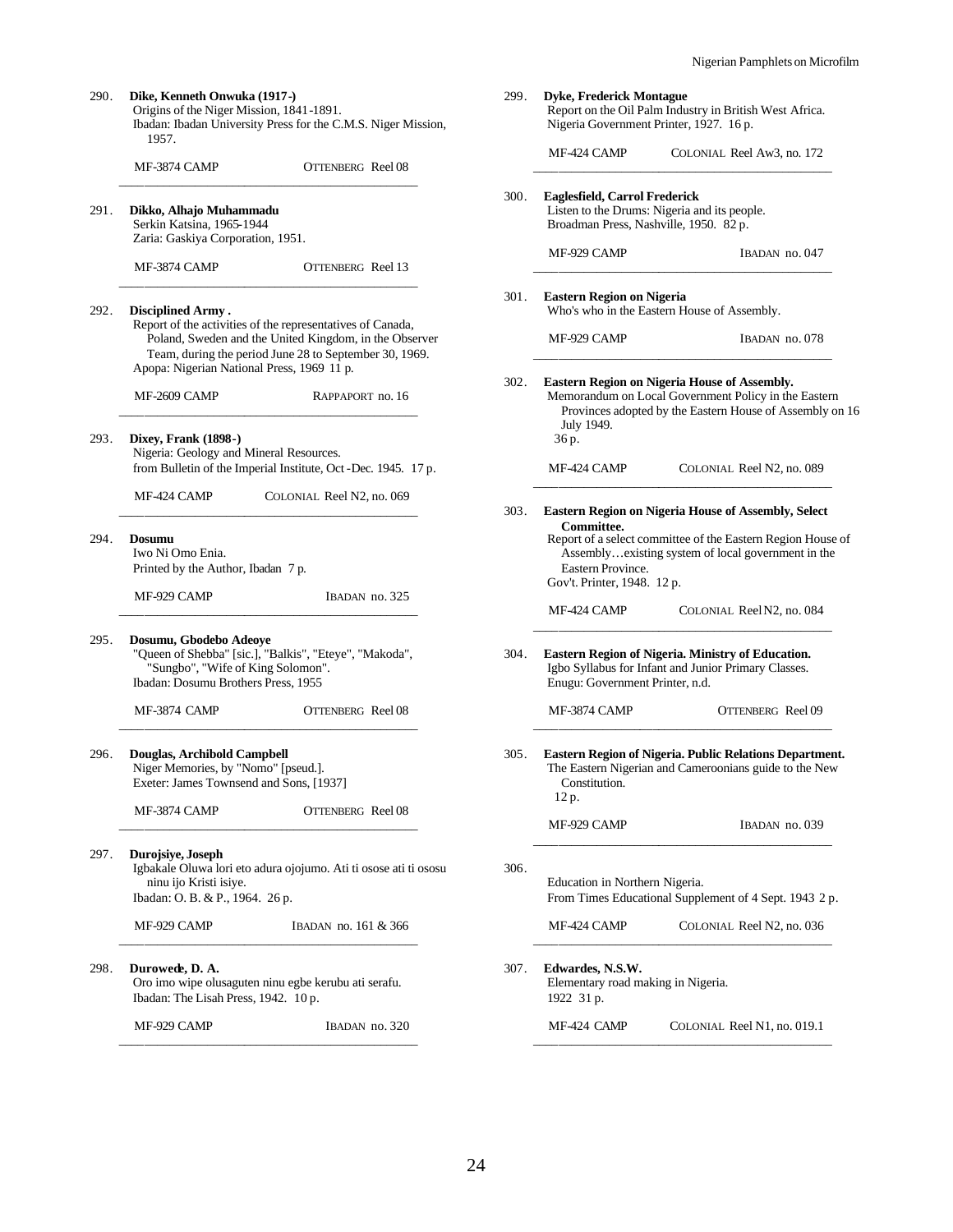| 308. | The Egbe National Charter.<br>1920 7 p.                                                                                                                                 |                          | 317. | Ekwensi, Cyprian Odiatu Duska (1921-)<br>Ikolo the Wrestler and other Ibo tales.             | London: Thomas Nelson and Sons., (1954).                                                                                 |
|------|-------------------------------------------------------------------------------------------------------------------------------------------------------------------------|--------------------------|------|----------------------------------------------------------------------------------------------|--------------------------------------------------------------------------------------------------------------------------|
|      | MF-929 CAMP                                                                                                                                                             | IBADAN no. 148           |      | MF-3874 CAMP                                                                                 | OTTENBERG Reel 08                                                                                                        |
| 309. | Egemonyo, J.N.C.<br>Broken Engagement.<br>Aba: Delta Printing Press, n.d.                                                                                               |                          | 318. | Ekwensi, Cyprian Odiatu Duska (1921-)<br>The leopard's claw.<br>p.                           | London: Longmans, Green and Co., Lantern Library, 1950. 90                                                               |
|      | MF-3874 CAMP                                                                                                                                                            | <b>OTTENBERG</b> Reel 05 |      | MF-3874 CAMP                                                                                 | OTTENBERG Reel 05                                                                                                        |
| 310. | Egemonyo, J.N.C.<br>Disaster in the realms of love.<br>Onitsha: Central Printing Press, n.d.                                                                            |                          | 319. | Ekwensi, Cyprian Odiatu Duska (1921-)<br>When love whispers.<br>Lagos: Chuka, 1948.          |                                                                                                                          |
|      | MF-3874 CAMP                                                                                                                                                            | OTTENBERG Reel 05        |      | MF-3874 CAMP                                                                                 | OTTENBERG Reel 05                                                                                                        |
| 311. | Egharevba, Jacob Uwadise (1893-)<br>The murder of Imaguero and tragedy of Idah war.<br>Benin, 1948. 35 p.<br>MF-929 CAMP                                                | IBADAN no. 244           | 320. | Elias, Teslim Olawale (1914-)<br>1960. $50 p.$                                               | Federation vs. Confederation and the Nigerian federation.<br>Port-of-Spain, Trinidad: Government of Trinidad and Tobago, |
| 312. | Eguoritae, Prince O.                                                                                                                                                    |                          |      | MF-3874 CAMP                                                                                 | OTTENBERG Reel 13                                                                                                        |
|      | Feathers for a Great Nigerian Statesman. Being a short<br>biographical portrait of chief the hon. F. S. Ohotie-Eboh.<br>Ebute Motta: Twentieth Century Press, ca. 1959. |                          | 321. | <b>Elliott, Michael James</b><br>1911 11 p.                                                  | Protection of "Protectorats"? Righteousness versus Revenues.                                                             |
|      | MF-3874 CAMP                                                                                                                                                            | OTTENBERG Reel 13        |      | MF-424 CAMP                                                                                  | COLONIAL Reel N1, no. 020                                                                                                |
| 313. | Ejimofor, Emeribe<br>You and your troubled world.<br>Aba: Education Mission Press, 1932.                                                                                |                          | 322. | Emanuel, C.A.<br>Celestial vision. 1962.<br>Yaba: Charity Printers, 1925 25 p.               |                                                                                                                          |
|      | MF-3874 CAMP                                                                                                                                                            | OTTENBERG Reel 13        |      | MF-929 CAMP                                                                                  | IBADAN no. 240                                                                                                           |
| 314. | Ejo, Iwe<br>Elako case in the Privy Council.<br>Lagos, 1931.                                                                                                            |                          | 323. | Emanuel, C.A.<br>Eto Isin [fun egbe aladura]<br>Lagos: n.d. $24$ p.                          |                                                                                                                          |
|      | MF-3977 CAMP                                                                                                                                                            | HOOVER no. 020           |      | MF-929 CAMP                                                                                  | IBADAN no. 242 & 331                                                                                                     |
| 315. | Ekeghe, Ogbonna O.<br>A short history of the Abiriba.<br>Aba: International Press, (1956). 64 p.                                                                        |                          | 324. | <b>Enahoro, Anthony</b><br>Namdi Asikive: Saint or Sinner?<br>Lagos: Ribwey Press, n.d.      |                                                                                                                          |
|      | MF-929 CAMP                                                                                                                                                             | IBADAN no. 316           |      | MF-3874 CAMP                                                                                 | <b>OTTENBERG</b> Reel 13                                                                                                 |
| 315. | Ekeghe, Ogbonna O.<br>A short history of the Abiriba.<br>Aba: International Press, (1956). 64 p.                                                                        |                          | 325. | <b>Enahoro, Peter</b><br>How to be a Nigerian.<br>Lagos: Daily Times of Nigeria, 1966. 79 p. |                                                                                                                          |
|      | MF-3874 CAMP                                                                                                                                                            | OTTENBERG Reel 08        |      | MF-3874 CAMP                                                                                 | OTTENBERG Reel 13                                                                                                        |
| 316. | Ekpo, Mbekke E.<br>Efik and English Phrase book.<br>Port Harcourt: Goodwill Press, n.d.                                                                                 |                          | 326. | Enojulu, L. N. E.<br>A brief history of railway union.<br>Lagos: Ribwey Press, n.d.          |                                                                                                                          |
|      | MF-3874 CAMP                                                                                                                                                            | OTTENBERG Reel 08        |      | MF-3874 CAMP                                                                                 | OTTENBERG Reel 08                                                                                                        |
|      |                                                                                                                                                                         |                          |      |                                                                                              |                                                                                                                          |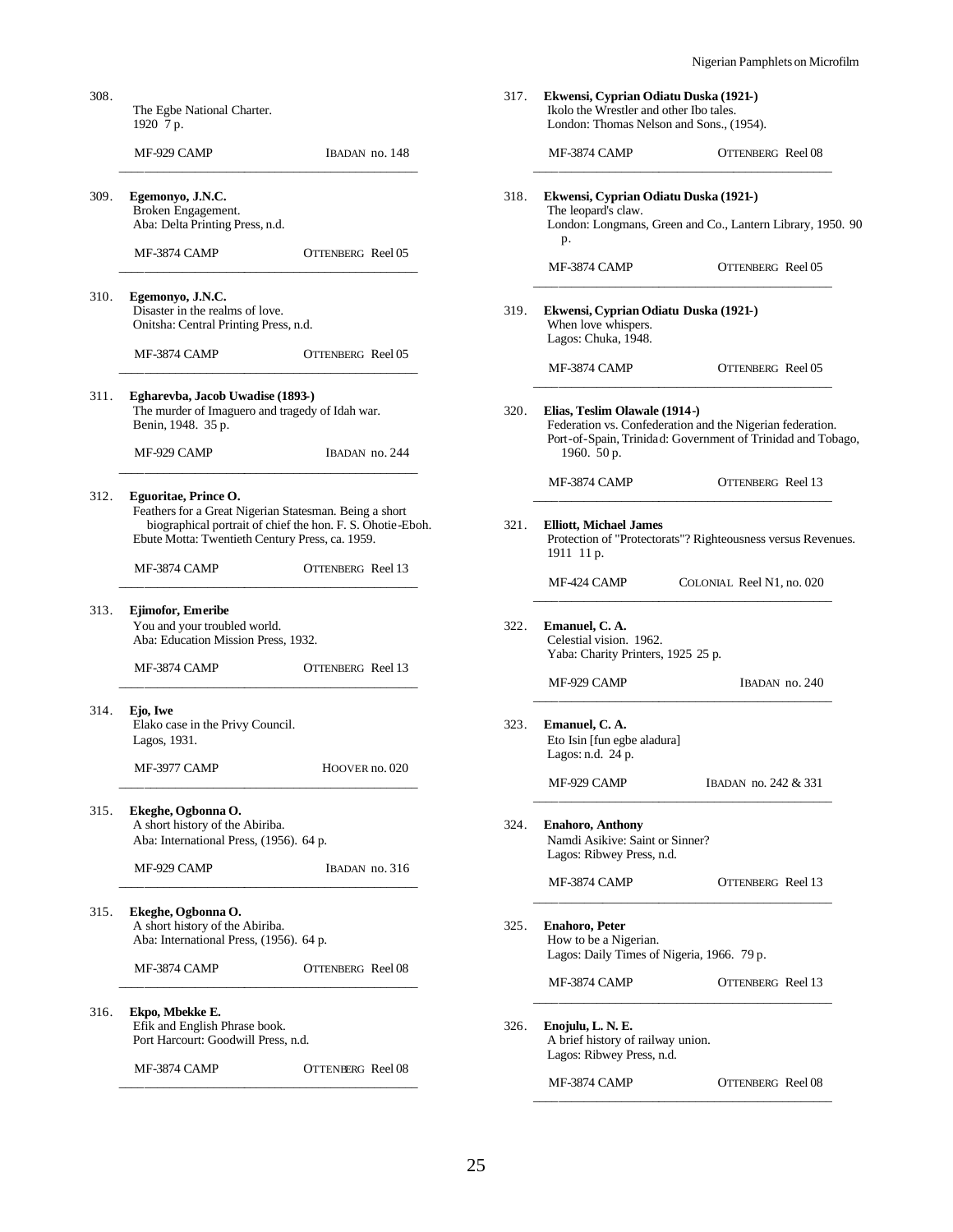Asayen eko bibeli fun gbogbo onigbagbo ti won gba jesu

| 327. | Enekwa, E. I.<br>A guide to tribal and trade unions.<br>Lagos: Ifa-Ohe Printing, 1951 16 p.                                   |                                                                                                                        | 336. | Fasanya, C. Olusegun<br>Asayen eko bibeli fun<br>Kristi ni oluwa ati o<br>Ilesha: Olushegun Pres |
|------|-------------------------------------------------------------------------------------------------------------------------------|------------------------------------------------------------------------------------------------------------------------|------|--------------------------------------------------------------------------------------------------|
|      | MF-929 CAMP                                                                                                                   | IBADAN no. 103                                                                                                         |      | MF-929 CAMP                                                                                      |
| 328. | <b>Eno, Kingsley</b><br>Our interesting Ibo native laws and customs.<br>Onitsha: New Era Printers, n.d.                       |                                                                                                                        | 337. | Fasanya, C. Olusegun<br>Gbe Iwosan pipe ti Olo<br>Ilesha, 1942. 20 p.                            |
|      | MF-3874 CAMP                                                                                                                  | OTTENBERG Reel 08                                                                                                      |      | MF-929 CAMP                                                                                      |
| 329. | Epelle, Emmanuel Mirini Tobiah (1902-)<br>The church in the Niger delta.<br>Port Harcourt: Niger Delta Diocese, C.M.S., 1955. |                                                                                                                        | 338. | <b>Federal Union of nativelle</b><br>Collection of correspor<br>members of the FUI               |
|      | MF-3874 CAMP                                                                                                                  | OTTENBERG Reel 08                                                                                                      |      | 1945 98 p.                                                                                       |
| 330. | Epelle, Emmanuel Mirini Tobiah (1902-)                                                                                        |                                                                                                                        |      | MF-424 CAMP                                                                                      |
|      | The trial of King Jala.<br>Enugu: Literary Book Company, 1959. 55 p.<br>MF-929 CAMP                                           | IBADAN no. 072                                                                                                         | 339. | Folarin, Adebesin.<br>The deime of the indep<br>trouble). Pt. 1.                                 |
| 330. | Epelle, Emmanuel Mirini Tobiah (1902-)<br>The trial of King Jala.                                                             |                                                                                                                        |      | Lagos: Tika-Tore Pres<br>MF-3977 CAMP                                                            |
|      | Enugu: Literary Book Company, 1959. 55 p.<br>MF-3874 CAMP                                                                     | OTTENBERG Reel 05                                                                                                      | 340. | Folarin, Adebesin.<br>England and the Englis                                                     |
| 331. | Esin, E. E.<br>Cause and Effect.<br>Lagos: C.M.S., 1915. 15 p.                                                                |                                                                                                                        |      | African.<br>Lagos, London: John 7<br>MF-3977 CAMP                                                |
|      | MF-929 CAMP                                                                                                                   | IBADAN no. 006                                                                                                         | 341. | Folarin, Adebesin.<br>The Ogboni and other<br>and meanings.                                      |
| 332. | <b>Essien, Nyong</b><br>Archibong of Calabar.                                                                                 | The life of his royal highness, the late prince Archibong<br>Lagos: "Tika-Tore" Press, 1929 "Shekinsh Library Service" |      | Abeokuta: E. N. A. Pre<br>MF-3977 CAMP                                                           |
|      | 21 p.<br>MF-929 CAMP                                                                                                          | IBADAN no. 065                                                                                                         | 342. | The Founder of Nigeri<br>Goldie. (from West                                                      |
| 333. | Evans, F.D.<br>N.P.W. Specifications.<br>Nigeria Public works dept., 1938. 126 p.                                             |                                                                                                                        |      | 1925 5 p.<br>MF-424 CAMP                                                                         |
|      | MF-424 CAMP                                                                                                                   | COLONIAL Reel Aw5, no. 295                                                                                             | 343. | Fox, Alan John, ed.<br>Uzoskoli. A short histo                                                   |
| 334. | <b>Export Advertising Service Ltd.</b><br>Hides and Skins of Nigeria.                                                         |                                                                                                                        |      | London: Oxford Unive<br>of Methodist Colleg                                                      |
|      | Export Advertising Service Ltd. 18 p.                                                                                         |                                                                                                                        |      | MF-3874 CAMP                                                                                     |
| 335. | MF-929 CAMP<br>Ezodimna, Sydney                                                                                               | IBADAN no. 115                                                                                                         | 344. | Fox, W.T.<br>Zik as I see him.<br>Lagos, 1947 12 p.                                              |
|      | The modern prodigal son.<br>Aba: International Press, 1958.                                                                   |                                                                                                                        |      | MF-929 CAMP                                                                                      |
|      | MF-3874 CAMP                                                                                                                  | OTTENBERG Reel 05                                                                                                      |      |                                                                                                  |
|      |                                                                                                                               |                                                                                                                        |      |                                                                                                  |

| Kristi ni oluwa ati olugbala.<br>Ilesha: Olushegun Press, n.d. 16 p.                 |                                                                                                                                                                           |
|--------------------------------------------------------------------------------------|---------------------------------------------------------------------------------------------------------------------------------------------------------------------------|
| MF-929 CAMP                                                                          | IBADAN no. 351                                                                                                                                                            |
|                                                                                      |                                                                                                                                                                           |
| Fasanya, C. Olusegun<br>Gbe Iwosan pipe ti Olodumere.<br>Ilesha, 1942. 20 p.         |                                                                                                                                                                           |
| MF-929 CAMP                                                                          | IBADAN no. 347                                                                                                                                                            |
| 1945 98 p.                                                                           | Federal Union of native administrative staffs of Nigeria<br>Collection of correspondence between government and<br>members of the FUNA re civil service salaries, duties. |
| MF-424 CAMP                                                                          | COLONIAL Reel N2, no. 067                                                                                                                                                 |
| Folarin, Adebesin.<br>trouble). Pt. 1.<br>Lagos: Tika-Tore Press, 1916               | The deime of the independence of Egba-Land (The Ijemo                                                                                                                     |
| MF-3977 CAMP                                                                         | HOOVER no. 010                                                                                                                                                            |
| African.                                                                             |                                                                                                                                                                           |
| Lagos, London: John Taylor.<br>MF-3977 CAMP                                          | HOOVER no. 007                                                                                                                                                            |
| Folarin, Adebesin.<br>and meanings.<br>Abeokuta: E. N. A. Press, 1934                |                                                                                                                                                                           |
| MF-3977 CAMP                                                                         | The Ogboni and other Chieftancies in Abeokuta, their purports<br>HOOVER no. 012                                                                                           |
| 1925 5 p.                                                                            | Goldie. (from West Africa of 29 August, 1925)                                                                                                                             |
| MF-424 CAMP                                                                          | The Founder of Nigeria. Tribute to Sir George Taubman-<br>COLONIAL Reel Aw2, no. 138                                                                                      |
| Fox, Alan John, ed.<br>Uzoskoli. A short history.<br>of Methodist College, Uzoskoli) | London: Oxford University Press, 1964. (Written by students                                                                                                               |
| MF-3874 CAMP                                                                         | OTTENBERG Reel 08                                                                                                                                                         |
| Fox, W.T.<br>Zik as I see him.<br>Lagos, 1947 12 p.                                  |                                                                                                                                                                           |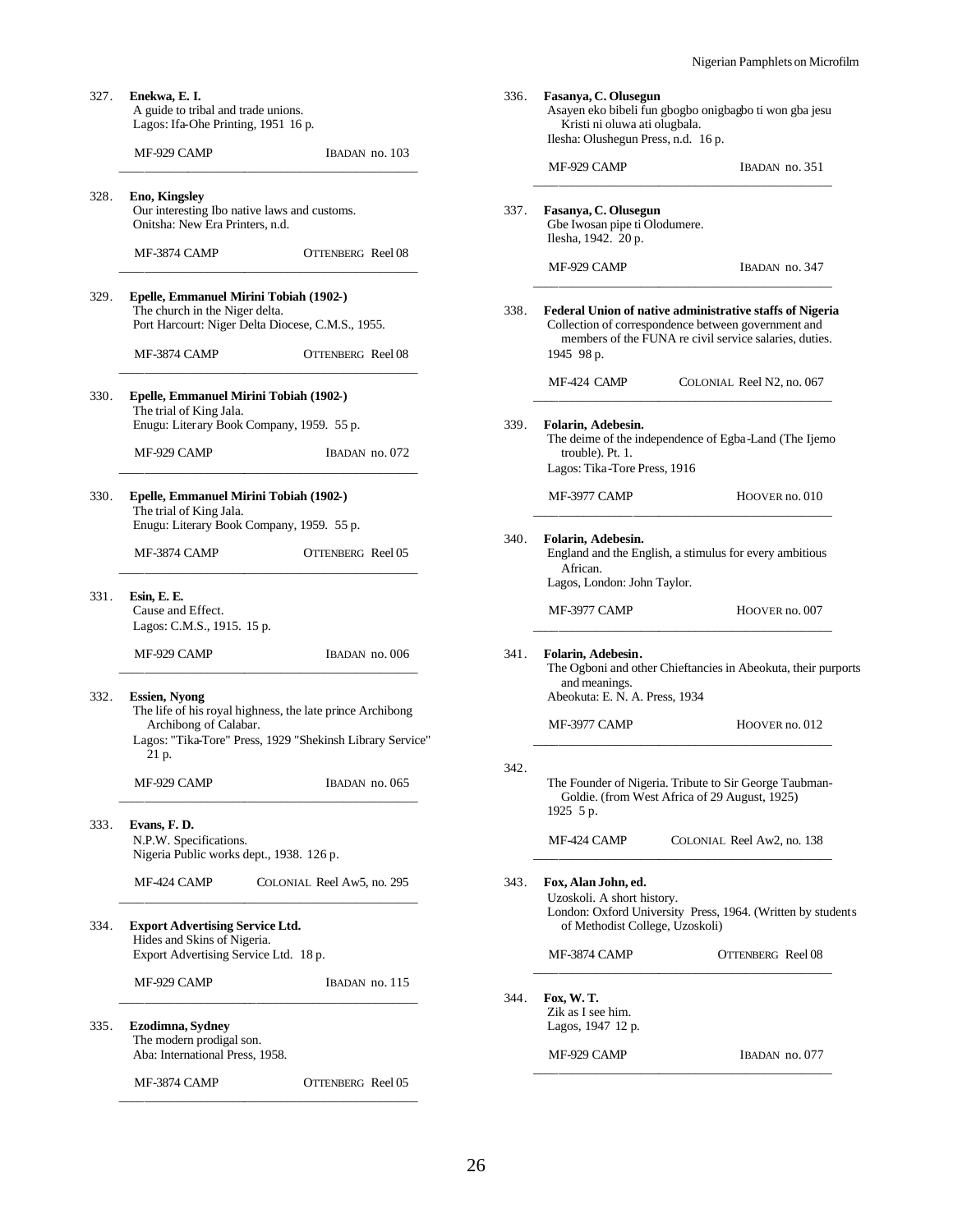Report of the commission on enquiry into the disorders in the

MF-3874 CAMP OTTENBERG Reel 14 \_\_\_\_\_\_\_\_\_\_\_\_\_\_\_\_\_\_\_\_\_\_\_\_\_\_\_\_\_\_\_\_\_\_\_\_\_\_\_\_\_\_\_\_\_\_\_\_

Tour of brigadier-general Sir S. N. Wilson…in the northern

Report of the commission of enquiry into the trade of Lagos. (Economic recommendations made by the African Trade Section, Chamber of Commerce of Liverpool, to the

MF-424 CAMP COLONIAL Reel Aw1, no. 020 \_\_\_\_\_\_\_\_\_\_\_\_\_\_\_\_\_\_\_\_\_\_\_\_\_\_\_\_\_\_\_\_\_\_\_\_\_\_\_\_\_\_\_\_\_\_\_\_

MF-424 CAMP COLONIAL Reel Aw7, no. 077 \_\_\_\_\_\_\_\_\_\_\_\_\_\_\_\_\_\_\_\_\_\_\_\_\_\_\_\_\_\_\_\_\_\_\_\_\_\_\_\_\_\_\_\_\_\_\_\_

MF-424 CAMP COLONIAL Reel Aw7, no. 073 \_\_\_\_\_\_\_\_\_\_\_\_\_\_\_\_\_\_\_\_\_\_\_\_\_\_\_\_\_\_\_\_\_\_\_\_\_\_\_\_\_\_\_\_\_\_\_\_

Memorandum on Trade with the British Dependencies in West

MF-424 CAMP COLONIAL Reel N1, no. 051 \_\_\_\_\_\_\_\_\_\_\_\_\_\_\_\_\_\_\_\_\_\_\_\_\_\_\_\_\_\_\_\_\_\_\_\_\_\_\_\_\_\_\_\_\_\_\_\_ 356. **Great Britain. Commission of enquiry into the trade of** 

Eastern provinces of Nigeria, Nov. 1949. London: H.M.S.O., 1949. (Colonial no. 256)

354. **Great Britain. Colonial Office.**

355. **Great Britain. Colonial Office. Nigeria.**

secretary of State for the colonies.

357. **Great Britain. Depa rtment of Overseas Trade.**

U.K. Dept. of Overseas Trade, 1937. 14 p.

358. **Great Britain. Dept. of Oversees Trade.** Report on the Trade of British West Africa. U.K. Dept. of Overseas Trade, 1935. 50 p.

359. **Great Britain. Laws, Statutes.** Nigeria Independence Act, 1960.

1960 10 p.

360. **Gwam, Lloyd Chika (1924-1965)**

361.

362. **Hall, A. W.**

provinces of Nigeria.

1928 32 p.

**Lagos.**

1898 3 p.

Africa.

| MF-929 CAMP                                                                        | IBADAN no. 091                                                                                                             |
|------------------------------------------------------------------------------------|----------------------------------------------------------------------------------------------------------------------------|
| George, J.O.<br>Lagos: 1895.                                                       | Historical notes on the Yoruba country and its Tribes.                                                                     |
| MF-3977 CAMP                                                                       | HOOVER no. 005                                                                                                             |
| Girard, Charles.<br>Exploration au Nouveau-Calobar.                                | Paris: Imprimerie de E. Martinet, 1867. (plus maps). 24 p.                                                                 |
| MF-929 CAMP                                                                        | IBADAN no. 042                                                                                                             |
| Giwa, S.B.<br>The Trial of mr. mosquito and Mr. fly.<br>Ibadan: Salako Press, 1957 |                                                                                                                            |
| MF-3874 CAMP                                                                       | OTTENBERG Reel 05                                                                                                          |
| Glasier, F. Bedford<br>1903 20 p.                                                  | The Lagos Railway. Presented to the Liverpool Chamber of<br>Commerce by the line's general manager.                        |
| MF-424 CAMP                                                                        | COLONIAL Reel L1, no. 006                                                                                                  |
| 1935 19 p.                                                                         | Glossary of engineering trade and technical terms. (English to<br>Hausa dictionary of terms re building and road surveys). |
| MF-424 CAMP                                                                        | COLONIAL Reel N2, no. 063                                                                                                  |
| <b>Graham G. Cooper</b><br>From African World, 28 Feb., 1926. 3 p.                 | Cultivation and Competition: A Study in Palm Products.                                                                     |
| MF-424 CAMP                                                                        | COLONIAL Reel Aw2, no. 153                                                                                                 |
|                                                                                    | Across Africa in sixty days. Travelogue based on diary of                                                                  |
| Gray, Frank.<br>dea.<br>ca. 1926. 48 p.                                            | Frank Gray's auto trip from Lagos to Messawa on the red                                                                    |

MF-3874 CAMP OTTENBERG Reel 14

\_\_\_\_\_\_\_\_\_\_\_\_\_\_\_\_\_\_\_\_\_\_\_\_\_\_\_\_\_\_\_\_\_\_\_\_\_\_\_\_\_\_\_\_\_\_\_\_

| MF-929 CAMP                                                                                                    | IBADAN no. 104                                                                                                                                                                                                                        |
|----------------------------------------------------------------------------------------------------------------|---------------------------------------------------------------------------------------------------------------------------------------------------------------------------------------------------------------------------------------|
| Gwam, Lloyd Chika (1924-1965)<br><b>Great Nigerians First Series</b><br>Lagos: A Daily Times Publication, 1967 |                                                                                                                                                                                                                                       |
| <b>MF-3874 CAMP</b>                                                                                            | OTTENBERG Reel 08                                                                                                                                                                                                                     |
| Maastrup, Adomuyiwa<br>Remo 11p.                                                                               | Report of the recent visit of Sir Gilbert T. Carter, governor of<br>Lagos, to Jebu Remo and the interview between his<br>excellency and his majesty King Akarigbo and chiefs<br>(ca. 1894) By Adomuyiwa Maastrup, Otonbe Mojo of Jobu |
| MF-424 CAMP                                                                                                    | COLONIAL Reel N2, no. 085                                                                                                                                                                                                             |
| Hall, A. W.<br>Report on the trade of British West Africa.<br>U.K. Dept. of Oversees Trade, 1930 43p.          |                                                                                                                                                                                                                                       |

MF-424 CAMP COLONIAL Reel AW7, no. 066 \_\_\_\_\_\_\_\_\_\_\_\_\_\_\_\_\_\_\_\_\_\_\_\_\_\_\_\_\_\_\_\_\_\_\_\_\_\_\_\_\_\_\_\_\_\_\_\_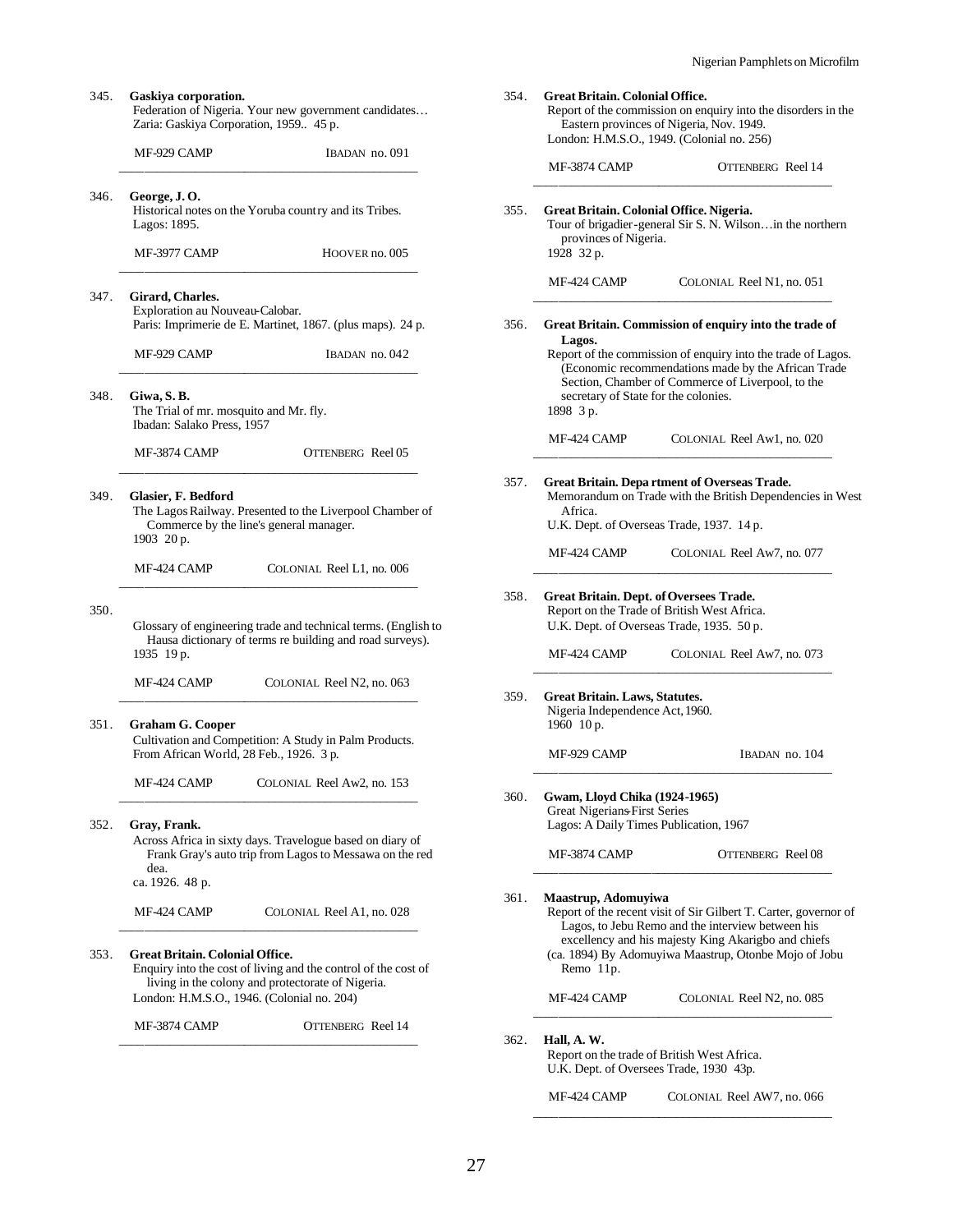363. **Hallinan, Eric** Report of the commission of inquiry into the disturbances which occurred at Burutu on 21 June, 1947 44p. MF-424 CAMP COLONIAL Reel N2, no. 078 \_\_\_\_\_\_\_\_\_\_\_\_\_\_\_\_\_\_\_\_\_\_\_\_\_\_\_\_\_\_\_\_\_\_\_\_\_\_\_\_\_\_\_\_\_\_\_\_ 364. **Hanson, A. A.** Iwo Isura fun Odomobinrin Onigbagbo Ibadan: The Olufeniv Press, 1943 10 p. MF-929 CAMP IBADAN no. 402 \_\_\_\_\_\_\_\_\_\_\_\_\_\_\_\_\_\_\_\_\_\_\_\_\_\_\_\_\_\_\_\_\_\_\_\_\_\_\_\_\_\_\_\_\_\_\_\_ 365. **Harris, Jo Hobbis, Sir (1874-)** Domestic Slavery in Southern Nigeria 1911 16 p. MF-424 CAMP COLONIAL Reel N1, no. 017 \_\_\_\_\_\_\_\_\_\_\_\_\_\_\_\_\_\_\_\_\_\_\_\_\_\_\_\_\_\_\_\_\_\_\_\_\_\_\_\_\_\_\_\_\_\_\_\_ 366. **Harris, Percy Graham** Babanchi--the Pantomime Language of the Hausa Deaf and Dumb. From African World, June 1932. 2 p. MF-424 CAMP COLONIAL Reel A1, no. 044 \_\_\_\_\_\_\_\_\_\_\_\_\_\_\_\_\_\_\_\_\_\_\_\_\_\_\_\_\_\_\_\_\_\_\_\_\_\_\_\_\_\_\_\_\_\_\_\_ 367. **Hastings, Archibold Charles Gardiner (1878-)** The (Royal) Niger Co. Ltd.: an appreciation from West Africa, 1927 16 p. MF-424 CAMP COLONIAL Reel AW3, no. 139 \_\_\_\_\_\_\_\_\_\_\_\_\_\_\_\_\_\_\_\_\_\_\_\_\_\_\_\_\_\_\_\_\_\_\_\_\_\_\_\_\_\_\_\_\_\_\_\_ 368. **Hayford, Casely** United West Africa. London: F. T. Phillips, 1919 52 p. MF-424 CAMP COLONIAL Reel AW7, no. 049 \_\_\_\_\_\_\_\_\_\_\_\_\_\_\_\_\_\_\_\_\_\_\_\_\_\_\_\_\_\_\_\_\_\_\_\_\_\_\_\_\_\_\_\_\_\_\_\_ 369. **[catalog skips 369]** \_\_\_\_\_\_\_\_\_\_\_\_\_\_\_\_\_\_\_\_\_\_\_\_\_\_\_\_\_\_\_\_\_\_\_\_\_\_\_\_\_\_\_\_\_\_\_\_ 370. **Henderson, Richard N.** An outline of traditional Onitcha Ibo socialization. Ibadan: Institution of Education, University of Ibadan, 1966 (occassional Publication, no. 5) MF-3874 CAMP OTTENBERG Reel 08 \_\_\_\_\_\_\_\_\_\_\_\_\_\_\_\_\_\_\_\_\_\_\_\_\_\_\_\_\_\_\_\_\_\_\_\_\_\_\_\_\_\_\_\_\_\_\_\_ 371. **Hennessy, Maurice** Our Marketing Boards. Lagos: Marketing Publicity Section, Public Relations Dept., n.d., (Crownbird Series, no. 2) MF-3874 CAMP OTTENBERG Reel 14 \_\_\_\_\_\_\_\_\_\_\_\_\_\_\_\_\_\_\_\_\_\_\_\_\_\_\_\_\_\_\_\_\_\_\_\_\_\_\_\_\_\_\_\_\_\_\_\_ 372. **Hill, Arthur W.** A visit to the Cameroon and Nigeria. List of plants collected in Northern Nigeria by A. W. Hill, 1921

J. Hutchinson, 1921. 30 p.

MF-424 CAMP COLONIAL Reel N1, no. 032 \_\_\_\_\_\_\_\_\_\_\_\_\_\_\_\_\_\_\_\_\_\_\_\_\_\_\_\_\_\_\_\_\_\_\_\_\_\_\_\_\_\_\_\_\_\_\_\_

|      | Himbury, W.N.<br>Nigeria.                                                              | 1914. From Cooperative Wholesale Societies' Annual 24 p.                                                                   |
|------|----------------------------------------------------------------------------------------|----------------------------------------------------------------------------------------------------------------------------|
|      | MF-424 CAMP                                                                            | COLONIAL Reel N1, no. 024                                                                                                  |
| 374. | Hiskett, Mervyn<br>The Kano Chronicle.<br>79-81                                        | From the Journal of the Royal Arabic Society, April 1957. pp.                                                              |
|      | MF-929 CAMP                                                                            | IBADAN no. 233                                                                                                             |
| 375. | Hutchinson, J.B.<br>J. B. Hutchinson and E. O. Pearson 26 p.                           | Empire Cotton Growing Corporation report on a visit to<br>Nigeria 2 November-10 December, 1947                             |
|      | MF-424 CAMP                                                                            | COLONIAL Reel Aw6, no. 344                                                                                                 |
| 376. | Ibadan.<br>Yoruba Symposium.                                                           | Ibadan: Abiodua Printing Works, 1953. 38 p.                                                                                |
|      | MF-929 CAMP                                                                            | IBADAN no. 151                                                                                                             |
| 377. | <b>Ibadan. University College</b><br>of the new institution.<br>1948 10 p.             | Brief prospectus of the purposes, requirements, and curricula                                                              |
|      |                                                                                        |                                                                                                                            |
|      | MF-424 CAMP                                                                            | COLONIAL Reel N2, no. 082                                                                                                  |
| 378. | Ibadan. University.<br>Ibadan: University of Ibadan Press.                             | Eastern Nigerian history research scheme of the University of<br>Ibadan and the University of Nigeria, nsukka.             |
|      | MF-3874 CAMP                                                                           | OTTENBERG Reel 07                                                                                                          |
| 379. | <b>Ibadan. University College</b><br>Ibadan.<br>Zaria: Gaskiya Corporation, 1949 53 p. |                                                                                                                            |
|      | MF-929 CAMP                                                                            | IBADAN no. 297                                                                                                             |
| 380. | <b>Ibadan Native Authority</b><br>Colonies.                                            | The petition of the Ibadan Native Authority and the chiefs of<br>Ibadan towns to the Right-hon. Secretary of State for the |
|      | Ibadan: The Lisabi Press, 1937. 39 p.                                                  |                                                                                                                            |
|      | MF-929 CAMP                                                                            | IBADAN no. 299                                                                                                             |
| 381. | Ibasisko, M. Ogo.<br>ancient civilization.<br>1937 20 p.                               | Founder and some celebrities of Omitaha. Some aspects of                                                                   |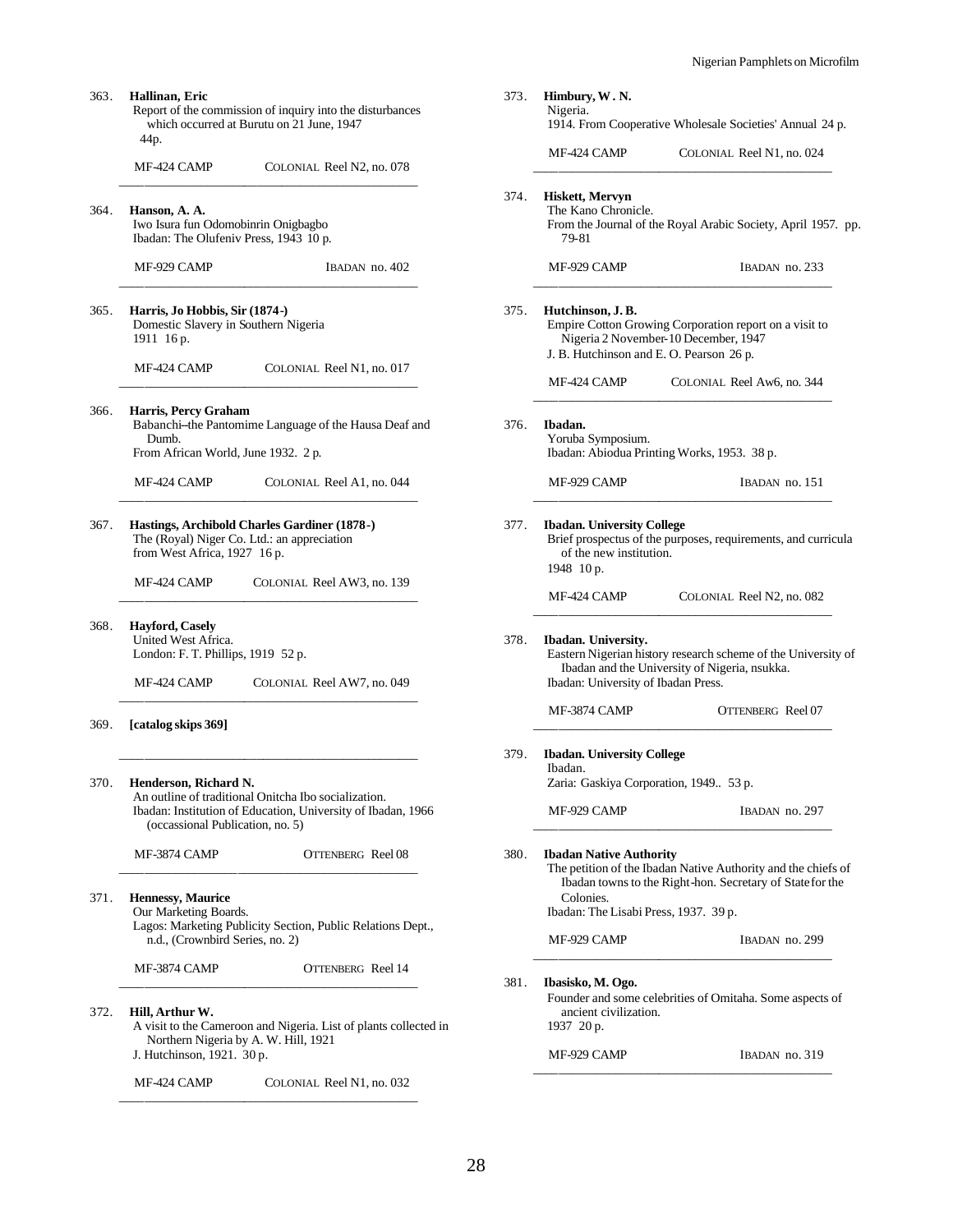| 382. | The State Union.<br>Constitution.<br>Port Harcourt: Amac's press, n.d.                                                        |                                                                                                                             | 392.                                                                                                     | Ike, Akwaelumo.<br>Great Men of Ibo land.<br>Aba: Clergymen Printing Press, 1952.                                                                    |                          |  |
|------|-------------------------------------------------------------------------------------------------------------------------------|-----------------------------------------------------------------------------------------------------------------------------|----------------------------------------------------------------------------------------------------------|------------------------------------------------------------------------------------------------------------------------------------------------------|--------------------------|--|
|      |                                                                                                                               |                                                                                                                             |                                                                                                          |                                                                                                                                                      |                          |  |
|      | MF-3874 CAMP                                                                                                                  | OTTENBERG Reel 14                                                                                                           |                                                                                                          | MF-3874 CAMP                                                                                                                                         | OTTENBERG Reel 08        |  |
| 383. | The State Union.<br>Commission.<br>$[1958]$ 34 p.                                                                             | The Ibo state union memorandum to the Willink's Minorities<br>Port Harcourt: Nigerian Popular Printing Press and Bookshops. | 393.                                                                                                     | Ike, Akwaelumo.<br>The Origin of the Ibos.<br>2nd ed. Aba: Silent Prayer Home Press, 1951. 17 p.<br>MF-3874 CAMP                                     | OTTENBERG Reel 08        |  |
|      | MF-3874 CAMP                                                                                                                  | <b>OTTENBERG</b> Reel 14                                                                                                    | 394.                                                                                                     | Ikera, M.O.                                                                                                                                          |                          |  |
| 384. | <b>Ibuoro</b> , Son<br>Our Country, Nigeria.<br>Port Harcourt: Goodwill Printing Press, 1954.                                 |                                                                                                                             |                                                                                                          | Nsu Past and Present.<br>nsukka: University of Nigeria, 1965.<br>MF-3874 CAMP                                                                        | OTTENBERG Reel 08        |  |
|      | MF-3874 CAMP                                                                                                                  | <b>OTTENBERG</b> Reel 14                                                                                                    |                                                                                                          |                                                                                                                                                      |                          |  |
| 385. | Idigo, M. C. M.<br>The history of Aguleri.                                                                                    |                                                                                                                             | 395.                                                                                                     | Ikera, M.O.<br>Survey of Agricultural Conditions in nsukka.<br>Onitsha: Umah Press, 1965.                                                            |                          |  |
|      |                                                                                                                               | Yaba: Nicholas Printing and Publishing Co., 1955. 118 p.                                                                    |                                                                                                          | MF-3874 CAMP                                                                                                                                         | OTTENBERG Reel 08        |  |
| 386. | MF-929 CAMP<br>Igbesi-Aiyu, Oba.                                                                                              | IBADAN no. 315<br>Nebukardinezzer. 28th. The fall of Nebukardinezzer.                                                       | 396.                                                                                                     | Ikoku, Chimare.<br>Science Education in the United States. A guide to Prospective<br>Students.<br>Lagos: Pacific Printing and Publishing Works, n.d. |                          |  |
|      | 1964 15 p.                                                                                                                    |                                                                                                                             |                                                                                                          | MF-3874 CAMP                                                                                                                                         | <b>OTTENBERG</b> Reel 14 |  |
|      | MF-929 CAMP                                                                                                                   | IBADAN no. 163                                                                                                              |                                                                                                          |                                                                                                                                                      |                          |  |
| 387. | Igbo Syllabus for Infant and Primary classes.<br>Port Harcourt: C.M.S. Press, n.d.                                            |                                                                                                                             | 397.<br>Ilogu, Edmund.<br>Social Philosphy for the New Nigerian Nation.<br>Onitsha: Etudo Limited, 1962. |                                                                                                                                                      |                          |  |
|      | MF-3874 CAMP                                                                                                                  | OTTENBERG Reel 07                                                                                                           |                                                                                                          | MF-3874 CAMP                                                                                                                                         | OTTENBERG Reel 14        |  |
| 388. | Igo, S. I.<br>Agogo: Funsilayo Press, 1960.                                                                                   | Iwo Alukurani wipo Jesu Kristi ni Olugbala gbogbo siye.                                                                     | 398.<br>The Independent Nigeria. Oct. 1, 1960.<br>Yaba: Pacific Printers, 1960.                          |                                                                                                                                                      |                          |  |
|      | MF-929 CAMP                                                                                                                   | IBADAN no. 344                                                                                                              |                                                                                                          | MF-3874 CAMP                                                                                                                                         | OTTENBERG Reel 12        |  |
| 389. | 399.<br>Iguh, Thomas.<br>Alice in the romance of love (a dream from West Africa).<br>Onitsha: Providence Printing Press, n.d. |                                                                                                                             | Isuman, Jaafaru Uahomo.<br>mid-West State.                                                               | Need for more states in Nigeria, with some submissions for a<br>Lagos: Bansat Printing Works, 1960. 51 p.                                            |                          |  |
|      | MF-3874 CAMP                                                                                                                  | OTTENBERG Reel 05                                                                                                           |                                                                                                          | MF-929 CAMP                                                                                                                                          | IBADAN no. 105           |  |
| 390. | Iguh, Thomas.<br>The Sorrows of Love.<br>Onitsha: A. Omfudiwe and Sons, n.d.                                                  |                                                                                                                             | 400.                                                                                                     | Ita, Eyo $(1901 - )$ .<br>The assurance of freedom.<br>Calabar: W.A.P.I. Press, 1949. 62 p.                                                          |                          |  |
|      | MF-3874 CAMP                                                                                                                  | OTTENBERG Reel 05                                                                                                           |                                                                                                          | MF-929 CAMP                                                                                                                                          | IBADAN no. 007           |  |
| 391. | <b>Ijo</b><br>Posteli (Baptismal Card). Leaflet.<br>Ibadan. O. B. and P.                                                      |                                                                                                                             | 401.                                                                                                     | Ita, Eyo (1901-).<br>Crusade for freedom.<br>Calabar: W.A.P.I. Press, 1949. 38 p.                                                                    |                          |  |
|      | MF-929 CAMP                                                                                                                   | IBADAN no. 262                                                                                                              |                                                                                                          | MF-929 CAMP                                                                                                                                          | IBADAN no. 008           |  |
|      |                                                                                                                               |                                                                                                                             |                                                                                                          |                                                                                                                                                      |                          |  |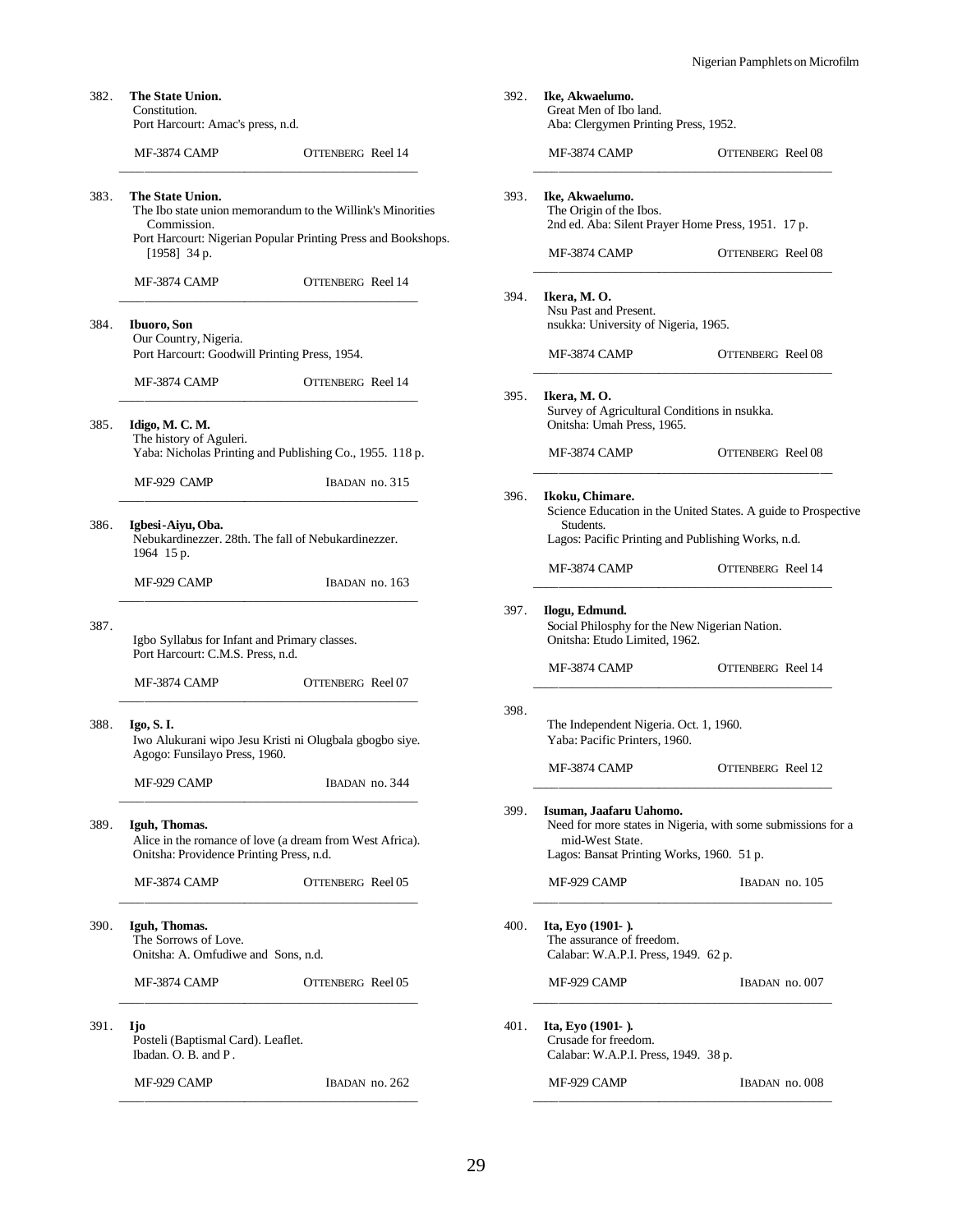402. **Ita, Eyo (1901- ).** Itam Ekam fi Yars Port Harcourt: Goodwill Press. 23 p. MF-929 CAMP IBADAN no. 317 \_\_\_\_\_\_\_\_\_\_\_\_\_\_\_\_\_\_\_\_\_\_\_\_\_\_\_\_\_\_\_\_\_\_\_\_\_\_\_\_\_\_\_\_\_\_\_\_

403. **Ita, Eyo (1901- ).** Reconstructing towards wider integration. Calabar: W.A.P.I. Press. 9 p.

MF-929 CAMP IBADAN no. 116

\_\_\_\_\_\_\_\_\_\_\_\_\_\_\_\_\_\_\_\_\_\_\_\_\_\_\_\_\_\_\_\_\_\_\_\_\_\_\_\_\_\_\_\_\_\_\_\_

404. **Ita, Eyo (1901- ).** The revolt of the liberal spirit in Nigeria. Calabar: W.A.P.I. Press, 1949. 30 p.

MF-929 CAMP IBADAN no. 009

405. **Ita, Eyo (1901- ).** Sterile truths and fertile lies. Calabar: W.A.P.I. Press, 1949. 32 p.

\_\_\_\_\_\_\_\_\_\_\_\_\_\_\_\_\_\_\_\_\_\_\_\_\_\_\_\_\_\_\_\_\_\_\_\_\_\_\_\_\_\_\_\_\_\_\_\_

MF-929 CAMP IBADAN no. 011

## \_\_\_\_\_\_\_\_\_\_\_\_\_\_\_\_\_\_\_\_\_\_\_\_\_\_\_\_\_\_\_\_\_\_\_\_\_\_\_\_\_\_\_\_\_\_\_\_

406. **Ita, Eyo (1901- ).** The vital front in Nigeria advancement. Calabar: W.A.P.I. Press, 1949. 25 p.

MF-929 CAMP IBADAN no. 010

407. **Itan Igbesi-Aiye** Lya wa kloli Christians Clatunrinle. Ibadan: The Dosumu Brothers Press, 1942. 13 p.

MF-929 CAMP IBADAN no. 370 \_\_\_\_\_\_\_\_\_\_\_\_\_\_\_\_\_\_\_\_\_\_\_\_\_\_\_\_\_\_\_\_\_\_\_\_\_\_\_\_\_\_\_\_\_\_\_\_

408. **Itu Leper Colony.**

They were cleansed. 1928-1958. The Thirtieth Anniversary Report of the Itu Leper Colony. Calabar: Hope Wadell Press, 1959 48 p.

\_\_\_\_\_\_\_\_\_\_\_\_\_\_\_\_\_\_\_\_\_\_\_\_\_\_\_\_\_\_\_\_\_\_\_\_\_\_\_\_\_\_\_\_\_\_\_\_

\_\_\_\_\_\_\_\_\_\_\_\_\_\_\_\_\_\_\_\_\_\_\_\_\_\_\_\_\_\_\_\_\_\_\_\_\_\_\_\_\_\_\_\_\_\_\_\_

\_\_\_\_\_\_\_\_\_\_\_\_\_\_\_\_\_\_\_\_\_\_\_\_\_\_\_\_\_\_\_\_\_\_\_\_\_\_\_\_\_\_\_\_\_\_\_\_

MF-3874 CAMP OTTENBERG Reel 07

409.

Iwo Lisna Eto ati Eho ti Ijo Apostoli Kristi Ni Nigeria, Ghana Ati Gbogbo Agbaiye. Ibadan: Tranlowo-Olu Press (Adosyo Road). 38 p.

MF-929 CAMP IBADAN no. 356

410. **Johnson, Henry (Rev.)** A journey up the Niger in the Autumn of 1877. Church Missionary House, London, 1878. 67 p. plus maps.

MF-929 CAMP IBADAN no. 043

#### 411. **Johnston, Harry Hamilton, Sir (1858-1927)** British West Africa and the Trade of the Interior

1889. By H.H. Johnston, vice Consul for the Oil Rivers and Cameroons. 40 p.

\_\_\_\_\_\_\_\_\_\_\_\_\_\_\_\_\_\_\_\_\_\_\_\_\_\_\_\_\_\_\_\_\_\_\_\_\_\_\_\_\_\_\_\_\_\_\_\_

MF-424 CAMP COLONIAL Reel Aw6, no. 366 \_\_\_\_\_\_\_\_\_\_\_\_\_\_\_\_\_\_\_\_\_\_\_\_\_\_\_\_\_\_\_\_\_\_\_\_\_\_\_\_\_\_\_\_\_\_\_\_

| 412. | Jokparoba, R. E.                                                                                                   |                                                                                                                          |  |  |  |  |  |
|------|--------------------------------------------------------------------------------------------------------------------|--------------------------------------------------------------------------------------------------------------------------|--|--|--|--|--|
|      | The Urhobo People in Nigerian Politics.<br>Lagos: Obajinmi Printing Works (ca. 1958?)                              |                                                                                                                          |  |  |  |  |  |
|      | MF-3874 CAMP                                                                                                       | <b>OTTENBERG</b> Reel 14                                                                                                 |  |  |  |  |  |
| 413. | Jones, Alfred Lewis, Sir.<br>protectorats.<br>1905 8 p.                                                            | Agreement for the sale and maintenance of buoya in the                                                                   |  |  |  |  |  |
|      | MF-424 CAMP                                                                                                        | COLONIAL Reel Aw1, no. 034                                                                                               |  |  |  |  |  |
| 414. | Jones, S. T.<br>West Africa.                                                                                       | Elegy on the late Right Rev. Bishop James Johnson, Native of<br>from "The Sierra Leone Weekly News", July 7, 1917. 11 p. |  |  |  |  |  |
|      | MF-929 CAMP                                                                                                        | IBADAN no. 414                                                                                                           |  |  |  |  |  |
| 415. | Joseph and his Brethren. 6th Nov. 1964.                                                                            | Ibadan: Olubunmi Printing Works, 1964. 19 p.                                                                             |  |  |  |  |  |
|      | MF-929 CAMP                                                                                                        | IBADAN no. 162                                                                                                           |  |  |  |  |  |
| 416. | Junsidu, N. Wesirin of Sokoto (1907-)<br>Tarihin Fulani.<br>Zaria: N.R.L.A., 1957. 86 p.                           |                                                                                                                          |  |  |  |  |  |
|      | MF-929 CAMP                                                                                                        | IBADAN no. 228                                                                                                           |  |  |  |  |  |
| 417. | Justitis Fist (Fiat?)<br>of King Docomo of Lagos.<br>1921 73 p.                                                    | The Moral Obligation of the British Government to the House                                                              |  |  |  |  |  |
|      | MF-424 CAMP                                                                                                        | COLONIAL Reel AW2, no. 113                                                                                               |  |  |  |  |  |
| 418. | Juwe, Sylve Mubundu (1912-).<br>The dawn of a new day for Western Ibo.<br>[Kafanchan: The Author]. 1949. 26 p.     |                                                                                                                          |  |  |  |  |  |
|      | MF-929 CAMP                                                                                                        | IBADAN no. 012                                                                                                           |  |  |  |  |  |
| 419. | Juwe, Sylve Mubundu (1912- ).<br>I am the light and the freedom of Africa.<br>[Kafanchan: The Author]. 1949. 19 p. |                                                                                                                          |  |  |  |  |  |
|      | MF-929 CAMP                                                                                                        | IBADAN no. 095                                                                                                           |  |  |  |  |  |
| 420. | Juwe, Sylve Mubundu (1912-).<br>Port Harcourt: Goodwill Press, 1953.                                               | The Western Ibo People and the coming days.                                                                              |  |  |  |  |  |
|      | MF-3874 CAMP                                                                                                       | OTTENBERG Reel 08                                                                                                        |  |  |  |  |  |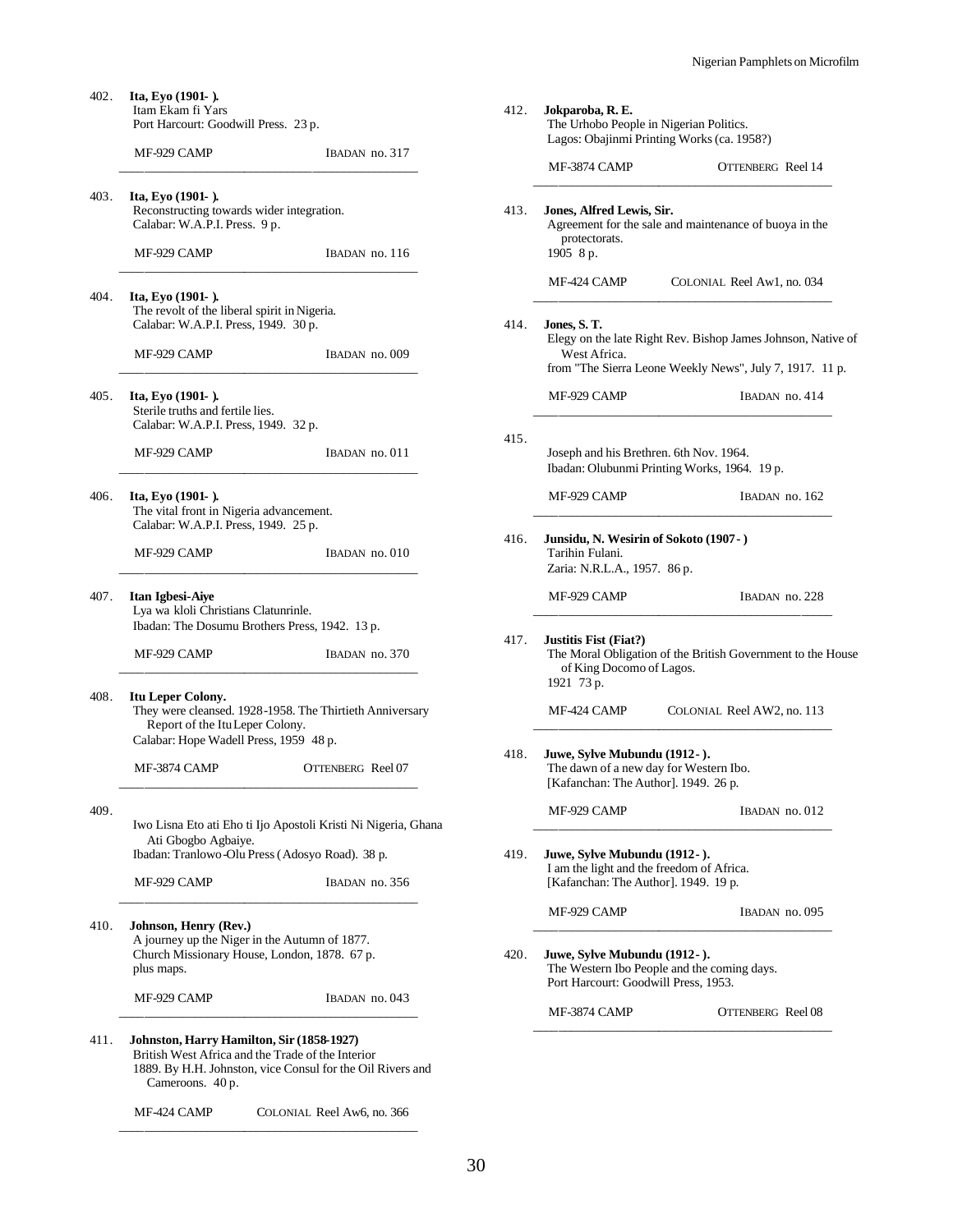421. **Juwe, Sylve Mubundu (1912- ).** Why is the national church of Nigeria and the Cameroons and the God of Africa. Port Harcourt: Goodwill Press, n.d. 41 p. MF-3874 CAMP OTTENBERG Reel 14 \_\_\_\_\_\_\_\_\_\_\_\_\_\_\_\_\_\_\_\_\_\_\_\_\_\_\_\_\_\_\_\_\_\_\_\_\_\_\_\_\_\_\_\_\_\_\_\_ 421. **Juwe, Sylve Mubundu (1912- ).** Why is the national church of Nigeria and the Cameroons and the God of Africa. Port Harcourt: Goodwill Press, n.d. 41 p. MF-4533 UN \_\_\_\_\_\_\_\_\_\_\_\_\_\_\_\_\_\_\_\_\_\_\_\_\_\_\_\_\_\_\_\_\_\_\_\_\_\_\_\_\_\_\_\_\_\_\_\_ 422. **Juwe, Sylve Mubundu (1912- ).** Zik and the freedom of Nigeria. Port Harcourt: Goodwill Press, 1953. 54 p. MF-3874 CAMP OTTENBERG Reel 14 \_\_\_\_\_\_\_\_\_\_\_\_\_\_\_\_\_\_\_\_\_\_\_\_\_\_\_\_\_\_\_\_\_\_\_\_\_\_\_\_\_\_\_\_\_\_\_\_ 423. **Juwe, Sylve Mubundu (1912- ).** Zik in London Port Harcourt: Goodwill Press, 1953. MF-3874 CAMP OTTENBERG Reel 14 \_\_\_\_\_\_\_\_\_\_\_\_\_\_\_\_\_\_\_\_\_\_\_\_\_\_\_\_\_\_\_\_\_\_\_\_\_\_\_\_\_\_\_\_\_\_\_\_ 424. **Kenyo, Elisha Alademomi.** Awon ilu oyo ati laedsle won. Lagos: Yoruba Historical Research Co., 1957. 34 p. MF-929 CAMP IBADAN no. 307 \_\_\_\_\_\_\_\_\_\_\_\_\_\_\_\_\_\_\_\_\_\_\_\_\_\_\_\_\_\_\_\_\_\_\_\_\_\_\_\_\_\_\_\_\_\_\_\_ 425. **Kenyo, Elisha Alademomi.** Iwe awon Oba Adade Yoruba. Lagos: Yoruba Historical Research Co., 1955. 40 p. MF-929 CAMP IBADAN no. 284 \_\_\_\_\_\_\_\_\_\_\_\_\_\_\_\_\_\_\_\_\_\_\_\_\_\_\_\_\_\_\_\_\_\_\_\_\_\_\_\_\_\_\_\_\_\_\_\_ 426. **Kenyo, Elisha Alademomi.** The Origin and Titles of Yoruba Rulers. (with a short history of) Ekiti-parape War. Lagos: Ife-Olu Printing Works. 35 p. MF-929 CAMP IBADAN no. 338 \_\_\_\_\_\_\_\_\_\_\_\_\_\_\_\_\_\_\_\_\_\_\_\_\_\_\_\_\_\_\_\_\_\_\_\_\_\_\_\_\_\_\_\_\_\_\_\_ 427. **Kenyo, Elisha Alademomi.** Origin of the progenitor of the Yoruba race. Lagos: The Yoruba Historical Research Co., 1950. 84 p. MF-929 CAMP IBADAN no. 285 \_\_\_\_\_\_\_\_\_\_\_\_\_\_\_\_\_\_\_\_\_\_\_\_\_\_\_\_\_\_\_\_\_\_\_\_\_\_\_\_\_\_\_\_\_\_\_\_ 428. **Killingly-Gibbons, R.** Journal of the senior officer…Her Majesty's Ships in the Oil Rivers, Gold Coast, etc. ca. 1900. 62 p. MF-424 CAMP COLONIAL Reel Aw6, no. 047 \_\_\_\_\_\_\_\_\_\_\_\_\_\_\_\_\_\_\_\_\_\_\_\_\_\_\_\_\_\_\_\_\_\_\_\_\_\_\_\_\_\_\_\_\_\_\_\_ 429. King Ahab and Prohpet Elijah. 3rd ed., Sept. 1964. Ibadan: O.P.W. 20 p. MF-929 CAMP IBADAN no. 164

| 430. | Kirk-Greens, Anthony Hamilton Hillard (1923-)<br>Kingdom of Suhur: a Northern Nigeria Ichabod.<br>[London: 1960]. Reprinted from Nigerian Field Vol. 25, no. 2,<br>p. 67-96. |                                                                                                         |  |  |  |  |
|------|------------------------------------------------------------------------------------------------------------------------------------------------------------------------------|---------------------------------------------------------------------------------------------------------|--|--|--|--|
|      | MF-929 CAMP                                                                                                                                                                  | IBADAN no. 229                                                                                          |  |  |  |  |
| 431. | Lagos<br>Akanse Orin.<br>1931 32 p.                                                                                                                                          |                                                                                                         |  |  |  |  |
|      | MF-929 CAMP                                                                                                                                                                  | IBADAN no. 205                                                                                          |  |  |  |  |
| 432. | Lagos<br>Contract Between Government of Lagos and the African<br>Direct telegraph Co. Ltd.<br>1902 15 p.                                                                     |                                                                                                         |  |  |  |  |
|      | MF-424 CAMP                                                                                                                                                                  | COLONIAL Reel L1, no. 005                                                                               |  |  |  |  |
| 433. | Lagos<br>Contract for the construction of a wharf wall, reclamation,<br>shedsand works in connection therewith at APAPA.<br>1921 158 p.                                      |                                                                                                         |  |  |  |  |
|      | MF-424 CAMP                                                                                                                                                                  | COLONIAL Reel Aw3, no. 223.                                                                             |  |  |  |  |
| 434. | Lagos<br>Harbour regulations and tide tables from Jan.-Dec. 1911 for<br>port of Lagos, Southern Nigeria.<br>Gov't Printer, 1910. 26 p.                                       |                                                                                                         |  |  |  |  |
|      | MF-424 CAMP                                                                                                                                                                  | COLONIAL Reel Aw1, no. 055                                                                              |  |  |  |  |
| 435. | Lagos<br>Water rate scheme.<br>1915 15 p.                                                                                                                                    |                                                                                                         |  |  |  |  |
|      | MF-929 CAMP                                                                                                                                                                  | IBADAN no. 302                                                                                          |  |  |  |  |
| 436. | Lagos. Citizens.<br>Coast of Aftica.<br>1889 12 p.                                                                                                                           | Memorial of the Inhabitants of Lagos to Major C.W.<br>MacDonald, Her Majesty's Commissioner on the West |  |  |  |  |
|      | MF-424 CAMP                                                                                                                                                                  | COLONIAL Reel N1, no. 024                                                                               |  |  |  |  |
| 437. | Lagos (Colony).<br>Gov't Printer, 1910, 1911. 6 p., 5p.                                                                                                                      | Proposed rules with regards to buildings, etc. in Lagos.                                                |  |  |  |  |
|      | MF-424 CAMP                                                                                                                                                                  | COLONIAL Reel Aw1, no. 052                                                                              |  |  |  |  |
| 438. | Lagos. King's College.<br>Nigeria Gov't. Printer, 1915. 4 p.                                                                                                                 | Regulations (Re Students) Governing King's College, Lagos.                                              |  |  |  |  |
|      | MF-424 CAMP                                                                                                                                                                  | COLONIAL Reel Aw1, no. 084                                                                              |  |  |  |  |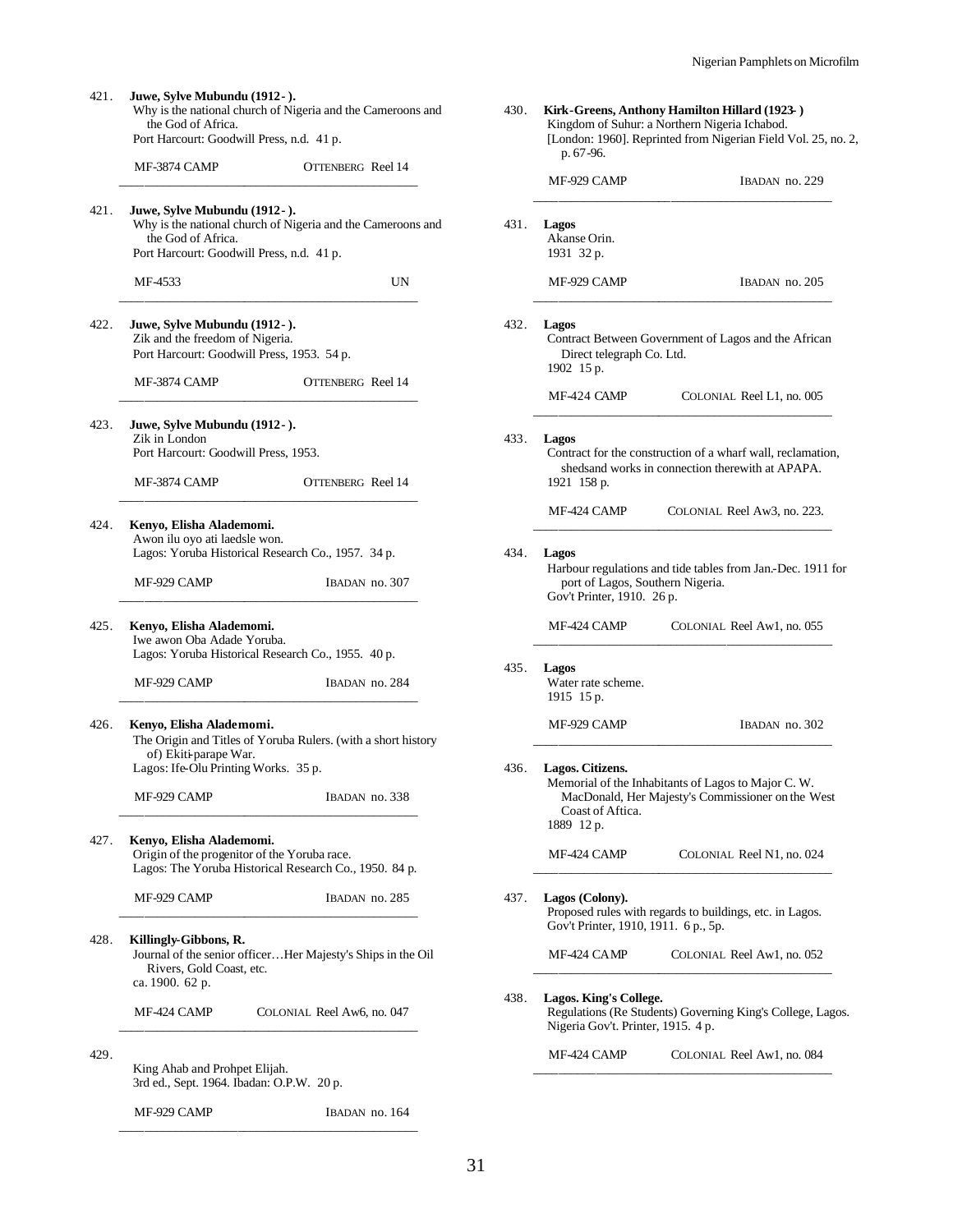\_\_\_\_\_\_\_\_\_\_\_\_\_\_\_\_\_\_\_\_\_\_\_\_\_\_\_\_\_\_\_\_\_\_\_\_\_\_\_\_\_\_\_\_\_\_\_\_

| 439. | Lagos. Police.<br>Regulations for the dress of officers of the Lagos Police.<br>1897 2 p.                                             |      | Larymore, Constance.<br>Untrodden Ways in Nigeria.                                             | From Chamber's Journal of January 1910. 3 p.                                                                      |
|------|---------------------------------------------------------------------------------------------------------------------------------------|------|------------------------------------------------------------------------------------------------|-------------------------------------------------------------------------------------------------------------------|
|      | COLONIAL Reel L1, no. 008<br>MF-424 CAMP                                                                                              |      | MF-424 CAMP                                                                                    | COLONIAL Reel N1, no. 013                                                                                         |
| 440. | Lagos (Protectorate). Commission on the proposed sea pier<br>at Lagos.<br>Report.<br>1899 12 p.                                       | 450. | Lasekan, Akinola (1916-)<br>Nigeria in Cartoons.                                               | Lagos: African Art and Craft Studio, 1944                                                                         |
|      | COLONIAL Reel Aw1, no. 024<br>MF-424 CAMP                                                                                             |      | MF-929 CAMP                                                                                    | IBADAN no. 013                                                                                                    |
| 441. | Lagos (Protectorate). Native Advisory Board Rules.<br>Regulations enacted by the board at Government House,<br>Lagos.                 | 451. | Lasekan, Akinola (1916)<br>Nigeria in 1945.<br>Lagos: Ijsiye Press, 1946.                      |                                                                                                                   |
|      | 1899 1 p.<br>COLONIAL Reel Aw1, no. 021<br>MF-424 CAMP                                                                                |      | MF-929 CAMP                                                                                    | IBADAN no. 092                                                                                                    |
| 442. | <b>Lagos Government Railway.</b><br>Bye-Laws and Regulations of the Lagos Government Railway.                                         | 452. | Lasekan, Akinola (1916-)<br>Lagos: Ribway Printing Press, 1949.                                | The Nigerian Joker, 2nd Impression, Sept., 1949.                                                                  |
|      | 1902 6 p.                                                                                                                             |      | MF-3874 CAMP                                                                                   | OTTENBERG Reel 05                                                                                                 |
| 443. | MF-424 CAMP<br>COLONIAL Reel Aw1, no. 030<br>Lagos Institute.                                                                         | 453. | Lasekan, Akinola (1916-)<br>Zik of Africa<br>Lagos: Zik's Press, Ltd., 1947, by "Lash", pseud. |                                                                                                                   |
|      | Inaugural meeting, Lagos, 16 Oct., 1901. Proceedings.<br>Lagos, 1901.                                                                 |      | MF-929 CAMP                                                                                    | IBADAN no. 014                                                                                                    |
|      | MF-3977 CAMP<br>HOOVER no. 025                                                                                                        | 453. | Lasekan, Akinola (1916)                                                                        |                                                                                                                   |
| 444. | Lagos Institute.<br>Lagos water rate scheme, further correspondence.<br>Lagos, 1916. 15 p.                                            |      | Zik of Africa<br>MF-3874 CAMP                                                                  | Lagos: Zik's Press, Ltd., 1947, by "Lash", pseud.<br>OTTENBERG Reel 14                                            |
|      | MF-3977 CAMP<br>HOOVER no. 015                                                                                                        |      |                                                                                                |                                                                                                                   |
| 445. | <b>Lagos Savings Week Committee.</b><br>Lagos Calling for Nigerian Savings Certificates.<br>Lagos: The Twentieth Century Press. 54 p. | 454. | Lewis, L. J.<br>Henry Carr.<br>MF-929 CAMP                                                     | London: Oxford University Press, 1949 17 p.<br>IBADAN no. 066                                                     |
|      | MF-929 CAMP<br>IBADAN no. 015                                                                                                         |      |                                                                                                |                                                                                                                   |
| 446. |                                                                                                                                       | 455. | <b>Lipport, Julius (1866-1911)</b><br>Rabah.<br>Berlin, 1899.                                  |                                                                                                                   |
|      | Land Nationalisation in Northern Nigeria. (ca. 1900)<br>From Land Labor 4 p.                                                          |      | MF-929 CAMP                                                                                    | IBADAN no. 226                                                                                                    |
|      | COLONIAL Reel Aw1, no. 053<br>MF-424 CAMP                                                                                             | 456. | <b>Liverpool Chamber of Commerce.</b>                                                          |                                                                                                                   |
| 447. | Laoye I, John Adeteyaso (1899- ). The Timi of Ede.<br>Eri si Agbare Oluwe.<br>1st ed. Ibadan: Teledalase Press 1957. 16 p.            |      | 1900 53 p.                                                                                     | Confernece with Sir W. Macgregor, governor of Lagos and Sir<br>Ralph Moor, High Commissioner of Southern Nigeria. |
|      | MF-929 CAMP<br>IBADAN no. 346                                                                                                         |      | MF-424 CAMP                                                                                    | COLONIAL Reel Aw6, no. 373                                                                                        |
| 448. | Laoye I, John Adeteyaso (1899- ). The Timi of Ede.<br>The Story of my Installation.<br>Ede: The Author, 1956. 21 p.                   | 457. | <b>Liverpool Chamber of Commerce.</b><br>Rivers.<br>1892 36 p.                                 | Report of proceedings at a Banquetto Sir Claude Maxwell<br>MacDonald, Commissioner and Consul-General for the Oil |
|      | MF-929 CAMP<br>IBADAN no. 074                                                                                                         |      | MF-424 CAMP                                                                                    | COLONIAL Reel N1, no. 005                                                                                         |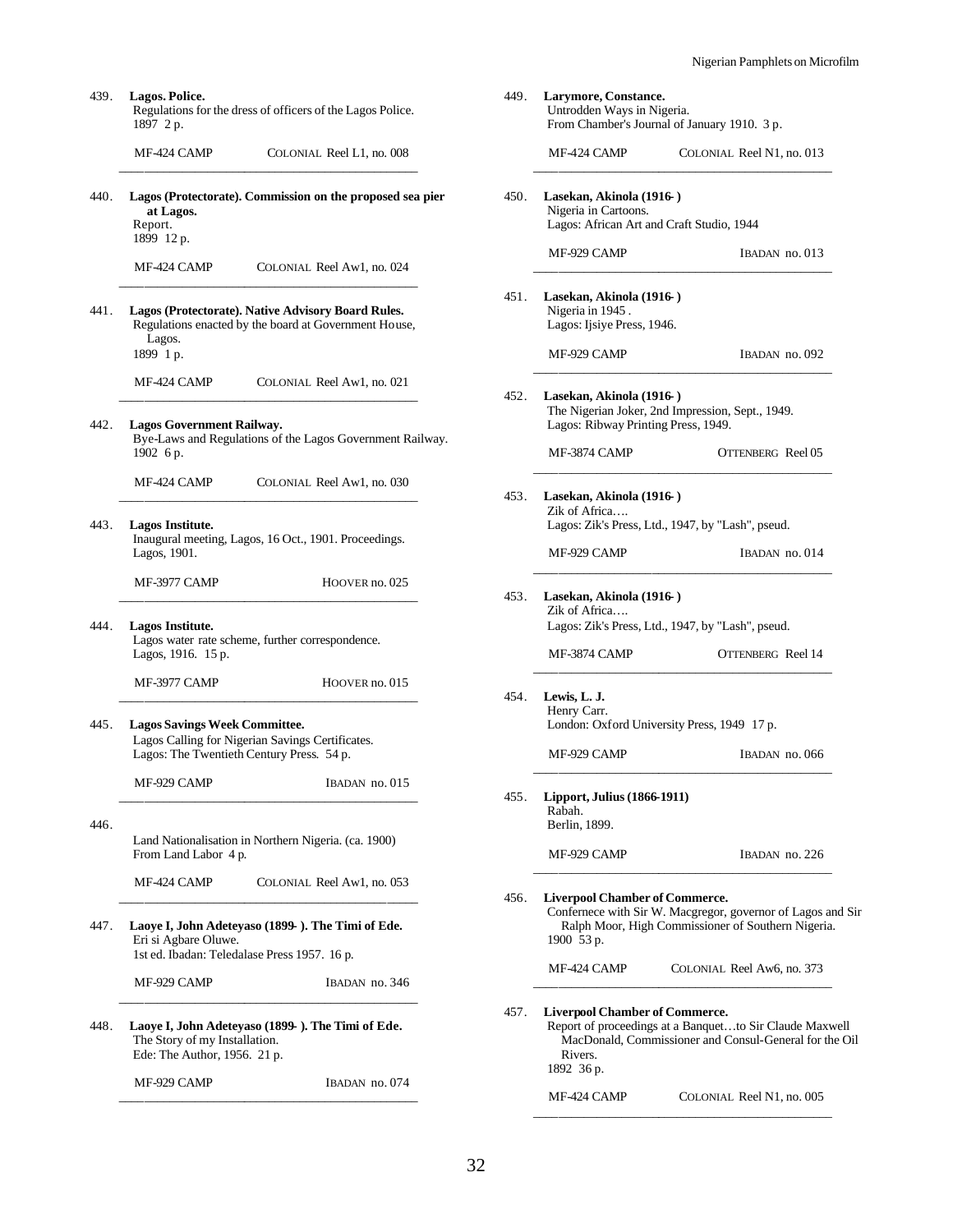| 458. | Livingstone, William Pringle.<br>Ediburgh: Foreign Mission Committee of the United Free                                                                    |                                                                                                                      |
|------|------------------------------------------------------------------------------------------------------------------------------------------------------------|----------------------------------------------------------------------------------------------------------------------|
|      | MF-3874 CAMP                                                                                                                                               | OTTENBERG Reel 09                                                                                                    |
| 459. | Losi, John B.<br>Iwo itan Eko. [Book of Eko (Lagos) History]<br>Lagos: Tika-Tore Printing Works, 1930. 30 p.                                               |                                                                                                                      |
|      | MF-929 CAMP                                                                                                                                                | IBADAN no. 303                                                                                                       |
| 460. | Lucas, Jonathan Olumide (1897 - )<br>Oduduwa.<br>23 p.                                                                                                     |                                                                                                                      |
|      | MF-929 CAMP                                                                                                                                                | IBADAN no. 133                                                                                                       |
| 460. | Lucas, Jonathan Olumide (1897 - )<br>Oduduwa.<br>23 p.                                                                                                     |                                                                                                                      |
|      | MF-4533                                                                                                                                                    | UN                                                                                                                   |
| 461. | Lucas, Jonathan Olumide (1897 -)<br>"Stand Fast" and other sermons and addresses.<br>Lagos: Awoboh Press, 1942. 87 p.                                      |                                                                                                                      |
|      | MF-929 CAMP                                                                                                                                                | IBADAN no. 210                                                                                                       |
| 462. | Lucas, Jonathan Olumide (1897 - )<br>"Then cometh the ned" and other sermons.<br>Lagos: CMS Press, 1939. 48 p.                                             |                                                                                                                      |
|      | MF-929 CAMP                                                                                                                                                | IBADAN no. 209                                                                                                       |
| 463. | Lugard, Frederick John Dealtry, First Baron (1858-1945)<br>1919.<br>London: H.M.S.O., 1920 (cmd. 468)                                                      | NigeriaReport by Sir F. D. Lugard on the amalgamation of<br>northern and southern Nigeria, and administration, 1912- |
|      | MF-3874 CAMP                                                                                                                                               | OTTENBERG Reel 14                                                                                                    |
| 464. | Lugard, Frederick John Dealtry, First Baron (1858-1945)<br>"Ojo Wa"<br>Lagos: Gov't. Printer, 1917. 8 p.                                                   |                                                                                                                      |
|      | MF-929 CAMP                                                                                                                                                | IBADAN no. 016                                                                                                       |
| 465. | Lugard, Frederick John Dealtry, First Baron (1858-1945)<br>Sir Frederick Lugard on the problems of tropical Africa<br>from West Africa, 16 Feb. 1924. 3 p. |                                                                                                                      |
|      | MF-424 CAMP                                                                                                                                                | COLONIAL Reel Aw2, no. 118                                                                                           |
| 466. | <b>Macauley, Herbert (1864-1946)</b><br>An Antithesis.<br>Lagos: Ife-Olu Printing Works, 1921. 16 p.                                                       |                                                                                                                      |
|      | MF-929 CAMP                                                                                                                                                | IBADAN no. 017                                                                                                       |

| Lagos: Adodimato Printing, 1941.                                                                    |                                                                                                               |  |  |  |
|-----------------------------------------------------------------------------------------------------|---------------------------------------------------------------------------------------------------------------|--|--|--|
| MF-3977 CAMP                                                                                        | HOOVER no. 013                                                                                                |  |  |  |
| Macauley, Herbert (1864-1946)<br>Transfer of Retirement, Henry Carr must go!<br>Lagos: 1924         |                                                                                                               |  |  |  |
| MF-3977 CAMP                                                                                        | HOOVER no. 009                                                                                                |  |  |  |
| Macfarlan, Donald Maitland.<br>Cross River Tales.                                                   | London: Thomas Nelson and Sons. [1950] 2 Vols.                                                                |  |  |  |
| MF-3874 CAMP                                                                                        | OTTENBERG Reel 09                                                                                             |  |  |  |
| Macgregor, Sir W.<br>Commissioner of Southern Nigeria.<br>1900 53 p.                                | Liverpool Chamber of Commerce Conference with Sir W.<br>Macgregor, Governor of Lagos and Sir Ralph Moor, High |  |  |  |
| MF-424 CAMP                                                                                         | COLONIAL Reel Aw6, no. 373                                                                                    |  |  |  |
| Mckay, J.<br>The Life of Bishop Crowther.<br>London: The Sheldon Press, 1932. 48 p.                 |                                                                                                               |  |  |  |
| MF-929 CAMP                                                                                         | IBADAN no. 068                                                                                                |  |  |  |
| Maduelwe, Joseph C.<br>Omakam.<br>Aba: Ofomatas' Press, n.d.                                        |                                                                                                               |  |  |  |
| MF-3874 CAMP                                                                                        | OTTENBERG Reel 09                                                                                             |  |  |  |
|                                                                                                     |                                                                                                               |  |  |  |
| Madumara, Adala.<br>Love is Infallible.<br>Port Harcourt: Amacs Printing Press, 1955.               |                                                                                                               |  |  |  |
| MF-3874 CAMP                                                                                        | OTTENBERG Reel 05                                                                                             |  |  |  |
| Maimo, Sankie.<br>I am vindicated.<br>Ibadan: Ibadan University Press, 1959.                        |                                                                                                               |  |  |  |
| MF-3874 CAMP                                                                                        |                                                                                                               |  |  |  |
| Mance, N.O.<br>The Railway System of West Africa.<br>1913 28 p.                                     |                                                                                                               |  |  |  |
| MF-424 CAMP                                                                                         |                                                                                                               |  |  |  |
| Mars, Julianah A.<br>The Kudeti book of Yoruba cookery, 7th ed.<br>Lagos: CMS Bookshop, 1948. 60 p. | OTTENBERG Reel 05<br>COLONIAL Reel Aw6, no. 044                                                               |  |  |  |

467. **Macauley, Herbert (1864-1946)**

History of the development of missionary works in Nigeria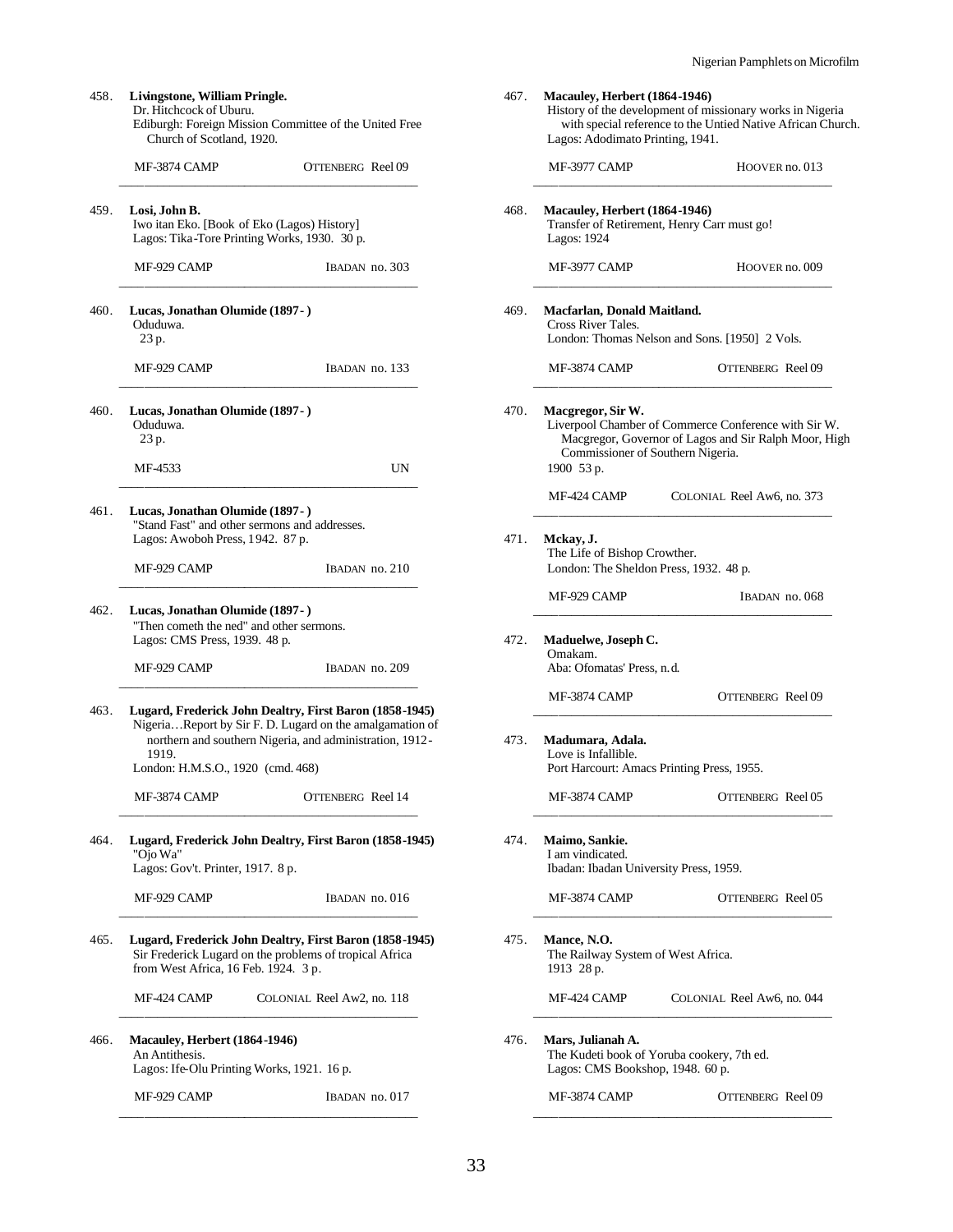477. **Martin, Samuel Wadisi (1875- )** Where Jesus Found Me. [Founder and President of the Pilgrim Baptist Mission]. 32 p. MF-4533 UN \_\_\_\_\_\_\_\_\_\_\_\_\_\_\_\_\_\_\_\_\_\_\_\_\_\_\_\_\_\_\_\_\_\_\_\_\_\_\_\_\_\_\_\_\_\_\_\_ 478. **Maxwell, Nighbred.** Our Modern Lady's Characters towards boys. Onitsha: Chinyelu Printing Press, n.d. MF-3874 CAMP OTTENBERG \_\_\_\_\_\_\_\_\_\_\_\_\_\_\_\_\_\_\_\_\_\_\_\_\_\_\_\_\_\_\_\_\_\_\_\_\_\_\_\_\_\_\_\_\_\_\_\_ 479. **Maye, Ivanhoe F.** Back to the Land. Lagos: The Author, 1919. MF-929 CAMP IBADAN no. 117 \_\_\_\_\_\_\_\_\_\_\_\_\_\_\_\_\_\_\_\_\_\_\_\_\_\_\_\_\_\_\_\_\_\_\_\_\_\_\_\_\_\_\_\_\_\_\_\_ 480. **Mba, Peter U.** What is a constitution? Calabar: Henshaw Press, 1949. MF-3874 CAMP OTTENBERG Reel 14 \_\_\_\_\_\_\_\_\_\_\_\_\_\_\_\_\_\_\_\_\_\_\_\_\_\_\_\_\_\_\_\_\_\_\_\_\_\_\_\_\_\_\_\_\_\_\_\_ 481. **Mbadiwe, George Igbodebe.** Golden Dawn. Lagos: Ife-Olu Printing Works, 1947. MF-3874 CAMP OTTENBERG Reel 14 \_\_\_\_\_\_\_\_\_\_\_\_\_\_\_\_\_\_\_\_\_\_\_\_\_\_\_\_\_\_\_\_\_\_\_\_\_\_\_\_\_\_\_\_\_\_\_\_ 482. **Mbah, A. N.** The life story of Zik. Onitsha: Providence Printing Works, n.d. MF-3874 CAMP OTTENBERG Reel 14 \_\_\_\_\_\_\_\_\_\_\_\_\_\_\_\_\_\_\_\_\_\_\_\_\_\_\_\_\_\_\_\_\_\_\_\_\_\_\_\_\_\_\_\_\_\_\_\_ 483. **Medsiyese, J.A.** Biography of the late Great Apostle and Prophet J. A. Babalola. Okade: Alafie-Tayo Printing Works. 10 p. MF-929 CAMP IBADAN no. 310 \_\_\_\_\_\_\_\_\_\_\_\_\_\_\_\_\_\_\_\_\_\_\_\_\_\_\_\_\_\_\_\_\_\_\_\_\_\_\_\_\_\_\_\_\_\_\_\_ 484. **Medsiyese, J.A.** Ati Eto Aours Lent Ododun. Okane: Olafi-Tayo Works. 36 p. MF-929 CAMP IBADAN no. 341 \_\_\_\_\_\_\_\_\_\_\_\_\_\_\_\_\_\_\_\_\_\_\_\_\_\_\_\_\_\_\_\_\_\_\_\_\_\_\_\_\_\_\_\_\_\_\_\_ 485. **Medsiyese, J.A.** Itan Kukuru nipe Solomoni Agumsoye Obe Alaye ni Efon Alaye. 1937 19 p. MF-929 CAMP IBADAN no. 311 \_\_\_\_\_\_\_\_\_\_\_\_\_\_\_\_\_\_\_\_\_\_\_\_\_\_\_\_\_\_\_\_\_\_\_\_\_\_\_\_\_\_\_\_\_\_\_\_ 486. **Meek, Charles Kingsley (1885- )** Report on Social and Political organization in the OWERRI

division. Lagos: Government Printer, 1933. 87 p.

MF-3874 CAMP OTTENBERG Reel 09 \_\_\_\_\_\_\_\_\_\_\_\_\_\_\_\_\_\_\_\_\_\_\_\_\_\_\_\_\_\_\_\_\_\_\_\_\_\_\_\_\_\_\_\_\_\_\_\_

487. **Melland, Norman.** Some Impressions of West Africa. 1923. From West Africa, 2 June, 1923. 40 p. MF-424 CAMP COLONIAL Reel Aw7, no. 092 \_\_\_\_\_\_\_\_\_\_\_\_\_\_\_\_\_\_\_\_\_\_\_\_\_\_\_\_\_\_\_\_\_\_\_\_\_\_\_\_\_\_\_\_\_\_\_\_ 488. **Mesigo, Clam E.** Mesigo's Travels. Part III. Onitsha: Progress Printing Press. MF-3874 CAMP OTTENBERG Reel 05 \_\_\_\_\_\_\_\_\_\_\_\_\_\_\_\_\_\_\_\_\_\_\_\_\_\_\_\_\_\_\_\_\_\_\_\_\_\_\_\_\_\_\_\_\_\_\_\_ 489. **Mgbako, Fanasi.** Truth and Falsehood. Addresses of welcome presented to Dr. K. O. Mbadiwe and Dr. Mnamdi Asikiwe. Onitsha: New Era Press, n.d. MF-3874 CAMP OTTENBERG Reel 14 \_\_\_\_\_\_\_\_\_\_\_\_\_\_\_\_\_\_\_\_\_\_\_\_\_\_\_\_\_\_\_\_\_\_\_\_\_\_\_\_\_\_\_\_\_\_\_\_ 490. **Miller, Ethel P.** Change here for Kano. Zaris: Gaskiya Corp., 1959. 27 p. MF-929 CAMP IBADAN no. 211 \_\_\_\_\_\_\_\_\_\_\_\_\_\_\_\_\_\_\_\_\_\_\_\_\_\_\_\_\_\_\_\_\_\_\_\_\_\_\_\_\_\_\_\_\_\_\_\_ 491. **Miller, Ethel P.** Kano: A guide to the city and its environs. Zaris: Gaskiya Corp., 1951. 28 p. MF-929 CAMP IBADAN no. 234 \_\_\_\_\_\_\_\_\_\_\_\_\_\_\_\_\_\_\_\_\_\_\_\_\_\_\_\_\_\_\_\_\_\_\_\_\_\_\_\_\_\_\_\_\_\_\_\_ 492. **Montanaro, A. F.** Hints for a Bush Campaign. 1901 52 p. MF-424 CAMP COLONIAL Reel Aw6, no. 374 \_\_\_\_\_\_\_\_\_\_\_\_\_\_\_\_\_\_\_\_\_\_\_\_\_\_\_\_\_\_\_\_\_\_\_\_\_\_\_\_\_\_\_\_\_\_\_\_ 493. **Morel, Edmund Dene (1873-1924)** The attack of the commission of inquiry into the spirit trade in Southern Nigeria…1910. Liverpool: Richardson, 1910. 84 p. MF-424 CAMP COLONIAL Reel N1, no. 015 \_\_\_\_\_\_\_\_\_\_\_\_\_\_\_\_\_\_\_\_\_\_\_\_\_\_\_\_\_\_\_\_\_\_\_\_\_\_\_\_\_\_\_\_\_\_\_\_ 494. **Morton-Williams, Peter (1922- )** Cinema in rural Nigeria. A field study of the impact of fundamental education films on rural audiences in Nigeria. Zaris: Federal Information Service, Gaskiya Corp., 1957. 195 p. MF-3874 CAMP OTTENBERG Reel 14 \_\_\_\_\_\_\_\_\_\_\_\_\_\_\_\_\_\_\_\_\_\_\_\_\_\_\_\_\_\_\_\_\_\_\_\_\_\_\_\_\_\_\_\_\_\_\_\_ 495. **Murray, Albert Victor (1890- )**

A Missionary Educational Policy for Southern Nigeria. 1932 16 p.

MF-424 CAMP COLONIAL Reel Aw7, no. 069 \_\_\_\_\_\_\_\_\_\_\_\_\_\_\_\_\_\_\_\_\_\_\_\_\_\_\_\_\_\_\_\_\_\_\_\_\_\_\_\_\_\_\_\_\_\_\_\_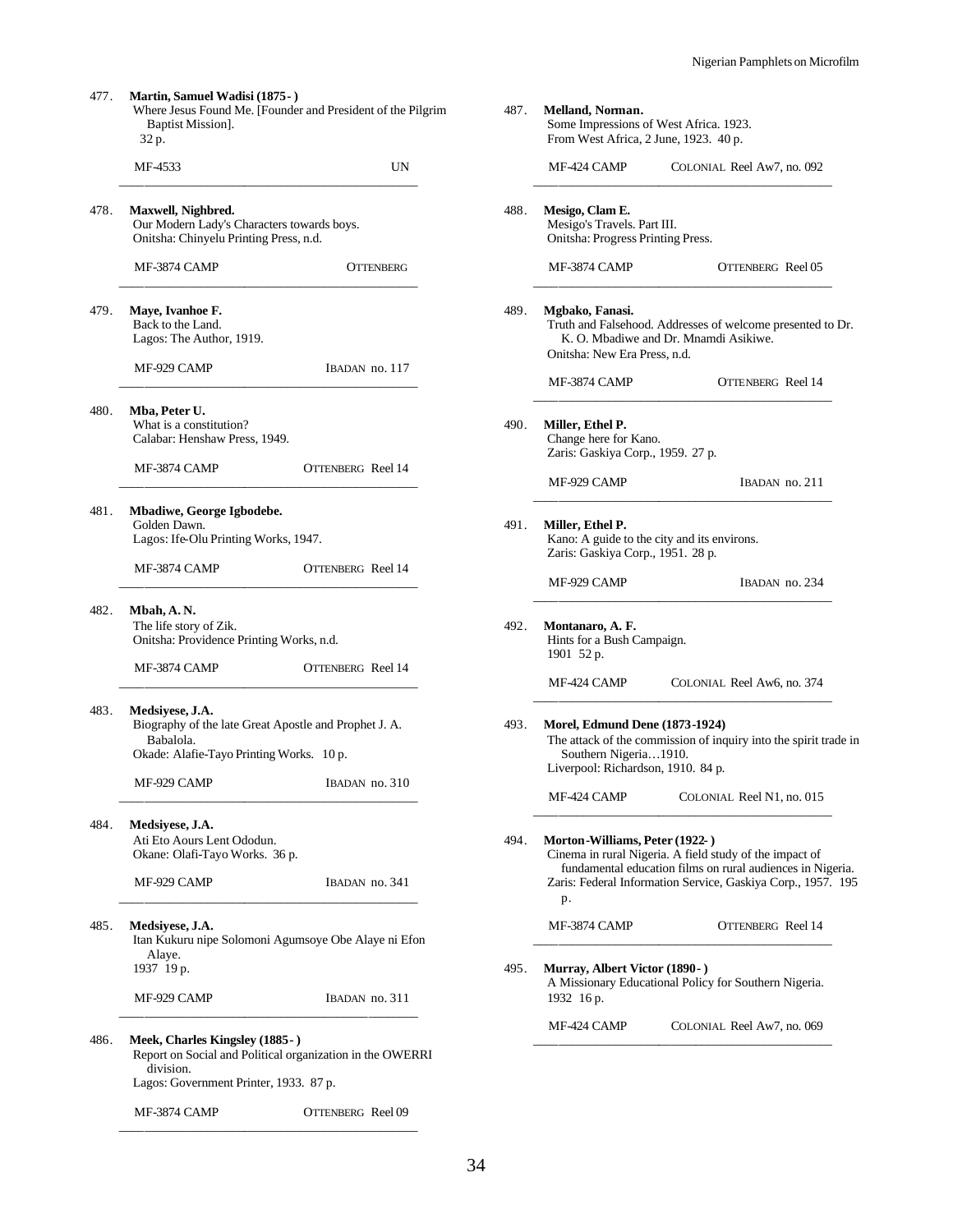| 496. | N.C.N.C.<br>Battle for Unity: Manifesto for the federal elections, 1954.<br>Lagos: Zik Enterprises, 1954. 15 p.        |                                                              |  |  |  |  |
|------|------------------------------------------------------------------------------------------------------------------------|--------------------------------------------------------------|--|--|--|--|
|      | MF-929 CAMP                                                                                                            | IBADAN no. 035 & 148                                         |  |  |  |  |
| 497. | <b>N.C.N.C.</b><br>The Constitution of N.C.N.C. 1945<br>Lagos: Ife-Olu Printing Works, 1945. 20 p.                     |                                                              |  |  |  |  |
|      | MF-929 CAMP                                                                                                            | IBADAN no. 018 & 036                                         |  |  |  |  |
| 498. | <b>N.C.N.C.</b><br>Dr. Zik goes East.<br>Beacon Series no. 1, Lagos. 8 p.                                              |                                                              |  |  |  |  |
|      | MF-929 CAMP                                                                                                            | IBADAN no. 057                                               |  |  |  |  |
| 499. | <b>N.C.N.C.</b><br>lies.<br>12 p.                                                                                      | Fifty charges against A.G., including exposition of their 33 |  |  |  |  |
|      | MF-929 CAMP                                                                                                            | IBADAN no. 037                                               |  |  |  |  |
| 500. | <b>N.C.N.C.</b><br>Lagos is free.                                                                                      | Yaba: N.C.N.C. National Headquarters, 1953 10 p.             |  |  |  |  |
|      | MF-929 CAMP                                                                                                            | IBADAN no. 056                                               |  |  |  |  |
| 501. | <b>N.C.N.C.</b><br>London Delegation Leaflet.<br>London: M. Fridiman.                                                  |                                                              |  |  |  |  |
|      | MF-929 CAMP                                                                                                            | IBADAN no. 039                                               |  |  |  |  |
| 502. | N.C.N.C.<br>London Delegation. Leaflet 2.<br>Lagos: Pacific Printing & Publishing Dept., 1953 [London: M.<br>Fridiman] |                                                              |  |  |  |  |
|      | MF-929 CAMP                                                                                                            | IBADAN no. 040                                               |  |  |  |  |
| 503. | <b>N.C.N.C.</b><br>London Delegation. Leaflet 3.<br>London: M. Fridiman.                                               |                                                              |  |  |  |  |
|      | MF-929 CAMP                                                                                                            | IBADAN no. 038                                               |  |  |  |  |
| 504. | N.C.N.C.<br>Enugu: Zik Enterprises Limited. 22 p.                                                                      | Manifesto (The People's Mandate), March 1957.                |  |  |  |  |
|      | MF-929 CAMP                                                                                                            | IBADAN no. 127                                               |  |  |  |  |
| 505. | <b>N.C.N.C.</b><br>Their Black Record<br>Pamphlet.                                                                     |                                                              |  |  |  |  |
|      | MF-929 CAMP                                                                                                            | IBADAN no. 149                                               |  |  |  |  |
|      |                                                                                                                        |                                                              |  |  |  |  |

|      | 28 p.                                                                     |                                                                                                                   |
|------|---------------------------------------------------------------------------|-------------------------------------------------------------------------------------------------------------------|
|      | MF-929 CAMP                                                               | IBADAN no. 222                                                                                                    |
| 507. | West Africa.<br>$(c. 1920)$ 16, 23,<br>30, 29, 10 p.                      | <b>National Congress of British West Africa.</b><br>Humble Petition (to George V) of National Congress of British |
|      | MF-424 CAMP                                                               | COLONIAL Reel Aw2, no. 107                                                                                        |
| 508. | view of results in the latter.<br>1902 15 p.                              | Native Africans and the Drink Question. (Comparison of<br>problem in Lagos and Congo Free State with favorable    |
|      | MF-424 CAMP                                                               | COLONIAL Reel C1, no. 011                                                                                         |
| 509. | Native Court Handbook. 3rd Impression.                                    | Port Harcourt: C.M.S. (Nigeria) Press, 1956.                                                                      |
|      | MF-3874 CAMP                                                              | OTTENBERG Reel 12                                                                                                 |
| 510. | [Catalogue skips 510]                                                     |                                                                                                                   |
| 511. | Reply of the Committee.<br>Westminster, 1911. 24 p.                       | <b>Native Races and Liquor Traffic United Committee.</b>                                                          |
|      | MF-929 CAMP                                                               | IBADAN no. 020                                                                                                    |
| 512. | <b>Ndseyo, Jacob (1922-)</b><br>The little things that matter. (2nd ed.)  | Port Harcourt: Goodwill Press, 1953. 44 p.                                                                        |
|      | MF-929 CAMP                                                               | IBADAN no. 055                                                                                                    |
| 512. | <b>Ndseyo, Jacob (1922- )</b><br>The little things that matter. (2nd ed.) | Port Harcourt: Goodwill Press, 1953. 44 p.                                                                        |
|      | MF-3874 CAMP                                                              | OTTENBERG Reel 04                                                                                                 |
| 513. | Ndom, Eyo B. E.<br>conflict.<br>Onitsha: Eutod Limited, 1961.             | Ibos in contemporary Nigerian politics. A Study in group                                                          |
|      | MF-3874 CAMP                                                              | OTTENBERG Reel 14                                                                                                 |
| 514. | New Era Bureau, Lagos.                                                    | The London "Regionalization" conference.<br>Lagos: New Era Bureau, 1953. Beacon series no. 2 32 p.                |
|      | MF-929 CAMP                                                               | IBADAN no. 058                                                                                                    |

506. **Nassra, Y. J.**

The Nigeria Regiment.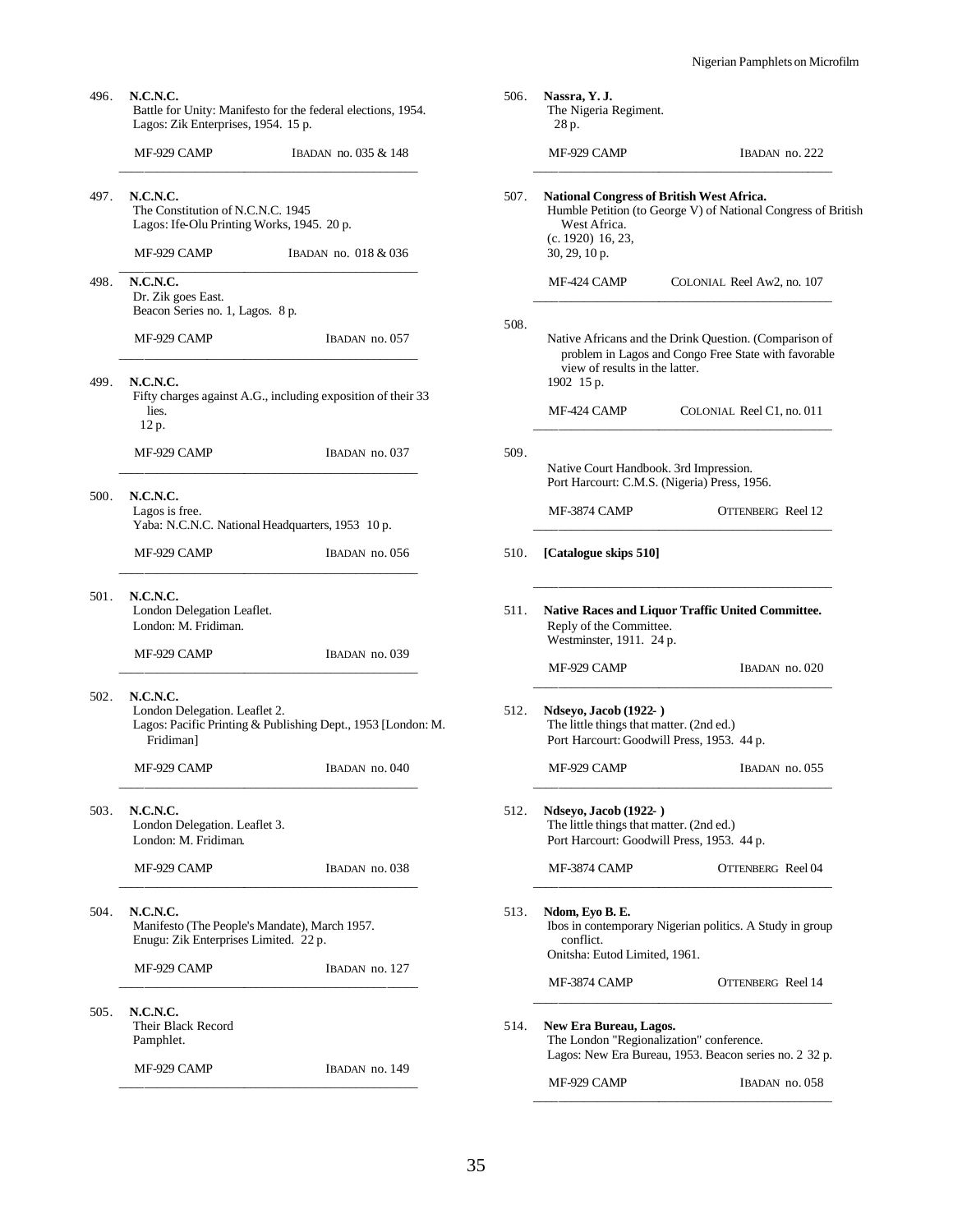MF-424 CAMP COLONIAL Reel N1, no. 045 \_\_\_\_\_\_\_\_\_\_\_\_\_\_\_\_\_\_\_\_\_\_\_\_\_\_\_\_\_\_\_\_\_\_\_\_\_\_\_\_\_\_\_\_\_\_\_\_

| 515. | Ngbanti, Jackson B.<br>So great is my tragedy.<br>Onitsha: Varsity Printing Press, n.d.                                                                                             | 524.<br>Nigeria.<br>The day's work of a district officer in Nigeria.<br>7 p.                                |                             |
|------|-------------------------------------------------------------------------------------------------------------------------------------------------------------------------------------|-------------------------------------------------------------------------------------------------------------|-----------------------------|
|      | MF-3874 CAMP<br><b>OTTENBERG</b>                                                                                                                                                    | MF-424 CAMP                                                                                                 | COLONIAL Reel N2, no. 057   |
| 516. | <b>Niger Company</b><br>The companies acts. 1862 to 1880.<br>London: Witherby and Co., 1902. 41 p.                                                                                  | 525.<br>Nigeria.<br>Duties of a district head to his district and its people.<br>Zaris: Gaskiya Corp. 36 p. |                             |
|      | MF-929 CAMP<br>IBADAN no. 022                                                                                                                                                       | MF-929 CAMP                                                                                                 | IBADAN no. 108              |
| 517. | <b>Niger Delta Baptist Mission.</b><br>Declaration.<br>1914 4 p.                                                                                                                    | 526.<br>Nigeria.<br>Education Code.<br>Gov't., Printer, 1927. 52 p.                                         |                             |
|      | IBADAN no. 429<br>MF-929 CAMP                                                                                                                                                       | MF-424 CAMP                                                                                                 | COLONIAL Reel N1, no. 038   |
| 518. | Nigeria.<br>Agreement between U.K. and Spain Relative to the recruiting<br>of Native Labourers in Nigeria for Service in the Spanish<br>Possessions of the Golf of Guinea.<br>21 p. | 527.<br>Nigeria.<br>Facts about Nigeria.<br>ca. 1947 20 p.<br>MF-424 CAMP                                   | COLONIAL Reel Aw7, no. 088  |
|      | MF-424 CAMP<br>COLONIAL Reel Aw4, no. 256                                                                                                                                           |                                                                                                             |                             |
| 519. | Nigeria.<br>Apportionment of duties between the government of Nigeria                                                                                                               | 528.<br>Nigeria.<br>Forms of efficiency bar certificates.<br>23 p.                                          |                             |
|      | and the native administrations: statement of Policy.<br>Gov't. Printer, 1947. 12 p.                                                                                                 | MF-424 CAMP                                                                                                 | COLONIAL Reel N1, no. 041.1 |
|      | MF-424 CAMP<br>COLONIAL Reel N2, no. 074                                                                                                                                            | 529.<br>Nigeria.<br>Forms of efficiency bar certificates.<br>Gov't., Printer, 1928. 35 p.                   |                             |
| 520. | Nigeria.<br>Cocoa Control, 1940-41.<br>from Nigeria Gazette, between Sept. 1940 and Sept. 1941. 35                                                                                  | MF-424 CAMP                                                                                                 | COLONIAL Reel N1, no, 042   |
|      | p.<br>MF-424 CAMP<br>COLONIAL Reel Aw4, no. 255                                                                                                                                     | 530.<br>Nigeria.<br>General conditions of service of non-Europeans holding<br>superior appointments.        |                             |
| 521. | Nigeria.<br>Conclusions and recommendations of the board of<br>inquiryclaim made by the federation government and                                                                   | 3 p.<br>MF-424 CAMP                                                                                         | COLONIAL Reel Aw4, no. 279  |
|      | municipal non-clerical workers' union for a reduction in<br>working hours to 40 per week.<br>Nigeria: Gov't. Printer, 1948                                                          | 531.<br>Nigeria.<br>General Gray as critic of government policy in West Africa,<br>especially Nigeria.      |                             |
|      | MF-424 CAMP<br>COLONIAL Reel Aw6, no. 348                                                                                                                                           | from West Africa of 11 December 1926. 4 p.<br>MF-424 CAMP                                                   | COLONIAL Reel Aw3, no. 161  |
| 522. | Nigeria.<br>Correspondence relating to conference between Lagos and<br>Baro-Kano Railways held at Offa on 22, 25 March 1911.<br>32 p.                                               | 532.<br>Nigeria.<br>Hospital and Dispensary Departmental Orders.<br>1917 15 p.                              |                             |
|      | MF-424 CAMP<br>COLONIAL Reel Aw1, no. 063                                                                                                                                           | MF-424 CAMP                                                                                                 | COLONIAL Reel N1, no. 030   |
| 523. | Nigeria.<br>Cost of living allowance schedules.<br>Nigeria: Gov't. Printer, 1946. 2 p.                                                                                              | 533.<br>Nigeria.<br>Hospital and Dispensary Departmental Orders.<br>1929 25 p.                              |                             |
|      | MF-424 CAMP<br>COLONIAL Reel Aw5, no. 320                                                                                                                                           |                                                                                                             |                             |

\_\_\_\_\_\_\_\_\_\_\_\_\_\_\_\_\_\_\_\_\_\_\_\_\_\_\_\_\_\_\_\_\_\_\_\_\_\_\_\_\_\_\_\_\_\_\_\_

36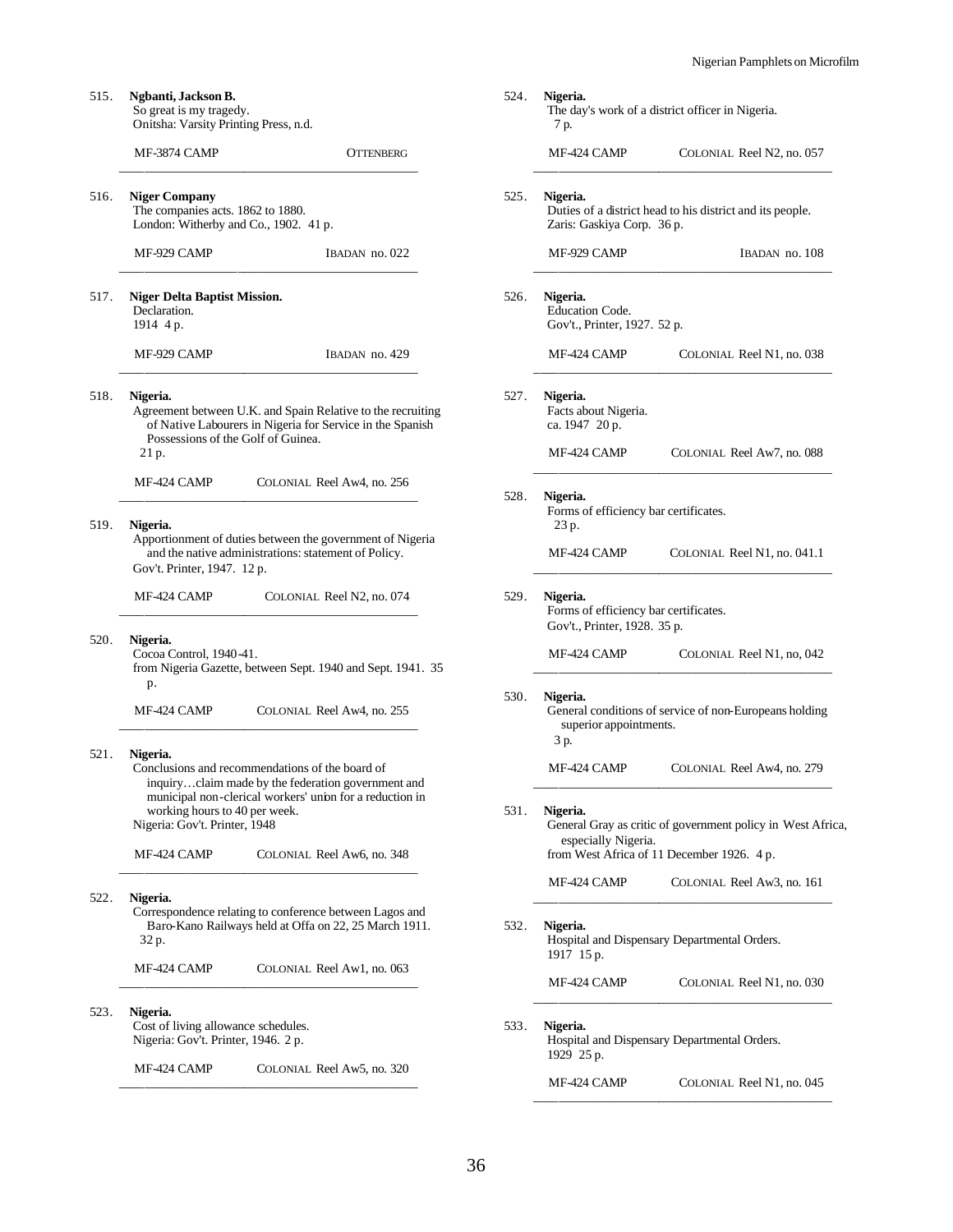| 534.<br>Nigeria.<br>enterprise.<br>c. 1903 26 p. |                                                                                       | The Imperial West African railway-a case for private                                                                                                       |      | Nigeria.<br>Outline of organization of the Nigerian Secretariat.<br>Gov't Printer, 1947. 18 p.             |                                                                                                                      |
|--------------------------------------------------|---------------------------------------------------------------------------------------|------------------------------------------------------------------------------------------------------------------------------------------------------------|------|------------------------------------------------------------------------------------------------------------|----------------------------------------------------------------------------------------------------------------------|
|                                                  | MF-424 CAMP                                                                           | COLONIAL Reel Aw1, no. 033                                                                                                                                 |      | MF-424 CAMP                                                                                                | COLONIAL Reel N2, no. 094                                                                                            |
| 535.                                             | Nigeria.                                                                              | Laying of the foundation sound of the Lugard Memorial<br>Council Chamber, Kaduna. (With speeches by Gov. Sir<br>Arthur Richards and the Sultan of Sokoto). | 544. | Nigeria.<br>24 p.<br>MF-424 CAMP                                                                           | Powers of the General Manager of Nigeria Railway.<br>COLONIAL Reel Aw7, no. 083                                      |
|                                                  | Gov't Printer, 1947. 14 p.                                                            |                                                                                                                                                            |      |                                                                                                            |                                                                                                                      |
|                                                  | MF-424 CAMP                                                                           | COLONIAL Reel N2, no. 072                                                                                                                                  | 545. | Nigeria.<br>ca. 1945. (revision of item 83). 32 p.                                                         | Powers of the General Manager of Nigeria Railway.                                                                    |
| 536.                                             | Nigeria.<br>7 p.                                                                      | Life and duties of an administrative officer in Nigeria.                                                                                                   |      | MF-424 CAMP                                                                                                | COLONIAL Reel Aw7, no. 084                                                                                           |
|                                                  | MF-424 CAMP                                                                           | COLONIAL Reel Aw3, no. 211                                                                                                                                 | 546. | Nigeria.                                                                                                   | The principle of native administration and their application.                                                        |
| 537.                                             | Nigeria.<br>trade and production.<br>Gov't Printer, 1943. 15 p.                       | Memorandum on the Organization and Control of war time                                                                                                     |      | Gov't. Printer, 1934. 47 p.<br>MF-424 CAMP                                                                 | COLONIAL Reel N1, no. 047                                                                                            |
|                                                  | MF-424 CAMP                                                                           | COLONIAL Reel Aw4, no. 267                                                                                                                                 | 547. | Nigeria.                                                                                                   | Proceedings at the official banquet given by the governor of<br>Nigeria3 June 1920 in celebration of the fifty-fifth |
| 538.                                             | Nigeria.<br>ca. 1947 15 p.                                                            | A Memorandum setting Out the Action Proposed to be taken<br>on the recommendation of the Harragin Commission.                                              |      | (George V)<br>19 p.<br>MF-424 CAMP                                                                         | anniversary of the birthday of His Majesty the King.<br>COLONIAL Reel N1, no. 031                                    |
|                                                  | MF-424 CAMP                                                                           | COLONIAL Reel Aw7, no. 090                                                                                                                                 | 548. | Nigeria.                                                                                                   |                                                                                                                      |
| 539.                                             | Nigeria.<br>Nigeria's military effort.<br>From Nigeria Gazette of 20 June, 1940. 1 p. |                                                                                                                                                            |      | Production and evacuation to port of vegetable oils and<br>oilseeds.<br>Nigeria Gov't Printer, 1946. 37 p. |                                                                                                                      |
|                                                  | MF-424 CAMP                                                                           | COLONIAL Reel N1, no. 052                                                                                                                                  |      | MF-424 CAMP                                                                                                | COLONIAL Reel Aw5, no. 327                                                                                           |
| 540.                                             | Nigeria.<br>Notes on Nassarawa Province, Nigeria.                                     |                                                                                                                                                            | 549. | Nigeria.<br>Railways construction officers.<br>Nigeria Gov't. Printer, 1915. 3 p.                          |                                                                                                                      |
|                                                  | 1920 32 p.<br>MF-424 CAMP                                                             | COLONIAL Reel N1, no. 036                                                                                                                                  |      | MF-424 CAMP                                                                                                | COLONIAL Reel Aw1, no. 083                                                                                           |
| 541.                                             | Nigeria.<br>Notes on Road Construction.<br>Nigeria Gov't Printer, 1933. 18 p.         |                                                                                                                                                            | 550. | Nigeria.<br>11 p.                                                                                          | ReportBarrack Accomodation in Nigeria.                                                                               |
|                                                  | MF-424 CAMP                                                                           | COLONIAL Reel Aw3, no. 217                                                                                                                                 |      | MF-424 CAMP                                                                                                | COLONIAL Reel Aw4, no. 245                                                                                           |
| 542.                                             | Nigeria.<br>northern province.<br>1931 42 p.                                          | Notes of the general position with regard to roads in the                                                                                                  | 551. | Nigeria.<br>Reportconduct and management of the supplies and customs<br>departments.<br>1946 51 p.         |                                                                                                                      |
|                                                  | MF-424 CAMP                                                                           | COLONIAL Reel N2, no. 060                                                                                                                                  |      | MF-424 CAMP                                                                                                | COLONIAL Reel Aw5, no. 325                                                                                           |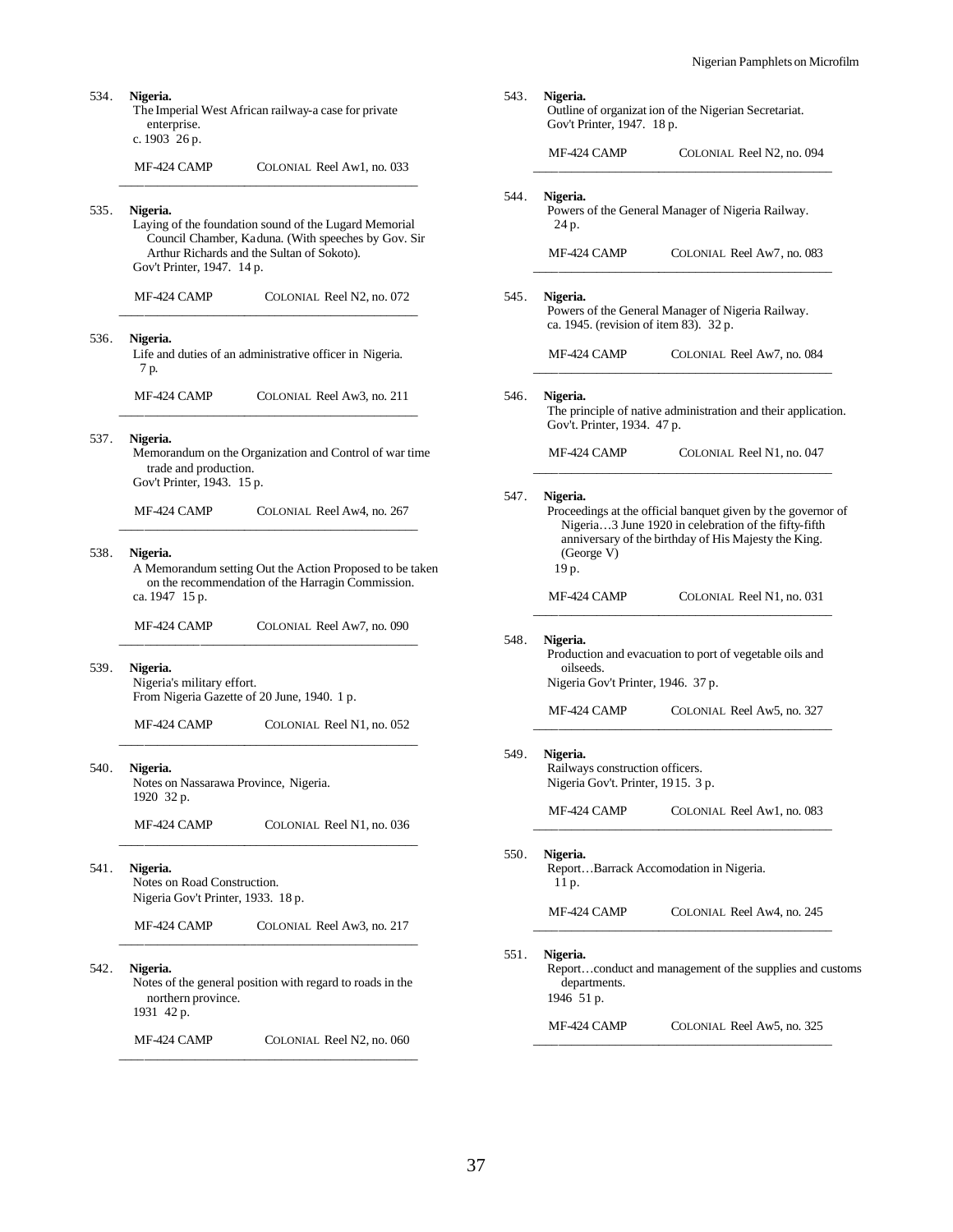| 552.                                                                            | Nigeria.<br>ReportHousing Accomodation for the Employees of the<br>Government Colliery, Enugu.<br>1941 38 p.                              |                            | 561. | Nigeria.<br>marine and port departments.<br>1940 29 p.                                     | Report of the technical committee on the amalgamation of the                                                               |
|---------------------------------------------------------------------------------|-------------------------------------------------------------------------------------------------------------------------------------------|----------------------------|------|--------------------------------------------------------------------------------------------|----------------------------------------------------------------------------------------------------------------------------|
|                                                                                 | MF-424 CAMP                                                                                                                               | COLONIAL Reel Aw4, no. 257 |      | MF-424 CAMP                                                                                | COLONIAL Reel Aw3, no. 310                                                                                                 |
| 553.                                                                            | Nigeria.<br>ReportLabour situation on the Nigerian Railway.<br>1949 56 p.                                                                 |                            | 562. | Nigeria.<br>legislative council).                                                          | Report on employment of Nigerian Labour in Fernando Po.<br>Lagos: Gov't. Printer, 1939. (Sessional Paper no. 38, of 1939   |
|                                                                                 | MF-424 CAMP                                                                                                                               | COLONIAL Reel Aw6, no. 351 |      | MF-3874 CAMP                                                                               | OTTENBERG Reel 14                                                                                                          |
| 554.                                                                            | Nigeria.<br>Notes of Pay of Labour and of African Servants and<br>Employees in the Township of Lagos.<br>1942 11 p.                       |                            | 563. | Nigeria.<br>Report on the water problem of Nigeria.<br>Nigeria Gov't. Printer, 1933. 48 p. |                                                                                                                            |
|                                                                                 | MF-424 CAMP                                                                                                                               | COLONIAL Reel Aw4, no. 259 |      | MF-424 CAMP                                                                                | COLONIAL Reel Aw3, no. 214                                                                                                 |
| 555.                                                                            | Nigeria.<br>Report on the investigation on the scope for the Africanization<br>of the Senior Posts of the various government departments. |                            | 564. | Nigeria.<br>Report on UDI coal.<br>1933 20 p.                                              |                                                                                                                            |
|                                                                                 | 1942 114 p.<br>MF-424 CAMP                                                                                                                | COLONIAL Reel Aw3, no. 309 |      | MF-424 CAMP                                                                                | COLONIAL Reel Aw3, no. 212                                                                                                 |
| 556.<br>Nigeria.<br>Report of proceedings for banquet forSir Gilbert T. Carter, |                                                                                                                                           |                            | 565. | Nigeria.<br>Review of the constitution. Regional recommendations.<br>Gov't Printer, 1949.  |                                                                                                                            |
|                                                                                 | Governor of Lagos.<br>1893 34 p.                                                                                                          |                            |      | MF-424 CAMP                                                                                | COLONIAL Reel N2, no. 093                                                                                                  |
|                                                                                 | MF-424 CAMP                                                                                                                               | COLONIAL Reel L1, no. 003  | 566. | Nigeria.                                                                                   |                                                                                                                            |
| 557.                                                                            | Nigeria.<br>Report of the cost of living committee, Lagos, Nigeria.<br>1942 155 p.                                                        |                            |      | Criminal Matters.<br>Gov't Printer, 1888. 9 p.                                             | Rules and Directions for the Guidance of the Constabulary in                                                               |
|                                                                                 | MF-424 CAMP                                                                                                                               | COLONIAL Reel Aw4, no. 265 |      | MF-424 CAMP                                                                                | COLONIAL Reel L1, no. 002                                                                                                  |
| 558.                                                                            | Nigeria.<br>Report of the Minna-Baro Railway Joint Committee.<br>Nigeria Gov't. Printer, 1938. 125 p.                                     |                            | 567. | Nigeria.<br>Gov't. Printer, 1928. 56 p.                                                    | Rules for the control of allocated stores and store accounts in<br>the colony and protectorate of Nigeria.                 |
|                                                                                 | MF-424 CAMP                                                                                                                               | COLONIAL Reel Aw4, no. 244 |      | MF-424 CAMP                                                                                | COLONIAL Reel N1, no. 043                                                                                                  |
| 559.                                                                            | Nigeria.<br>Report of the Parliamentary delegation to Fernando Po and Rio<br>Muni. 1957.<br>Lagos: Gov't Printer, 1957.                   |                            | 568. | Nigeria.<br>manufacturing suspense accounts.<br>Gov't. Printer, 1928. 31 p.                | Rules for the control of unallocated stores and workshop and                                                               |
|                                                                                 | MF-3874 CAMP                                                                                                                              | <b>OTTENBERG</b> Reel 14   |      | MF-424 CAMP                                                                                | COLONIAL Reel N1, no. 044                                                                                                  |
| 560.                                                                            | Nigeria.<br>Report of the proceedings at an interview of the water rate<br>question.<br>1916 13 p.                                        |                            | 569. | Nigeria.<br>5 p.                                                                           | Rules relating to the courses of instruction for curators of the<br>agricultural department during their leave of absence. |
|                                                                                 | MF-424 CAMP                                                                                                                               | COLONIAL Reel N1, no. 026  |      | MF-424 CAMP                                                                                | COLONIAL Reel N1, no. 018                                                                                                  |
|                                                                                 |                                                                                                                                           |                            |      |                                                                                            |                                                                                                                            |

38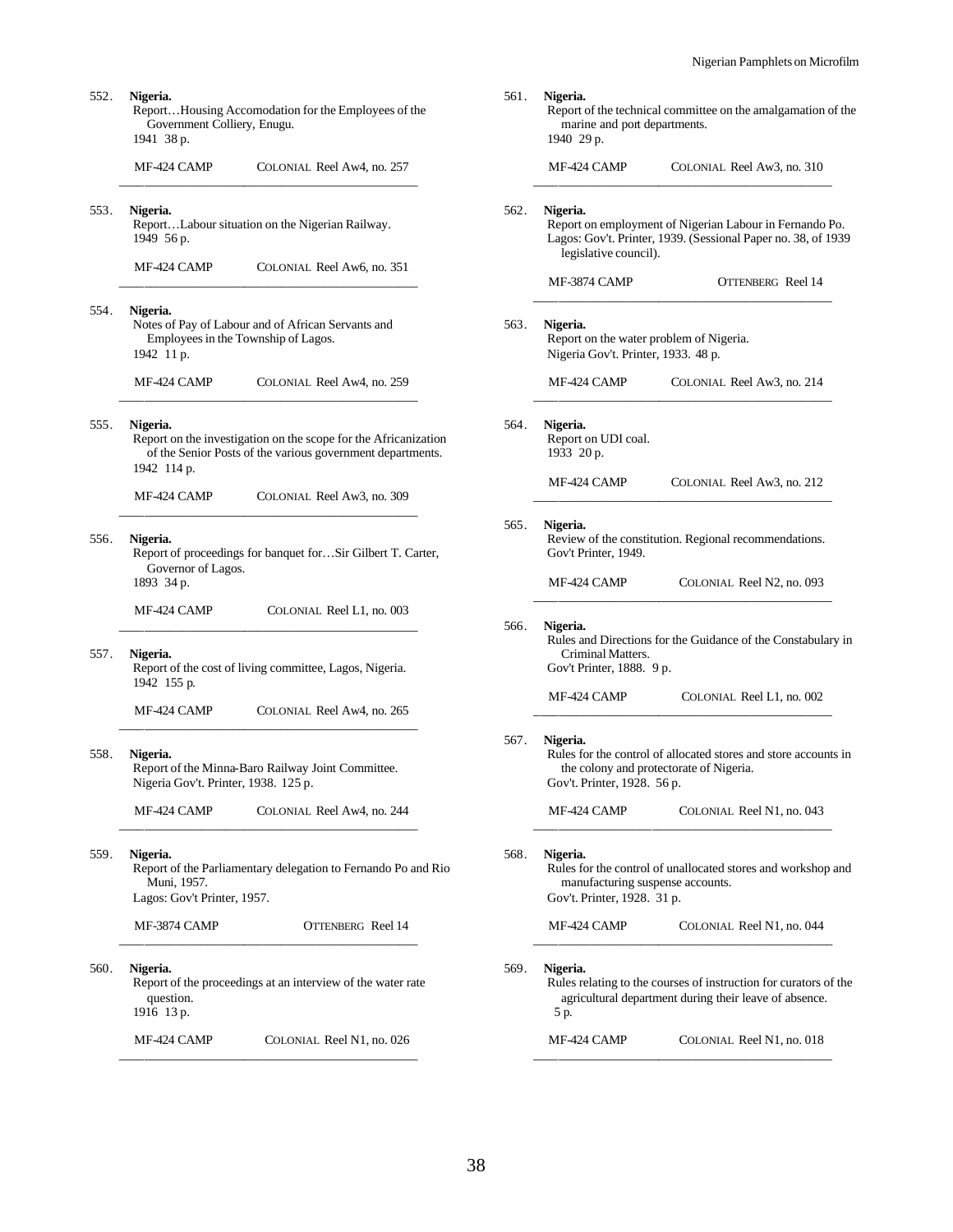| 570. | Nigeria.<br>Salary scheme for African clerical staff.<br>28 p.                                                                | 580. | Nigeria.<br>Yorubaland.<br>Nigeria Gov't. Printer, 1925. 9 p.                                                                                                                                            |                                                                                                                       |
|------|-------------------------------------------------------------------------------------------------------------------------------|------|----------------------------------------------------------------------------------------------------------------------------------------------------------------------------------------------------------|-----------------------------------------------------------------------------------------------------------------------|
|      | MF-424 CAMP<br>COLONIAL Reel N1, no. 048                                                                                      |      | MF-424 CAMP                                                                                                                                                                                              | COLONIAL Reel Aw3, no. 190                                                                                            |
| 571. | Nigeria.<br>Savage Warfare. Notes on the formation and organization of<br>mobile colums in Northern Nigeria.<br>1912 7 p.     | 581. | Nigeria Gov't. Printer, 1948. 48 p.                                                                                                                                                                      | Nigeria. Commission of Inquiry into Conditional Sales.<br>Report of the Commission of Enquiry into Conditional Sales. |
|      | MF-424 CAMP<br>COLONIAL Reel N1, no. 028                                                                                      |      | MF-424 CAMP                                                                                                                                                                                              | COLONIAL Reel Aw5, no. 337                                                                                            |
| 572. | Nigeria.<br>Scales of Accomodation for Military Forces in West Africa.<br>1941 39 p.                                          | 582. | Nigeria.                                                                                                                                                                                                 | Commission of Inquiry Regarding the House of Docomo.<br>from Nigeria Gasette of 29 August, 1933. 5 p.                 |
|      | MF-424 CAMP<br>COLONIAL Reel Aw4, no. 287                                                                                     |      | MF-424 CAMP                                                                                                                                                                                              | COLONIAL Reel Aw3, no. 213                                                                                            |
| 573. | Nigeria.<br>Selection of sites for towns and government residential areas.                                                    | 583. | Nigeria. Education Dept.<br>Nigeria Gov't. Printer, 1935. 12 p.                                                                                                                                          | General Science Syllabus for Middle Schools, Classes I-IV.                                                            |
|      | Gov't Printer, 1939. 10 p.<br>MF-424 CAMP<br>COLONIAL Reel N2, no. 059                                                        |      | MF-424 CAMP                                                                                                                                                                                              | COLONIAL Reel Aw5, no. 304                                                                                            |
| 574. | Nigeria.<br>Short Report of Work Done at Messey St. Dispensary<br>(Lagos)/Report of Infant Welfare Department.                | 584. | Nigeria. Education Dept.<br>Syllabus for infant and primary classes in rural science.<br>28 p.                                                                                                           |                                                                                                                       |
|      | 1928 3, 3 p.<br>MF-424 CAMP<br>COLONIAL Reel Aw3, no. 206                                                                     |      | MF-424 CAMP                                                                                                                                                                                              | COLONIAL Reel Aw5, no. 311                                                                                            |
| 575. | Nigeria.<br>Statement of administrative and financial procedure under the<br>new constitution.<br>Gov't. Printer, 1946. 17 p. | 585. | Nigeria. Federal Ministry of Research and Information.<br><b>Information Division.</b><br>Preserving the Past.<br>Lagos: The Nigerian Museum and its Art Treasures.<br>MF-3874 CAMP<br>OTTENBERG Reel 09 |                                                                                                                       |
|      | MF-424 CAMP<br>COLONIAL Reel N2, no. 073                                                                                      |      |                                                                                                                                                                                                          |                                                                                                                       |
| 576. | Nigeria.<br>Statistical returns of exports and imports from 1876 to 1885.<br>42 p.                                            | 586. | Nigeria. Governor-General.<br>Clifford.)<br>Gov't Printer, 1923. 16 p.                                                                                                                                   | Visit of the lieutenant Governor of Dahomey to Lagos.<br>(Activities, speeches under direction of host, Sir Hugh      |
|      | MF-424 CAMP<br>COLONIAL Reel L1, no. 001                                                                                      |      | MF-424 CAMP                                                                                                                                                                                              | COLONIAL Reel N1, no. 033                                                                                             |
| 577. | Nigeria.<br>Subcommittee Reportcost of living.<br>1942 68 p.                                                                  | 587. | Private Domestic Servants.<br>Gov't. Printer, (ca. 1949) 15 p.                                                                                                                                           | Nigeria. Labour Advisory Board (guidelines for wages,<br>conditions of employment for native domestic servants.)      |
|      | MF-424 CAMP<br>COLONIAL Reel Aw4, no. 259.1                                                                                   |      | MF-424 CAMP                                                                                                                                                                                              | COLONIAL Reel N2, no. 091                                                                                             |
| 578. | Nigeria.<br>Subcommittee reportrates of pay of labour in Lagos.<br>1942 81 p.                                                 | 588. | Nigeria. Legislative Council.<br>Gov't. Printer, 1924. 19 p.                                                                                                                                             | Rules and orders of the legislative council of Nigeria.                                                               |
|      | MF-424 CAMP<br>COLONIAL Reel Aw4, no. 259.2                                                                                   |      | MF-424 CAMP                                                                                                                                                                                              | COLONIAL Reel N1, no. 035                                                                                             |
| 579. | Nigeria.<br>The system of education in Lagos, 1901.                                                                           |      |                                                                                                                                                                                                          |                                                                                                                       |

39

42 p.

MF-424 CAMP COLONIAL Reel N1, no. 040 \_\_\_\_\_\_\_\_\_\_\_\_\_\_\_\_\_\_\_\_\_\_\_\_\_\_\_\_\_\_\_\_\_\_\_\_\_\_\_\_\_\_\_\_\_\_\_\_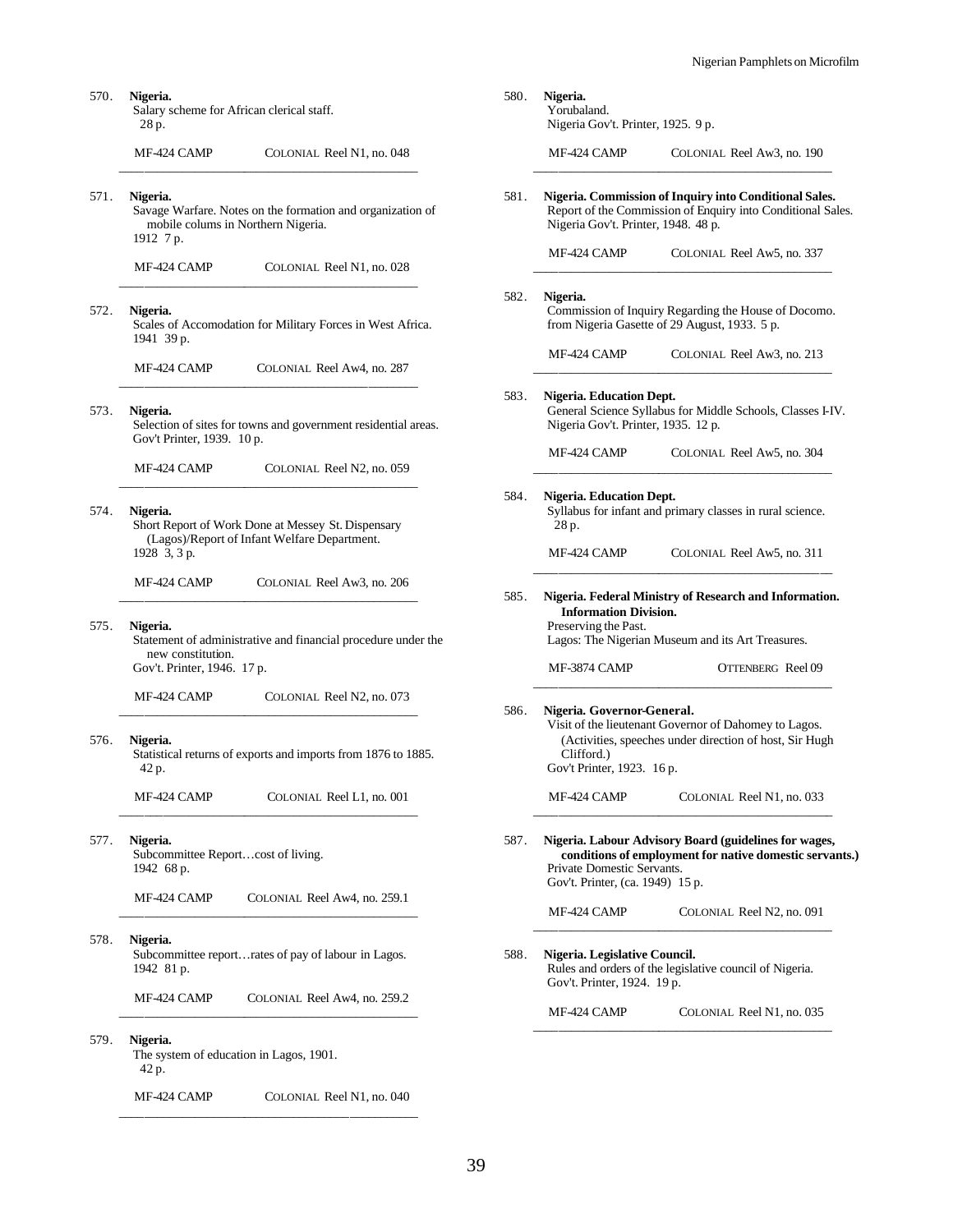| 589. | Nigeria. Legislative Council. Committee on Finance.<br>Report of the standing committee on finance to the legislative<br>council.                          | 599. | Nigeria. Ministry of Information.<br>Nigeria's Constitutional development 1861-1960.<br>Lagos: The Federal Ministry of Information, 1955. 24 p. |                  |
|------|------------------------------------------------------------------------------------------------------------------------------------------------------------|------|-------------------------------------------------------------------------------------------------------------------------------------------------|------------------|
|      | Nigeria Gov't. Printer, 1949. 51 p.<br>MF-424 CAMP<br>COLONIAL Reel Aw6, no. 342                                                                           |      | MF-929 CAMP                                                                                                                                     | IBADAN no. 109   |
| 590. | Nigeria. Ministry of Information.<br>Achievements of the Federal Government.<br>Ministry for research and Information. Lagos: 1959. 44 p.                  | 600. | Nigeria. Ministry of Information.<br>Nigeria's National Symbols.<br>Lagos, n.d.<br>MF-2609 CAMP                                                 | RAPPAPORT no. 01 |
|      | MF-929 CAMP<br>IBADAN no. 107                                                                                                                              |      |                                                                                                                                                 |                  |
| 591. | Nigeria. Ministry of Information.<br>Dawn of a new era.<br>Lagos: (1966) 101 p.                                                                            | 601. | Nigeria. Ministry of Information.<br>Notes de base sur le crise nigerienne.<br>1967 11 p.                                                       |                  |
|      | MF-2609 CAMP<br>RAPPAPORT no. 05                                                                                                                           |      | MF-2609 CAMP                                                                                                                                    | RAPPAPORT no. 06 |
| 592. | Nigeria. Ministry of Information.<br>The iga idunganran, palace of the Obas of Lagos.<br>Lagos: The Federal Government Printing Department. 1960.<br>12 p. | 602. | Nigeria. Ministry of Information.<br>Our Land and People.<br>Information Division. Federal Ministry of Information. 1954.<br>47 p.              |                  |
|      | MF-929 CAMP<br>IBADAN no. 304                                                                                                                              |      | MF-929 CAMP                                                                                                                                     | IBADAN no. 082   |
| 593. | Nigeria. Ministry of Information.<br>Nigeria.<br>Folder. Lagos: n.d.                                                                                       | 603. | Nigeria. Ministry of Information.<br>Towards one Nigeria.<br>no. 1, Lagos, 1967. 36 p.                                                          |                  |
|      | MF-2609 CAMP<br>RAPPAPORT no. 02                                                                                                                           |      | MF-2609 CAMP                                                                                                                                    | RAPPAPORT no. 08 |
| 594. | Nigeria. Ministry of Information.<br>Nigeria-a guide to understanding.<br>Lagos: n.d. (1970?). 23 p.                                                       | 604. | Nigeria. Ministry of Information.<br>Towards one Nigeria.<br>no. 2, Lagos, 1967. 58 p.                                                          |                  |
|      | MF-2609 CAMP<br>RAPPAPORT no. 24                                                                                                                           |      | MF-2609 CAMP                                                                                                                                    | RAPPAPORT no. 09 |
| 595. | Nigeria. Ministry of Information.<br>Nigeria ask for Independence. (vol. I and II).<br>Lagos: Federal Government Printer. 79/30 p.                         | 605. | Nigeria. Ministry of Information.<br>Towards one Nigeria.<br>no. 3, Lagos, 1967. 72 p.                                                          |                  |
|      | MF-929 CAMP<br>IBADAN no. 106                                                                                                                              |      | MF-2609 CAMP                                                                                                                                    | RAPPAPORT no. 10 |
| 596. | Nigeria. Ministry of Information.<br>Nigeria 1960.<br>London: Brown, Knight and Truscott Ltd. 63 p.                                                        | 606. | Nigeria. Ministry of Information.<br>Vers l'Unite du Nigeria.<br>no. 3, Lagos, 1968. 66 p.                                                      |                  |
|      | MF-929 CAMP<br>IBADAN no. 081                                                                                                                              |      | MF-2609 CAMP                                                                                                                                    | RAPPAPORT no. 11 |
| 597. | Nigeria. Ministry of Information.<br>Nigeria 1966.<br>Lagos: 1967. 61 p.                                                                                   | 607. | Nigeria. Ministry of Information.<br>Zik in Lagos. A historic visit and a significant meeting.<br>Lagos, 1969. 10 p.                            |                  |
|      | MF-2609 CAMP<br>RAPPAPORT no. 07                                                                                                                           |      | MF-2609 CAMP                                                                                                                                    | RAPPAPORT no. 19 |
| 598. | Nigeria. Ministry of Information.<br>Nigeria 101. [booklet of 101 facts about Nigeria.<br>Lagos: 1970. 15 p.                                               | 608. | Nigeria. National Commission for Rehabilitation.<br>Rehabilitation, reconstruction, reconciliation-our aim.<br>Lagos, 1969. 37 p.               |                  |
|      | MF-2609 CAMP<br>RAPPAPORT no. 23                                                                                                                           |      | MF-2609 CAMP                                                                                                                                    | RAPPAPORT no. 15 |
|      |                                                                                                                                                            |      |                                                                                                                                                 |                  |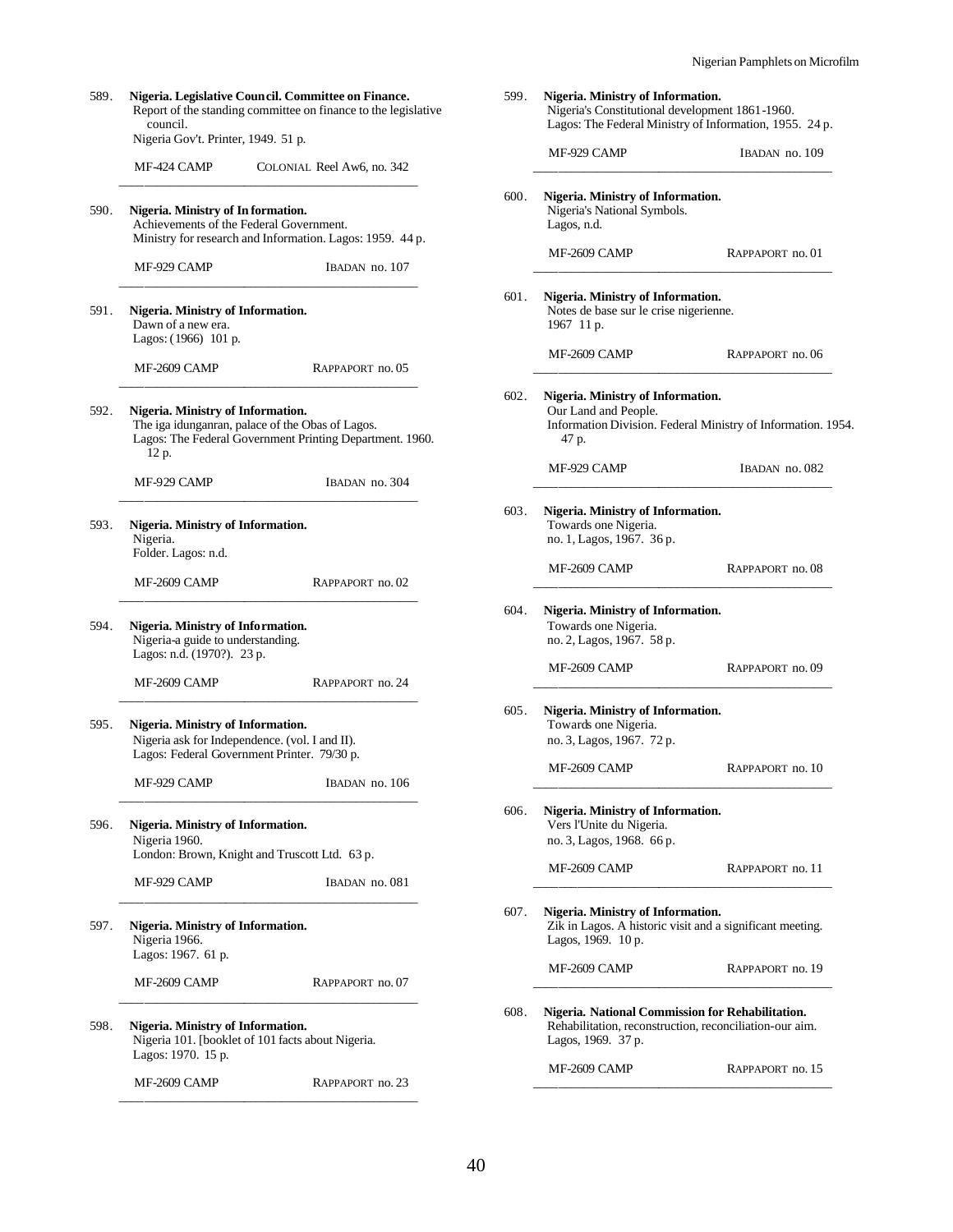| 609. | Nigeria. Nigerian Council.<br>Standing rules and orders of the Nigerian Council.<br>c. 1914. 3 p.                                       | 619. | Nigeria. Public Works Dept.<br>Type Joinery.<br>1944 17 p.                                                                                            |
|------|-----------------------------------------------------------------------------------------------------------------------------------------|------|-------------------------------------------------------------------------------------------------------------------------------------------------------|
|      | MF-424 CAMP<br>COLONIAL Reel Aw1, no. 085                                                                                               |      | MF-424 CAMP<br>COLONIAL Reel Aw4, no. 289                                                                                                             |
| 610. | Nigeria. Public Works Dept.<br>Colliery Housing Schemes.<br>1943 бр.                                                                    | 620. | Nigeria. Sokoto Emirates.<br>Notes on procedure.<br>Kaduna: the Gov't. Printer, 1932. 45 p.                                                           |
|      | COLONIAL Reel Aw4, no. 288.<br>MF-424 CAMP                                                                                              |      | MF-929 CAMP<br>IBADAN no. 235                                                                                                                         |
| 611. | Nigeria. Public Works Dept.<br>Information Book-Hospitals and Dispensaries.<br>1939 26 p.                                               | 621. | Nigeria. Supply Board.<br>Economic Position in Nigeria.<br>1942 10 p.                                                                                 |
|      | MF-424 CAMP<br>COLONIAL Reel Aw4, no. 285.                                                                                              |      | MF-424 CAMP<br>COLONIAL Reel Aw4, no. 273                                                                                                             |
| 612. | Nigeria. Public Works Dept.<br>Information Book-Hospitals and Dispensaries.<br>Part II. 1940. 9 p.                                      | 622. | Nigeria.<br>From African World, 5 March 1927. 20 p.                                                                                                   |
|      | MF-424 CAMP<br>COLONIAL Reel Aw4, no. 286                                                                                               |      | MF-424 CAMP<br>COLONIAL Reel A21, no. 022                                                                                                             |
| 613. | Nigeria. Public Works Dept.<br>Information Book-Post Offices.<br>1946 14 p.                                                             | 623. | Nigeria: A Diary of Independence 1960-1970.<br>Lagos: Academy Press, n.d. 64 p.                                                                       |
|      | COLONIAL Reel Aw5, no. 324.<br>MF-424 CAMP                                                                                              |      | MF-2609 CAMP<br>RAPPAPORT no. 20                                                                                                                      |
| 614. | Nigeria. Public Works Dept.<br>Information Book-Sanitary Structures.<br>1943 36 p.                                                      | 624. | Nigeria Bitumen Corp. Ltd.<br>Agreement with Nigeria Bitumen Corp, Ltd. for advances in<br>respect of operations for boring mineral oil.<br>1908 7 p. |
|      | MF-424 CAMP<br>COLONIAL Reel Aw4, no. 284                                                                                               |      | MF-424 CAMP<br>COLONIAL Reel Aw1, no. 042                                                                                                             |
| 615. | Nigeria. Public Works Dept.<br>Manual of Road Constrcution and Maintenance.<br>1938                                                     | 625. | Nigeria Church Union Committee.<br>Proposed Scheme of Church Union.<br>1957 61 p.                                                                     |
|      | MF-424 CAMP<br>COLONIAL Reel Aw5, no. 294                                                                                               |      | MF-929 CAMP<br>IBADAN no. 212                                                                                                                         |
| 616. | Nigeria. Public Works Dept.<br>N.P.W. Specifications Notes and Data.<br>1938 109 p.                                                     | 626. | Nigeria Church Union Committee.<br>Scheme of Church Union in Nigeria.<br>Lagos: Nigeria Church Union Committee, 1963. 64 p.                           |
|      | MF-424 CAMP<br>COLONIAL Reel Aw5, no. 296                                                                                               |      | MF-929 CAMP<br>IBADAN no. 213                                                                                                                         |
| 617. | Nigeria. Public Works Dept.<br>Notes for candidates for appointments (in Nigerian Public<br>Works Dept.)<br>Gov't. Printer, 1923. 16 p. | 627. | Nigeria Railway.<br>Suggestions to first tour officials.<br>8 p.                                                                                      |
|      | MF-424 CAMP<br>COLONIAL Reel N1, no. 034                                                                                                |      | MF-424 CAMP<br>COLONIAL Reel N1, no. 037                                                                                                              |
| 618. | Nigeria. Public Works Dept.<br>Notes on termites and anti-termite work.<br>Nigeria's Gov't. Printer, 1935. 23 p.                        | 628. | Nigeria Union: 1955 Summer School Papers.<br>London: 1956. 31 p.                                                                                      |
|      | MF-424 CAMP<br>COLONIAL Reel Aw5, no. 299                                                                                               |      | MF-929 CAMP<br>IBADAN no. 140                                                                                                                         |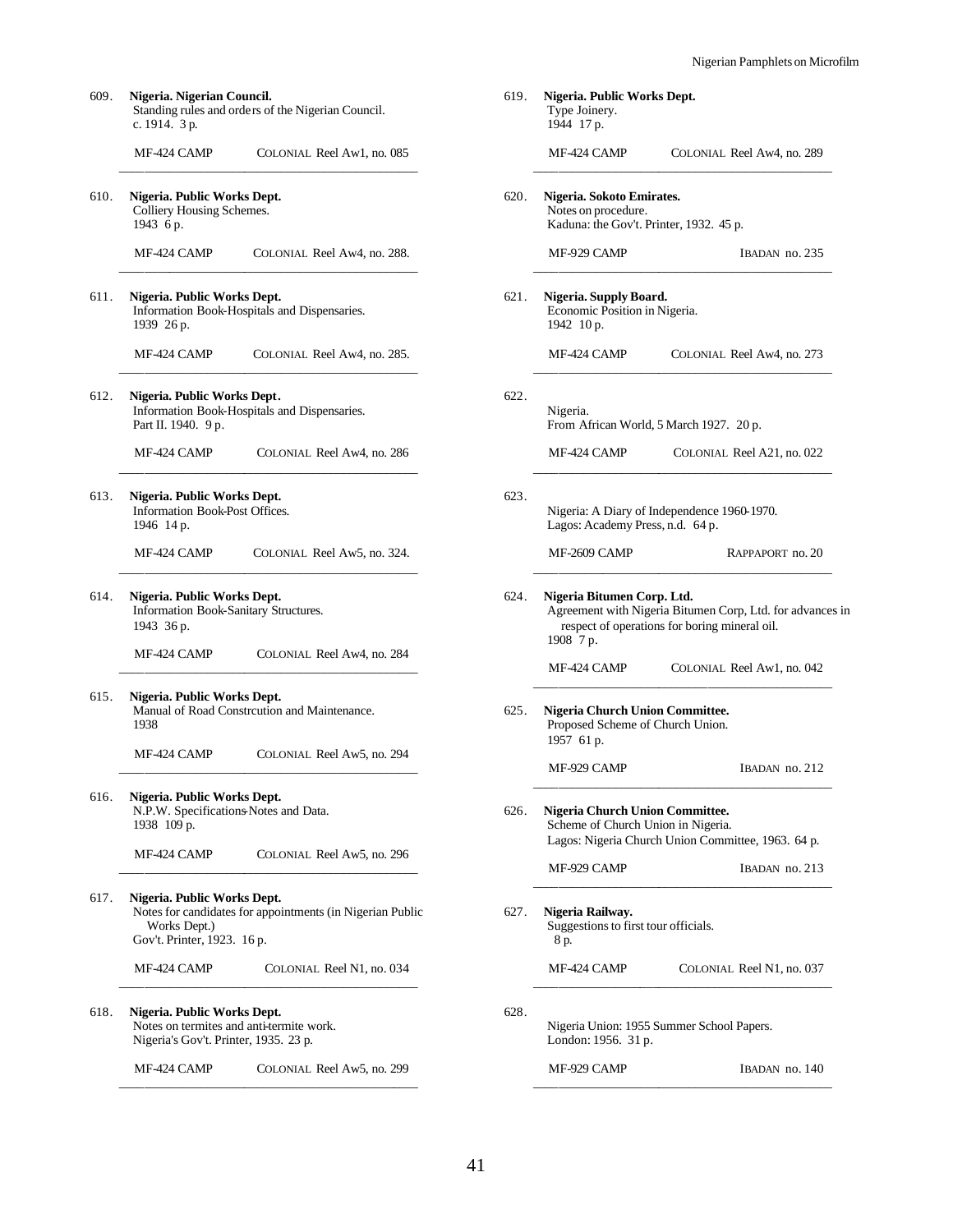| Nigeria Union of Teachers.<br>A Primer on Igbo Etiquette.<br>London: Longmans, Green and Co., 1951. 32 p.                                                          | 639. | <b>Nigerian Young Democrats.</b><br>The Constitution.<br>Lagos: Adodimeba Printing Works, 1942. 12 p.                        |                   |
|--------------------------------------------------------------------------------------------------------------------------------------------------------------------|------|------------------------------------------------------------------------------------------------------------------------------|-------------------|
| MF-3874 CAMP<br>OTTENBERG Reel 09                                                                                                                                  |      | MF-929 CAMP                                                                                                                  | IBADAN no. 025    |
| <b>Nigerian Coasters Union.</b><br>First Annual Report. 1931-1932.<br>Aurore Press, Freetown, 1932.                                                                | 640. | Nigeria's Military Government. First 100 Days.<br>Lagos: Daily Times of Nigeria, Ltd. 1966                                   |                   |
| MF-929 CAMP<br>$IBADAN$ no. 023                                                                                                                                    |      | <b>MF-3874 CAMP</b>                                                                                                          | OTTENBERG Reel 12 |
| Nigerian Independence Photo Album.<br>Yaba: The Pacific Printers 65 p.                                                                                             | 641. | Njoku<br>How to Marry and Good Girl and Live in Peace with Her.<br>Onitsha: Chinyelu Printing Press, n.d.                    |                   |
| MF-929 CAMP<br>IBADAN no. 049                                                                                                                                      |      | MF-3874 CAMP                                                                                                                 | OTTENBERG Reel 04 |
| Nigerian Loyalty: The Emir of Katsana and his State.<br>From illustrated London News, 5 May, 1917. 4 p.<br>MF-424 CAMP<br>COLONIAL Reel N1, no. 027                | 642. | Njoku<br>Life Turns men up and down. Money and Girls turn men up<br>and down.<br>Onitsha: All Star Printers.<br>MF-3874 CAMP | OTTENBERG Reel 04 |
| <b>Nigerian National Democratic Party.</b>                                                                                                                         |      |                                                                                                                              |                   |
| Memorandum of Objections, against the enactment of the<br>native courts and native authority extension ordinance and<br>the general tax ordinance.<br>1927. Lagos. | 643. | Nkwocha, Sylvester Kingsley.<br>The "Young Rascal"<br>Aba: Ofomatas' Press, n.d.                                             |                   |
| MF-3977 CAMP<br>HOOVER no. 024                                                                                                                                     |      | MF-3874 CAMP                                                                                                                 | OTTENBERG Reel 05 |
| Nigerian Pioneer: Map of Nigeria and Cameroons.<br>Lagos: African and Colonial Press Agency, 1918.<br>MF-929 CAMP<br>IBADAN no. 041                                | 644. | Nkwoh, Marius.<br>The Sorrows of man.<br>Aba: International Press, 1953.<br>MF-3874 CAMP                                     | OTTENBERG Reel 04 |
| <b>Nigerian Progressive Union.</b><br>Nigerian Students and Henry Carr.<br>London: Caledonian Press. 12 p.                                                         | 645. | Nnama, Ajuonu<br>Is the North breaking away?<br>Port Harcourt: The Eastern City Press, 1953. 7 p.<br>MF-929 CAMP             | IBADAN no. 060    |
| MF-929 CAMP<br>IBADAN no. 024                                                                                                                                      | 646. | Nnama, Bedford                                                                                                               |                   |
| Nigerian Railway.<br>Codification of powers of the general manager.<br>1928 14 p.                                                                                  |      | Still alive yet burried.<br>Onitsha: African Literature Bureau, Onitsha, United Brothers<br>Printing Press.                  |                   |
| MF-424 CAMP<br>COLONIAL Reel Aw3, no. 198.1                                                                                                                        |      | MF-3874 CAMP                                                                                                                 | OTTENBERG Reel 05 |
| Nigerian Railway.<br>Overtime, mileage and other allowances to railway staff.<br>1936 7, 8 p.                                                                      | 647. | Nnani, Francis Christopher.<br>The Amazing Lovers.<br>Onitsha: Varsity Bookshops, n.d.                                       |                   |
| MF-424 CAMP<br>COLONIAL Reel Aw3, no. 199                                                                                                                          |      | MF-3874 CAMP                                                                                                                 | OTTENBERG Reel 05 |
| Nigerian Soldiers in East Africa.<br>The Gov't. Printer, 1917. 13 p.                                                                                               | 648. | Nnani, Francis Christopher.<br>Never lose hope.<br>Onitsha: Varsity Press, 1961.                                             |                   |
| MF-929 CAMP<br>IBADAN no. 214                                                                                                                                      |      | MF-3874 CAMP                                                                                                                 | <b>OTTENBERG</b>  |

A Primer on Igbo Etiquette. London: Longmans, Green and Co., 19 MF-3874 CAMP OTT \_\_\_\_\_\_\_\_\_\_\_\_\_\_\_\_\_\_\_\_\_\_\_\_\_\_\_\_\_\_\_\_\_\_\_\_\_\_\_\_\_\_\_\_\_\_\_\_ 630. **Nigerian Coasters Union.** First Annual Report. 1931-1932. Aurore Press, Freetown, 1932. MF-929 CAMP \_\_\_\_\_\_\_\_\_\_\_\_\_\_\_\_\_\_\_\_\_\_\_\_\_\_\_\_\_\_\_\_\_\_\_\_\_\_\_\_\_\_\_\_\_\_\_\_

629. **Nigeria Union of Teachers.**

632.

631.

#### 633. **Nigerian National Democratic Party.**

| MF-3977 CAMP | HOOVER no. 024 |
|--------------|----------------|
|              |                |

634.

| MF-929 CAMP | IBADAN no. 041 |
|-------------|----------------|
|             |                |

635. **Nigerian Progressive Union.** Nigerian Students and Henry Carr. London: Caledonian Press. 12 p.

#### 636. **Nigerian Railway.**

637. **Nigerian Railway.** Overtime, mileage and other allowanc 1936 7, 8 p.

638.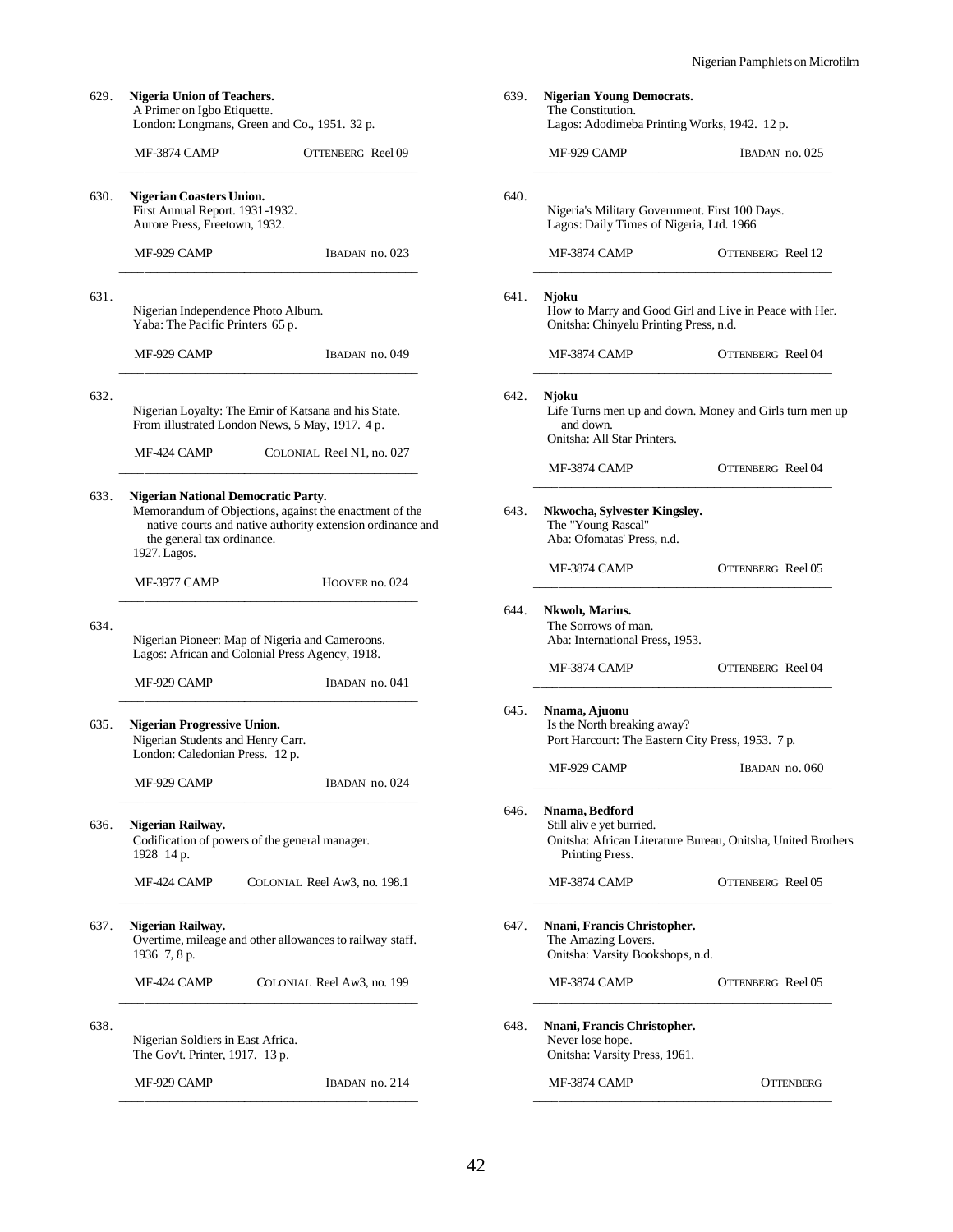| 649. | Nnani, Francis Christopher.<br>Should we love the painted sepulchre?<br>Onitsha: varsity Publishing Company                                                                   | 659. | <b>Nwana</b> , Pits<br>Omenuko.                                                                                                                     |
|------|-------------------------------------------------------------------------------------------------------------------------------------------------------------------------------|------|-----------------------------------------------------------------------------------------------------------------------------------------------------|
|      | <b>OTTENBERG</b> Reel 05<br>MF-3874 CAMP                                                                                                                                      |      | London: Atlantic Press, 1958<br>MF-3874 CAMP<br>OTTENBERG Reel 09                                                                                   |
| 650. | No Cross-No Crown.<br>Compendious Report on Bro. E. J. Ojelabi's Revelation and<br>mission in Honor of U.C.P.S.<br>14 p.                                                      | 660. | <b>Nwankwo, Gilbert</b><br>Tragic Love and the women from nowhere.<br>Aba: Ofomatas' Press, n.d.                                                    |
|      | MF-929 CAMP<br>IBADAN no. 422                                                                                                                                                 |      | MF-3874 CAMP<br>OTTENBERG Reel 05                                                                                                                   |
| 651. | No indiscriminate bombing.<br>Report on activities of the Representatives of Canada, Poland,<br>Sweden, and the United Kingdom during the period 14<br>January-6 March, 1969. | 661. | Nwankwo, Raphael D. A.<br>The bitterness of politics and Awolowo's last appeal.<br>Onitsha: A. Onwudiwe, 1962. (illus.) 106 p.                      |
|      | Apape: Nigerian National Press, 1969. 26 p.                                                                                                                                   |      | MF-2609 CAMP<br>RAPPAPORT no. 03                                                                                                                    |
| 652. | MF-2609 CAMP<br>RAPPAPORT no. 17<br>Northern Nigeria.                                                                                                                         | 662. | Nwosu, Clatus Givson.<br>Miss Cordelia in the romance of destiny.<br>Port Harcourt: Continental Press, n.d.                                         |
|      | Education Conference.<br>1928 39 p.                                                                                                                                           |      | MF-3874 CAMP<br><b>OTTENBERG</b>                                                                                                                    |
|      | MF-424 CAMP<br>COLONIAL Reel Aw7, no. 070                                                                                                                                     | 663. | Obano, G.A.<br>Path to National Unity in Benin.                                                                                                     |
| 653. | Northern Nigeria. Posts and Telegraphs.<br>Instructions of officers in charge of telegraph officers.<br>1912 50 p.                                                            |      | Lagos: Ife-Olu Printing Works, 1952. 47 p.<br>MF-929 CAMP<br>IBADAN no. 294                                                                         |
|      | MF-424 CAMP<br>COLONIAL Reel N1, no. 023                                                                                                                                      | 664. | Obikwelu, G.N.                                                                                                                                      |
| 654. | Northern Nigeria. Posts and Telegraphs.<br>Money Orders and Postal orders.<br>1912 13 p.                                                                                      |      | Pendant Smiles.<br>Enugu: Freeman's Press.<br>MF-3874 CAMP<br>OTTENBERG Reel 05                                                                     |
|      | MF-424 CAMP<br>COLONIAL Reel N1, no. 021                                                                                                                                      |      |                                                                                                                                                     |
| 655. | Northern Nigeria. Posts and Telegraphs.<br>Postmasters' Book of Rules.<br>1912 29 p.                                                                                          | 665. | Obioha, Raphael, I. M.<br>Beauty is Trouble.<br>Onitsha: Chinyelu Printing Press, n.d.<br>MF-3874 CAMP<br>OTTENBERG Reel 05                         |
|      | MF-424 CAMP<br>COLONIAL Reel N1, no. 022                                                                                                                                      |      |                                                                                                                                                     |
| 656. | Northern Nigeria. Regional Houses.<br>Who's Who. Northern Public Relations Book.                                                                                              | 666. | <b>Observer (London)</b><br>Observer articles re G.T. Basden, Archdeacon of the Niger and<br>visit of Sir Ofori Atta to London.<br>1928 3 p.        |
|      | 90 p.<br>MF-929 CAMP<br>IBADAN no. 079                                                                                                                                        |      | MF-424 CAMP<br>COLONIAL Reel Aw3, no. 180                                                                                                           |
| 657. | Nwachukwu, Unaese<br>Where lies the wealth of the East? (Nigeria)<br>Port Harcourt: Goodwill Press. 34 p.                                                                     | 667. | Odilli, Edmund.<br>The mystery of the missing sandals.<br>Lagos: Western Region Literature Committee, Ife-Olu Printing<br>Works, 2nd ed. Rev., 1953 |
|      | MF-929 CAMP<br>IBADAN no. 318                                                                                                                                                 |      | MF-3874 CAMP<br>OTTENBERG Reel 05                                                                                                                   |
| 658. | Nwafor, John Co.<br>Ilu Okwu Igbo Nko Abo. (Enlargement and Revision of Ibo<br>Idioms and Proverbs. 1955 ed.)<br>Aba: Nwafor and sons. 52 p.                                  | 668. | Odubanjo, D.O.<br>Christian Marriage. Is it monogamy or polygamy? Divorce and<br>remarriage.<br>Lagos: Alabiogu Press, 1947 17 p.                   |
|      | MF-3874 CAMP<br>OTTENBERG Reel 09                                                                                                                                             |      | MF-929 CAMP<br>IBADAN no. 253                                                                                                                       |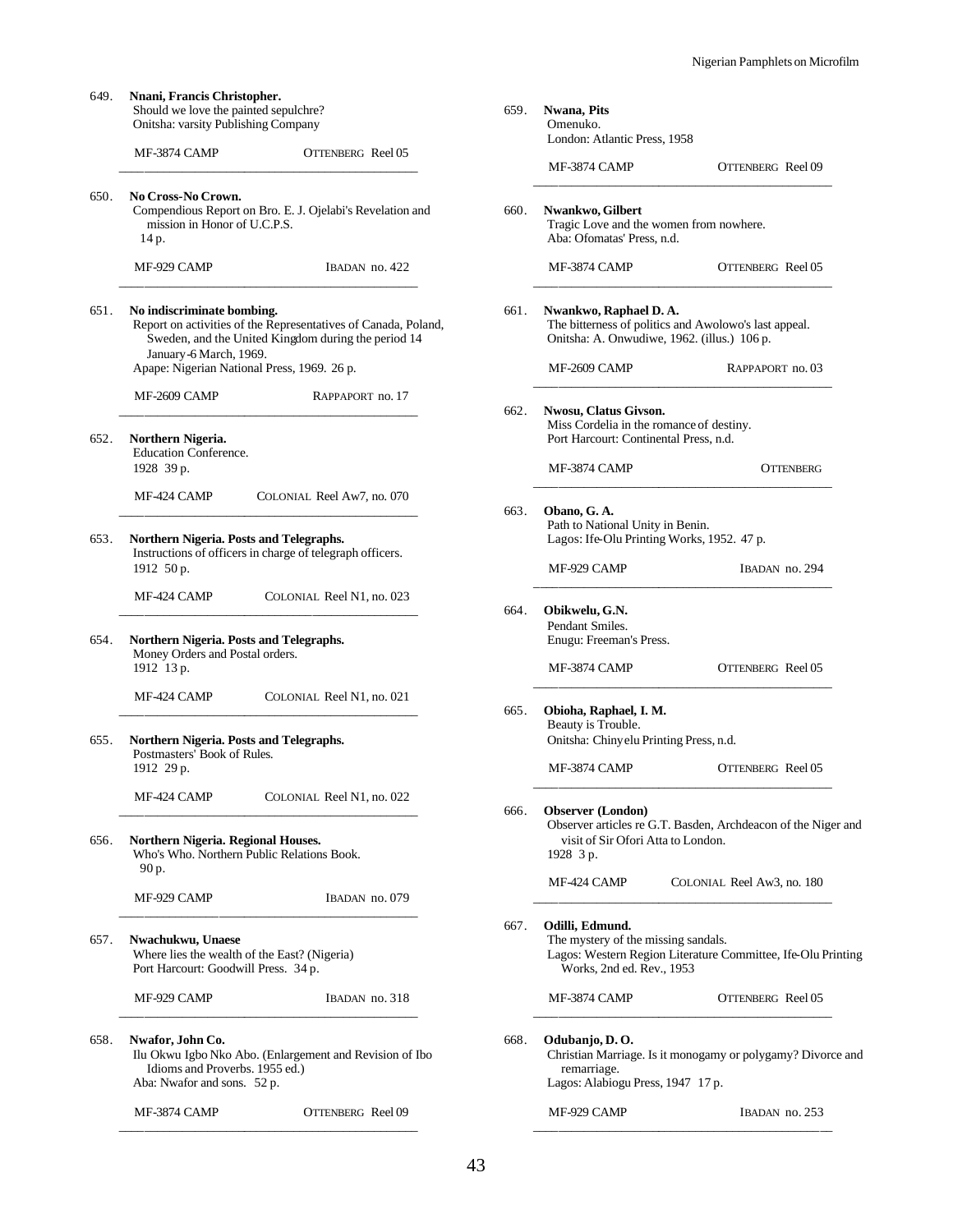| 669.<br>Odubanjo, D. O.<br>The diaries of D. O. Odubanjo.<br>London: Gurikref, 1940-1948, 50-53, 55-56, 58. |                                                                                          |                                                                                                            |
|-------------------------------------------------------------------------------------------------------------|------------------------------------------------------------------------------------------|------------------------------------------------------------------------------------------------------------|
|                                                                                                             | MF-929 CAMP                                                                              | IBADAN no. 270-282                                                                                         |
| 670.                                                                                                        | Odubanjo, D. O.<br>E je ki a le si Ila Oluwa.<br>Lagos: Sore Masika Press, 1948. 14 p.   |                                                                                                            |
|                                                                                                             | MF-929 CAMP                                                                              | IBADAN no. 367                                                                                             |
| 671.                                                                                                        | Odubanjo, D.O.<br>Olufenir Press, Ijobu-Oda, 1947. 10 p.                                 | Eko Jesu Kristi Olugbala wa nipe Igbeyawo Ekeji.                                                           |
|                                                                                                             | MF-929 CAMP                                                                              | IBADAN no. 254                                                                                             |
| 672.                                                                                                        | Odubanjo, D.O.                                                                           | Igebeyawo Kristiani obinrin kan ni, tabi ikobirinjo.<br>Lagos: Alebiosu Printing Press, 1947. 13 p.        |
|                                                                                                             | MF-929 CAMP                                                                              | IBADAN no. 252                                                                                             |
| 673.                                                                                                        | Odubanjo, D.O.<br>Jesu mbo opin Aiye ku si dede.<br>Yaba: Olupese Co. Press, 1947. 53 p. |                                                                                                            |
|                                                                                                             | MF-929 CAMP                                                                              | IBADAN no. 255                                                                                             |
| 674.                                                                                                        | Odubanjo, D. O.<br>Oso awon Obinrin Mino.                                                | Ibadan: Oluseyi Bookshop and Press, 1958. 28 p.                                                            |
|                                                                                                             | MF-929 CAMP                                                                              | IBADAN no. 192                                                                                             |
| 675.                                                                                                        | Oduche, Okwundinka Nwoye.<br>Enugu: Excana Press, 1951.                                  | Life History of Ogbuefi Oduche Akunwata Akamelu.                                                           |
|                                                                                                             | MF-3874 CAMP                                                                             | OTTENBERG Reel 09                                                                                          |
| 676.                                                                                                        | Odunuga, E.C.B.<br>si awon Musulumi Orile Aiye).                                         | Wadi Chun Gbogbo daju (Christ Apostolic Church Ijobu-Oda<br>The Olufemi-Fere Press, Ijobu-Oda, 1963. 19 p. |
|                                                                                                             | MF-929 CAMP                                                                              | IBADAN no. 340                                                                                             |
| 677.                                                                                                        | Odusona, J.S.B.<br>Ibadan: Western Echo Press, 1950. 95 p.                               | Awon Akojo Orin Idaraye Eni ti Ijo Apostoli ti Kristi.                                                     |
|                                                                                                             | MF-929 CAMP                                                                              | IBADAN no. 333                                                                                             |
| 678.                                                                                                        | Odusona, J.S.B.<br>Ibadan: Yoris Printing Works. 24 p.                                   | Ifihan Oluwa lori Isokan Onigbagbo ni Gbogbo Agbaiye.                                                      |
|                                                                                                             | MF-929 CAMP                                                                              | IBADAN no. 257 & 354                                                                                       |

| 679. | Odusona, J.S.B.<br>Ikode fun Isokan Onigbagbo ni Gbogbo Agbaiye.<br>Ibadan: Western Echo Press. 28 p.                  |                      |
|------|------------------------------------------------------------------------------------------------------------------------|----------------------|
|      | MF-929 CAMP                                                                                                            | IBADAN no. 260 & 353 |
| 680. | Odusona, J.S.B.<br>Iranwo nigba Idanwo.<br>Ibadan: Proficiency Press, 1955. 33 p.                                      |                      |
|      | MF-929 CAMP                                                                                                            | IBADAN no. 259 & 368 |
| 681. | Odusona, J.S.B.<br>Itan Gbigbasile Lowo Aje ati Asiri awon Aje.<br>Ape Kaji. Ibadan: Yohir Printing Works, 1958. 40 p. |                      |
|      | MF-929 CAMP                                                                                                            | IBADAN no. 256       |
| 682. | Odusona, J.S.B.<br>Kini a npo ni Agbera ati Pansaga?<br>Ibadan: Akin's Printing Press. 10 p.                           |                      |
|      | MF-929 CAMP                                                                                                            | IBADAN no. 352 & 258 |
| 683. | Odutola, (Chief) Odubanjo.<br>Eto Iselu ti Chanta ati Awon Ijoye.<br>Odutula Printing Works, Ekolado, 1951. 27 p.      |                      |
|      | MF-929 CAMP                                                                                                            | IBADAN no. 298       |
| 684. | Odutola, Odubanjo.<br>Iwe Kini ilosiwaju Eko.<br>Erwbodo Press, Ijobu-Oda, 1946. 40 p.                                 |                      |
|      | MF-929 CAMP                                                                                                            | IBADAN no. 026       |
| 685. | Oduvanjo, D. O.<br>The Onward Christian Second Issue.<br>Christ Apostolic Progressive Union, 1964. 22 p.               |                      |
|      | MF-929 CAMP                                                                                                            | IBADAN no. 194       |
| 686. | Ofoma, B.N.<br>Loving Spree.<br>Aba: Ufondu Press, n.d.                                                                |                      |
|      | MF-3874 CAMP                                                                                                           | OTTENBERG Reel 05    |
| 687. | Ogali, Ogali Agu (1931 -)<br>Adelabu (a drama).<br>Aba: God's Will Printing Press (1958) 33 p.                         |                      |
|      | MF-3874 CAMP                                                                                                           | OTTENBERG Reel 05    |
| 688. | Ogali, Ogali Agu (1931 - )<br>Eddy the coal city boy (a novel).<br>Enugu: Zik Enterprises Ltd., n.d.                   |                      |
|      | MF-3874 CAMP                                                                                                           | OTTENBERG Reel 05    |
|      |                                                                                                                        |                      |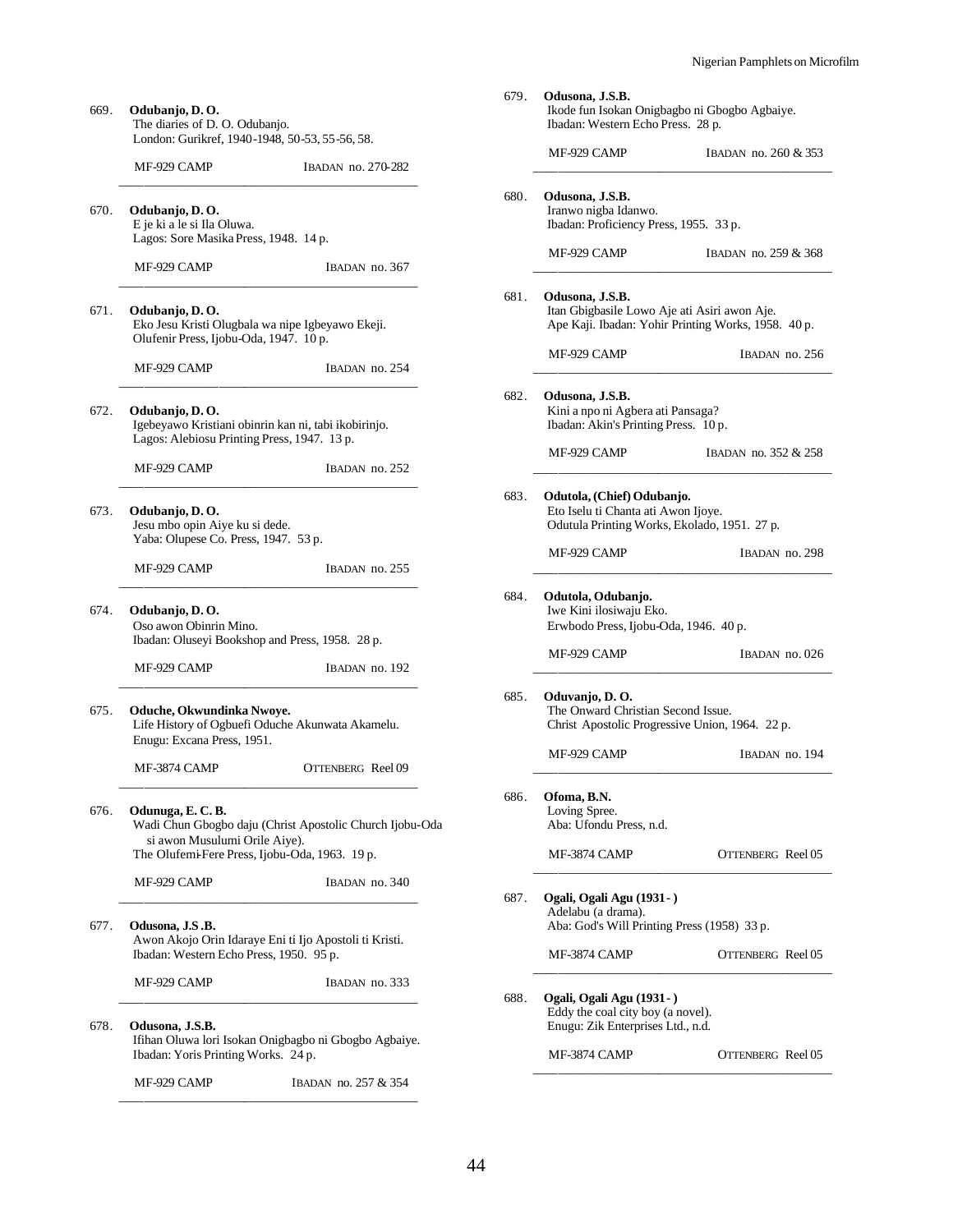| 689. | Ogali, Ogali Agu (1931 - )<br>Long long ago (a novel).<br>Enugu: Omaliko and Sons, n.d.                                                                              |                                                              | 699. | Ogbalu, Frederick chidozie.<br>Igbo Idioms. (the dictionary of Igbo idioms).<br>Onitsha: University Publishing Company, 1966. 2nd ed.                    |                                                         |
|------|----------------------------------------------------------------------------------------------------------------------------------------------------------------------|--------------------------------------------------------------|------|----------------------------------------------------------------------------------------------------------------------------------------------------------|---------------------------------------------------------|
|      | MF-3874 CAMP                                                                                                                                                         | OTTENBERG Reel 05                                            |      | MF-3874 CAMP                                                                                                                                             | OTTENBERG Reel 09                                       |
| 690. | Ogali, Ogali Agu (1931 -)<br>Mr. rabbit is dead (a drama).<br>Aba: Okaudo and Sons Printing Works, n.d.                                                              |                                                              | 700. | (Ogbalu, F.C?)<br>Igbo Syllabus for General Certificate of Education, West<br>Onitsha: Varsity Bookshop, n.d.                                            | African School Certificate, High Elementary Certificate |
|      | MF-3874 CAMP                                                                                                                                                         | OTTENBERG Reel 05                                            |      | MF-3874 CAMP                                                                                                                                             | OTTENBERG Reel 07                                       |
| 691. | Ogali, Ogali Agu (1931 -)<br>Obaka the Magician (a novel).<br>Aba: Okaudo and Sons Press.<br>MF-3874 CAMP                                                            | OTTENBERG Reel 05                                            | 701. | Ogbalu, Frederick chidozie.<br>Ilu-Igbo Banyera Madu.<br>Society for Promoting Ibo Language and Culture, Nkwerra,<br>Orlu, n.d.                          |                                                         |
|      |                                                                                                                                                                      |                                                              |      | MF-3874 CAMP                                                                                                                                             | OTTENBERG Reel 09                                       |
| 692. | Ogali, Ogali Agu (1931 - )<br>Patrice Lumumba (a drama).<br>Onitsha: Tabensi Printing Press.<br>MF-3874 CAMP                                                         | OTTENBERG Reel 05                                            | 702. | Ogbalu, Frederick chidozie.<br>An Investigation into the new Ibo Orthography.<br>Port Harcourt: Goodwill Press, (1952). 78 p.                            |                                                         |
| 693. | Ogali, Ogali Agu (1931 -)                                                                                                                                            |                                                              |      | MF-3874 CAMP                                                                                                                                             | OTTENBERG Reel 09                                       |
|      | Veronica my daughter (a drama).<br>Onitsha: Appolos Bros. Press<br>MF-3874 CAMP                                                                                      | OTTENBERG Reel 05                                            | 703. | Ogbalu, Frederick chidozie.<br>Mbediogu.<br>Onitsha: Varsity Publishing Company.                                                                         |                                                         |
|      |                                                                                                                                                                      |                                                              |      | MF-3874 CAMP                                                                                                                                             | OTTENBERG Reel 09                                       |
| 694. | Ogbalu, Fre derick chidozie.<br>The Book of Igbo Proverbs.<br>onitsha: Varsity Press.<br>MF-3874 CAMP                                                                | OTTENBERG Reel 09                                            | 704. | Ogbalu, Frederick chidozie.<br>Ndi Nkoputa Africa. Dr. Mnamdi Asikiwe. Dr. Kwama<br>Nkruma [sic.].<br>Onitsha: Varsity Publishing Company, 1956. Reprint |                                                         |
| 695. | Ogbalu, Frederick chidozie.<br>The Dictionary of Igbo Idioms. Part I.<br>Onitsha: Varsity Bookshop, n.d.                                                             |                                                              |      | MF-3874 CAMP                                                                                                                                             | OTTENBERG Reel 09                                       |
|      | MF-3874 CAMP                                                                                                                                                         | <b>OTTENBERG</b> Reel 09                                     | 705. | Ogbalu, Frederick chidozie.<br>Niger Tales. Book one.<br>Onitsha: African Literature Bureau, Varsity Bookshops, n.d.                                     |                                                         |
| 696. | Ogbalu, Frederick chidozie.<br>Dimkpa Taa Aku, Ahu Ichere Ya. Being Best Story Entries in                                                                            |                                                              |      | MF-3874 CAMP                                                                                                                                             | OTTENBERG Reel 09                                       |
|      | Promoting Igbo Language and Culture, Nigeria.<br>Onitsha: African Literature Bureau, Varsity Bookshop.                                                               | a Series of Igbo Story Prize Competitions by the Society for | 706. | Ogbalu, Frederick chidozie.<br>Nmoo Nmoo. Igbo Fairy Tales.<br>Onitsha: University Publishing Company, n.d.                                              |                                                         |
|      | MF-3874 CAMP                                                                                                                                                         | OTTENBERG Reel 09                                            |      | MF-3874 CAMP                                                                                                                                             | OTTENBERG Reel 09                                       |
| 697. | Ogbalu, Frederick chidozie.<br>Igba-Oru na Otu Esi Kwusi Ya (Slave trade and its abolition).<br>Society for Promoting Ibo Language, Mbidokwu Press,<br>Onitsha, n.d. |                                                              | 707. | Ogbalu, Frederick chidozie.<br>Nza na Obu (Ibo story book).<br>African Literature Bureau.                                                                |                                                         |
|      | MF-3874 CAMP                                                                                                                                                         | OTTENBERG Reel 09                                            |      | MF-3874 CAMP                                                                                                                                             | OTTENBERG Reel 10                                       |
| 698. | Ogbalu, Frederick chidozie.<br>Igbo-English dictionary.<br>Onitsha: African Literature Bureau, Varsity Bookshop, 1959.                                               |                                                              | 708. | Ogbalu, Frederick chidozie.<br>Okowa-Okwu. Igbo-English-English-Igbo Dictionary.<br>University Publishing Company, 1962.                                 |                                                         |
|      | MF-3874 CAMP                                                                                                                                                         | OTTENBERG Reel 09                                            |      | MF-3874 CAMP                                                                                                                                             | OTTENBERG Reel 10                                       |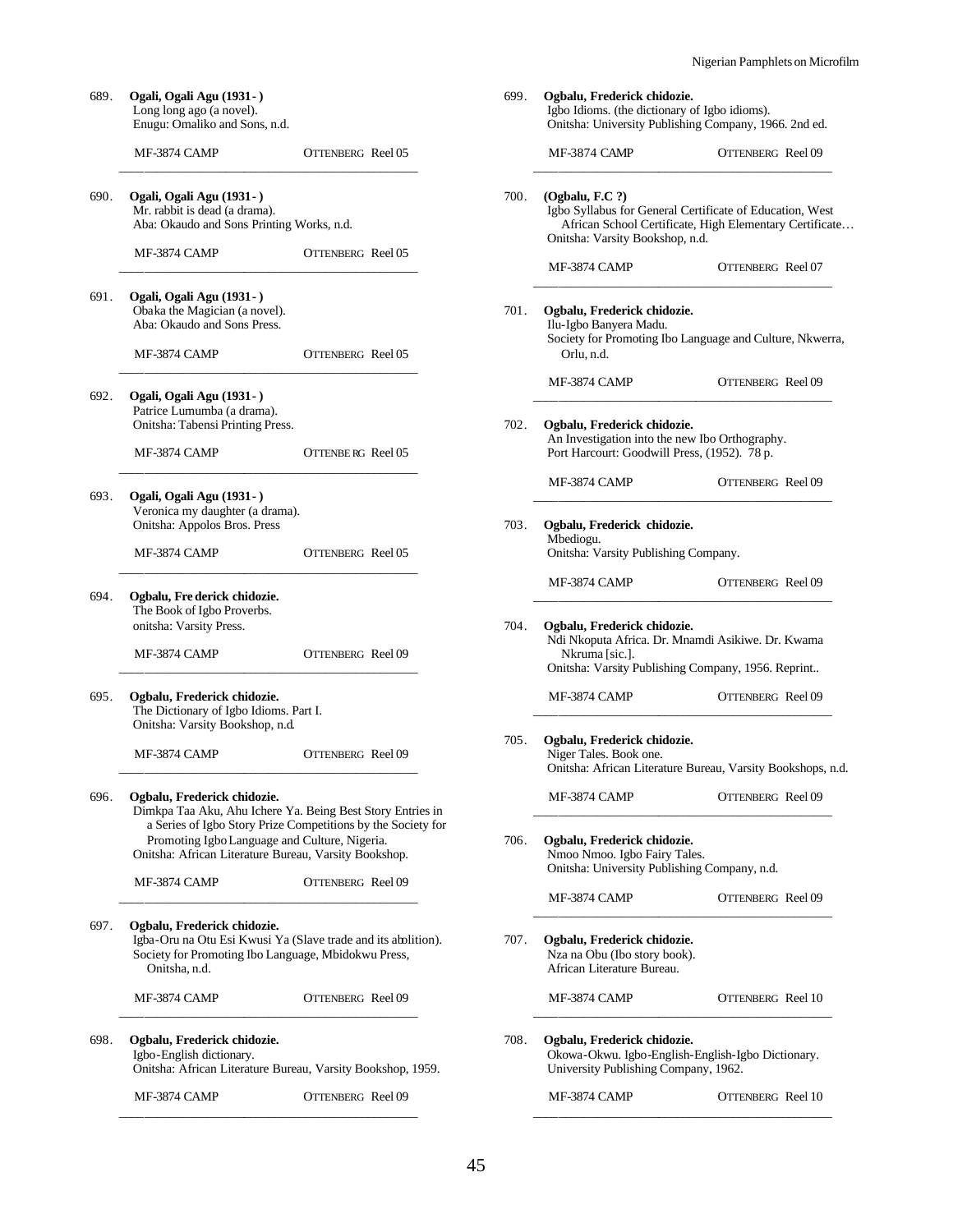| 709. | Ogbalu, Frederick chidozie.<br>Omenala Igbo (The Book of Igbo Custom).<br>2nd. Ed.                                      | Onitsha: African Literature Bureau, Varsity Bookshops, 1960,  |
|------|-------------------------------------------------------------------------------------------------------------------------|---------------------------------------------------------------|
|      | <b>MF-3874 CAMP</b>                                                                                                     | <b>OTTENBERG</b> Reel 10                                      |
| 710. | Ogbalu, Frederick chidozie.<br>Onitsha Province Rhymes. Shamara.<br>Onitsha: Varsity Publishing Company, 1955.          |                                                               |
|      | <b>MF-3874 CAMP</b>                                                                                                     | OTTENBERG Reel 10                                             |
| 711. | Ogbalu, Frederick chidozie.<br>School Certificate Igbo.<br>ed.                                                          | Onitsha: African Literature Bureau, Varsity Bookshop, revised |
|      | MF-3874 CAMP                                                                                                            | OTTENBERG Reel 10                                             |
| 712. | Ogbalu, Frederick chidozie.<br>harmony system).<br>Onitsha: Varsity Publishing Company, 1955. 15 p.                     | Teach Yourself the all accepted Igbo orthography (the vowel   |
|      | MF-3874 CAMP                                                                                                            | OTTENBERG Reel 10                                             |
| 713. | Ogbalu, Frederick chidozie.<br>Western Igbo Rhymes.<br>Onitsha: Varsity Publishing Company, n.d.                        |                                                               |
|      | MF-3874 CAMP                                                                                                            | OTTENBERG Reel 10                                             |
| 714. | Ogbalu, Frederick chidozie.<br>Why do candidates fail Igbo in Exams?<br>Onitsha: Varsity Bookshop, n.d.                 |                                                               |
|      | MF-3874 CAMP                                                                                                            | <b>OTTENBERG</b> Reel 10                                      |
| 715. | Ogu, N. O.<br>Etim-Udo and Adisha in the pool of adventure.<br>Aba: God's Will Printing Press, n.d.                     |                                                               |
|      | <b>MF-3874 CAMP</b>                                                                                                     | OTTENBERG Reel 06                                             |
| 716. | Ogu, N. O.<br>Rose only loved my money.<br>Aba: Treasure Press, n.d.                                                    |                                                               |
|      | <b>MF-3874 CAMP</b>                                                                                                     | OTTENBERG Reel 06                                             |
| 717. | Ogu, N. O.<br>Why women have no trust in men.<br>Aba: Confidence Printing Press, n.d.                                   |                                                               |
|      | MF-3874 CAMP                                                                                                            | OTTENBERG Reel 05                                             |
| 718. | Ogunbiyi, Thomas, A. J.<br>Asiri Joseph Babalola. Aladura ni efon alaye ni ile ekiti.<br>Ibadan: Lisah Press, n.d. 6 p. |                                                               |
|      | MF-929 CAMP                                                                                                             | IBADAN no. 411                                                |

| 719. | Ogunbiyi, Thomas, A. J.<br>Awon Adura Bamuso ati ti ofo.<br>Ibadan: The Lisabi Press, 1932. 15 p. |                                                               |
|------|---------------------------------------------------------------------------------------------------|---------------------------------------------------------------|
|      | MF-929 CAMP                                                                                       | IBADAN no. 238                                                |
| 720. | Ogunbiyi, Thomas, A. J.<br>Oniruru Adura Tatodami lohun.<br>Ibadan: The Lisabi Press. 23 p.       |                                                               |
|      | MF-929 CAMP                                                                                       | IBADAN no. 237                                                |
| 721. | Ogunranti, Ayo.<br>I know a man, a Saint.<br>Typed. 8 p.                                          |                                                               |
|      | MF-929 CAMP                                                                                       | IBADAN no. 190                                                |
| 722. | Ogunranti, Ayo.<br>Oro iyanju Ape Kaji.                                                           | Ibadan: Adeyonis Printing Works, 1930 (C.A.C.) 35 p.          |
|      | MF-929 CAMP                                                                                       | IBADAN no. 369 & 191                                          |
| 723. | The Oil Palm and its Products.<br>1923 7 p.                                                       |                                                               |
|      | MF-424 CAMP                                                                                       | COLONIAL Reel Aw2, no. 145                                    |
| 724. | <b>Oil Rivers Protectorate.</b><br>1893 19 p.                                                     | Affairs of the Oil Rivers Protectorate and Niger territories. |
|      | MF-424 CAMP                                                                                       | COLONIAL Reel N1, no. 006                                     |
| 725. | Oji, B. A.<br>Okonya (the piper).<br>Aba: International Press, 1953.                              |                                                               |
|      | <b>MF-3874 CAMP</b>                                                                               | OTTENBERG Reel 06                                             |
| 726. | Oji, Jasper Onyebuchi (1929 - )<br>The Reform Committee of N.C.N.C.                               | Aba: Treasure Press, (1958). (Political Series, no. 1) 4 p.   |
|      | MF-929 CAMP                                                                                       | IBADAN no. 061                                                |
| 727. | Ojika, Nbonu (1914-1956)<br>The Road to Freedom.<br>Calabar: Henshaw Press, 1949. 21 p.           |                                                               |
|      | MF-929 CAMP                                                                                       | IBADAN no. 027                                                |
| 728. | Ojo, Chief Samuel (1888 - )<br>Origin of the Yoruba.                                              | Ibadan: Abiodun Printing Works, 1932. 39 p.                   |
|      | MF-929 CAMP                                                                                       | IBADAN no. 286                                                |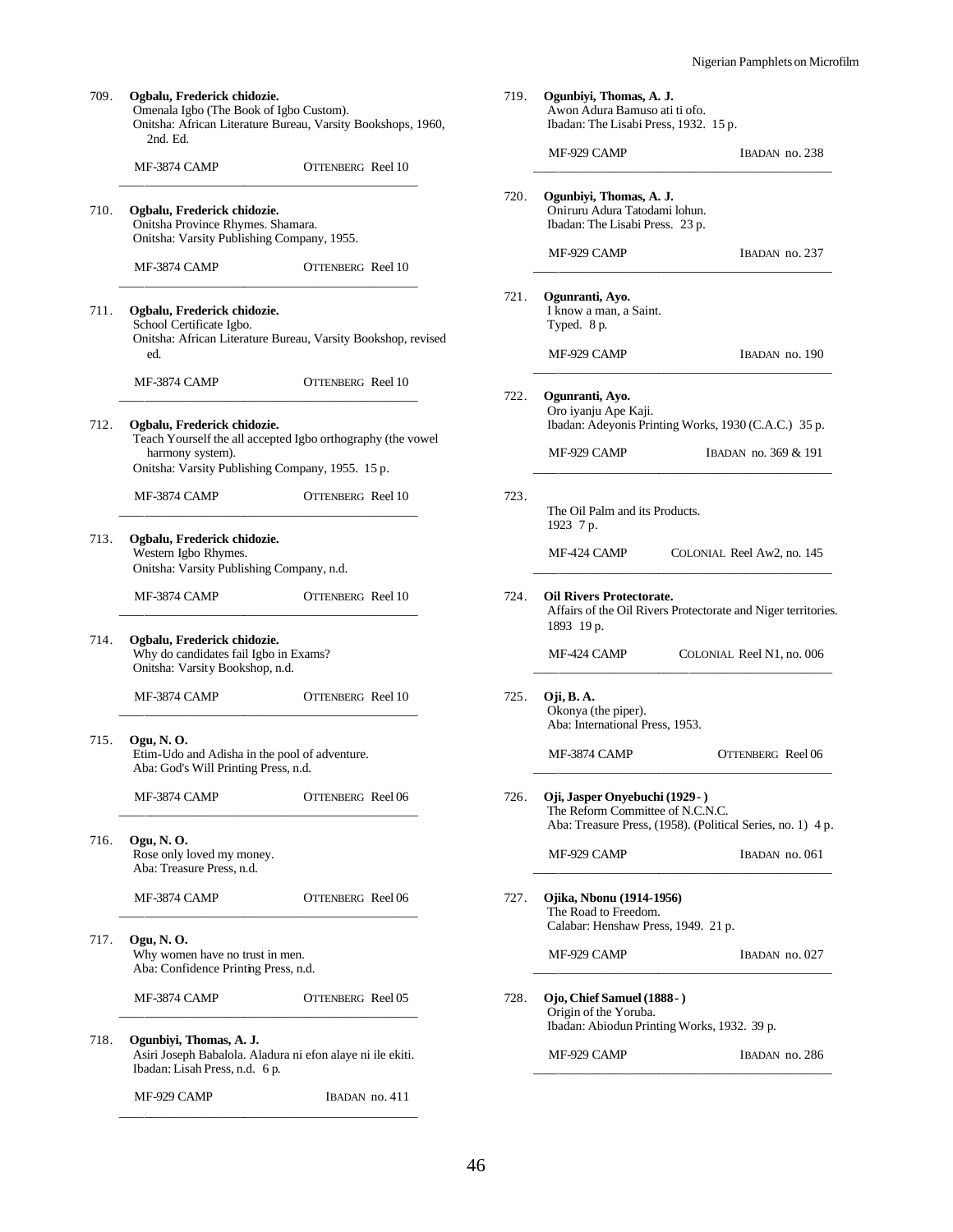| 729.<br>Ojo, Chief Samuel (1888 - ) Bada of Shaki.<br>The Origin of the Yoruba, Pt. II<br>1957 70 p. |                                                                                                                                                           |                          |  |
|------------------------------------------------------------------------------------------------------|-----------------------------------------------------------------------------------------------------------------------------------------------------------|--------------------------|--|
|                                                                                                      | MF-929 CAMP                                                                                                                                               | IBADAN no. 287           |  |
| 730.                                                                                                 | Ojo, Chief Samuel, Bada of Shaki.<br>Short history of ilorin.<br>Oyo: Atoro Printing Works, 1957. 41 p.                                                   |                          |  |
|                                                                                                      | MF-929 CAMP                                                                                                                                               | IBADAN no. 301           |  |
| 731.                                                                                                 | Ojo-Cole, Julius.<br>A collection of Yoruba thoughts.<br>Lagos: Nigerian Press Ltd. 1931.                                                                 |                          |  |
|                                                                                                      | MF-3977 CAMP                                                                                                                                              | HOOVER no. 022           |  |
| 732.                                                                                                 | Okafor, Amanke.<br>Nigeria. Why we fight for freedom. 3rd ed.<br>Watford, Herts, England: Farleigh Press, Ltd. 1950                                       |                          |  |
|                                                                                                      | MF-929 CAMP                                                                                                                                               | IBADAN no. 094           |  |
| 733.                                                                                                 | Okala, Julius Bryan C. Etuka.<br>Bilingualism in Eastern Region of Nigeria.<br>Enugu: Eastern Nigeria Printing Corporation, 1962. 16 p.                   |                          |  |
|                                                                                                      | MF-3874 CAMP                                                                                                                                              | OTTENBERG Reel 10        |  |
| 734.                                                                                                 | Oka, D. O.<br>The Hidden Game.<br>Ibadan: The Union Press, 1949. 18 p.                                                                                    |                          |  |
|                                                                                                      | MF-929 CAMP                                                                                                                                               | IBADAN no. 334           |  |
| 735.                                                                                                 | Okadiadi, Eunice Chukwodo.<br>A short biography of the late Bishop Alphonse Chukuma<br>Onysabo, O.B.E.<br>Port Harcourt: C.M.S. Niger, Press, 1956. 13 p. |                          |  |
|                                                                                                      | MF-929 CAMP                                                                                                                                               | IBADAN no. 076           |  |
| 735.                                                                                                 | Okadiadi, Eunice Chukwodo.<br>A short biography of the late Bishop Alphonse Chukuma<br>Onysabo, O.B.E.<br>Port Harcourt: C.M.S. Niger, Press, 1956. 13 p. |                          |  |
|                                                                                                      | MF-3874 CAMP                                                                                                                                              | <b>OTTENBERG</b> Reel 10 |  |
| 736.                                                                                                 | Okeka, Alex.<br>Abiorah. I'll rather break my sword and die. (a drama).<br>Onitsha: All Star Printers, n.d.                                               |                          |  |
|                                                                                                      | MF-3874 CAMP                                                                                                                                              | OTTENBERG Reel 06        |  |
| 737.                                                                                                 | Okerinu, J.O.<br>Emi Mimo s'Olum Pataki.<br>Ibadan: Akayomi Printing Works, 1956. 8 p.                                                                    |                          |  |
|                                                                                                      | MF-929 CAMP                                                                                                                                               | IBADAN no. 403           |  |

| Okonkwo, M. N.<br>A complete course in Igbo grammar.<br>Enugu: Zik Interprises Ltd., 1957. |                                                                                                                                                                                                                                                                                                                                                                                                                                                                                                  |  |
|--------------------------------------------------------------------------------------------|--------------------------------------------------------------------------------------------------------------------------------------------------------------------------------------------------------------------------------------------------------------------------------------------------------------------------------------------------------------------------------------------------------------------------------------------------------------------------------------------------|--|
| MF-3874 CAMP                                                                               | OTTENBERG Reel 10                                                                                                                                                                                                                                                                                                                                                                                                                                                                                |  |
| Okonkwo, R.                                                                                |                                                                                                                                                                                                                                                                                                                                                                                                                                                                                                  |  |
| MF-3874 CAMP                                                                               | OTTENBERG Reel 04                                                                                                                                                                                                                                                                                                                                                                                                                                                                                |  |
| Okonkwo, R.                                                                                |                                                                                                                                                                                                                                                                                                                                                                                                                                                                                                  |  |
| MF-3874 CAMP                                                                               | OTTENBERG Reel 04                                                                                                                                                                                                                                                                                                                                                                                                                                                                                |  |
| Okoro, Nwakama.                                                                            |                                                                                                                                                                                                                                                                                                                                                                                                                                                                                                  |  |
| MF-3874 CAMP                                                                               | OTTENBERG Reel 10                                                                                                                                                                                                                                                                                                                                                                                                                                                                                |  |
| Okoroh, Patrick D.<br>A short history of uratta.<br>Ijobuode: Benson Press, n.d.           |                                                                                                                                                                                                                                                                                                                                                                                                                                                                                                  |  |
| MF-3874 CAMP                                                                               | OTTENBERG Reel 10                                                                                                                                                                                                                                                                                                                                                                                                                                                                                |  |
| Okoye, Mokwugo (1926-)<br>Fullness of freedom.                                             |                                                                                                                                                                                                                                                                                                                                                                                                                                                                                                  |  |
| MF-929 CAMP                                                                                | IBADAN no. 143                                                                                                                                                                                                                                                                                                                                                                                                                                                                                   |  |
| Okoye, Mokwugo<br>Pangs of Progress.                                                       |                                                                                                                                                                                                                                                                                                                                                                                                                                                                                                  |  |
|                                                                                            |                                                                                                                                                                                                                                                                                                                                                                                                                                                                                                  |  |
|                                                                                            | IBADAN no. 142                                                                                                                                                                                                                                                                                                                                                                                                                                                                                   |  |
| Okoye, Mokwugo.<br>Some facts and fancies.                                                 |                                                                                                                                                                                                                                                                                                                                                                                                                                                                                                  |  |
| MF-929 CAMP                                                                                | IBADAN no. 141                                                                                                                                                                                                                                                                                                                                                                                                                                                                                   |  |
| Okwesa, Anthony A.<br>Onitsha: Tabensi Printing Press, 1955.                               |                                                                                                                                                                                                                                                                                                                                                                                                                                                                                                  |  |
|                                                                                            |                                                                                                                                                                                                                                                                                                                                                                                                                                                                                                  |  |
|                                                                                            | Never trust all that loves you. 4th ed.<br>Onitsha: Popular Printing Press, n.d.<br>No money, much expenses, enemies and bad friends kill a man<br>(The way to avoid poverty).<br>Onitsha: New Era Printers, n.d.<br>The ascertainment of customary laws in Southern Nigeria.<br>Onitsha: Etudo Limited, 1966.<br>Published by the author. 58 p.<br>Onitsha: Progress Printing Works. 31 p.<br>MF-929 CAMP<br>Yaba: Ife-Olu Printing Works, 1953. 52 p.<br>The strange death of Israel Njamanse. |  |

738.

Okigwe

Lagos: Ife-Olu Printing Works, 1951.

MF-3874 CAMP OTTENBERG Reel 07 \_\_\_\_\_\_\_\_\_\_\_\_\_\_\_\_\_\_\_\_\_\_\_\_\_\_\_\_\_\_\_\_\_\_\_\_\_\_\_\_\_\_\_\_\_\_\_\_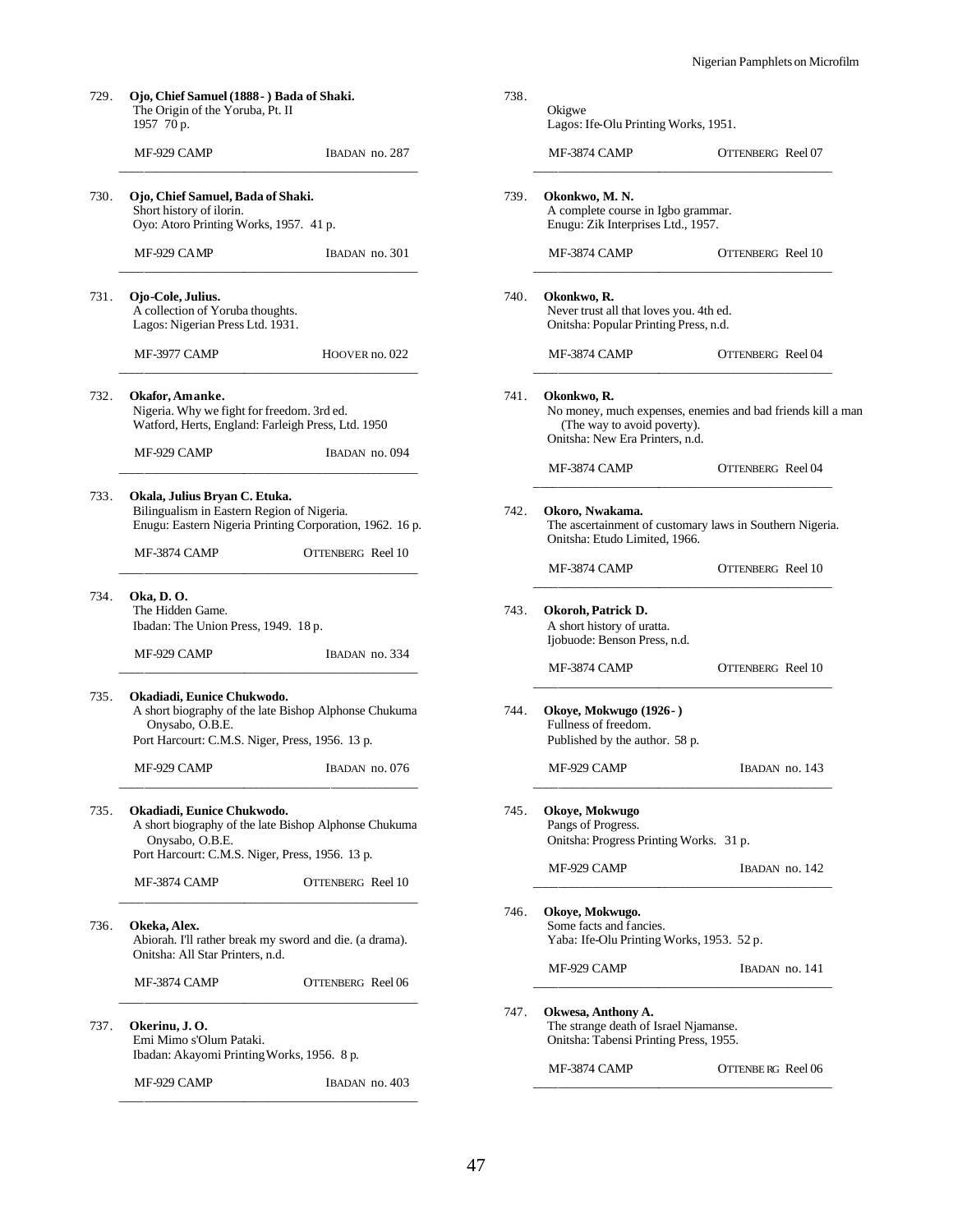| 748. | Olawoyin, E. A.<br>Asotele nipa inisi emi mima ti a fihan Brother E. A. Olawoyin.<br>Abaokuta: E.N.A. Press, 1935. 13 p. |                                                                                                       |  |  |
|------|--------------------------------------------------------------------------------------------------------------------------|-------------------------------------------------------------------------------------------------------|--|--|
|      | MF-929 CAMP                                                                                                              | IBADAN no. 371                                                                                        |  |  |
| 749. | Olayeda, S. P.<br>The trial of Hitler. A Play.<br>Aba: International Press, n.d.                                         |                                                                                                       |  |  |
|      | MF-3874 CAMP                                                                                                             | OTTENBERG Reel 06                                                                                     |  |  |
| 750. | The Land-Use Movement in West Africa.<br>From Forestry Abstracts, 1943.                                                  | Oliphant, J. N. (Chief Conservator of Forests).                                                       |  |  |
|      | MF-424 CAMP                                                                                                              | COLONIAL Reel N2, no. 064                                                                             |  |  |
| 751. | Olisah, Okenwa.<br>Onitsha: New Era Printing Press, n.d.                                                                 | Dangerous man vagabound versus princess.                                                              |  |  |
|      | MF-3874 CAMP                                                                                                             | OTTENBERG Reel 06                                                                                     |  |  |
| 752. | Olisah, Okenwa.<br>The half-educated court messenger.<br>Onitsha: General Printing Press, n.d.                           |                                                                                                       |  |  |
|      | MF-3874 CAMP                                                                                                             | OTTENBERG Reel 08                                                                                     |  |  |
| 753. | Olisah, Okenwa.<br>How to live better life and help yourself.<br>Onitsha: All Star Printers.                             |                                                                                                       |  |  |
|      | MF-3874 CAMP                                                                                                             | OTTENBERG Reel 04                                                                                     |  |  |
| 754. | Olisah, Okenwa.<br>Onitsha: New Era Printers, n.d.                                                                       | How to live a bachelor's life and girl's life without much<br>mistakes. By the Strong Man of the Pen. |  |  |
|      | MF-3874 CAMP                                                                                                             | OTTENBERG Reel 04                                                                                     |  |  |
| 755. | Olisah, Okenwa.<br>money Hard to Get but Easy to Spend.<br>Onitsha: New Era Press, n.d.                                  |                                                                                                       |  |  |
|      | MF-3874 CAMP                                                                                                             | OTTENBERG Reel 04                                                                                     |  |  |
| 756. | Olisah, S.O.<br>Drunkards belive bar as heaven.<br>Onitsha: Chinyelu Printing Press, n.d.                                |                                                                                                       |  |  |
|      | <b>MF-3874 CAMP</b>                                                                                                      | OTTENBERG Reel 04                                                                                     |  |  |
| 757. | Olubi, Jonathan C.<br>The rubber industry of Lagos Province.<br>London, 1911.                                            |                                                                                                       |  |  |
|      | MF-3977 CAMP                                                                                                             | HOOVER no. 014                                                                                        |  |  |

|      | MF-929 CAMP                                                                                                   | IBADAN no. 308       |  |  |
|------|---------------------------------------------------------------------------------------------------------------|----------------------|--|--|
|      |                                                                                                               |                      |  |  |
| 759. | Olukoya, G. N.<br>Imole di (2) Ona Iye lati Inu Iwe iye.<br>Ijebuoda: The Olufami-Tire Press. 59 p.           |                      |  |  |
|      | MF-929 CAMP                                                                                                   | IBADAN no. 405       |  |  |
| 760. | Olukoya, G. N.<br>Imole de 3 Kko Iye lati inu Iwe Iye.<br>Ijobu-Oda: Odumosubo Press. 50 p.                   |                      |  |  |
|      | MF-929 CAMP                                                                                                   | IBADAN no. 404       |  |  |
| 761. | Oluwalade, Talabi.<br>Fiwa jo Jesu.<br>Ondon: Ajipandola Press. 19 p.                                         |                      |  |  |
|      | MF-929 CAMP                                                                                                   | IBADAN no. 213 & 372 |  |  |
| 762. | Oluwola, Isaac.<br>Ologbe Eni Owo Bishopu Isaac Oluwola. D.D.<br>C.M.S., Lagos, 1937. 14 p.                   |                      |  |  |
|      | MF-929 CAMP                                                                                                   | IBADAN no. 075       |  |  |
| 763. | Oluwola, Isaac, Bishop.<br>Sermon.<br>Lagos: Government Printer, 1918. 12 p.                                  |                      |  |  |
|      | MF-929 CAMP                                                                                                   | IBADAN no. 215       |  |  |
| 764. | Omo-Ananigie, Peter Inahourame (1923-)<br>A brief history of Etsakor.<br>Lagos: Opa Ife Press, 1946.          |                      |  |  |
|      | <b>MF-3874 CAMP</b>                                                                                           | OTTENBERG Reel 10    |  |  |
| 765. | Omo-Ananigie, Peter Inahourame (1923-)<br>Life History of Michael A. O. Imouou.<br>Lagos: P.P.W., 1957. 86 p. |                      |  |  |
|      | MF-929 CAMP                                                                                                   | IBADAN no. 154       |  |  |
| 766. | Omode Eru Kunrin.<br>Ti o di Bisopu, tabi itan Samuel Ajayi Crowther.<br>lagos: C.N.S., 1957. 31 p.           |                      |  |  |
|      | MF-929 CAMP                                                                                                   | IBADAN no. 069 & 070 |  |  |
| 767. | Omonawkanrin, C.O.<br>Itsekiri Law and Custom.<br>Lagos: Ife-Olu Printing Works, 1942.                        |                      |  |  |
|      |                                                                                                               |                      |  |  |

758. **Olugunna, Daji.**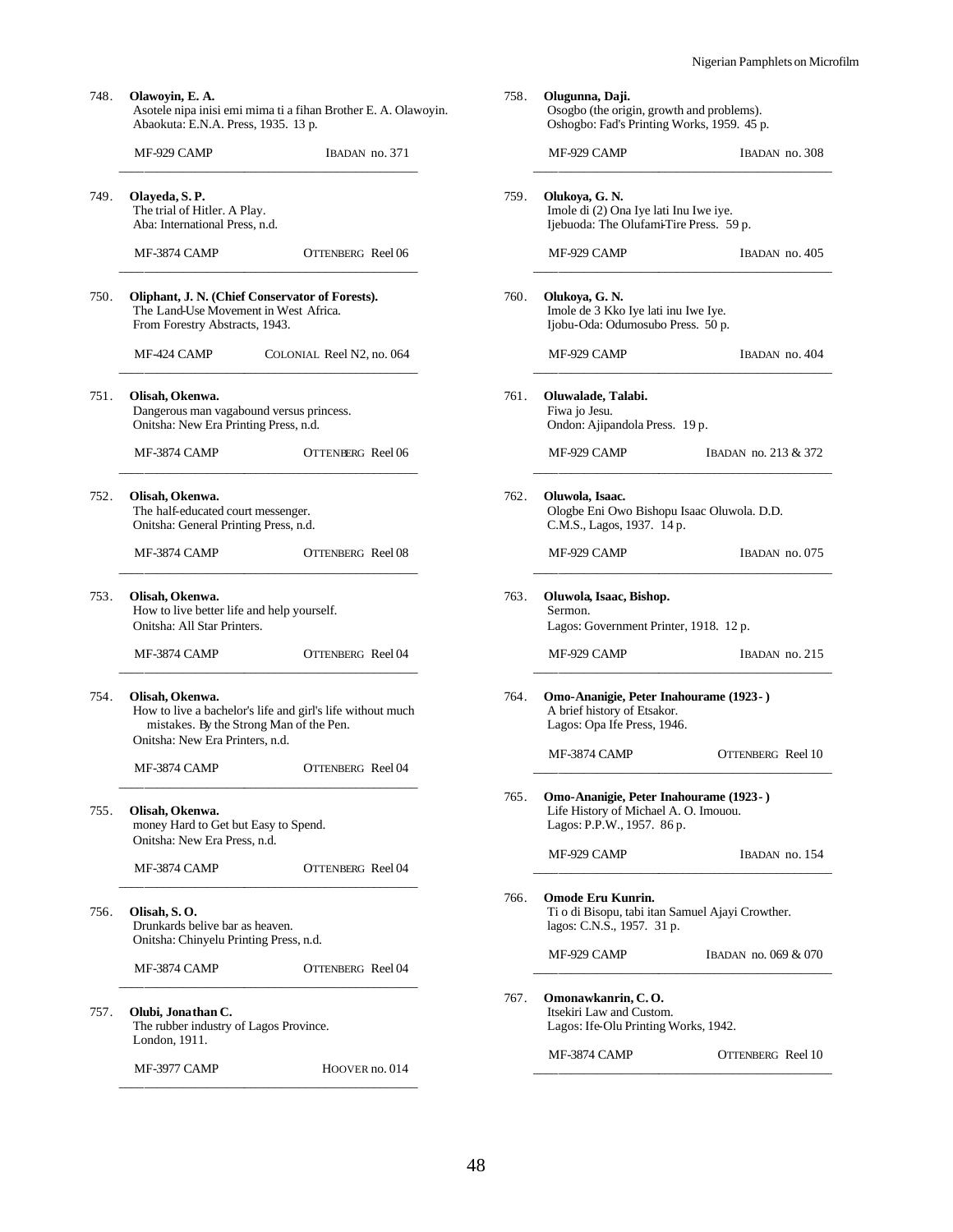| 768. | "One Interested in the Native Races", A West African<br>Monopoly.<br>1894 8 p.                              | 778. | Oredsin, Samuel Taiwo.<br>A Manual on Action Group Party Organization.<br>Ibadan: Action Group, 1956. 57 p.             |                                                              |
|------|-------------------------------------------------------------------------------------------------------------|------|-------------------------------------------------------------------------------------------------------------------------|--------------------------------------------------------------|
|      | MF-424 CAMP<br>COLONIAL Reel N1, no. 007                                                                    |      | MF-929 CAMP                                                                                                             | IBADAN no. 093                                               |
| 769. | Onuchukwu, W.I.<br>English Ibo phrase book and vocabulary.<br>Port Harcourt: N.P.P. Press, n.d.             | 779. | Oresanya, A. O.<br>An outline of the system of administration in Nigeria.<br>Lagos: Ife-Olu Printing Works, 1942. 46 p. |                                                              |
|      | <b>OTTENBERG</b> Reel 10<br>MF-3874 CAMP                                                                    |      | MF-929 CAMP                                                                                                             | IBADAN no. 110                                               |
|      |                                                                                                             | 780. |                                                                                                                         |                                                              |
| 770. | Onuoha, C.N.<br>Moneyhard. Advice and comfort to you all.<br>Port Harcourt: Fonu Press, n.d.                |      | Port Harcourt: C.M.S. Niger, Press, n.d.                                                                                | The organization and procedure of local Government councils. |
|      | MF-3874 CAMP<br>OTTENBERG Reel 04                                                                           |      | MF-3874 CAMP                                                                                                            | <b>OTTENBERG</b> Reel 12                                     |
| 771. | Onuoha, C.N.<br>The way to help life. By Moneyhard, pseud.<br>Aba: Education Mission Press, n.d.            | 781. | Orisadipe, Ajidasile.<br>Prospectus of Nigeria Art center.<br>Lagos: Olugbadown Press, n.d.                             |                                                              |
|      | OTTENBERG Reel 04<br>MF-3874 CAMP                                                                           |      | MF-3874 CAMP                                                                                                            | <b>OTTENBERG</b> Reel 10                                     |
| 772. | Onwudiegwu, J. Kenndys.<br>The miracles of love.<br>Onitsha: Gebo and Brothers, 1965.                       | 782. | Orisu, Ikwudili.<br>The mirror of life.                                                                                 | Onitsha: New Era Press, n.d. (by Ayo Mac-Donald, pseud.)     |
|      | OTTENBERG Reel 06<br>MF-3874 CAMP                                                                           |      | MF-3874 CAMP                                                                                                            | OTTENBERG Reel 06                                            |
| 773. | Onwuteaka, Jere Ogo.<br>The C.M.S. Niger Mission Centenary, 1957.<br>Onitsha: Mbidokwu Press, 1957.         | 783. | Orogun, J.B.<br>Eto Isin Gbojbo ti Ijo Apostoli Kristi Nigeria.<br>Ilesha: 1957. 62 p.                                  |                                                              |
|      | MF-3874 CAMP<br>OTTENBERG Reel 10                                                                           |      | MF-929 CAMP                                                                                                             | IBADAN no. 349                                               |
| 774. | Onyido, Udomegue<br>The N.C.N.C. Delegation to London of 1947.<br>Aba: Education Mission Press, 1949. 36 p. | 784. | Orogun, J.B.<br>Ipadabo Jesu wa si Aiye Lakaji.<br>Ibadan: Oluseyi Bookshop, 1963. 81 p.                                |                                                              |
|      | MF-929 CAMP<br>IBADAN no. 028                                                                               |      | MF-929 CAMP                                                                                                             | IBADAN no. 406                                               |
| 775. | Opening of the Lagos Ibadan railway for traffic.                                                            | 785. | Orr, Charles William James, Capt.<br>The Nausa Race.<br>from Journal of the African Society, 1908. 5 p.                 |                                                              |
|      | 1901 22 p.<br>MF-424 CAMP<br>COLONIAL Reel L1, no. 004                                                      |      | MF-424 CAMP                                                                                                             | COLONIAL Reel N1, no. 039                                    |
| 776. | Opera, E.O.<br>Ilu Okwu Igbo.<br>Silent Prayer Home Press, Aba, 1950.                                       | 786. | O'Shea, D.B.<br>Departmental Manual of Elementary Surveying.<br>Nigeria Gov't. Printer, 1940. 136 p.                    |                                                              |
|      | MF-3874 CAMP<br>OTTENBERG Reel 10                                                                           |      | MF-424 CAMP                                                                                                             | COLONIAL Reel Aw5, no. 298                                   |
| 777. | Orakwue, Jerry I.<br>Onitsha custom of title-taking.<br>Onitsha: Renascent Africa Press, 1953. 82 p.        | 787. | Osinaika, James Johnson Ade.<br>Eyi Morire e Jerusalem.<br>Apa kaji. 88 p.                                              |                                                              |
|      | MF-3874 CAMP<br>OTTENBERG Reel 10                                                                           |      | MF-929 CAMP                                                                                                             | IBADAN no. 373                                               |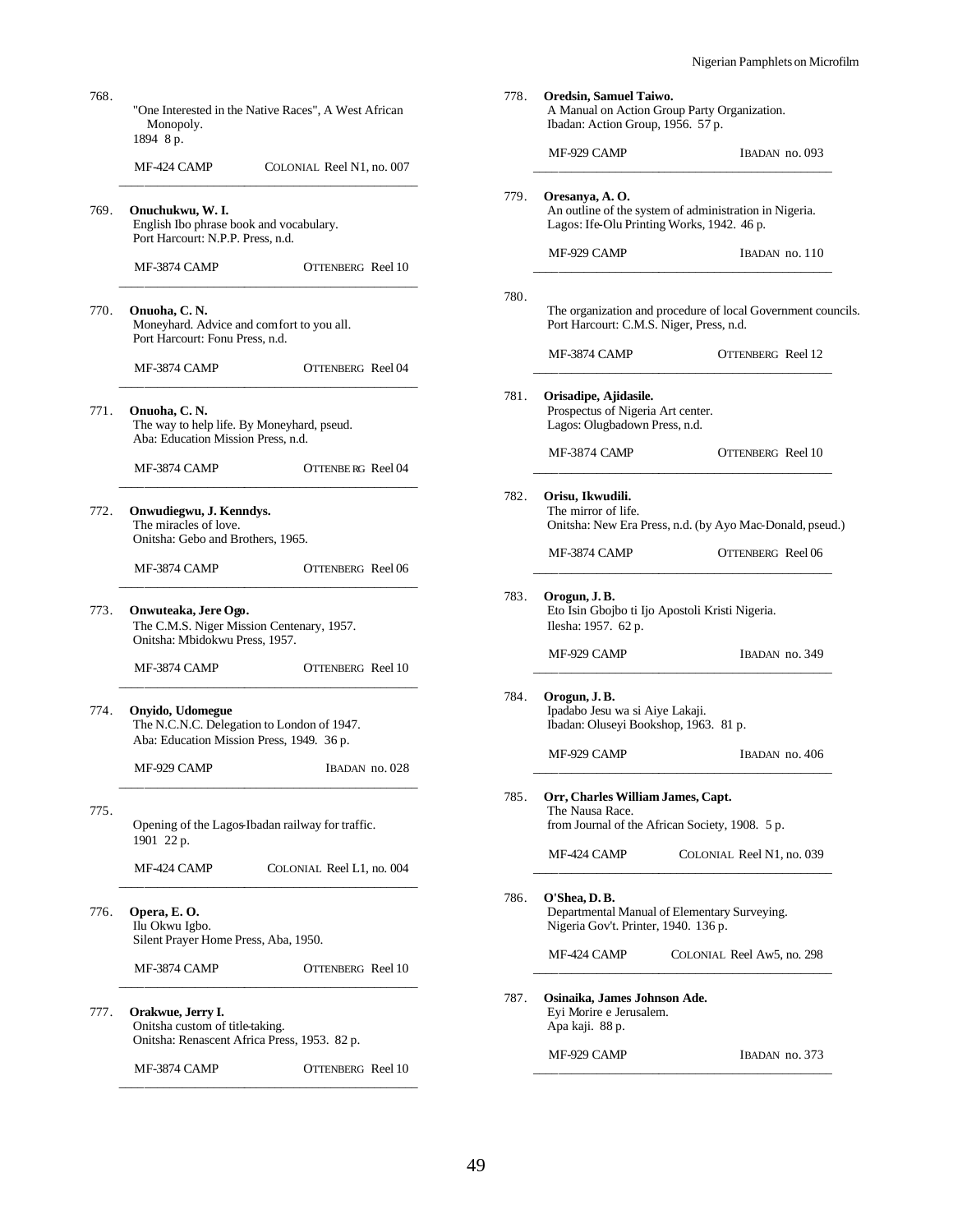| Ositelu, Josiah Olumowo (1902-1966)<br>odun nefa si.<br>Ibadan: Ilafi Press, 1930. 16 p.                         | Awon asotele ohun ti yiobebe si sele lati iru odun 1931 ari bi                                                               | 797. | Bornu girgan.                                                                                              | Palmer, Herbert Richmond (1877-1958), Sir.<br>Reprinted from Journal of African Society, 19/2, p. 71-83.                   |
|------------------------------------------------------------------------------------------------------------------|------------------------------------------------------------------------------------------------------------------------------|------|------------------------------------------------------------------------------------------------------------|----------------------------------------------------------------------------------------------------------------------------|
| MF-929 CAMP                                                                                                      | IBADAN no. 243 & 329                                                                                                         |      | MF-929 CAMP                                                                                                | IBADAN no. 230                                                                                                             |
| Outlook.<br>eastern ministers and legislators.<br>Enugu: The "Outlook", Sept., 1952.<br><b>MF-3874 CAMP</b>      | The "outlook" constitutional supplement and guide to your<br><b>OTTENBERG</b> Reel 12                                        | 798. | The future of native administrations. 1939.<br>MF-424 CAMP                                                 | Palmer, Herbert Richmond (1877-1958), Sir.<br>from West African Review, of August 1939. 3 p.<br>COLONIAL Reel Aw4, no. 248 |
|                                                                                                                  |                                                                                                                              | 799. | Notes on some Asben records.                                                                               | Palmer, Herbert Richmond (1877-1958), Sir.                                                                                 |
| Outward Bound to the New Nigeria.<br>Man O'War bay training center.<br>London: Edward G. Dunstan Co., (ca. 1959) |                                                                                                                              |      | MF-929 CAMP                                                                                                | Reprinted from Journal of African Society, p. 388-400.<br>IBADAN no. 231                                                   |
| MF-3874 CAMP                                                                                                     | OTTENBERG Reel 12                                                                                                            |      |                                                                                                            |                                                                                                                            |
| Owonaro, S. K.<br>Lagos: Niger Printing Works, 1949.                                                             | The history of Ijo (Ijow) and her neighboring tribes in Nigeria.                                                             | 800. | Perham, Margery Freda (1896-)<br>Nigeria To-Day.<br>From Times, 28-30 December, 1932. 8 p.<br>MF-424 CAMP  | COLONIAL Reel Aw3, no. 208                                                                                                 |
| MF-3874 CAMP                                                                                                     | OTTENBERG Reel 10                                                                                                            |      |                                                                                                            |                                                                                                                            |
| Oyesile, Emanuel Olu.<br>the Oshile of Oke-Ona Province.<br>Abeokuta: E.N.A. Press, 1918. 16 p.                  | "Ichabod". A short biography ofDavid Sokunbi Karunwi II,                                                                     | 801. | Phillips, N.A.<br>Serafu.<br>Ebute Metta: T.U.P. Press, 1962. 63 p.<br>MF-929 CAMP                         | ilana Ati Eto Isin Kikun Lati Pilase Egbe Mino Karubuati<br>IBADAN no. 327                                                 |
| MF-929 CAMP                                                                                                      | IBADAN no. 073                                                                                                               | 802. | Phillips, Samuel Charles (1881 - ), Bishop.                                                                |                                                                                                                            |
| Ozalla, Odogwu.<br>Apapa: Nigerian National Press, 1969. 17 p.                                                   | Ife Ojukwu Kwesili Ike Ma Atunyelu Nkea Ma 'politics' Uwa.                                                                   |      | Egbe Ogboni kefari (ti nwonpa ni) R.O.F.<br>Ibadan: Teniadayo Press, 1949. 8 p.<br>MF-929 CAMP             | IBADAN no. 335                                                                                                             |
| MF-2609 CAMP                                                                                                     | RAPPAPORT no. 13                                                                                                             |      |                                                                                                            |                                                                                                                            |
| Ozigbo, Mallan Emman.                                                                                            | Traders' and travellers' companion. Hausa-English-Igbo.<br>Port Harcourt: Goodwill Press, n.d.                               | 803. | Phillips, Samuel Charles (1881 - ), Bishop.<br>1949).<br>ile-ifa: Titi-Lopa Press, 1949. 100 p.            | Itan bi ihinrere ti se wo ile-ifa. Ni adota Odun ti o Koja (1899-                                                          |
| MF-3874 CAMP                                                                                                     | <b>OTTENBERG</b> Reel 10                                                                                                     |      | MF-929 CAMP                                                                                                | IBADAN no. 313                                                                                                             |
| Palm Kernals.<br>Great Britain.<br>December, 1914. 20 p.                                                         | Collection of articles re production, trade, marketing with<br>consideration of the transferring of the industry directly to | 804. | Phillipson, Sydney, Sir (1892-).<br>Nigeria and the native administrations.<br>Gov't. Printer 1946. 182 p. | Administrative and financial procedure under the new<br>constitution: financial relations between the government of        |
| MF-424 CAMP                                                                                                      | COLONIAL Reel Aw6, no. 045                                                                                                   |      | MF-424 CAMP                                                                                                | COLONIAL Reel N2, no. 071                                                                                                  |
| Palm Oil, politics and Prestige.<br>from West Africa, 13 March 1926. 4 p.                                        |                                                                                                                              | 805. | Phillipson, Sydney, Sir (1892-).<br>Holt, Chief Inspector of Education.<br>Gov't. Printer, 1948.           | grants in aid of edcuation. By S. Phillipson, assisted by W. E.                                                            |
| MF-424 CAMP                                                                                                      | COLONIAL Reel Aw2, no. 148                                                                                                   |      | MF-424 CAMP                                                                                                | COLONIAL Reel N2, no. 077                                                                                                  |
|                                                                                                                  |                                                                                                                              |      |                                                                                                            |                                                                                                                            |

| MF-929 CAMP                                                                                                             | IBADAN no. 243 & 329                                                           |
|-------------------------------------------------------------------------------------------------------------------------|--------------------------------------------------------------------------------|
| Outlook.<br>eastern ministers and legislators.<br>Enugu: The "Outlook", Sept., 1952.                                    | The "outlook" constitutional supplement and guide to your                      |
| MF-3874 CAMP                                                                                                            | OTTENBERG Reel 12                                                              |
| <b>Outward Bound to the New Nigeria.</b><br>Man O'War bay training center.<br>London: Edward G. Dunstan Co., (ca. 1959) |                                                                                |
|                                                                                                                         |                                                                                |
| MF-3874 CAMP                                                                                                            | OTTENBERG Reel 12                                                              |
| Owonaro, S. K.<br>Lagos: Niger Printing Works, 1949.                                                                    | The history of Ijo (Ijow) and her neighboring tribes in Nigeria.               |
| MF-3874 CAMP                                                                                                            | OTTENBERG Reel 10                                                              |
| Oyesile, Emanuel Olu.<br>the Oshile of Oke-Ona Province.<br>Abeokuta: E.N.A. Press, 1918. 16 p.                         | "Ichabod". A short biography ofDavid Sokunbi Karunwi II,                       |
|                                                                                                                         |                                                                                |
| MF-929 CAMP                                                                                                             | IBADAN no. 073                                                                 |
| Ozalla, Odogwu.<br>Apapa: Nigerian National Press, 1969. 17 p.                                                          |                                                                                |
| MF-2609 CAMP                                                                                                            | Ife Ojukwu Kwesili Ike Ma Atunyelu Nkea Ma 'politics' Uwa.<br>RAPPAPORT no. 13 |
| Ozigbo, Mallan Emman.<br>Port Harcourt: Goodwill Press, n.d.                                                            | Traders' and travellers' companion. Hausa-English-Igbo.                        |

788. **Ositelu, Josiah Olumowo (1902-1966)**

796.

50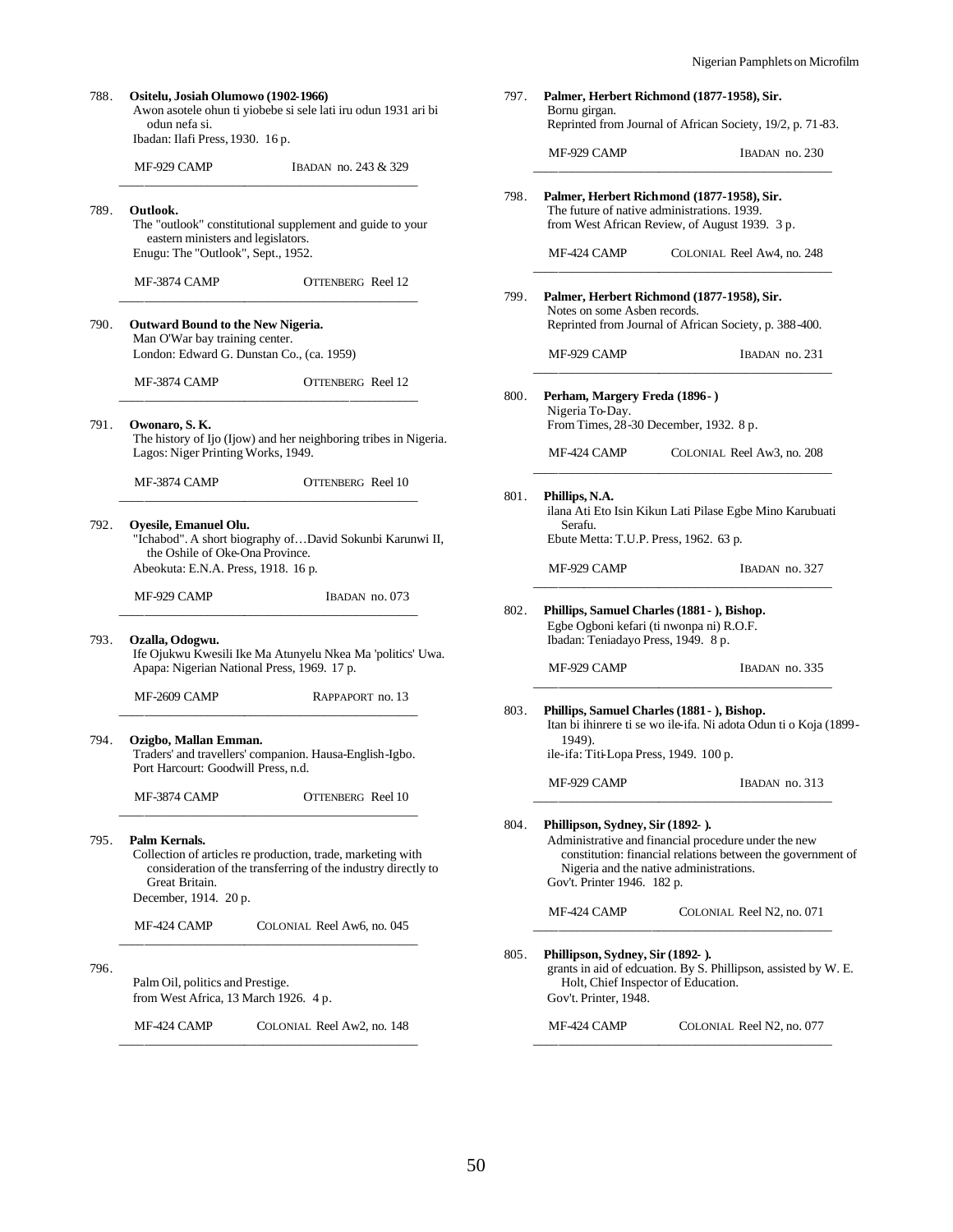| 806. | Phillipson, Sydney, Sir (1892-).<br>voluntary agencies in Nigeria.                             | Grants in aid of the medical and health services provided by                                                         | 815. | Rattray, Robert Sutherland, Capt.<br>What the African Believes.<br>From West African Review, of Nove             |                 |
|------|------------------------------------------------------------------------------------------------|----------------------------------------------------------------------------------------------------------------------|------|------------------------------------------------------------------------------------------------------------------|-----------------|
|      | Gov't. Printer, 1949. 72 p.<br>MF-424 CAMP                                                     | COLONIAL Reel N2, no. 087                                                                                            |      | MF-424 CAMP                                                                                                      | <b>COLONIAL</b> |
| 807. | Phillipson, Sydney, Sir (1892-).<br>services, Nigeria.                                         | Report of the commission on the private practice of medicine<br>and surgery by officers of the department of medical | 816. | Rayner, T. C.<br>Land Tenure in West Africa. By Ray<br>Typescript, 1898. 19 p.<br>MF-424 CAMP                    | <b>COLONIAL</b> |
|      | Gov't Printer, 1949. 80 p.                                                                     |                                                                                                                      |      |                                                                                                                  |                 |
|      | MF-424 CAMP                                                                                    | COLONIAL Reel N2, no. 086                                                                                            | 817. | <b>Religious Society of Friends.</b><br>An Appeal to the Iniquity of Slavery<br>London: Edward Marsh, 1844. 10 p |                 |
| 808. | Popoola, V.I.O.<br>Adooan ileri Oluwa fun awon Enia Ra.<br>Ife: New Moon Printing Works. 10 p. |                                                                                                                      |      | MF-4533                                                                                                          |                 |
|      | MF-929 CAMP                                                                                    | IBADAN no. 407                                                                                                       | 818. | The right railway system and the bes                                                                             |                 |
| 809. | Potts, Margaret Irene, ed.<br>A School History of Nigeria.<br>Lagos: Times Press, 1950. 128 p. |                                                                                                                      |      | From West African Novel of 19, 22.<br>MF-424 CAMP                                                                | <b>COLONIAI</b> |
|      | MF-929 CAMP                                                                                    | IBADAN no. 083                                                                                                       | 819. | Roads and Transport: British Nigeria<br>From King's Highway, of July 1946.                                       |                 |
| 810. | <b>Protest Committee of Nigerian Youth.</b><br>Manifesto: Politics without biterness.          | Ibeku: Charity Printing Press, 1955. 10 p.                                                                           |      | MF-424 CAMP                                                                                                      | <b>COLONIAL</b> |
|      | MF-929 CAMP                                                                                    | IBADAN no. 139                                                                                                       | 820. | Rojab, E. B.<br>In the Shackles of Church Constituti                                                             |                 |
| 811. | Raeburn, Colin, Dr.<br>Minerals and industry in Nigeria.<br>Gov't. Printer (ca. 1949) 9 p.     |                                                                                                                      |      | London: Arthur N. Stockwell, 1927.<br>MF-929 CAMP                                                                |                 |
|      | MF-424 CAMP                                                                                    | COLONIAL Reel N2, no. 086                                                                                            | 821. | Roseveare, Margaret P.<br>High Spring. The Story of Iyi Kau H<br>London: Ch urch Missionary Society              |                 |
| 812. | Rajih, S. A.<br>the author, 1971. 50 p.                                                        | The complete story of Nigeria civil war (1966-1970).                                                                 |      | MF-3874 CAMP                                                                                                     | O1              |
|      | MF-2609 CAMP                                                                                   | RAPPAPORT no. 23                                                                                                     | 822. | Roth, Felix N.<br>A diary of a surgeon with the benin p<br>From the Journal of the Manchester                    |                 |
| 813. | Randle, John.                                                                                  | Speechin support of the cause of Great Britain and the<br>alliesat the public meeting held in Tinubu Square, Lagos   |      | 1960. 14 p.<br>MF-929 CAMP                                                                                       |                 |
|      | on Friday, the 4th of August 1916.<br>1916. 5 p.                                               | Lagos: The Church Canroh Missionary Society's Bookshop.                                                              | 823. | Rowling, Cecil William (1904 - )                                                                                 |                 |
|      | MF-929 CAMP                                                                                    | IBADAN no. 029                                                                                                       |      | Land Tenure in Ijebu Province.<br>Ibadan: Government Printer, Western                                            |                 |
| 814. |                                                                                                | Rattray, Robert Sutherland (1891-1938).                                                                              |      | MF-3874 CAMP                                                                                                     | O1              |
|      | Taubman-Goldie.<br>From Forthnightly, of April 1935. 12 p.                                     | The founder of Nigeria. Detailed activities of Sir George                                                            | 824. | Rowling, Cecil William (1904 - )<br>Notes on land tenure in the benin, Ku                                        |                 |
|      | MF-424 CAMP                                                                                    | COLONIAL Reel N1, no. 049                                                                                            |      | divisions of benin province.<br>Gov't. Printer, 1948. 43 p.                                                      |                 |

|                                                  | What the African Believes.<br>From West African Review, of November 1934. 3, 3, 3 p.                                          |
|--------------------------------------------------|-------------------------------------------------------------------------------------------------------------------------------|
| MF-424 CAMP                                      | COLONIAL Reel Aw3, no. 226                                                                                                    |
| 816.<br>Rayner, T. C.<br>Typescript, 1898. 19 p. | Land Tenure in West Africa. By Rayner and John J. C. Nealy.                                                                   |
| MF-424 CAMP                                      | COLONIAL Reel Aw1, no. 019                                                                                                    |
| 817.<br><b>Religious Society of Friends.</b>     | An Appeal to the Iniquity of Slavery and the Slave Trade.<br>London: Edward Marsh, 1844. 10 p.                                |
| MF-4533                                          | UN                                                                                                                            |
| 818.                                             | The right railway system and the best outlets for Nigeria. 1906.<br>From West African Novel of 19, 22 January 1906. 26 p.     |
| MF-424 CAMP                                      | COLONIAL Reel N1, no. 012                                                                                                     |
| 819.                                             | Roads and Transport: British Nigeria.<br>From King's Highway, of July 1946. 2 p.                                              |
| MF-424 CAMP                                      | COLONIAL Reel Aw5, no. 318                                                                                                    |
| 820.<br>Rojab, E. B.                             | In the Shackles of Church Constitution in Nigeria.<br>London: Arthur N. Stockwell, 1927. 24 p.                                |
| MF-929 CAMP                                      | IBADAN no. 216                                                                                                                |
| 821.<br>Roseveare, Margaret P.                   | High Spring. The Story of Iyi Kau Hospital.<br>London: Ch urch Missionary Society, 1946.                                      |
| MF-3874 CAMP                                     | OTTENBERG Reel 10                                                                                                             |
| Roth, Felix N.<br>822.<br>1960. 14 p.            | A diary of a surgeon with the benin punitive expedition, 1897.<br>From the Journal of the Manchester Geographical Society,    |
| MF-929 CAMP                                      | IBADAN no. 295                                                                                                                |
| 823.                                             | Rowling, Cecil William (1904 - )<br>Land Tenure in Ijebu Province.<br>Ibadan: Government Printer, Western Region, 1956.       |
| MF-3874 CAMP                                     | OTTENBERG Reel 11                                                                                                             |
| 824.<br>Gov't. Printer, 1948. 43 p.              | Rowling, Cecil William (1904-)<br>Notes on land tenure in the benin, Kukuruku, Isha and Asaba<br>divisions of benin province. |

MF-424 CAMP COLONIAL Reel N2, no. 076 \_\_\_\_\_\_\_\_\_\_\_\_\_\_\_\_\_\_\_\_\_\_\_\_\_\_\_\_\_\_\_\_\_\_\_\_\_\_\_\_\_\_\_\_\_\_\_\_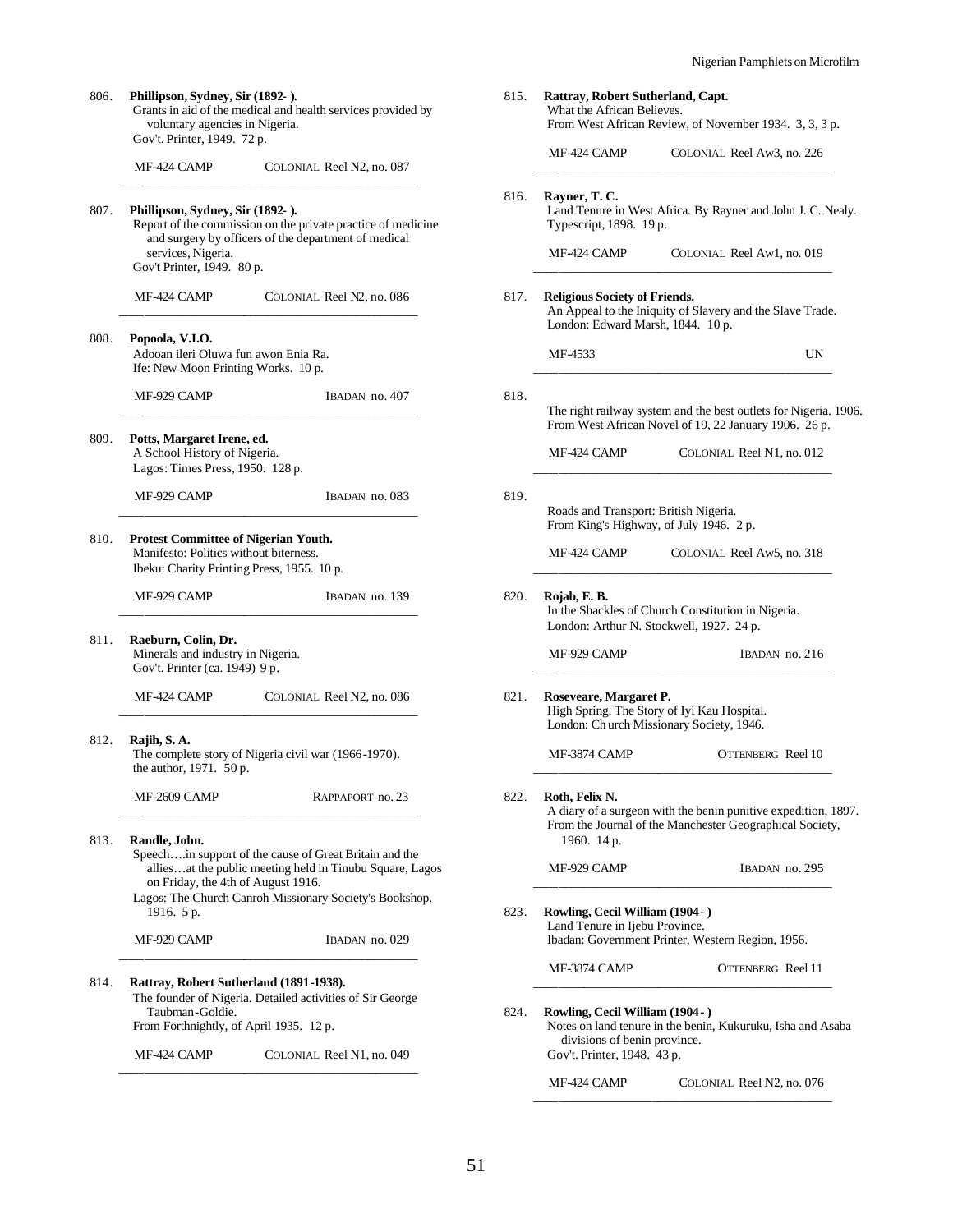| 824. | Rowling, Cecil William (1904-)<br>divisions of benin province.<br>Gov't. Printer, 1948. 43 p.              | Notes on land tenure in the benin, Kukuruku, Isha and Asaba                                                             |
|------|------------------------------------------------------------------------------------------------------------|-------------------------------------------------------------------------------------------------------------------------|
|      | <b>MF-3874 CAMP</b>                                                                                        | OTTENBERG Reel 10                                                                                                       |
| 825. | Ryan, Isobel.<br>At Home in Africa.<br>From Good Housekeeping, of July, 1946. 5 p.                         |                                                                                                                         |
|      | MF-424 CAMP                                                                                                | COLONIAL Reel N2, no. 068                                                                                               |
| 826. | St. George's Church, Zaria.<br>anniversary year, August 1936-37.<br>Lagos: Anu-Oluwa Printing Press. 77 p. | Reports of the third and fourth celebrations of the parochial                                                           |
|      | MF-929 CAMP                                                                                                | IBADAN no. 126                                                                                                          |
| 827. | Abana.<br>Aba: n.d. Leaflet.                                                                               | St. Michael's Day Ordinance. Inspired by Apostle G. N.                                                                  |
|      | MF-929 CAMP                                                                                                | IBADAN no. 174.                                                                                                         |
| 828. | Schwarz, Leonard J.<br>Cocoa in West Africa.<br>Foodstuffs Division) 44 p.                                 | U.S. Gov't. Printing Office, 1928. (Trade promotion series, 68:                                                         |
|      | MF-424 CAMP                                                                                                | COLONIAL Reel Aw7, no. 057                                                                                              |
| 829. | Sciortino, T.C.<br>Notes on Massarawa Province, Nigeria.<br>London: Waterlow & Sons Ltd., 1920. 32 p.      |                                                                                                                         |
|      | MF-929 CAMP                                                                                                | IBADAN no. 225                                                                                                          |
| 830. | Service of Songs. 6th Sept. 1964.<br>Ibadan: O.P.W. 9 p.                                                   |                                                                                                                         |
|      | MF-929 CAMP                                                                                                | IBADAN no. 166                                                                                                          |
| 831. | Service of Songs. 8th November 1964.<br>Ibadan: Leaflet.                                                   |                                                                                                                         |
|      | MF-929 CAMP                                                                                                | IBADAN no. 163                                                                                                          |
| 832. | Seton, N. B.<br>March 1940).<br>Lagos: Alebiousu Press, 1940. 11 p.                                        | Eto Isin ifijoye ti Alagbu wa N.A. Phillips (Alakoso Ipapo si<br>Ipo Joshua). (Ti a se ni Sunday Ojo Kokarleboglson oso |
|      | MF-929 CAMP                                                                                                | IBADAN no. 333                                                                                                          |

| 833. | <b>Shanu Mission Church</b><br>Constitution of the Shanu Mission Church Organization.<br>Lagos: Tika-Tora Printing Works, 1923. 16 p. |                                                                                                                       |
|------|---------------------------------------------------------------------------------------------------------------------------------------|-----------------------------------------------------------------------------------------------------------------------|
|      | MF-929 CAMP                                                                                                                           | IBADAN no. 426                                                                                                        |
| 834. | Shelford, Frederick.<br>Address on West African Railways.<br>1900 23 p.                                                               |                                                                                                                       |
|      | MF-424 CAMP                                                                                                                           | COLONIAL Reel Aw6, no. 372                                                                                            |
| 835. | Shelford, Frederick.<br>1904 21 p.                                                                                                    | Development of West African by Railways.                                                                              |
|      | MF-424 CAMP                                                                                                                           | COLONIAL Reel Aw6, no. 378                                                                                            |
| 836. |                                                                                                                                       | Short life of Bishop Shanahan, C.S. Sp.<br>Hull: Holy Ghost Fathers, Onitsha Archdeacon, n.d.                         |
|      | MF-3874 CAMP                                                                                                                          | OTTENBERG Reel 07                                                                                                     |
| 837. | Smith, J.S.<br>Africa.<br>1943 49 p.                                                                                                  | A Survey of the progress of co-operation in British West                                                              |
|      | MF-424 CAMP                                                                                                                           | COLONIAL Reel Aw5, no. 301.                                                                                           |
| 838. | Smith, O. T.<br>"Read & Digest" Slander-A Dangerous weapon and God's plan<br>for leadership.<br>Ijebu-Ode: Olofunmi Nire Press. 17 p. |                                                                                                                       |
|      | MF-929 CAMP                                                                                                                           | IBADAN no. 269                                                                                                        |
| 839. | Smith, Sidney R.<br>"Bush Paths and Roads in Nigeria."                                                                                | From The Empire Cotton Growing Review, 8:3, 1931. P. 1-7                                                              |
|      | MF-3874 CAMP                                                                                                                          | OTTENBERG Reel 11                                                                                                     |
| 840. | Smith Sidney R.<br>Markets and Marketing in Nigeria.                                                                                  | From The Empire Cotton Growing Review, 6:4, 1929. p. 1-11                                                             |
|      | MF-3874 CAMP                                                                                                                          | <b>OTTENBERG</b> Reel 11                                                                                              |
| 841. | Smith, Sidney R.                                                                                                                      | Notes on clothing, cloth, and cotton in the lower Niger.<br>From The Empire Cotton Growing Review, 5:2, 1928. p. 1-12 |
|      | MF-3874 CAMP                                                                                                                          | OTTENBERG Reel 11                                                                                                     |
| 842. | Smylie, Jessie E.<br>Down our Street: Northern Nigeria.                                                                               | London: Church Missionary Society. 16 p.                                                                              |
|      | MF-929 CAMP                                                                                                                           | IBADAN no. 232                                                                                                        |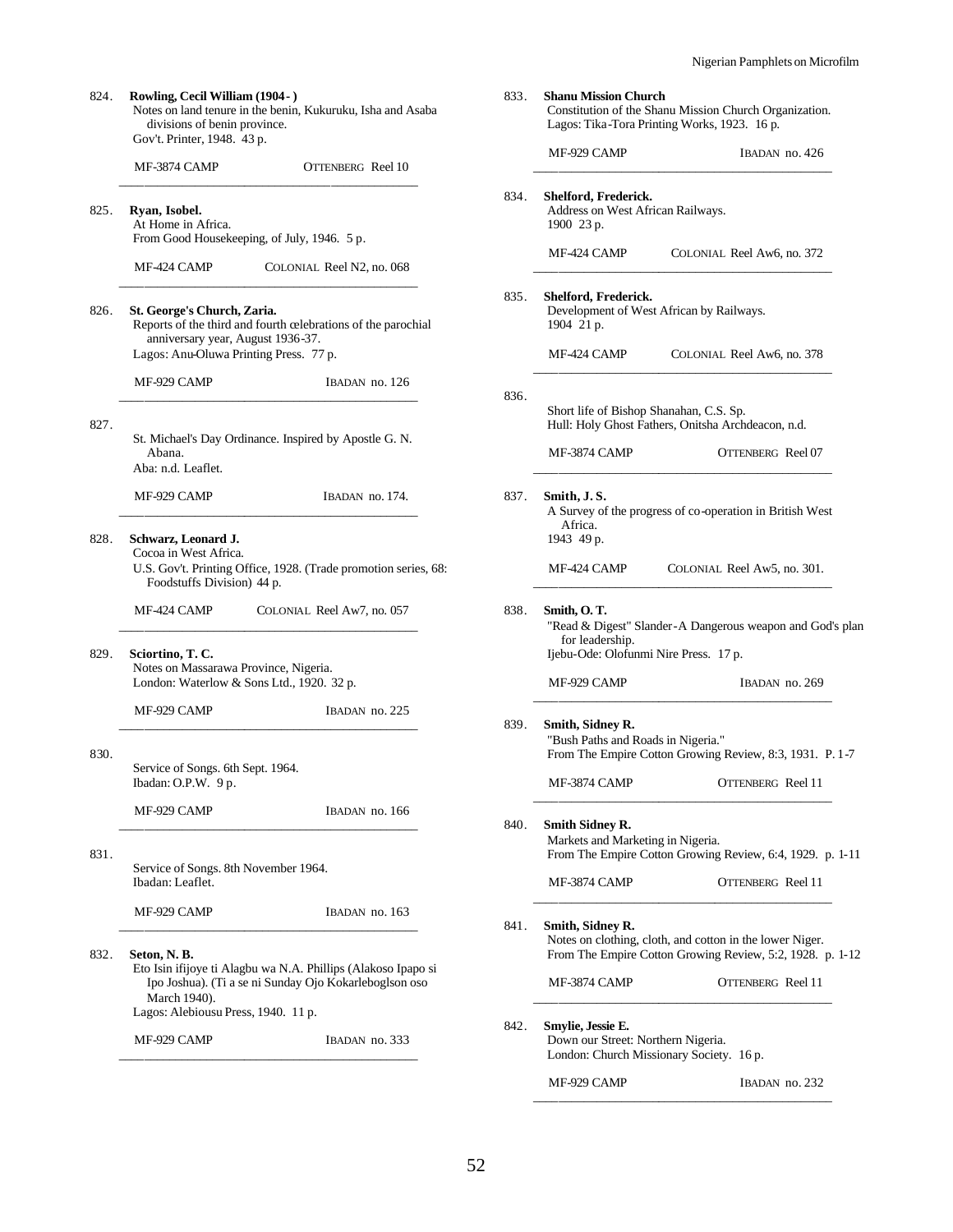| 843. | Society for Promoting Christian Knowledge, London.<br>Akwukwo ukwe n'asuso Ibo. (Hymns in the Ibo language).<br>London: Society for Promoting Christian Knowledge, 1904.                  |                                                            | 8 |
|------|-------------------------------------------------------------------------------------------------------------------------------------------------------------------------------------------|------------------------------------------------------------|---|
|      | MF-3874 CAMP                                                                                                                                                                              | OTTENBERG Reel 07                                          |   |
| 844. | Society of African Missions. (Societas Missionum ed Afros,<br><b>Irish Province).</b><br>One Hundred Years of Missionary Achievment, 1856-1956.<br>Cork, Ireland: African Missions, 1957. |                                                            | 8 |
|      | MF-3874 CAMP                                                                                                                                                                              | OTTENBERG Reel 11                                          |   |
| 845. | Sodaka, E.A.<br>Jerusalem Titum Na. (The New Jerusalem).<br>Ibadan: Abiodun Press, 1947.                                                                                                  |                                                            | 8 |
|      | MF-929 CAMP                                                                                                                                                                               | IBADAN no. 413                                             |   |
| 846. | Sokoto, Sultan of.<br>A day in the life of a northern Emir.<br>n.d. 6 p.                                                                                                                  |                                                            | 8 |
|      | MF-424 CAMP                                                                                                                                                                               | COLONIAL Reel N2, no. 058                                  |   |
| 847. | Solanke Lapido.<br>A special lectureaddressed to Mr. A. K. Ajisafeon "Egba-<br>Lagos: Ife-Olu Printing Works, 1931. 82 p.                                                                 | Yoruba constitutional law and its historical development." | 8 |
|      | MF-929 CAMP                                                                                                                                                                               | IBADAN no. 288                                             |   |
| 848. | "A Son of One of Them": The Life of a West African Cocoa<br>Farmer.<br>n.d. 8 p.                                                                                                          |                                                            | 8 |
|      | MF-424 CAMP                                                                                                                                                                               | COLONIAL Reel Aw7, no. 086                                 |   |
| 849. | Southern Nigeria<br>Agreement between Government of Southern Nigeria and<br>Scotland.<br>Gov't. Printer, 1908, 1911. 4 p.                                                                 | Foreign Mission Committee of the United Free Church of     | 8 |
|      | MF-424 CAMP                                                                                                                                                                               | COLONIAL Reel Aw1, no. 056                                 | 8 |
| 850. | Southern Nigeria<br>Codification of the power of the (railways) General Manager.<br>Southern Nigeria Gov't Printer, 1911. 12 p.                                                           |                                                            |   |
|      | MF-424 CAMP                                                                                                                                                                               | COLONIAL Reel Aw1, no. 087                                 | 8 |
| 851. | Southern Nigeria<br>Rules Relating to Requisitions.<br>Southern Nigeria Gov't Printer, (cs. 1902). 20 p.                                                                                  |                                                            |   |
|      | MF-424 CAMP                                                                                                                                                                               | COLONIAL Reel N1, no. 010                                  | 8 |
|      |                                                                                                                                                                                           |                                                            |   |

| 852. | Southern Nigeria. Education Dept.<br>(government and assisted).<br>1910 51 p.                          | Code of regulations for primary and secondary schools                                                          |  |  |  |
|------|--------------------------------------------------------------------------------------------------------|----------------------------------------------------------------------------------------------------------------|--|--|--|
|      | MF-424 CAMP                                                                                            | COLONIAL Reel Aw1, no. 049                                                                                     |  |  |  |
| 853. | Southern Nigeria. Public Works Dept.<br>Colony of Southern Nigeria.<br>Government Printer, 1910. 43 p. | Departmental regulations of the public works department,                                                       |  |  |  |
|      | MF-424 CAMP                                                                                            | COLONIAL Reel Aw1, no. 041                                                                                     |  |  |  |
| 854. | <b>Southern Nigeria Volunteers.</b><br>Dress Regulations.<br>Lagos: Gov't. Printer, 1909. 3 p.         |                                                                                                                |  |  |  |
|      | MF-424 CAMP                                                                                            | COLONIAL Reel Aw1, no. 046                                                                                     |  |  |  |
| 855. | Sowonda, Fela (1905 - )<br>Ifa.<br>Yaba: Forward Press, n.d.                                           |                                                                                                                |  |  |  |
|      | MF-3874 CAMP                                                                                           | OTTENBERG Reel 11                                                                                              |  |  |  |
| 856. | Sowonda, Olusegun.<br>Iwe arafe orin.<br>3rd ed. 1948-49. 32 p.                                        |                                                                                                                |  |  |  |
|      | MF-929 CAMP                                                                                            | IBADAN no. 336                                                                                                 |  |  |  |
| 857. |                                                                                                        | Soyode, I. J. Oluwola.<br>Easy reference Almanack for A. D. 1921.<br>Lagos: Awoboh Printing Press, 1928. 38 p. |  |  |  |
|      | MF-929 CAMP                                                                                            | IBADAN no. 305                                                                                                 |  |  |  |
| 858. | September 64.<br>Ibadan. Program.                                                                      | Special songs for the Holy Michael's Day Celebration, 29th                                                     |  |  |  |
|      | MF-929 CAMP                                                                                            | IBADAN no. 167                                                                                                 |  |  |  |
| 859. | Speedy Eric, pseud.<br>Mabel the sweet honey that poured away.<br>Onitsha: A. Onwudiwe and Sons, n.d.  |                                                                                                                |  |  |  |
|      | MF-3874 CAMP                                                                                           | OTTENBERG Reel 05                                                                                              |  |  |  |
| 860. | Spencer, John W.<br>A first grammar of the Ibo language.<br>London: Sheldon Press, 2nd ed. 1927.       |                                                                                                                |  |  |  |
|      | MF-3874 CAMP                                                                                           | <b>OTTENBERG</b> Reel 11                                                                                       |  |  |  |
| 861. | Stacpoole, N. A.J. W.<br>Zaria: Regimental Museum, 1959. 20 p.                                         | Nigerian military forces: a short historical background.                                                       |  |  |  |

MF-929 CAMP IBADAN no. 223 \_\_\_\_\_\_\_\_\_\_\_\_\_\_\_\_\_\_\_\_\_\_\_\_\_\_\_\_\_\_\_\_\_\_\_\_\_\_\_\_\_\_\_\_\_\_\_\_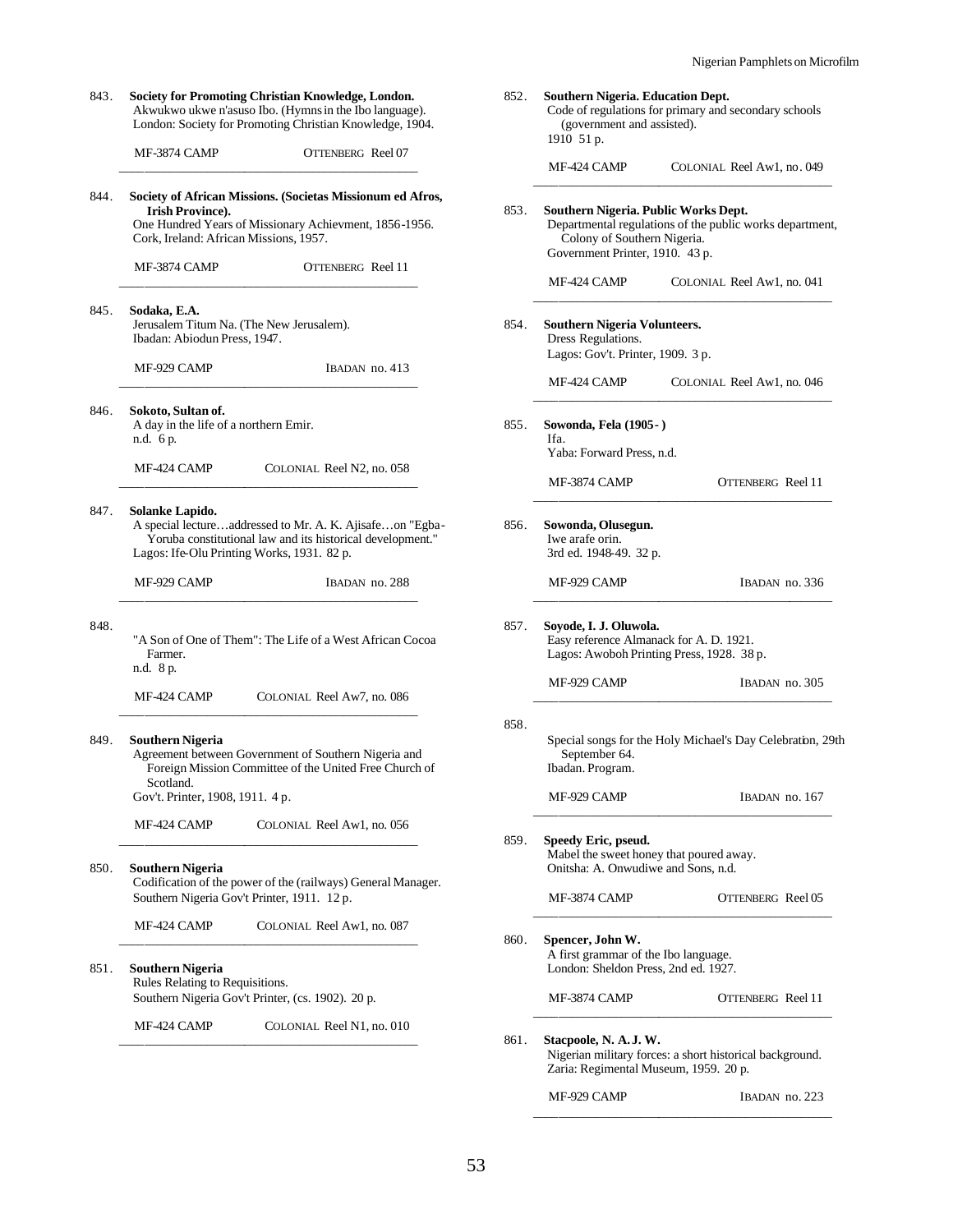| 862. | Steel, E. A., Capt.<br>Exploration in Southern Nigeria. 1910.<br>from Journal. Royal United Service Institution, April 1910. 17<br>p. |                                                                                                                 |      |
|------|---------------------------------------------------------------------------------------------------------------------------------------|-----------------------------------------------------------------------------------------------------------------|------|
|      | MF-424 CAMP                                                                                                                           | COLONIAL Reel N1, no. 016                                                                                       |      |
| 863. | Stephen, Felix N.<br>Ugochukwu got Caroline in love.<br>Onitsha: Njoku and Sons, n.d.                                                 | How to get a lady in love and romance with her. How                                                             | 872. |
|      | MF-3874 CAMP                                                                                                                          | OTTENBERG Reel 06                                                                                               | 873. |
| 864. | Stephen, Felix N.<br>Lumumba.<br>Onitsha: Njoku and Sons, n.d.                                                                        | How Tshombe and Mobutu Regretted after the death of Mr.                                                         |      |
|      | <b>MF-3874 CAMP</b>                                                                                                                   | OTTENBERG Reel 06                                                                                               | 874. |
| 865. | Stephen, Felix N.<br>Lack of Money is not lack of Sense.<br>Onitsha: Chinyelu Printing Press, n.d.                                    |                                                                                                                 |      |
|      | <b>MF-3874 CAMP</b>                                                                                                                   | OTTENBERG Reel 06                                                                                               | 875. |
| 866. | Ste phen, Felix N.<br>The life story of boys and girls.<br>Chinyelu Printing Press, n.d.                                              |                                                                                                                 |      |
|      | MF-3874 CAMP                                                                                                                          | OTTENBERG Reel 06                                                                                               | 876. |
| 867. | Strachan, Henry.<br>Southern Nigeria. 23 p.                                                                                           | A guide to the preservation of Health in West Africa.<br>London: Constable, 1910. (Principal medical officer of |      |
|      | MF-424 CAMP                                                                                                                           | COLONIAL Reel Aw6, no. 033                                                                                      | 877. |
| 868. | Strickland, Claude Francis.<br>Report on the Introduction of co-operative societies into<br>Nigeria.<br>Nigeria Gov't. Printer, 1934. |                                                                                                                 |      |
|      | MF-424 CAMP                                                                                                                           | COLONIAL Reel Aw5, no. 328                                                                                      | 878. |
| 869. | c. 1934. $4 p, 6 p, 3 p.$                                                                                                             | Sultan of Sokoto, Emir of Kano, Emir of Owandu.                                                                 |      |
|      | MF-424 CAMP                                                                                                                           | COLONIAL Reel N1, no. 053                                                                                       | 878. |
| 870. | <b>Talbot, Percy Amaury (1877-1943).</b><br>The Land of the Ekoi, Southern Nigeria.                                                   | From Geographical Journal of December 1910. 39 p.                                                               |      |
|      | MF-424 CAMP                                                                                                                           | COLONIAL Reel Aw7, no. 056                                                                                      | 879. |
|      |                                                                                                                                       |                                                                                                                 |      |

|                                                             | France and England on the Niger. 1891.<br>From Paternoster Review, of January 1891. 12 p.                                                                       |
|-------------------------------------------------------------|-----------------------------------------------------------------------------------------------------------------------------------------------------------------|
| MF-424 CAMP                                                 | COLONIAL Reel N1, no. 004                                                                                                                                       |
| French Ambitions in Africa.                                 | Taubman-Goldie, Sir George Dashwood, 1846-1925.<br>from Asiatic Quarterly Review, April 1894. 14 p.                                                             |
| MF-424 CAMP                                                 | COLONIAL Reel A1, no. 006                                                                                                                                       |
| The future of the Niger territories.<br>1897 16 p.          | Taubman-Goldie, Sir George Dashwood, 1846-1925.                                                                                                                 |
| MF-424 CAMP                                                 | COLONIAL Reel N1, no. 008                                                                                                                                       |
| Taylor, O.<br>Lecture on "The African Church".<br>1932 8 p. |                                                                                                                                                                 |
| MF-929 CAMP                                                 | IBADAN no. 415                                                                                                                                                  |
| Taylor, Woodrow Ltd.                                        | Building for the future in Nigeria: a record in pictures of<br>building & civil engineering in Nigeria. In recent years.<br>London: Brown Knight Limited. 24 p. |
| MF-929 CAMP                                                 | IBADAN no. 084                                                                                                                                                  |
|                                                             |                                                                                                                                                                 |
| Temple, Charles Lindsay (1871 - ).                          | The Government of Native Races1918.<br>From Quarterly Review of October. 16 p.                                                                                  |
| MF-424 CAMP                                                 | COLONIAL Reel N1, no. 029                                                                                                                                       |
| Pamphlet, 1921. 10 p.                                       | office of President, Lagos Bethel Church.                                                                                                                       |
| MF-929 CAMP                                                 | IBADAN no. 420                                                                                                                                                  |
| Thomas, Isaac B. (1896-)<br>3rd English Ed. 138 p.          | Life History of Herbert Macaulay, C. E.                                                                                                                         |
| MF-929 CAMP                                                 | IBADAN no. 146                                                                                                                                                  |
| Thomas, Isaac B. (1896-)<br>3rd English Ed. 138 p.          | Matter subsequent to Mr. A. W. Thomas' Resignation from the<br>Life History of Herbert Macaulay, C. E.                                                          |
| MF-3874 CAMP                                                | OTTENBERG Reel 11                                                                                                                                               |
| Nigeria.<br>From Man 1910. 2 p.                             | Thomas, Northcote Whitridge (1868-)<br>Pottery-Making of the Edo-speaking peoples, Southern                                                                     |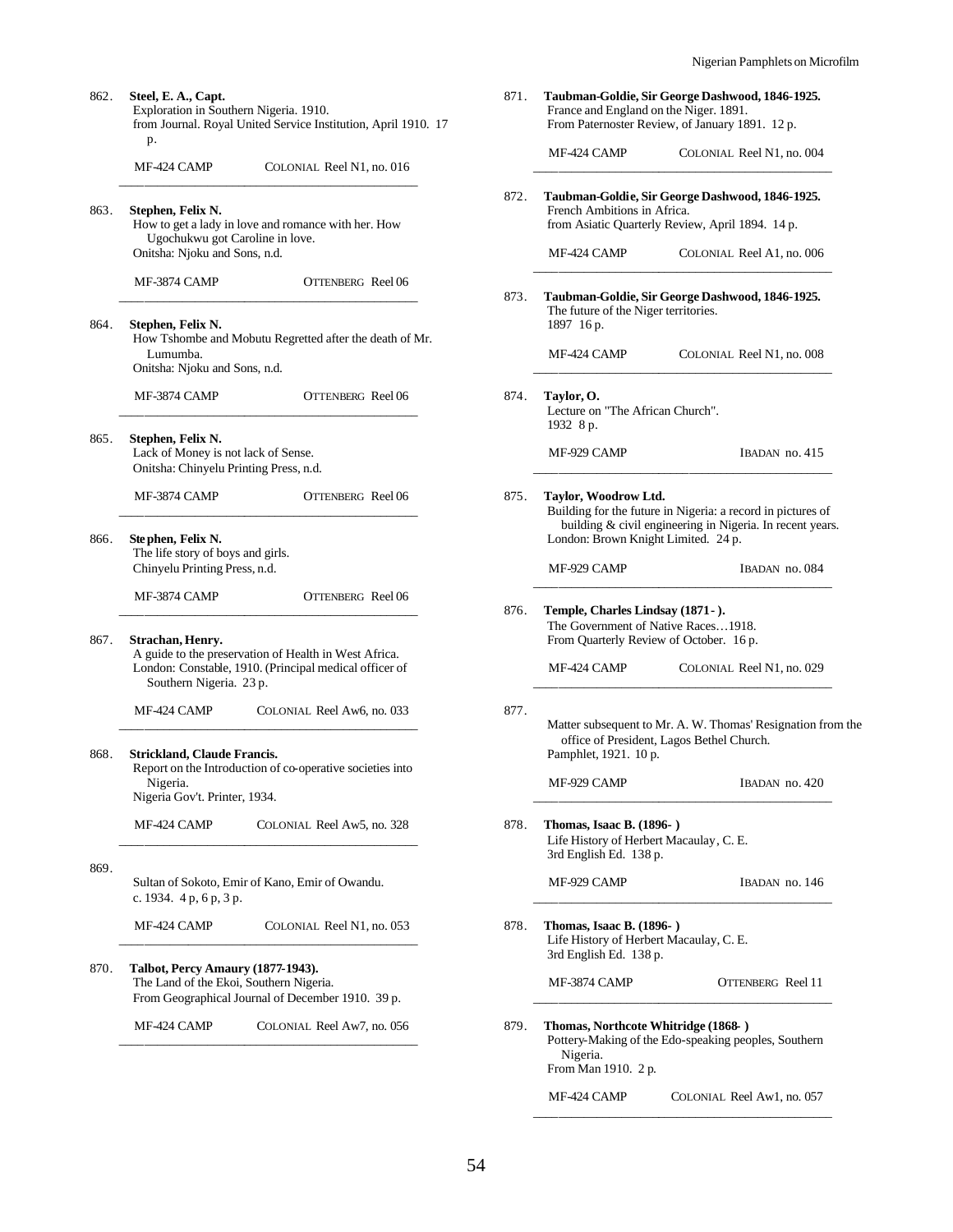Some Ibo Burial Customs. From Journal of the Royal Anthropological Institute, January-June 1917. 53 p. MF-424 CAMP COLONIAL Reel Aw2, no. 097 \_\_\_\_\_\_\_\_\_\_\_\_\_\_\_\_\_\_\_\_\_\_\_\_\_\_\_\_\_\_\_\_\_\_\_\_\_\_\_\_\_\_\_\_\_\_\_\_ 881. Together is better. Apapa: Nigerian National Press, 1970. 46 p. MF-2609 CAMP RAPPAPORT no. 21 \_\_\_\_\_\_\_\_\_\_\_\_\_\_\_\_\_\_\_\_\_\_\_\_\_\_\_\_\_\_\_\_\_\_\_\_\_\_\_\_\_\_\_\_\_\_\_\_ 882. **Tokunboh, N. A.** A simple guide for African trade unions. Nigerian Printing and Publishing Ltd. 24 p. MF-4533 UN \_\_\_\_\_\_\_\_\_\_\_\_\_\_\_\_\_\_\_\_\_\_\_\_\_\_\_\_\_\_\_\_\_\_\_\_\_\_\_\_\_\_\_\_\_\_\_\_ 883. **Tremearne, Arthur John Newman (1877-1915).** Bull-fighting in Nigeria and Portugal. A humane report. 4 p. MF-424 CAMP COLONIAL Reel Aw1, no. 059 \_\_\_\_\_\_\_\_\_\_\_\_\_\_\_\_\_\_\_\_\_\_\_\_\_\_\_\_\_\_\_\_\_\_\_\_\_\_\_\_\_\_\_\_\_\_\_\_ 884. **Tremearne, Arthur John Newman (1877-1915).** Fifry Housa Folk-tales. from Collections, ca. 1910. 32 p. MF-424 CAMP COLONIAL Reel Aw6, no. 040 \_\_\_\_\_\_\_\_\_\_\_\_\_\_\_\_\_\_\_\_\_\_\_\_\_\_\_\_\_\_\_\_\_\_\_\_\_\_\_\_\_\_\_\_\_\_\_\_ 885. **Tremearne, Arthur John Newman (1877-1915).** Notes on some other British West Africa Peoples. From Journal of the Royal Society of Arts 5 August, 1910. 9 p. MF-424 CAMP COLONIAL Reel Aw6, no. 038 \_\_\_\_\_\_\_\_\_\_\_\_\_\_\_\_\_\_\_\_\_\_\_\_\_\_\_\_\_\_\_\_\_\_\_\_\_\_\_\_\_\_\_\_\_\_\_\_ 886. **Tremearne, Arthur John Newman (1877-1915).** Notes on the origin of the Fulani. From Journal of the Royal Society of Arts, 17 June, 1910. 11 p. MF-424 CAMP COLONIAL Reel Aw6, no. 037 \_\_\_\_\_\_\_\_\_\_\_\_\_\_\_\_\_\_\_\_\_\_\_\_\_\_\_\_\_\_\_\_\_\_\_\_\_\_\_\_\_\_\_\_\_\_\_\_ 887. **Tremearne, Arthur John Newman (1877-1915).** Notes on the Origin of the Hausas. From Journal of the Royal Society of Arts, 8 July, 1910. 9 p. MF-424 CAMP COLONIAL Reel Aw6, no. 036 \_\_\_\_\_\_\_\_\_\_\_\_\_\_\_\_\_\_\_\_\_\_\_\_\_\_\_\_\_\_\_\_\_\_\_\_\_\_\_\_\_\_\_\_\_\_\_\_ 888. **Tremearne, Arthur John Newman (1877-1915).** Pottery in Northern Nigeria. From Man, 1910 2 p. MF-424 CAMP COLONIAL Reel Aw1, no. 058 \_\_\_\_\_\_\_\_\_\_\_\_\_\_\_\_\_\_\_\_\_\_\_\_\_\_\_\_\_\_\_\_\_\_\_\_\_\_\_\_\_\_\_\_\_\_\_\_ 889. **Tremearne, Arthur John Newman (1877-1915).** Some Specimens of Hausa Folklore. From Journal of the Royal Society of Arts, 4 November 1910. 8 p. MF-424 CAMP COLONIAL Reel Aw6, no. 039 \_\_\_\_\_\_\_\_\_\_\_\_\_\_\_\_\_\_\_\_\_\_\_\_\_\_\_\_\_\_\_\_\_\_\_\_\_\_\_\_\_\_\_\_\_\_\_\_

880. **Thomas, Northcote Whitridge (1868- )**

890. **Tugbiyele, E. Akande.** The emergence of Nationalism and Federalism in Nigeria. The Author, Agbor (1956). 94 p. MF-929 CAMP IBADAN no. 096 \_\_\_\_\_\_\_\_\_\_\_\_\_\_\_\_\_\_\_\_\_\_\_\_\_\_\_\_\_\_\_\_\_\_\_\_\_\_\_\_\_\_\_\_\_\_\_\_ 891. **Tugwell, Herbert, Bishop.** The Bishop's charge to the Synod. Lagos: 1906. 28 p. MF-929 CAMP IBADAN no. 217 \_\_\_\_\_\_\_\_\_\_\_\_\_\_\_\_\_\_\_\_\_\_\_\_\_\_\_\_\_\_\_\_\_\_\_\_\_\_\_\_\_\_\_\_\_\_\_\_ 892. **Tugwell, Herbert, Bishop.** A Change, 21st Jan. 1902. London: Potter, Baden and Davis, 1902. 27 p. MF-929 CAMP IBADAN no. 218 \_\_\_\_\_\_\_\_\_\_\_\_\_\_\_\_\_\_\_\_\_\_\_\_\_\_\_\_\_\_\_\_\_\_\_\_\_\_\_\_\_\_\_\_\_\_\_\_ 893. **Turner, Lorenso Dow.** Some Contact of Brasilian Ex-Slaves with Nigeria. From Journal of Negro History 27, 55-67, January 1942. 12 p. MF-929 CAMP IBADAN no. 085 \_\_\_\_\_\_\_\_\_\_\_\_\_\_\_\_\_\_\_\_\_\_\_\_\_\_\_\_\_\_\_\_\_\_\_\_\_\_\_\_\_\_\_\_\_\_\_\_ 894. **Twana-Abela, S. R.** Travels and views in Nigeria. Ibadan: The Isobi Press, 1934. 88 p. MF-929 CAMP IBADAN no. 048 \_\_\_\_\_\_\_\_\_\_\_\_\_\_\_\_\_\_\_\_\_\_\_\_\_\_\_\_\_\_\_\_\_\_\_\_\_\_\_\_\_\_\_\_\_\_\_\_ 895. **Uba, E.** The broken Heart (a novel). Enugu: Saco Press, n.d. MF-3874 CAMP OTTENBERG Reel 06 \_\_\_\_\_\_\_\_\_\_\_\_\_\_\_\_\_\_\_\_\_\_\_\_\_\_\_\_\_\_\_\_\_\_\_\_\_\_\_\_\_\_\_\_\_\_\_\_ 896. **Uba, E.** Romance in a nutshell (a novel). Enugu: Union Printing Press, n.d. MF-3874 CAMP OTTENBERG Reel 06 \_\_\_\_\_\_\_\_\_\_\_\_\_\_\_\_\_\_\_\_\_\_\_\_\_\_\_\_\_\_\_\_\_\_\_\_\_\_\_\_\_\_\_\_\_\_\_\_ 897. **Udo, A. O.** The Nigerian Bachelor's Guide. Onitsha: Udo's Publishing Company, n.d. MF-3874 CAMP OTTENBERG Reel 04 \_\_\_\_\_\_\_\_\_\_\_\_\_\_\_\_\_\_\_\_\_\_\_\_\_\_\_\_\_\_\_\_\_\_\_\_\_\_\_\_\_\_\_\_\_\_\_\_ 898. **Ughulu, Emmanuel Obohioye (1906- ).** The Short History of (Esan) Ishan, benin. Lagos: Ribway Printers, 1950. 120 p. MF-929 CAMP IBADAN no. 289 \_\_\_\_\_\_\_\_\_\_\_\_\_\_\_\_\_\_\_\_\_\_\_\_\_\_\_\_\_\_\_\_\_\_\_\_\_\_\_\_\_\_\_\_\_\_\_\_ 899. **Umo, R. Kanu.** History of Aro Settlements. Yaba: Nbonu Ojika, n.d. MF-3874 CAMP OTTENBERG Reel 11 \_\_\_\_\_\_\_\_\_\_\_\_\_\_\_\_\_\_\_\_\_\_\_\_\_\_\_\_\_\_\_\_\_\_\_\_\_\_\_\_\_\_\_\_\_\_\_\_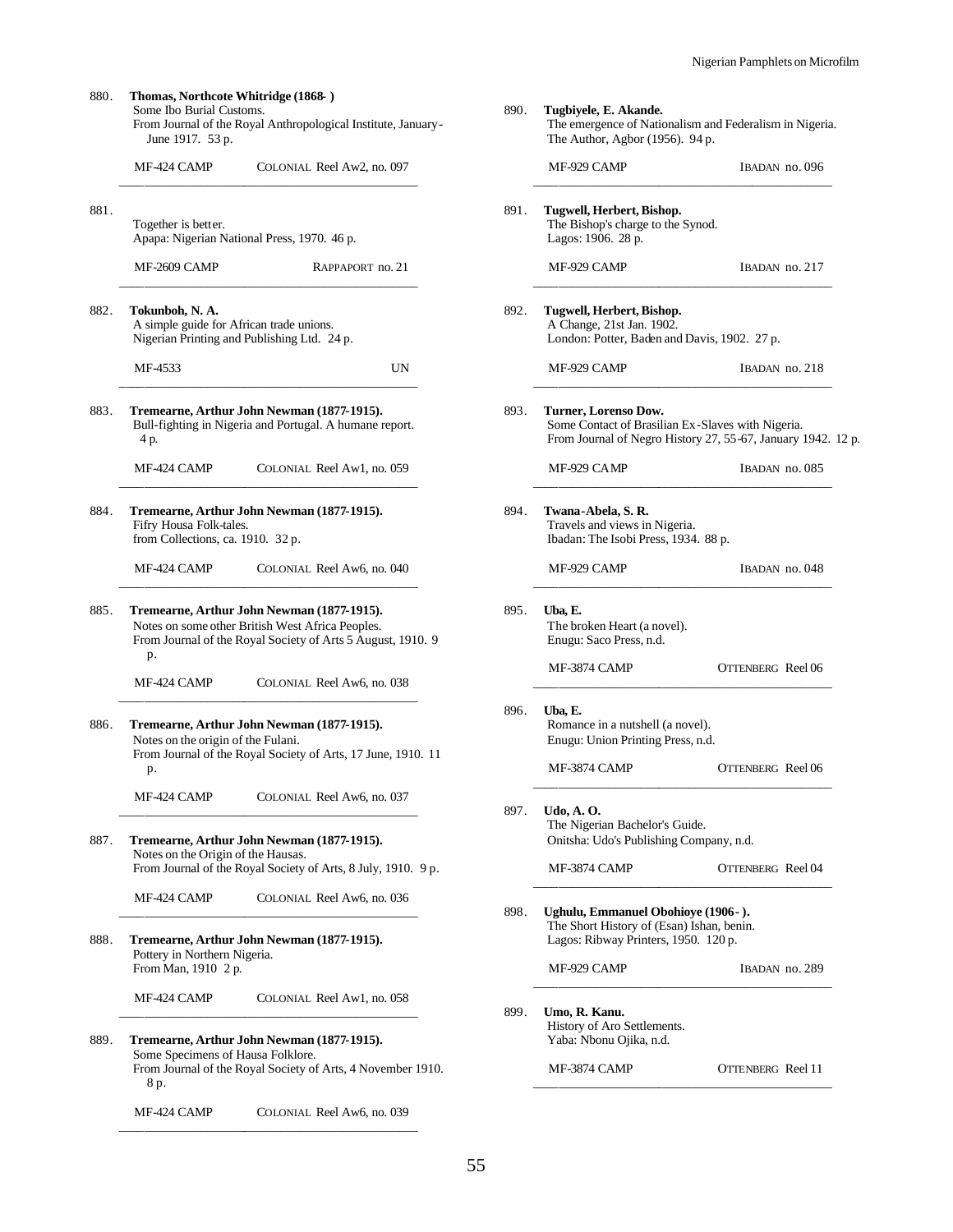| Prayer Home Press, 1949.                                                                                                                                            |                                                                                                       |  |  |
|---------------------------------------------------------------------------------------------------------------------------------------------------------------------|-------------------------------------------------------------------------------------------------------|--|--|
| MF-3874 CAMP                                                                                                                                                        | OTTENBERG Reel 11                                                                                     |  |  |
| <b>United Native African Church.</b><br>Conference Report, 1942-43.<br>33 p.                                                                                        |                                                                                                       |  |  |
| MF-929 CAMP                                                                                                                                                         | IBADAN no. 220                                                                                        |  |  |
| <b>United Native African Church.</b><br>30th Anniversary Report.<br>Lagos: Jehoval Sh alom Press, 1921. 32 p.                                                       |                                                                                                       |  |  |
| MF-929 CAMP                                                                                                                                                         | IBADAN no. 219                                                                                        |  |  |
| <b>Urhobe Progress Union.</b><br>Memorial Ceremonies and Service in Honour of the Late Chief<br>Nukoro Nowoe by Urhobo People.<br>1948 12 p.                        |                                                                                                       |  |  |
| MF-424 CAMP                                                                                                                                                         | COLONIAL Reel Aw7, no. 091                                                                            |  |  |
| Utchay, Timothy Kanu (1906).<br>Improved Igbo Orthography.<br>Aba: Education Mission Press, n.d.                                                                    |                                                                                                       |  |  |
| MF-3874 CAMP                                                                                                                                                        | OTTENBERG Reel 11                                                                                     |  |  |
| Utchay, Timothy Kanu (1906).<br>The Problems of Igbo Orthography.<br>Aba: Bookman Bookshop, (1957?)                                                                 |                                                                                                       |  |  |
| MF-3874 CAMP                                                                                                                                                        | OTTENBERG Reel 11                                                                                     |  |  |
| Utchay, Timothy Kanu (1906).<br>Slave markets in east Nigeria.<br>Umuahia: Language Academy ; Umuahia, National Printing<br>Works, n.d. (Information Series, no. 2) |                                                                                                       |  |  |
| MF-3874 CAMP                                                                                                                                                        | OTTENBERG Reel 11                                                                                     |  |  |
| Utchay, Timothy Kanu (1906).<br>Umuahia Today.<br>Umuahia: The Language Academy, 1955. (Information Series,<br>no. 2)                                               |                                                                                                       |  |  |
| MF-3874 CAMP                                                                                                                                                        | OTTENBERG Reel 11                                                                                     |  |  |
| Uwadiegwu, C.O.<br>(1966?)                                                                                                                                          | The complete story and works of military government and<br>Nigerian current affairs past and present. |  |  |
|                                                                                                                                                                     |                                                                                                       |  |  |

| 909. | Uwaifo, Nawdon Omoragha (1897 - ).<br>Benin community intelligence report on Benin Division.<br>Oshogbo: F.M.S. Press, 1950. 37 p.                                                    |                                                           |  |  |
|------|---------------------------------------------------------------------------------------------------------------------------------------------------------------------------------------|-----------------------------------------------------------|--|--|
|      | MF-929 CAMP                                                                                                                                                                           | IBADAN no. 296                                            |  |  |
| 910. | Uwanska, Charles U.<br>New Nigeria.                                                                                                                                                   | Lagos: Pacific Printing and Publishing dept., 1953. 53 p. |  |  |
|      | MF-929 CAMP                                                                                                                                                                           | IBADAN no. 062                                            |  |  |
| 911. | Uzo, Timothy Moka.<br>The Pathfinder: a test of political ideals.<br>The Olympian Publishing Bureau, 1953. 37 p.                                                                      |                                                           |  |  |
|      | MF-929 CAMP                                                                                                                                                                           | IBADAN no. 063 & 156                                      |  |  |
| 912. | Victory for Unity.                                                                                                                                                                    | Apapa: Nigerian National Press, 1970. 12 p.               |  |  |
|      | MF-2609 CAMP                                                                                                                                                                          | RAPPAPORT no. 22                                          |  |  |
| 913. | Vischer, Hanna.<br>Rules for Hausa Spelling.<br>11 p.                                                                                                                                 |                                                           |  |  |
|      | MF-424 CAMP                                                                                                                                                                           | COLONIAL Reel N1, no. 025                                 |  |  |
| 914. | Voices of Unity.<br>Apapa: Nigerian National Press, 1969. (Collection of short<br>articles by twenty different authors). 45 p.                                                        |                                                           |  |  |
|      | MF-2609 CAMP                                                                                                                                                                          | RAPPAPORT no. 18                                          |  |  |
| 915. | Waghorn, W.D.<br>General remarks on the present system of administration of<br>open lines and construction of new lines of railway in<br>Northern and Southern Nigeria.<br>1912 23 p. |                                                           |  |  |
|      | MF-424 CAMP                                                                                                                                                                           | COLONIAL Reel Aw1, no. 073                                |  |  |
| 916. | Waghorn, W.D.<br>Report on the administration and working of the government<br>Niger transport service.<br>1912 26 p.                                                                 |                                                           |  |  |
|      | MF-424 CAMP                                                                                                                                                                           | COLONIAL Reel Aw1, no. 070                                |  |  |
| 917. | Waghorn, W.D.<br>Report on the Baro-Kano Railway.<br>1912 25 p.                                                                                                                       |                                                           |  |  |
|      | MF-424 CAMP                                                                                                                                                                           | COLONIAL Reel Aw1, no. 071                                |  |  |
| 918. | Waghorn, W. D.<br>1912 44 p.                                                                                                                                                          | Report on the inspection of the Lagos government railway. |  |  |
|      | MF-424 CAMP                                                                                                                                                                           | COLONIAL Reel Aw1, no. 072                                |  |  |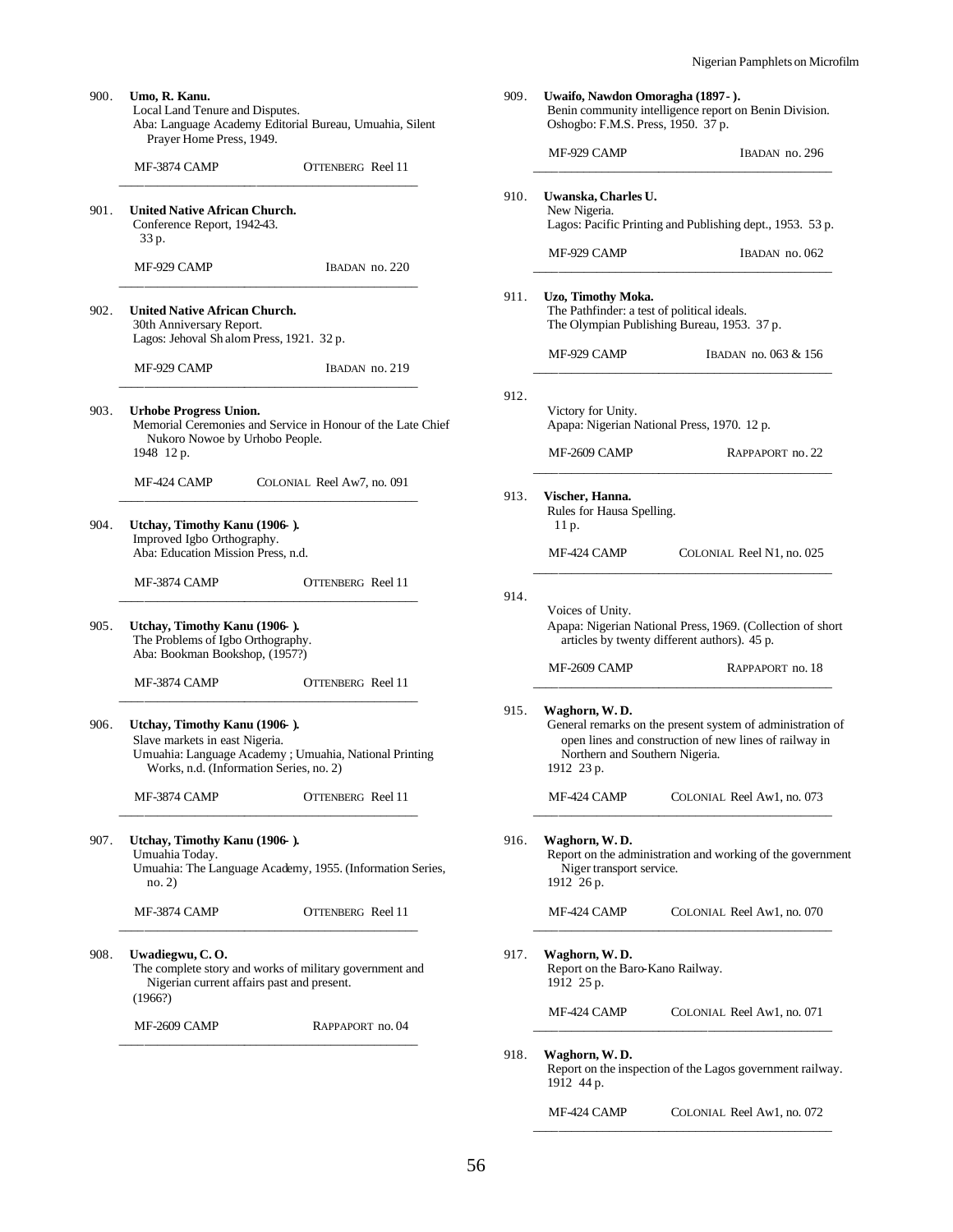| 919. | Ward, Ida Carolina (1880-1949).<br>Ibo Dialects and the Development of a Common Language.<br>1941 74 p.                                 |                                                                                                        |  |  |
|------|-----------------------------------------------------------------------------------------------------------------------------------------|--------------------------------------------------------------------------------------------------------|--|--|
|      | MF-424 CAMP                                                                                                                             | COLONIAL Reel N2, no. 054                                                                              |  |  |
| 920. | Ward-Price, Henry Lewis (1888-).<br>Iwadi mimu ati nini ile ninu awon ilu Yoruba.<br>Ibadan: The Lisabi Press and Workshop, 1934. 41 p. |                                                                                                        |  |  |
|      | MF-929 CAMP                                                                                                                             | IBADAN no. 300                                                                                         |  |  |
| 921. | Ward-Price, Henry Lewis (1888-).<br>Land Tenure in the Yoruba Provinces.<br>Lagos: Government Printer, 1939.                            |                                                                                                        |  |  |
|      | MF-3874 CAMP                                                                                                                            | OTTENBERG Reel 11                                                                                      |  |  |
| 922. | p.                                                                                                                                      | Western Nigeria: A diplomat press survey.<br>London: Diplomatic Press and Publishing Company, 1956. 48 |  |  |
|      | MF-929 CAMP                                                                                                                             | IBADAN no. 290                                                                                         |  |  |
| 923. |                                                                                                                                         | Western Nigeria: House of Assembly, Who's Who.                                                         |  |  |
|      | MF-929 CAMP                                                                                                                             | IBADAN no. 080                                                                                         |  |  |
| 924. | Who's who in Nigeria: a biographical dictionary.<br>Lagos: Nigerian Printing and Publishing Company, 1956. 278<br>p.                    |                                                                                                        |  |  |
|      | MF-3874 CAMP                                                                                                                            | OTTENBERG Reel 12                                                                                      |  |  |
| 925. | Willoughby, A.C.<br>Itinerary from Ito Ike to Atijere. (Signed by A. C. Willoughby,<br>Superintendent of Constabulary.)<br>1886 12 p.   |                                                                                                        |  |  |
|      | MF-424 CAMP                                                                                                                             | COLONIAL Reel Aw1, no. 006                                                                             |  |  |
| 926. | illness.<br>Leaflet.                                                                                                                    | Win the Nation for Christ: (Tract No. 2). Health in place of                                           |  |  |
|      | MF-929 CAMP                                                                                                                             | IBADAN no. 265                                                                                         |  |  |
| 927. | Leaflet.                                                                                                                                | Win the Nation for Christ: (Tract No. 2), ilera dipo aisom.                                            |  |  |
|      | MF-929 CAMP                                                                                                                             | IBADAN no. 266                                                                                         |  |  |
| 928. | Leaflet.                                                                                                                                | Win the Nation for Christ. (Tract no. 3), Is God a Liar.                                               |  |  |
|      | MF-929 CAMP                                                                                                                             | IBADAN no. 267                                                                                         |  |  |

|      | Win the Nation for Christ (Tract no. 1), Iye dipo iku.<br>Leaflet.                                                                                                                                            |                                                             |  |  |  |
|------|---------------------------------------------------------------------------------------------------------------------------------------------------------------------------------------------------------------|-------------------------------------------------------------|--|--|--|
|      | MF-929 CAMP                                                                                                                                                                                                   | IBADAN no. 264                                              |  |  |  |
| 930. | Win the Nation for Christ (Tract no. 1), Life for Death.<br>Leaflet.                                                                                                                                          |                                                             |  |  |  |
|      | MF-929 CAMP                                                                                                                                                                                                   | IBADAN no. 263                                              |  |  |  |
| 931. | Win the Nation for Christ, Monthly prayer sheet.<br>Ibadan: G.F.W. Oniyenrin, Leaflet.                                                                                                                        |                                                             |  |  |  |
|      | MF-929 CAMP                                                                                                                                                                                                   | IBADAN no. 268                                              |  |  |  |
| 932. | Wo Kristi ti o ku fun o.<br>ilesha: Olushegun Press, Leaflet.                                                                                                                                                 |                                                             |  |  |  |
|      | MF-929 CAMP                                                                                                                                                                                                   | IBADAN no. 375                                              |  |  |  |
| 933. | Wolff, Hans ( --19670<br>Nigerian Orthography.<br>Corporation, 1954. 61 p.                                                                                                                                    | Zaria: North Regional Adult Education Office, Gaskiya       |  |  |  |
|      | MF-3874 CAMP                                                                                                                                                                                                  | OTTENBERG Reel 11                                           |  |  |  |
| 934. | The work of the National Military Government of the Republic<br>of Nigeria, Headed by Major-General J.T.U. Aguiyi Ironsi<br>and his four Military Governors.<br>Onitsha: Institute of Nigeria Publicity, n.d. |                                                             |  |  |  |
|      | MF-3874 CAMP                                                                                                                                                                                                  | <b>OTTENBERG</b> Reel 12                                    |  |  |  |
| 935. | Young, W.A.<br>ReportTsetse flies in Nigeria, Gold Coast.<br>1924 5,6,5 p.                                                                                                                                    |                                                             |  |  |  |
|      | MF-424 CAMP                                                                                                                                                                                                   | COLONIAL Reel Aw3, no. 169                                  |  |  |  |
| 936. | 1934.<br>41 p.                                                                                                                                                                                                | Young Ansar ud Doon Society: Report for the years 1933 and  |  |  |  |
|      | MF-929 CAMP                                                                                                                                                                                                   | IBADAN no. 125                                              |  |  |  |
| 937. | Zwemmer Gallery, London.<br>1949 8 p.                                                                                                                                                                         | Masks and headdresses of Nigeria: catalog of the exhibition |  |  |  |
|      | MF-424 CAMP                                                                                                                                                                                                   | COLONIAL Reel N2, no. 090                                   |  |  |  |

929.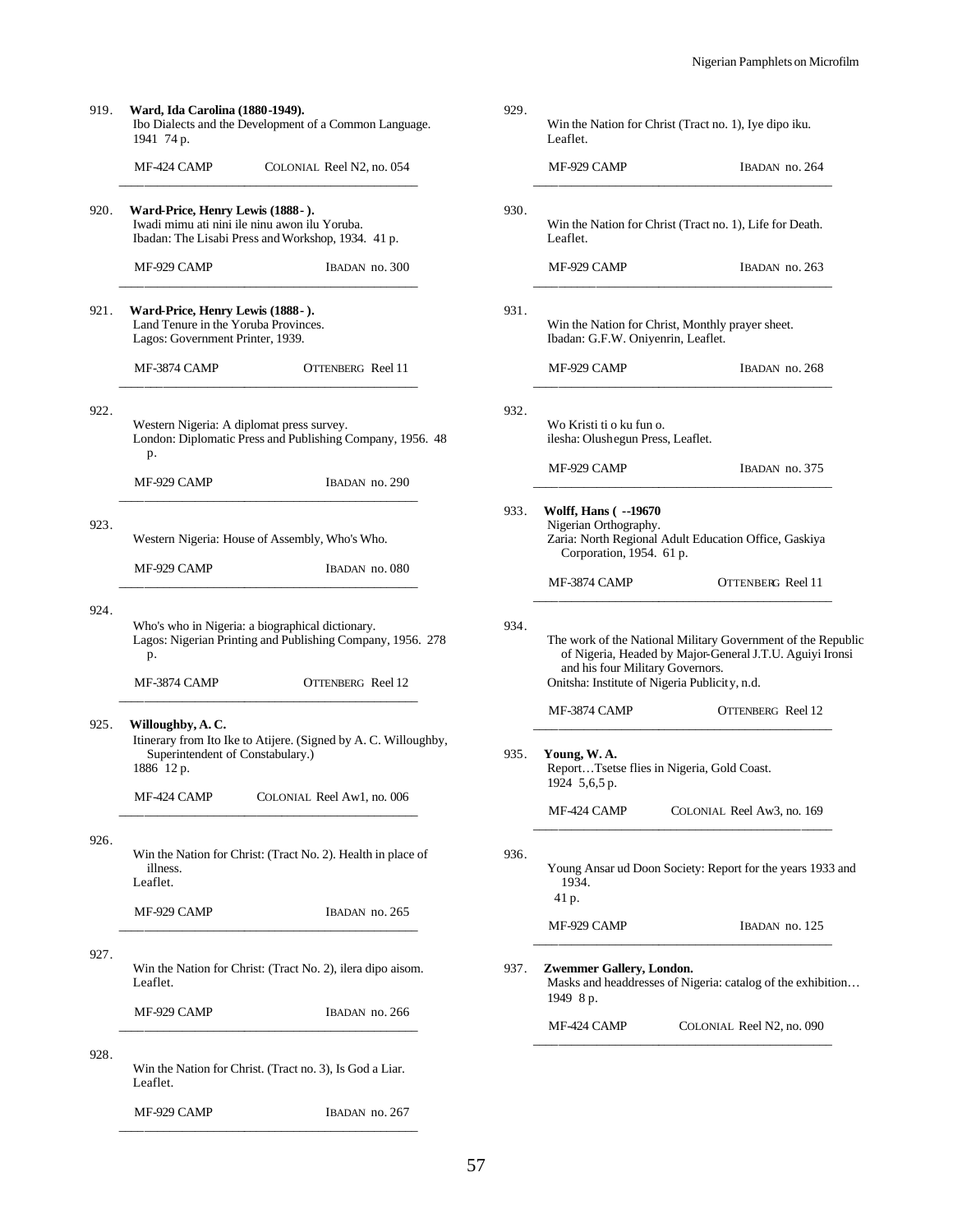| <b>SERIAL</b><br>The African Historian.<br>May 1966.                          | Journal of the Historical Society, University of Ife, Ibadan. 2:1                                                     | 947.                                                              | <b>SERIAL</b><br>Eko Aketa.                                                              | September 1923-Lagos/June 1935-Lagos. 10, 14 p.                                                                  |
|-------------------------------------------------------------------------------|-----------------------------------------------------------------------------------------------------------------------|-------------------------------------------------------------------|------------------------------------------------------------------------------------------|------------------------------------------------------------------------------------------------------------------|
| MF-3874 CAMP                                                                  | <b>OTTENBERG</b> Reel 01                                                                                              |                                                                   | MF-929 CAMP                                                                              | IBADAN no. 428                                                                                                   |
| <b>SERIAL</b><br>The African Hope (A magazine).<br>June and July, 1922. 10 p. |                                                                                                                       | 948.                                                              | <b>SERIAL</b><br>Eko Igbohin, a magazine, Lagos.<br>September 1927/October 1927. 12/12p. |                                                                                                                  |
| MF-929 CAMP                                                                   | IBADAN no. 425                                                                                                        |                                                                   | MF-929 CAMP                                                                              | IBADAN no. 427                                                                                                   |
| <b>SERIAL</b><br>Promotion of African Culture.                                | Afroculture. magazine of the Society for the Study and                                                                | 949.                                                              | <b>SERIAL</b><br>Welfare Associations, Lagos.<br>1:1 March, 1959.                        | The Ex-Soldier, Journal of the Nigerian Ex-Serviceman's                                                          |
| MF-3874 CAMP                                                                  | University College, Ibadan. 2 April 1957, 3 April 1958.<br>OTTENBERG Reel 01                                          |                                                                   | MF-3874 CAMP                                                                             | OTTENBERG Reel 01                                                                                                |
| <b>SERIAL</b><br>Alumnus.                                                     | Journal of the National Alumni Association of the University                                                          | 950.                                                              | <b>SERIAL</b>                                                                            | Farm and Forest. The Forest Department Nigeria.<br>3:4, 6:3, 7:1, 7:2, 8:1, 8:2, 9:1, 10:11. December 1944-1952. |
| of Nigeria, Naukka. 1:1, June 1966.                                           |                                                                                                                       |                                                                   | MF-3874 CAMP                                                                             | OTTENBERG Reel 01-02                                                                                             |
| MF-3874 CAMP<br><b>SERIAL</b><br>Amomihe.                                     | 951.                                                                                                                  | <b>SERIAL</b><br>The Igbobian.<br>Yaba: John Okwesa and Co., n.d. | The Chronical of Igbobi College, Lagos, December 1958.                                   |                                                                                                                  |
| 2:1 Mar. 1951, 2:3 Dept. 1951, 2:4 Dec. 1951.                                 | Central Igbo News magazine. Education Department, Nigeria.                                                            |                                                                   | MF-3874 CAMP                                                                             | <b>OTTENBERG</b> Reel 14                                                                                         |
| MF-3874 CAMP                                                                  | OTTENBERG Reel 07                                                                                                     | 952.                                                              | <b>SERIAL</b>                                                                            |                                                                                                                  |
| <b>SERIAL</b>                                                                 |                                                                                                                       |                                                                   | The Lagos Observer.<br>October and November, 1889. Paper.                                |                                                                                                                  |
| The Beacon.<br>Ibadan. May 1966.                                              | Official Organ of the Students' Union, University of Ibadan,                                                          |                                                                   | MF-929 CAMP                                                                              | IBADAN no. 431                                                                                                   |
| MF-3874 CAMP                                                                  | OTTENBERG Reel 01                                                                                                     | 953.                                                              | <b>SERIAL</b><br>The Muse.                                                               | Official magazine of the English Association, University of                                                      |
| <b>SERIAL</b><br>The Bronse.<br>Ibadan. 1:4 May 1966                          | Official Organ of the Students' Union, University of Ife,                                                             |                                                                   | Nigeria, Naukka. 3:3, April 1966.<br>MF-3874 CAMP                                        | OTTENBERG Reel 02                                                                                                |
| MF-3874 CAMP                                                                  | OTTENBERG Reel 01                                                                                                     | 954.                                                              | <b>SERIAL</b>                                                                            | Ndoni Progressive Union (the). The Ndoni Progress, Vol. 1,                                                       |
| <b>SERIAL</b>                                                                 |                                                                                                                       |                                                                   | no. 1.<br>Port Harcourt: Enitonns Press, 1934. 23 p.                                     |                                                                                                                  |
| The Dawn. (Imole Owuro)<br>A Baptist Maqasine. Oct., 1916. 36 p.              |                                                                                                                       |                                                                   | MF-929 CAMP                                                                              | IBADAN no. 021                                                                                                   |
| MF-929 CAMP                                                                   | IBADAN no. 423                                                                                                        | 955.                                                              | <b>SERIAL</b>                                                                            |                                                                                                                  |
| <b>SERIAL</b><br>Eastern Region Development.                                  |                                                                                                                       |                                                                   | Niger News.<br>Nov., 1931.                                                               | Port Harcourt: C.M.S. Bookshops. 12:10, Oct. 1951; 12:11                                                         |
| October 1960/                                                                 | Eastern Region Development Corporation, Enugu. 1:1, 1:3,<br>1:4, 2:5, 2:6, 2:7, 3:8, 3:9, 4:13 October-December 1956- |                                                                   | MF-3874 CAMP                                                                             | OTTENBERG Reel 02                                                                                                |

938.

939.

 $940.$ 

941. **SERIAL**

942. **SERIAL**

943.

944. **SERIAL**

945. **SERIAL**

946.

MF-3874 CAMP OTTENBERG Reel 01 \_\_\_\_\_\_\_\_\_\_\_\_\_\_\_\_\_\_\_\_\_\_\_\_\_\_\_\_\_\_\_\_\_\_\_\_\_\_\_\_\_\_\_\_\_\_\_\_

58